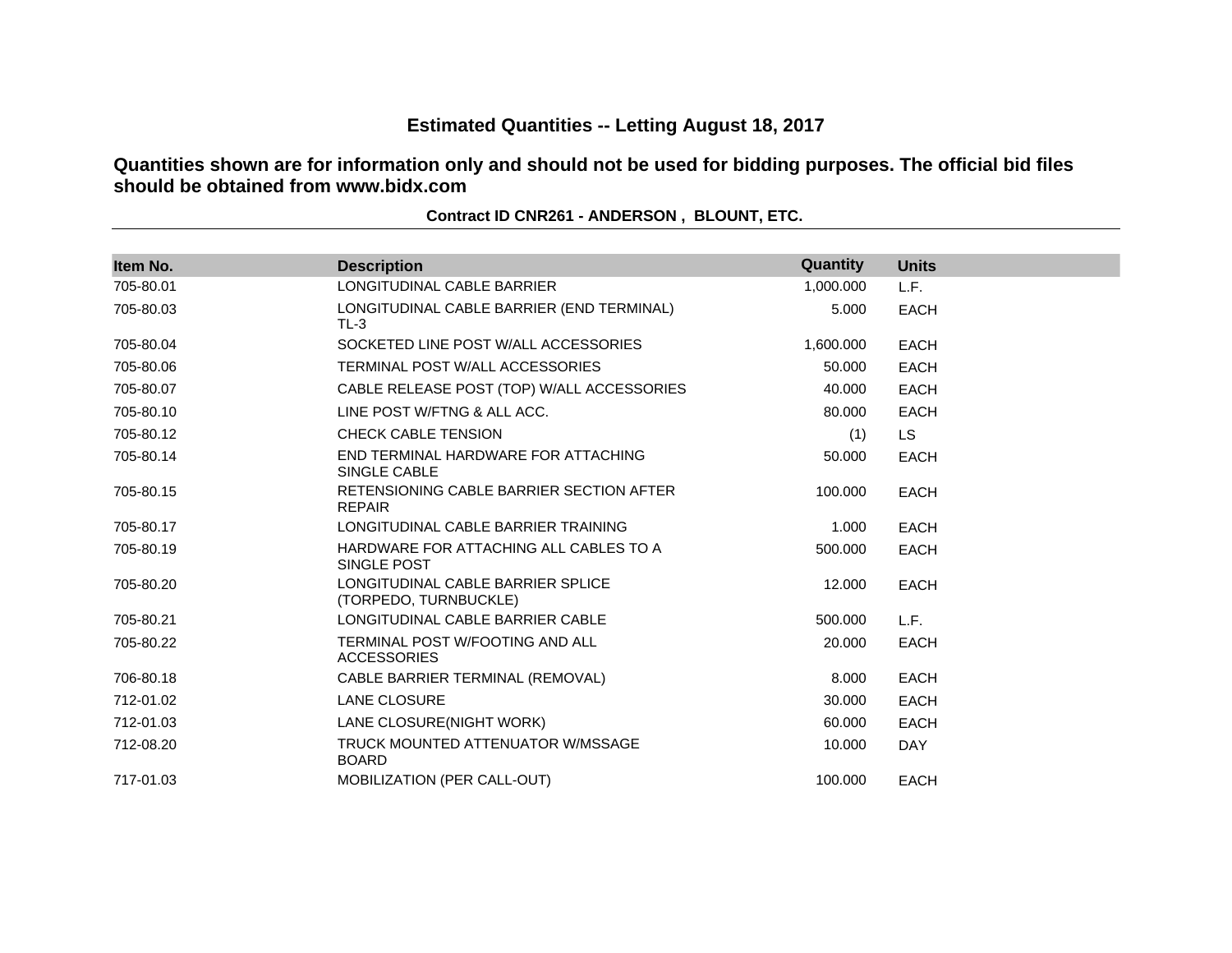| Item No.  | <b>Description</b>                                                             | Quantity  | <b>Units</b> |
|-----------|--------------------------------------------------------------------------------|-----------|--------------|
| 201-05.31 | <b>VEGETATION REMOVAL</b>                                                      | (1)       | LS           |
| 201-07.01 | REMOVAL AND DISPOSAL OF BRUSH & TREES                                          | (1)       | LS           |
| 202-04.01 | REMOVAL OF STRUCTURES (DESCRIPTION, STA.)<br>(BR. NO. 07-10075-05.73)          | (1)       | LS           |
| 202-04.02 | REMOVAL OF STRUCTURES (DESCRIPTION, STA.)<br>(BR. NO. 07-10075-05.73)          | (1)       | LS           |
| 209-03.22 | FILTER SOCK (18 INCH)                                                          | 100.000   | L.F.         |
| 209-08.02 | TEMPORARY SILT FENCE (WITH BACKING)                                            | 430.000   | L.F.         |
| 307-02.08 | ASPHALT CONCRETE MIX (PG70-22) (BPMB-HM)<br><b>GRADING B-M2</b>                | 333.000   | <b>TON</b>   |
| 411-03.10 | ACS MIX(PG76-22) GRADING D                                                     | 550.000   | <b>TON</b>   |
| 415-01.02 | <b>COLD PLANING BITUMINOUS PAVEMENT</b>                                        | 3,846.000 | S.Y.         |
| 603-02.01 | REPAINTING EXISTING STEEL STRUCTURES (LOC.<br>& DES.) (BR. NO. 07-10075-05.73) | (1)       | LS           |
| 603-05.20 | CONTAINMENT & DISPOSAL OF WASTE(LOCATION<br>& DESCRP) (BR. NO. 07-10075-05.73) | (1)       | LS           |
| 604-03.06 | <b>BRIDGE DRAIN APRON</b>                                                      | 5.000     | S.Y.         |
| 604-04.02 | APPLIED TEXTURE FINISH (EXISTING<br>STRUCTURES)                                | 5,662.000 | S.Y.         |
| 604-10.02 | <b>CONCRETE REPAIRS</b>                                                        | 1.000     | C.Y.         |
| 604-10.05 | CONCRETE                                                                       | 149.000   | S.F.         |
| 604-10.14 | REMOVE EXISTING WEARING SURFACE                                                | (1)       | <b>LS</b>    |
| 604-10.30 | BRIDGE DECK REPAIRS (FULL DEPTH OF SLAB)                                       | 220,000   | S.Y.         |
| 604-10.32 | EXPANSION JOINT REPAIRS (TYPE A)                                               | 200.000   | L.F.         |
| 604-10.42 | <b>CONCRETE REPAIRS</b>                                                        | 3.000     | C.F.         |
| 604-10.50 | BRIDGE DECK REPAIRS (PARTIAL DEPTH OF SLAB)                                    | 330.000   | S.Y.         |
| 604-10.54 | <b>CONCRETE REPAIRS</b>                                                        | 149.000   | S.F.         |
| 604-10.55 | <b>CONCRETE (FOUNDATION REPAIRS)</b>                                           | 3.000     | C.Y.         |
| 604-10.58 | EPOXY INJECTION (INJECTION)                                                    | 129.000   | GAL.         |
| 604-10.62 | EPOXY INJECTION REPAIR (COMPLETE AND IN<br>PLACE)                              | 1,275.000 | L.F.         |
| 610-10.35 | MODIFY BRIDGE DECK DRAIN SYSTEM                                                | (1)       | LS           |

#### **Contract ID CNR254 - ANDERSON & CAMPBELL**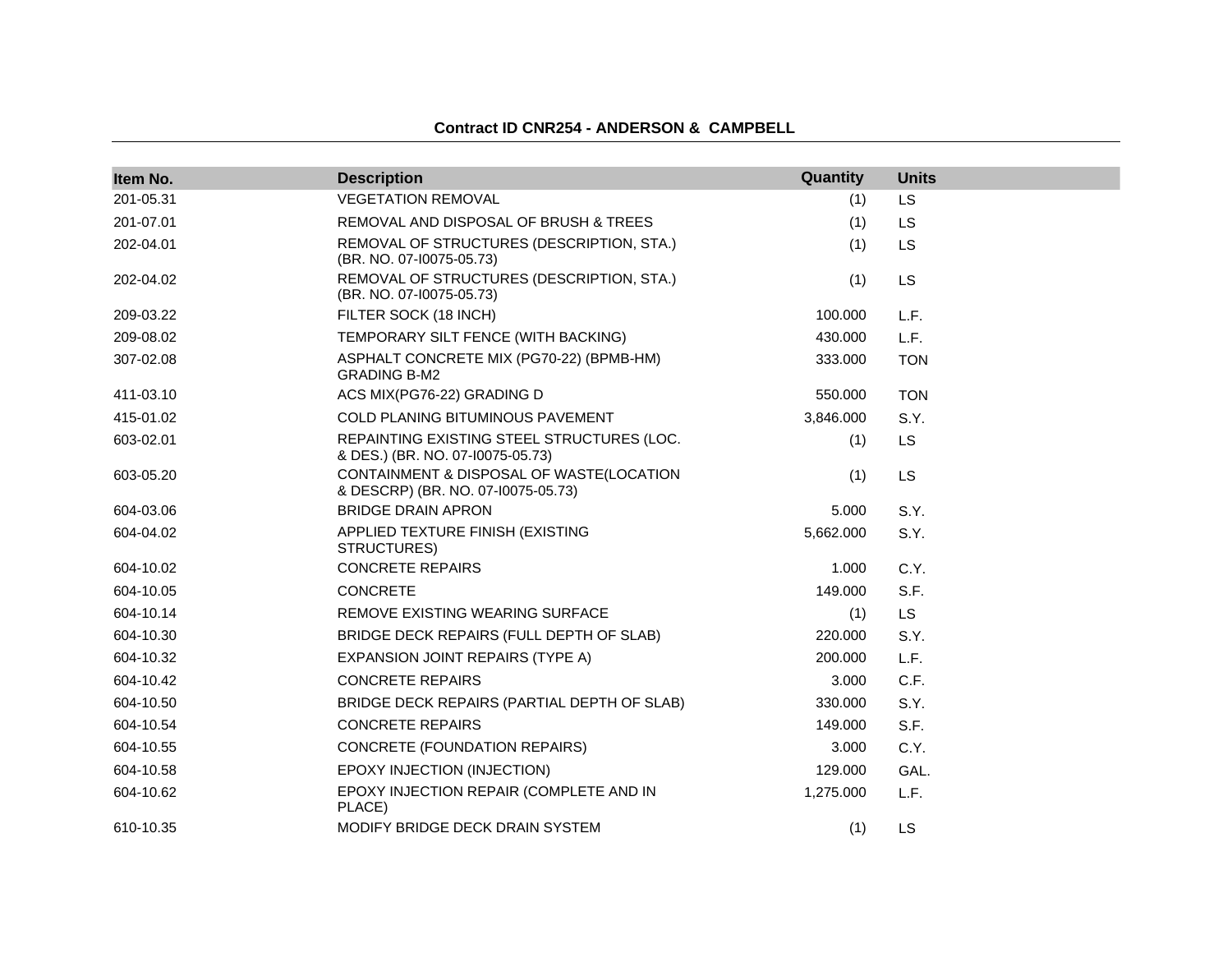# **Contract ID CNR254 - ANDERSON & CAMPBELL**

| Item No.  | <b>Description</b>                                | Quantity   | <b>Units</b> |
|-----------|---------------------------------------------------|------------|--------------|
| 617-01    | <b>BRIDGE DECK SEALANT</b>                        | 1,518.000  | S.Y.         |
| 622-01    | PNEUMATICALLY PLACED CONCRETE                     | 14.000     | S.F.         |
| 705-04.50 | PORTABLE BARRIER RAIL DELINEATOR                  | 42.000     | EACH         |
| 705-08.51 | PORTABLE IMPACT ATTENUATOR NCHRP350 TL-3          | 4.000      | EACH         |
| 709-01.01 | RUBBLE STONE RIP-RAP                              | 6.000      | C.Y.         |
| 712-01    | <b>TRAFFIC CONTROL</b>                            | (1)        | <b>LS</b>    |
| 712-02.02 | INTERCONNECTED PORTABLE BARRIER RAIL              | 1,810.000  | L.F.         |
| 712-04.01 | FLEXIBLE DRUMS (CHANNELIZING)                     | 298.000    | EACH         |
| 712-04.50 | PORTABLE BARRIER RAIL DELINEATOR                  | 32.000     | EACH         |
| 712-06    | SIGNS (CONSTRUCTION)                              | 2,149.000  | S.F.         |
| 712-08.03 | ARROW BOARD (TYPE C)                              | 6.000      | EACH         |
| 712-09.02 | REMOVABLE PAVEMENT MARKING (8" BARRIER<br>LINE)   | 31,260.000 | L.F.         |
| 713-16.01 | CHANGEABLE MESSAGE SIGN UNIT                      | 2.000      | <b>EACH</b>  |
| 716-01.23 | Snwplwble Pvmt Mrkrs (Bi-Dir)(2 Color)            | 60.000     | EACH         |
| 716-12.02 | ENHANCED FLATLINE THERMO PVMT MRKNG (6IN<br>LINE) | 1.500      | L.M.         |
| 717-01    | <b>MOBILIZATION</b>                               | (1)        | <b>LS</b>    |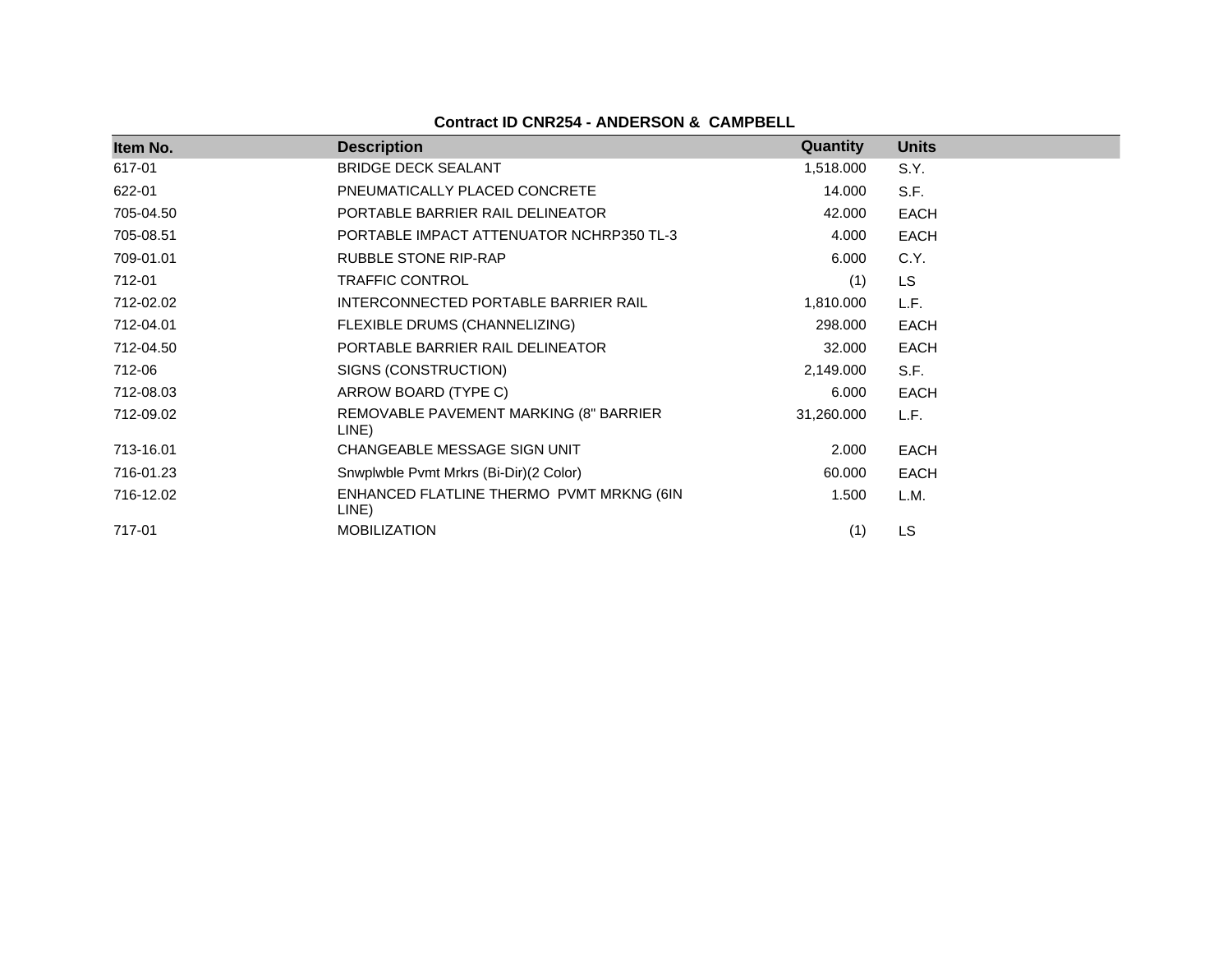## **Contract ID CNR265 - BENTON , CARROLL, ETC.**

| Item No.  | <b>Description</b>                                     | Quantity   | <b>Units</b> |  |
|-----------|--------------------------------------------------------|------------|--------------|--|
| 707-01.11 | CHAIN LINK FENCE (6 FOOT)                              | 11,500.000 | L.F.         |  |
| 707-01.12 | END & CORNER POST ASSEMBLY (CHAIN-LINK<br>FENCE 6')    | 53,000     | <b>EACH</b>  |  |
| 707-03.01 | <b>STOCK FENCE</b>                                     | 45,015.000 | L.F.         |  |
| 707-03.02 | END, BRACED LINE, CORNER POST<br>ASSEMBLY(STOCK FENCE) | 225,000    | EACH         |  |
| 707-15.51 | <b>MOBILIZATION</b>                                    | 12.000     | EACH         |  |
| 707-15.55 | REMOVAL & SITE PREPARATION (STOCK FENCE)               | 45,015.000 | L.F.         |  |
| 707-15.56 | REMOVAL & SITE PREPARATION (CHAIN LINK<br>FENCE)       | 11.500.000 | L.F.         |  |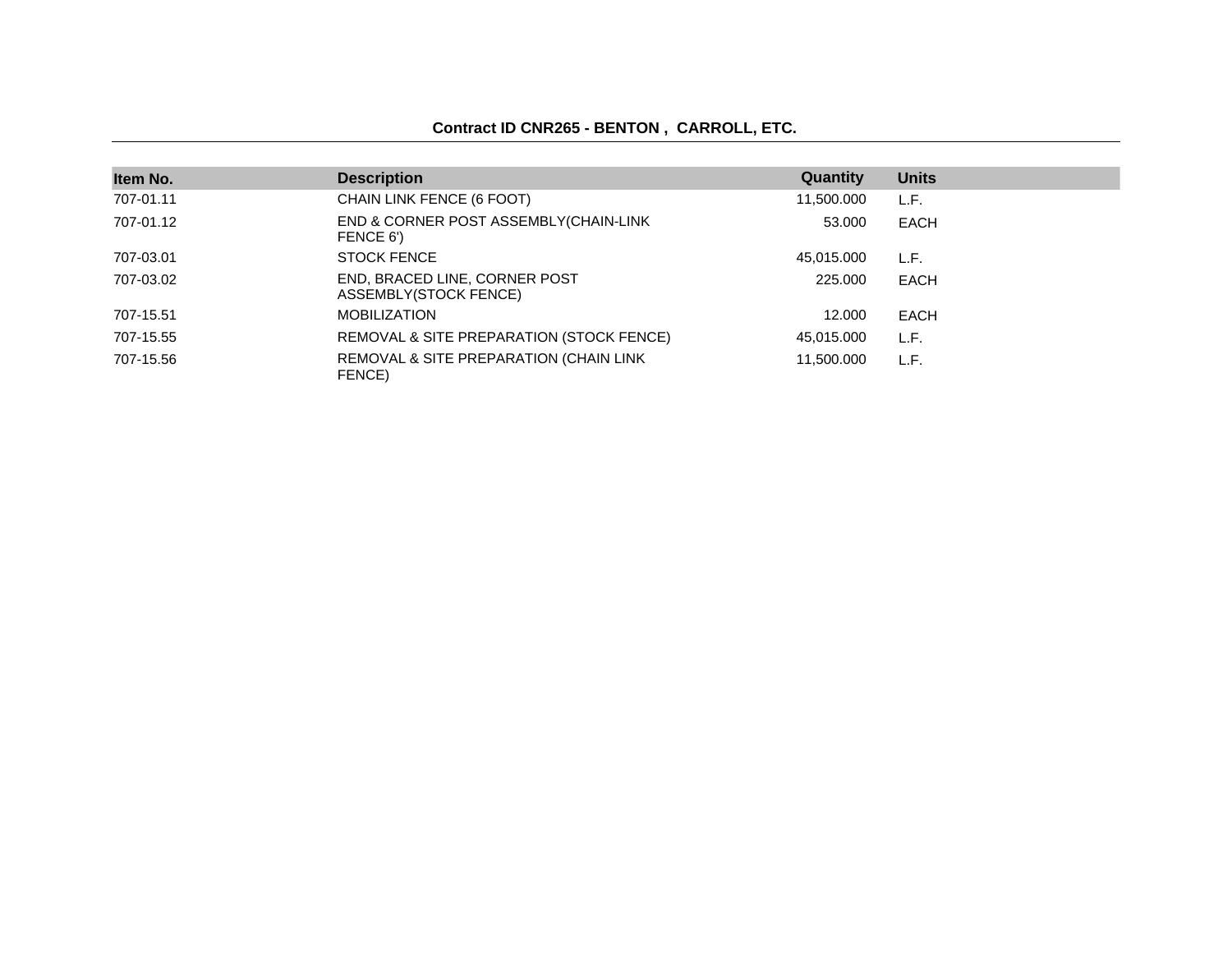# **Contract ID CNR264 - BENTON , CROCKETT, ETC.**

| Item No.  | <b>Description</b>                                         | Quantity  | <b>Units</b> |  |
|-----------|------------------------------------------------------------|-----------|--------------|--|
| 705-80.01 | LONGITUDINAL CABLE BARRIER                                 | 1,000.000 | L.F.         |  |
| 705-80.03 | LONGITUDINAL CABLE BARRIER (END TERMINAL)<br>$TL-3$        | 5.000     | <b>EACH</b>  |  |
| 705-80.04 | SOCKETED LINE POST W/ALL ACCESSORIES                       | 1,800.000 | <b>EACH</b>  |  |
| 705-80.06 | TERMINAL POST W/ALL ACCESSORIES                            | 70.000    | <b>EACH</b>  |  |
| 705-80.07 | CABLE RELEASE POST (TOP) W/ALL ACCESSORIES                 | 20,000    | <b>EACH</b>  |  |
| 705-80.09 | DRIVEN SOCKETED LINE POST W/ALL<br><b>ACCESSORIES</b>      | 250,000   | <b>EACH</b>  |  |
| 705-80.10 | LINE POST W/FTNG & ALL ACC.                                | 25.000    | <b>EACH</b>  |  |
| 705-80.12 | <b>CHECK CABLE TENSION</b>                                 | (1)       | LS.          |  |
| 705-80.14 | END TERMINAL HARDWARE FOR ATTACHING<br>SINGLE CABLE        | 50.000    | <b>EACH</b>  |  |
| 705-80.15 | RETENSIONING CABLE BARRIER SECTION AFTER<br><b>REPAIR</b>  | 100.000   | <b>EACH</b>  |  |
| 705-80.17 | LONGITUDINAL CABLE BARRIER TRAINING                        | 1.000     | <b>EACH</b>  |  |
| 705-80.19 | HARDWARE FOR ATTACHING ALL CABLES TO A<br>SINGLE POST      | 1,000.000 | <b>EACH</b>  |  |
| 705-80.20 | LONGITUDINAL CABLE BARRIER SPLICE<br>(TORPEDO, TURNBUCKLE) | 12.000    | <b>EACH</b>  |  |
| 705-80.21 | LONGITUDINAL CABLE BARRIER CABLE                           | 500.000   | L.F.         |  |
| 705-80.22 | TERMINAL POST W/FOOTING AND ALL<br><b>ACCESSORIES</b>      | 30.000    | <b>EACH</b>  |  |
| 706-80.18 | CABLE BARRIER TERMINAL (REMOVAL)                           | 8.000     | <b>EACH</b>  |  |
| 712-01.02 | LANE CLOSURE                                               | 20,000    | <b>EACH</b>  |  |
| 712-01.03 | LANE CLOSURE(NIGHT WORK)                                   | 20,000    | <b>EACH</b>  |  |
| 712-08.20 | TRUCK MOUNTED ATTENUATOR W/MSSAGE<br><b>BOARD</b>          | 10.000    | <b>DAY</b>   |  |
| 717-01.03 | MOBILIZATION (PER CALL-OUT)                                | 100.000   | <b>EACH</b>  |  |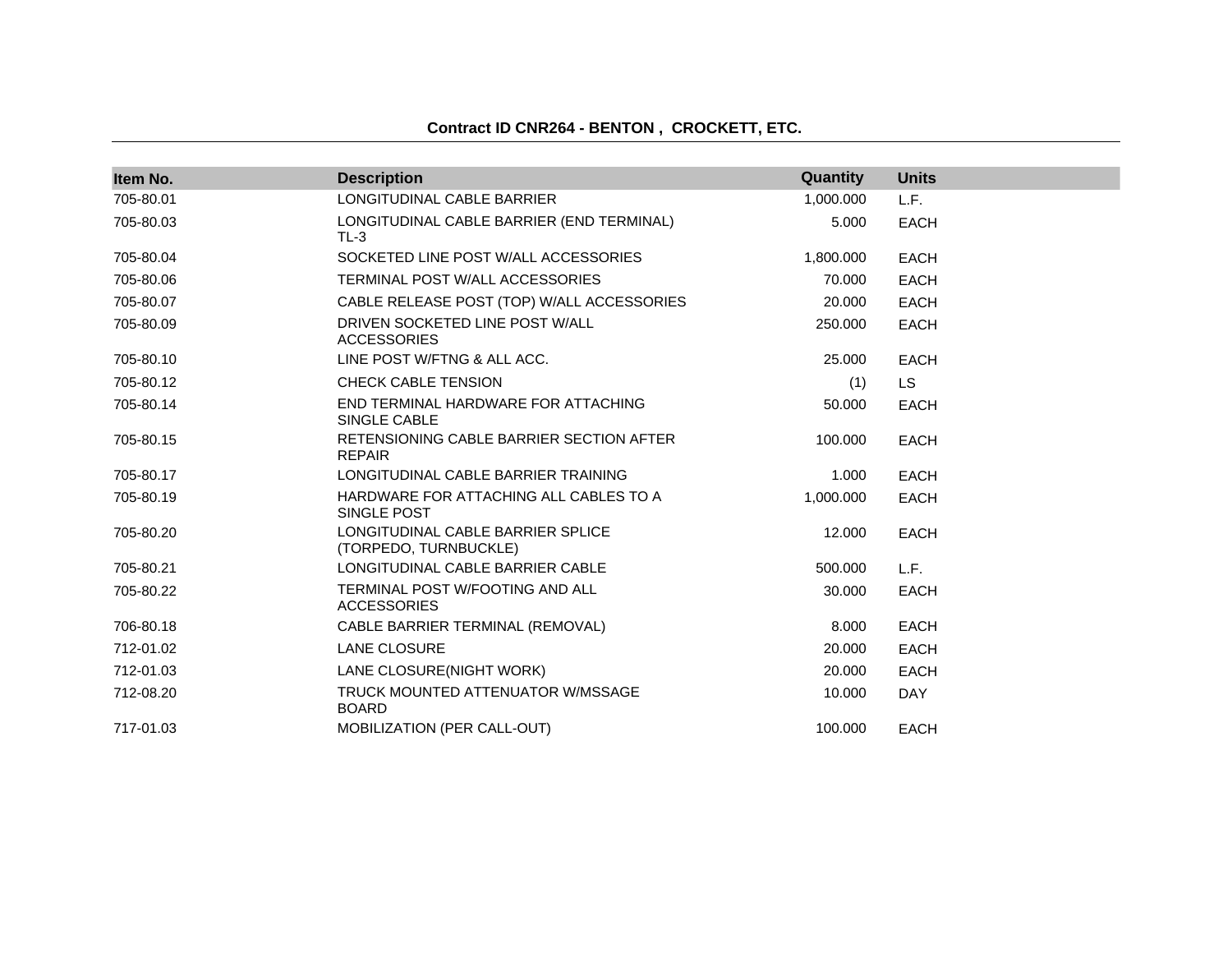| Item No.  | <b>Description</b>                                           | Quantity  | <b>Units</b> |  |
|-----------|--------------------------------------------------------------|-----------|--------------|--|
| 705-80.01 | LONGITUDINAL CABLE BARRIER                                   | 1,000.000 | L.F.         |  |
| 705-80.03 | LONGITUDINAL CABLE BARRIER (END TERMINAL)<br>$TL-3$          | 5.000     | <b>EACH</b>  |  |
| 705-80.04 | SOCKETED LINE POST W/ALL ACCESSORIES                         | 1,200.000 | <b>EACH</b>  |  |
| 705-80.06 | TERMINAL POST W/ALL ACCESSORIES                              | 40.000    | <b>EACH</b>  |  |
| 705-80.07 | CABLE RELEASE POST (TOP) W/ALL ACCESSORIES                   | 30,000    | <b>EACH</b>  |  |
| 705-80.10 | LINE POST W/FTNG & ALL ACC.                                  | 150,000   | <b>EACH</b>  |  |
| 705-80.12 | <b>CHECK CABLE TENSION</b>                                   | (1)       | LS.          |  |
| 705-80.14 | END TERMINAL HARDWARE FOR ATTACHING<br>SINGLE CABLE          | 50.000    | <b>EACH</b>  |  |
| 705-80.15 | RETENSIONING CABLE BARRIER SECTION AFTER<br><b>REPAIR</b>    | 100.000   | <b>EACH</b>  |  |
| 705-80.17 | LONGITUDINAL CABLE BARRIER TRAINING                          | 1.000     | <b>EACH</b>  |  |
| 705-80.19 | HARDWARE FOR ATTACHING ALL CABLES TO A<br>SINGLE POST        | 700.000   | <b>EACH</b>  |  |
| 705-80.20 | LONGITUDINAL CABLE BARRIER SPLICE<br>(TORPEDO, TURNBUCKLE)   | 12.000    | <b>EACH</b>  |  |
| 705-80.21 | LONGITUDINAL CABLE BARRIER CABLE                             | 500.000   | L.F.         |  |
| 705-80.22 | <b>TERMINAL POST W/FOOTING AND ALL</b><br><b>ACCESSORIES</b> | 20,000    | <b>EACH</b>  |  |
| 706-80.18 | CABLE BARRIER TERMINAL (REMOVAL)                             | 8.000     | <b>EACH</b>  |  |
| 712-01.02 | <b>LANE CLOSURE</b>                                          | 20.000    | <b>EACH</b>  |  |
| 712-01.03 | LANE CLOSURE(NIGHT WORK)                                     | 50.000    | <b>EACH</b>  |  |
| 712-08.20 | TRUCK MOUNTED ATTENUATOR W/MSSAGE<br><b>BOARD</b>            | 10.000    | <b>DAY</b>   |  |
| 717-01.03 | <b>MOBILIZATION (PER CALL-OUT)</b>                           | 100.000   | <b>EACH</b>  |  |

# **Contract ID CNR262 - BRADLEY , COFFEE, ETC.**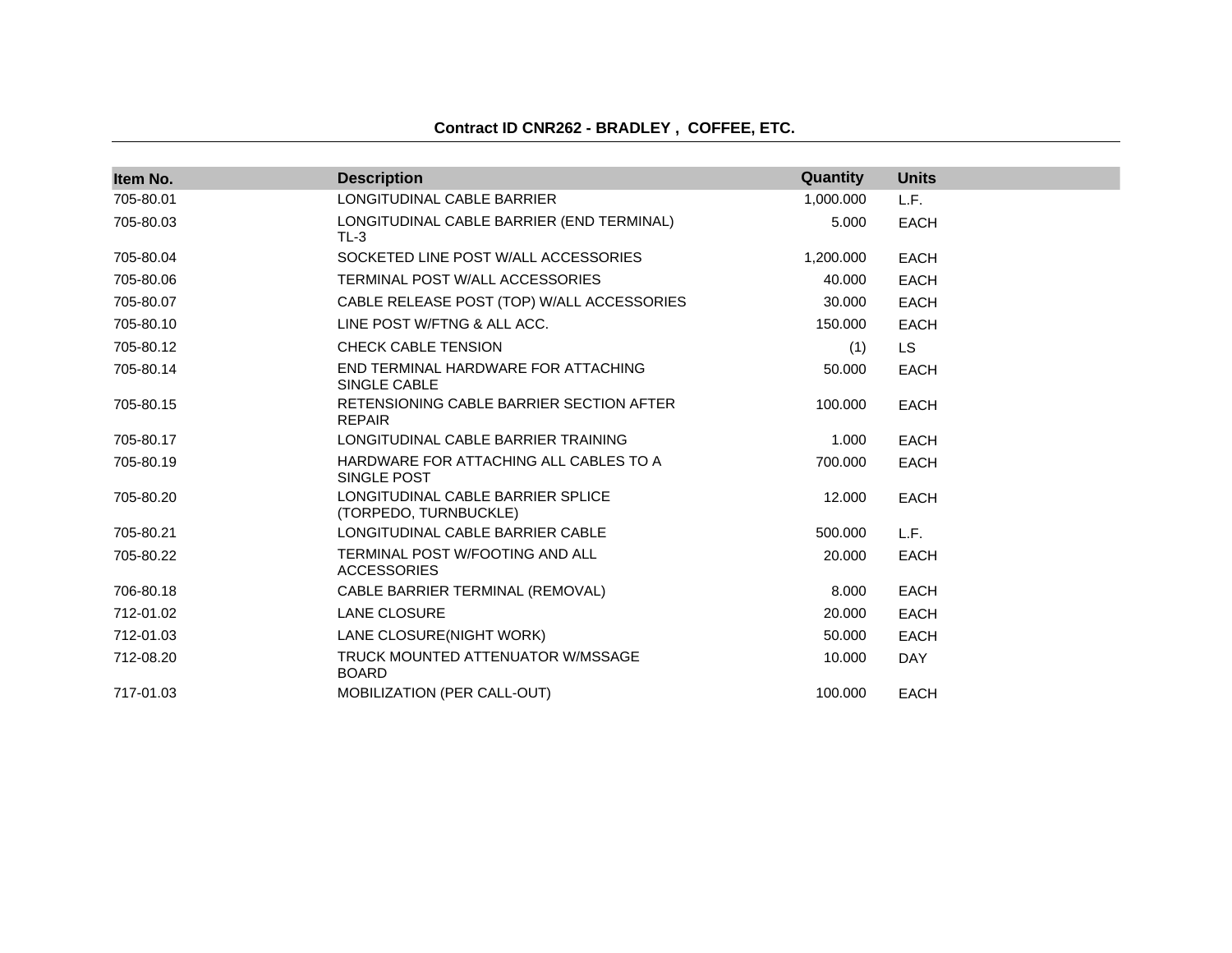| Item No.  | <b>Description</b>                                                               | Quantity   | <b>Units</b> |
|-----------|----------------------------------------------------------------------------------|------------|--------------|
| 105-01    | CONSTRUCTION STAKES, LINES AND GRADES                                            | (1)        | LS           |
| 201-01    | <b>CLEARING AND GRUBBING</b>                                                     | (1)        | <b>LS</b>    |
| 202-01.13 | REMOVAL OF PIPE (SIZE, STA.) (18", 105+26.00; 12",<br>105+26.00; 18", 106+23.00) | 93.000     | L.F.         |
| 202-06.01 | REMOVAL OF BUILDINGS (TRACT NO.) (TRACT NO.<br>1)                                | (1)        | <b>LS</b>    |
| 203-01    | ROAD & DRAINAGE EXCAVATION (UNCLASSIFIED)                                        | 1,491.000  | C.Y.         |
| 203-02.02 | BORROW EXCAVATION (GRADED SOLID ROCK)                                            | 2,411.000  | C.Y.         |
| 203-03    | BORROW EXCAVATION (UNCLASSIFIED)                                                 | 9,945.000  | C.Y.         |
| 203-06    | <b>WATER</b>                                                                     | 22,000     | M.G.         |
| 207-20.01 | ROADWAY SUBGRADE TIMBER MAT(TEMP)                                                | 1,620.000  | L.F.         |
| 209-05    | SEDIMENT REMOVAL                                                                 | 69.000     | C.Y.         |
| 209-08.02 | TEMPORARY SILT FENCE (WITH BACKING)                                              | 1,345.000  | L.F.         |
| 209-08.03 | TEMPORARY SILT FENCE (WITHOUT BACKING)                                           | 1,030.000  | L.F.         |
| 209-09.01 | <b>SANDBAGS</b>                                                                  | 200.000    | <b>BAG</b>   |
| 209-09.03 | SEDIMENT FILTER BAG (15' X 15')                                                  | 2.000      | <b>EACH</b>  |
| 209-20.04 | POLYETHYLENE SHEETING (10 MIL.)                                                  | 200.000    | S.Y.         |
| 303-01    | MINERAL AGGREGATE, TYPE A BASE, GRADING D                                        | 1,879.000  | <b>TON</b>   |
| 303-10.01 | MINERAL AGGREGATE (SIZE 57)                                                      | 717.000    | <b>TON</b>   |
| 307-01.01 | ASPHALT CONCRETE MIX (PG64-22) (BPMB-HM)<br><b>GRADING A</b>                     | 621.000    | <b>TON</b>   |
| 307-01.08 | ASPHALT CONCRETE MIX (PG64-22) (BPMB-HM)<br><b>GRADING B-M2</b>                  | 390.000    | <b>TON</b>   |
| 402-01    | BITUMINOUS MATERIAL FOR PRIME COAT (PC)                                          | 6.000      | <b>TON</b>   |
| 402-02    | AGGREGATE FOR COVER MATERIAL (PC)                                                | 21.000     | <b>TON</b>   |
| 403-01    | BITUMINOUS MATERIAL FOR TACK COAT (TC)                                           | 3.000      | <b>TON</b>   |
| 411-01.10 | ACS MIX(PG64-22) GRADING D                                                       | 225.000    | <b>TON</b>   |
| 411-12.03 | SCORING FOR RUMBLE STRIPE (NON-<br>CONTINUOUS) (8IN WIDTH)                       | 0.378      | L.M.         |
| 606-24.12 | TEMPORARY SHEET PILES                                                            | 12,300.000 | S.F.         |

# **Contract ID CNR246 - CARROLL**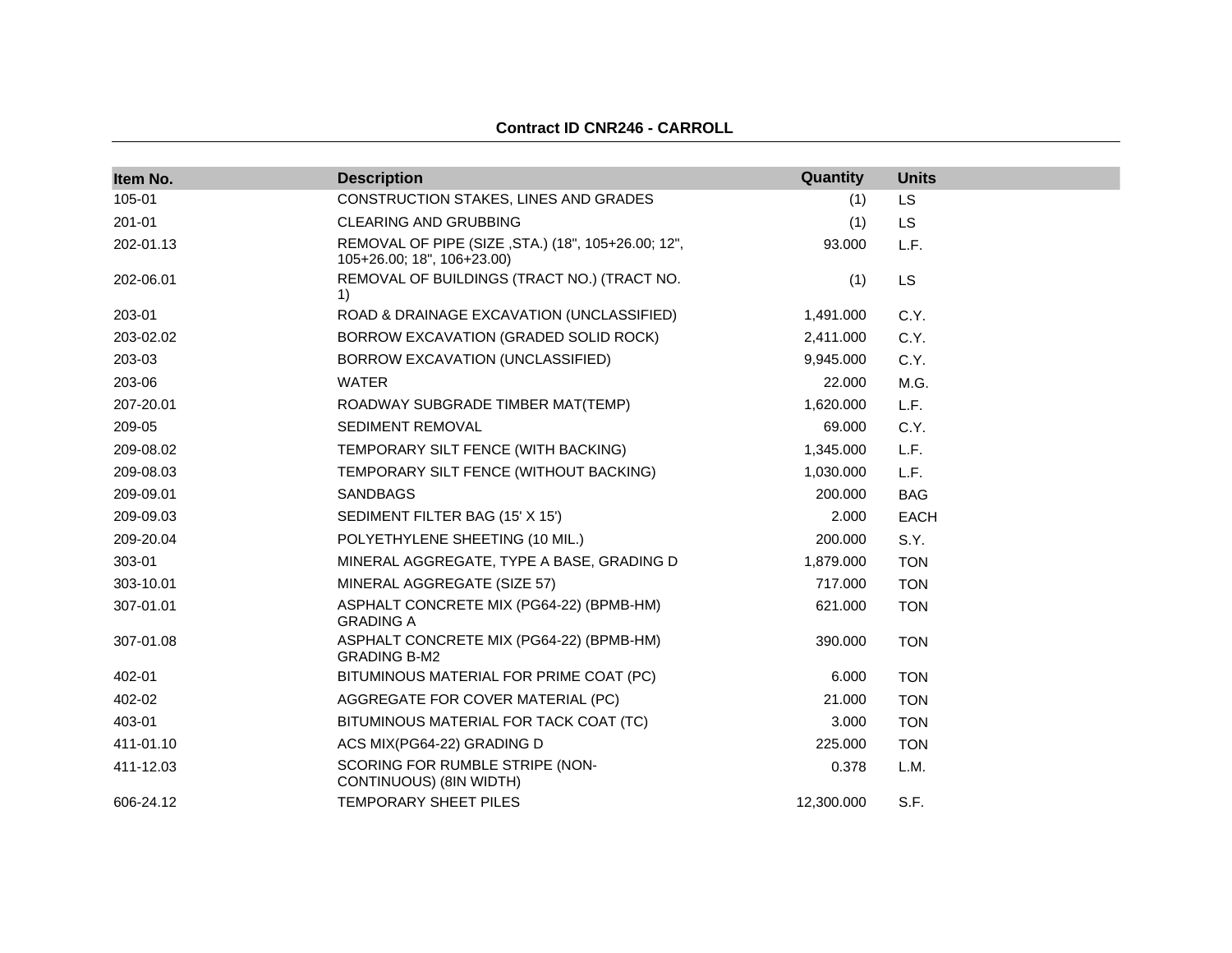| Item No.  | <b>Description</b>                                       | Quantity  | <b>Units</b> |
|-----------|----------------------------------------------------------|-----------|--------------|
| 607-16.02 | 30"X 19" HORIZONTAL OVAL CONCRETE PIPE<br><b>CULVERT</b> | 72.000    | L.F.         |
| 607-39.02 | 18" PIPE CULVERT (SIDE DRAIN)                            | 107.000   | L.F.         |
| 610-07.03 | 18" PIPE DRAIN (BRIDGE DRAIN)                            | 53.000    | L.F.         |
| 611-07.31 | 18IN ENDWALL (SIDE DRAIN)                                | 2.000     | EACH         |
| 621-03.02 | 18" TEMPORARY DRAINAGE PIPE                              | 54.000    | L.F.         |
| 705-01.01 | <b>GUARDRAIL AT BRIDGE ENDS</b>                          | 108.000   | L.F.         |
| 705-06.01 | W BEAM GR (TYPE 2) MASH TL3                              | 156.000   | L.F.         |
| 705-06.20 | <b>TANGENT ENERGY ABSORBING TERM MASH TL-3</b>           | 4.000     | <b>EACH</b>  |
| 705-08.51 | PORTABLE IMPACT ATTENUATOR NCHRP350 TL-3                 | 2.000     | EACH         |
| 706-01    | <b>GUARDRAIL REMOVED</b>                                 | 109.000   | L.F.         |
| 707-06.03 | REMOVAL AND RESET FENCE (DESCRIPTION)<br>(BARB WIRE)     | 755.000   | L.F.         |
| 707-08.11 | HIGH-VISIBILITY CONSTRUCTION FENCE                       | 1,187.000 | L.F.         |
| 708-02.01 | MARKERS (CONCRETE R.O.W. POSTS)                          | 14.000    | <b>EACH</b>  |
| 709-01.01 | <b>RUBBLE STONE RIP-RAP</b>                              | 6.000     | C.Y.         |
| 709-05.05 | MACHINED RIP-RAP (CLASS A-3)                             | 150.000   | <b>TON</b>   |
| 709-05.06 | MACHINED RIP-RAP (CLASS A-1)                             | 44.000    | <b>TON</b>   |
| 709-05.08 | MACHINED RIP-RAP (CLASS B)                               | 760.000   | <b>TON</b>   |
| 712-01    | <b>TRAFFIC CONTROL</b>                                   | (1)       | <b>LS</b>    |
| 712-02.02 | INTERCONNECTED PORTABLE BARRIER RAIL                     | 595.000   | L.F.         |
| 712-04.01 | FLEXIBLE DRUMS (CHANNELIZING)                            | 19.000    | <b>EACH</b>  |
| 712-04.50 | PORTABLE BARRIER RAIL DELINEATOR                         | 30.000    | <b>EACH</b>  |
| 712-05.01 | <b>WARNING LIGHTS (TYPE A)</b>                           | 52.000    | <b>EACH</b>  |
| 712-05.03 | <b>WARNING LIGHTS (TYPE C)</b>                           | 25.000    | <b>EACH</b>  |
| 712-06    | SIGNS (CONSTRUCTION)                                     | 446.000   | S.F.         |
| 712-09.04 | REMOVABLE PAVEMENT MARKING (STOP LINE)                   | 22.000    | L.F.         |
| 713-15.36 | REMOVE SIGN, SUPPORT & FOOTING                           | 2.000     | <b>EACH</b>  |
| 713-16.20 | SIGNS (DESCRIPTION) (W1-2L, CURVE)                       | 1.000     | <b>EACH</b>  |
| 713-16.21 | SIGNS (DESCRIPTION) (W1-2R, CURVE)                       | 1.000     | <b>EACH</b>  |
| 716-01.21 | Snwplwble Pvmt Mrkrs (Bi-Dir)(1 Color)                   | 13.000    | <b>EACH</b>  |

**Contract ID CNR246 - CARROLL**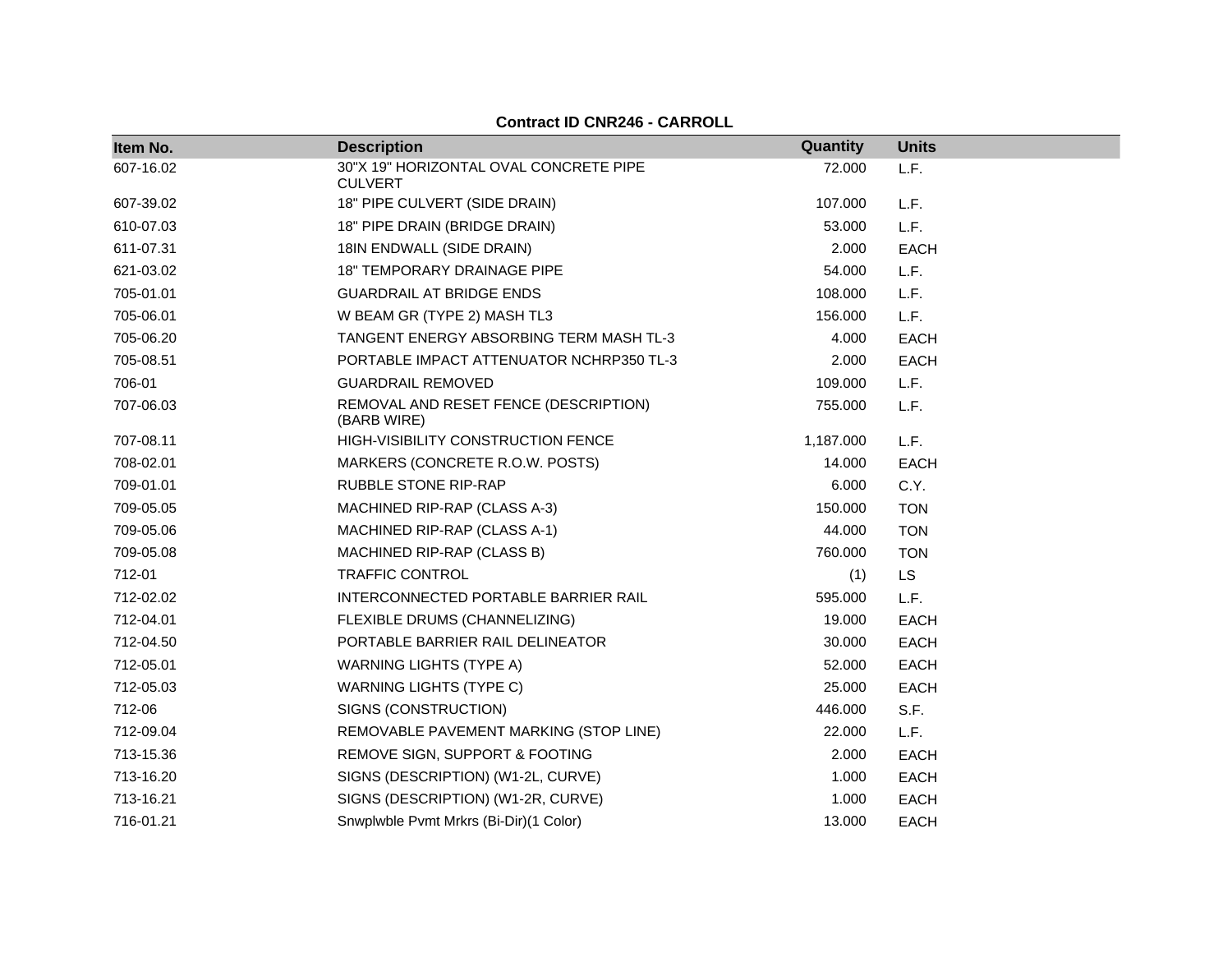| Item No.  | <b>Description</b>                                                                | Quantity   | <b>Units</b> |
|-----------|-----------------------------------------------------------------------------------|------------|--------------|
| 716-05.01 | PAINTED PAVEMENT MARKING (4" LINE)                                                | 0.756      | L.M.         |
| 716-05.02 | PAINTED PAVEMENT MARKING (8" BARRIER LINE)                                        | 1,302.000  | L.F.         |
| 716-12.02 | ENHANCED FLATLINE THERMO PVMT MRKNG (6IN<br>LINE)                                 | 0.378      | L.M.         |
| 716-13.02 | SPRAY THERMO PVMT MRKNG (60 mil) (6IN LINE)                                       | 0.378      | L.M.         |
| 717-01    | <b>MOBILIZATION</b>                                                               | (1)        | <b>LS</b>    |
| 730-40    | TEMPORARY TRAFFIC SIGNAL SYSTEM                                                   | 1.000      | <b>EACH</b>  |
| 740-10.03 | GEOTEXTILE (TYPE III) (EROSION CONTROL)                                           | 547.000    | S.Y.         |
| 740-10.04 | GEOTEXTILE (TYPE IV) (STABILIZATION)                                              | 4,152.000  | S.Y.         |
| 740-11.04 | TEMPORARY SEDIMENT TUBE 20IN                                                      | 200.000    | L.F.         |
| 801-01.07 | TEMPORARY SEEDING (WITH MULCH)                                                    | 89,000     | <b>UNIT</b>  |
| 801-01.36 | SPECIAL WETLAND SEED MIXTURE                                                      | 18.000     | <b>UNIT</b>  |
| 801-03    | WATER (SEEDING & SODDING)                                                         | 118.000    | M.G.         |
| 802-11.02 | ACER RUBRUM (RED MAPLE 2-5FT CNTNR GRWN)                                          | 34.000     | <b>EACH</b>  |
| 802-11.26 | PLATANUS OCCIDENTALIS (SYCAMORE 2-5FT<br>CNTNR GRWN)                              | 34.000     | <b>EACH</b>  |
| 802-11.61 | ALNUS SERRULATA (HAZEL ALDER 2-5FT CNTNR<br>GRWN)                                 | 34.000     | <b>EACH</b>  |
| 802-13.03 | CEPHALANTHUS OCCIDENTALIS (BUTTONBUSH 2-<br>5FT CNTNR GRWN)                       | 34.000     | <b>EACH</b>  |
| 803-01    | SODDING (NEW SOD)                                                                 | 9,791.000  | S.Y.         |
| 202-04.01 | REMOVAL OF STRUCTURES (DESCRIPTION, STA.)<br>(EXIST. BR. NO. 09-SR423-0261)       | (1)        | <b>LS</b>    |
| 204-02.01 | DRY EXCAVATION (BRIDGES)                                                          | 137.000    | C.Y.         |
| 204-03.01 | WET EXCAVATION (BRIDGES) (BRIDGES)                                                | 5.000      | C.Y.         |
| 204-10.01 | FOUNDATION PREPARATION(PR NO. , STA<br>$\lambda$<br>(ABUT. NO. 2, STA. 109+65.00) | (1)        | LS           |
| 303-01.02 | <b>GRANULAR BACKFILL (BRIDGES)</b>                                                | 28.000     | <b>TON</b>   |
| 604-02.03 | EPOXY COATED REINFORCING STEEL                                                    | 27,066.000 | LB.          |
| 604-03.01 | CLASS A CONCRETE (BRIDGES)                                                        | 69.000     | C.Y.         |
| 604-03.02 | STEEL BAR REINFORCEMENT (BRIDGES)                                                 | 9,039.000  | LB.          |
| 604-03.04 | PAVEMENT @ BRIDGE ENDS                                                            | 165.000    | S.Y.         |
| 604-03.09 | CLASS D CONCRETE (BRIDGE DECK)                                                    | 83,000     | C.Y.         |

**Contract ID CNR246 - CARROLL**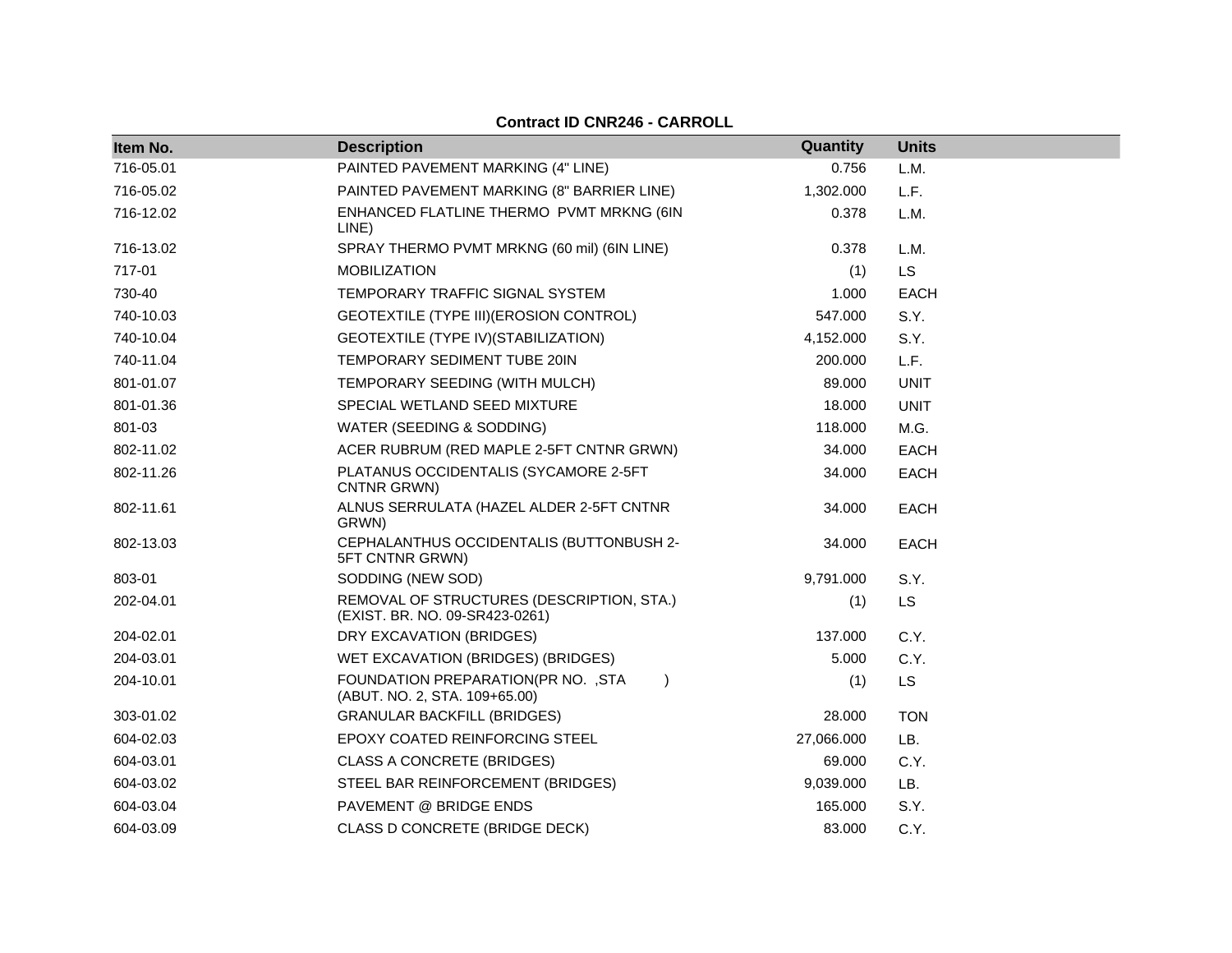| Item No.  | <b>Description</b>                                      | <b>Quantity</b> | <b>Units</b> |
|-----------|---------------------------------------------------------|-----------------|--------------|
| 604-04.01 | APPLIED TEXTURE FINISH (NEW STRUCTURES)                 | 398.000         | S.Y.         |
| 604-04.41 | THREE STAR STATE EMBLEM                                 | 4.000           | <b>EACH</b>  |
| 604-05.31 | BRIDGE DECK GROOVING (MECHANICAL)                       | 421.000         | S.Y.         |
| 606-09.01 | TEST PILES (PRECAST CONCRETE, SIZE 1)                   | 115.000         | L.F.         |
| 606-09.02 | LOADING TEST (PRECAST CONCRETE, SIZE 1)                 | 1.000           | <b>EACH</b>  |
| 606-09.03 | PRECAST CONCRETE PILES (SIZE 1)                         | 928.000         | L.F.         |
| 606-12.01 | PILE ANCHORAGE SYSTEM (SEISMIC)                         | 14.000          | <b>EACH</b>  |
| 615-01.03 | PRESTRESSED CONCRETE I-BEAM (TYPE III)                  | 308.000         | L.F.         |
| 617-02    | <b>BRIDGE DECK CRACK SEALING</b>                        | 80.000          | L.F.         |
| 617-05    | SEALANT (DESCRIPTION) (HMWM)                            | 0.500           | GAL.         |
| 620-05.01 | CONC PARAPET SINGLE SLOPE (STD-1-1SS)                   | 218.000         | L.F.         |
| 710-09.01 | 6" PERFORATED PIPE WITH VERTICAL DRAIN<br><b>SYSTEM</b> | 110.000         | L.F.         |
| 710-09.02 | 6" PIPE UNDERDRAIN                                      | 31.000          | L.F.         |
| 790-04.04 | POLE 45FT CLASS 4 WOOD                                  | 6.000           | <b>EACH</b>  |
| 790-05.02 | POLE 50FT CLASS 2 WOOD                                  | 1.000           | <b>EACH</b>  |
| 790-21.08 | 1PH DEADEND 15KV                                        | 1.000           | <b>EACH</b>  |
| 790-21.09 | <b>1PH PRIMARY TAP 15KV</b>                             | 1.000           | EACH         |
| 790-25.11 | 3PH CROSSARM DBL PRIM SUP LRG COND 15KV                 | 4.000           | <b>EACH</b>  |
| 790-25.17 | 3PH VERTICAL DEADEND LARGE ANGLE 15KV                   | 1.000           | <b>EACH</b>  |
| 790-25.23 | 3PH CROSSARM DDE 15KV                                   | 1.000           | <b>EACH</b>  |
| 790-31.02 | SERVICE ASSEMBLY-POLE TYPE                              | 1.000           | <b>EACH</b>  |
| 790-32.02 | DOWN GUY - THROUGH BOLT TYPE HEAVY DUTY                 | 6.000           | EACH         |
| 790-32.23 | <b>GUY GUARD</b>                                        | 6.000           | <b>EACH</b>  |
| 790-33.04 | SCREW TYPE ANCHOR 10,000LB-12,000LB                     | 6.000           | <b>EACH</b>  |
| 790-40.05 | OH COND 3/0 6/1 ACSR PIGEON                             | 4,065.000       | L.F.         |
| 790-40.73 | OH PRI COND<br>(26/1)<br>ACSR SPARROW)                  | 1,721.000       | L.F.         |
| 790-46.01 | <b>1PH TRANSFORMER</b>                                  | 2.000           | <b>EACH</b>  |
| 790-58.06 | <b>GOAB SWITCH 15KV</b>                                 | 1.000           | <b>EACH</b>  |
| 790-68.01 | POLE GROUND ROD TYPE                                    | 5.000           | <b>EACH</b>  |

**Contract ID CNR246 - CARROLL**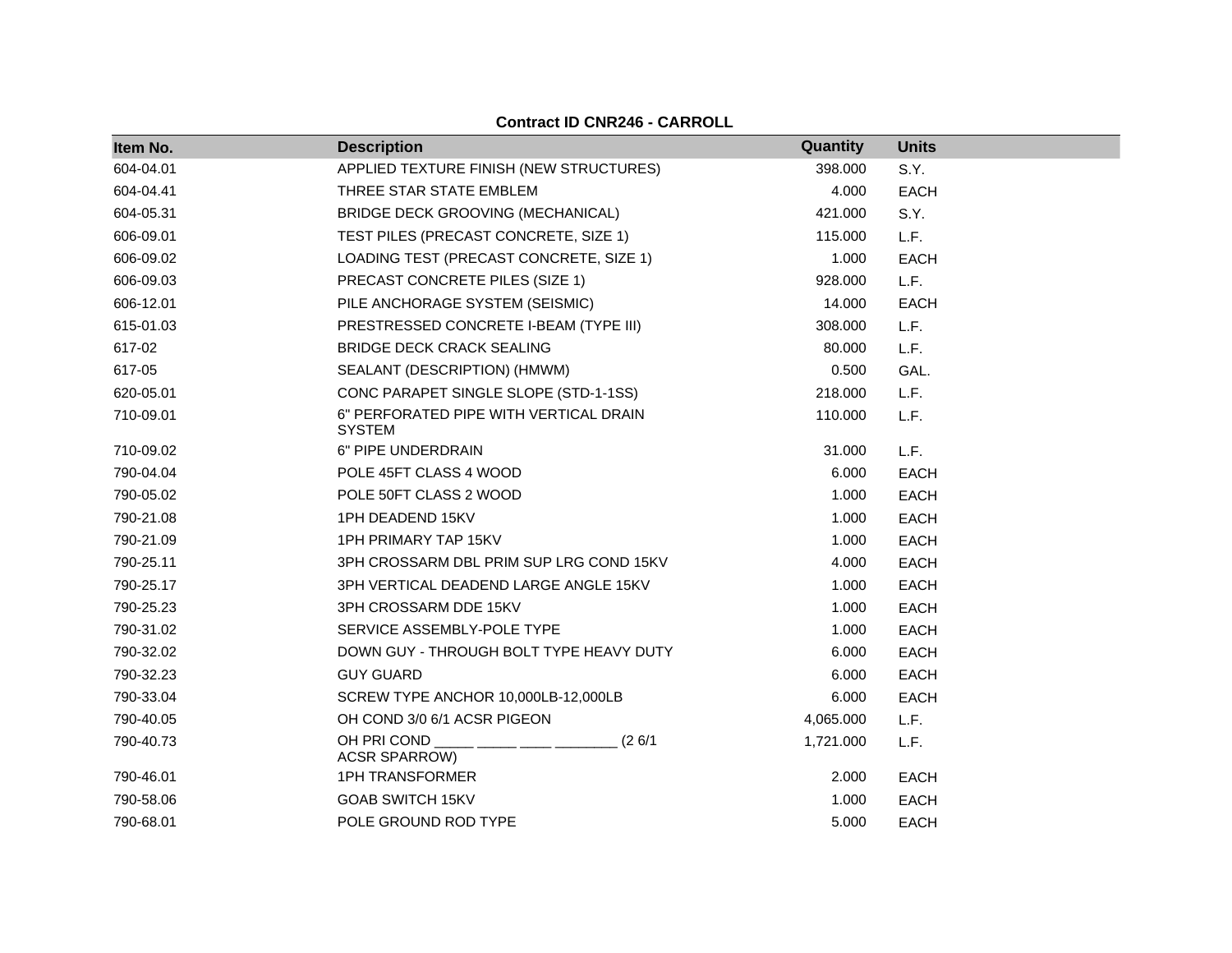**Contract ID CNR246 - CARROLL**

| Item No.  | <b>Description</b>                  | Quantity  | <b>Units</b> |
|-----------|-------------------------------------|-----------|--------------|
| 790-68.07 | POLE GROUND FOR AIR BREAK SWITCH    | 1.000     | EACH         |
| 790-98.01 | <b>REMOVE WIRE</b>                  | 5,686.000 | L.F.         |
| 790-98.02 | REMOVE POLES                        | 9.000     | EACH         |
| 790-98.03 | REMOVE FRAMING/ASSOCIATED APPARATUS | 16.000    | EACH         |
| 790-98.20 | TREE AND BRUSH REMOVAL OFF ROW      | '1)       | LS           |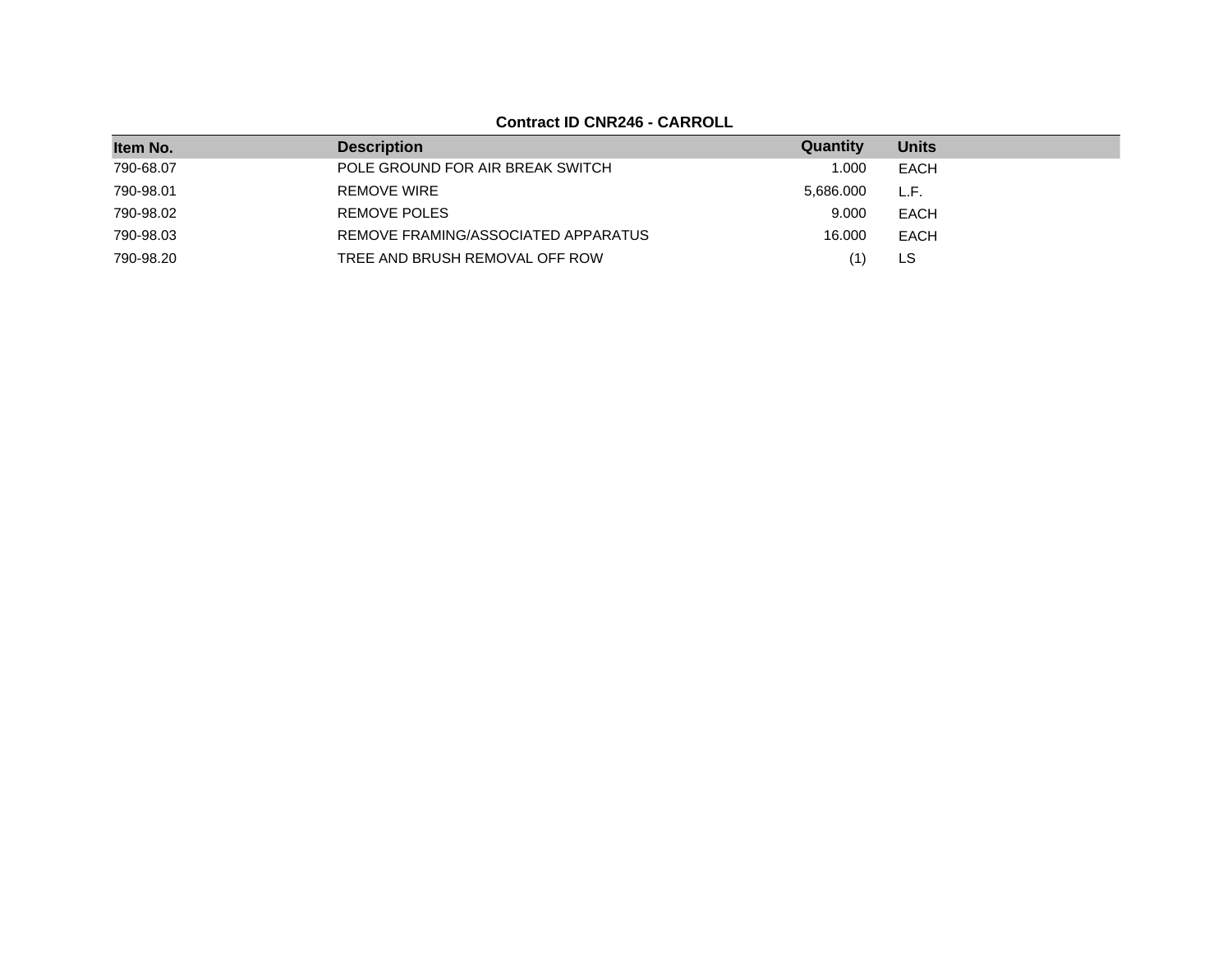#### **Contract ID CNR249 - CARTER**

| Item No.  | <b>Description</b>                                             | Quantity | <b>Units</b> |
|-----------|----------------------------------------------------------------|----------|--------------|
| 209-08.03 | TEMPORARY SILT FENCE (WITHOUT BACKING)                         | 750.000  | L.F.         |
| 712-01    | <b>TRAFFIC CONTROL</b>                                         | (1)      | <b>LS</b>    |
| 712-04.01 | FLEXIBLE DRUMS (CHANNELIZING)                                  | 50.000   | <b>EACH</b>  |
| 712-06    | SIGNS (CONSTRUCTION)                                           | 569,000  | S.F.         |
| 712-08.03 | ARROW BOARD (TYPE C)                                           | 2.000    | <b>EACH</b>  |
| 713-02.21 | SIGN POST DELINEATION ENHANCEMENT                              | 18.000   | L.F.         |
| 713-15.08 | SUSPENDED FLAT SHEET ALUMINUM SIGN (0.100"<br>THICK)           | 10.000   | <b>EACH</b>  |
| 713-15.36 | REMOVE SIGN, SUPPORT & FOOTING                                 | 2.000    | <b>EACH</b>  |
| 713-16.20 | SIGNS (DESCRIPTION) (R1-2, 36"X36"X36")                        | 2.000    | <b>EACH</b>  |
| 713-16.21 | SIGNS (DESCRIPTION) (R5-1, 36"X36")                            | 1.000    | <b>EACH</b>  |
| 716-02.04 | PLASTIC PAVEMENT MARKING(CHANNELIZATION<br>STRIPING)           | 29.000   | S.Y.         |
| 716-02.05 | PLASTIC PAVEMENT MARKING (STOP LINE)                           | 194.000  | L.F.         |
| 716-02.06 | PLASTIC PAVEMENT MARKING (TURN LANE<br>ARROW)                  | 7.000    | <b>EACH</b>  |
| 716-02.09 | PLASTIC PAVEMENT MARKING (LONGITUDINAL<br>CROSS-WALK)          | 26.000   | L.F.         |
| 716-04.01 | PLASTIC PAVEMENT MARKING (STRAIGHT-TURN<br>ARROW)              | 1.000    | <b>EACH</b>  |
| 716-04.12 | PLASTIC PAVEMENT MARKING (YIELD LINE)                          | 18.000   | S.F.         |
| 716-13.01 | SPRAY THERMO PVMT MRKNG (60 mil) (4IN LINE)                    | 1.300    | L.M.         |
| 716-13.04 | SPRAY THERMO PVMT MRKNG (60 mil) (4IN DOTTED<br>LINE)          | 255.000  | L.F.         |
| 717-01    | <b>MOBILIZATION</b>                                            | (1)      | <b>LS</b>    |
| 725-21.92 | RADAR DETECTION SYSTEM (DESCRIPTION) (SR 67<br>AT SR 359)      | 1.000    | <b>EACH</b>  |
| 725-21.93 | RADAR DETECTION SYSTEM (DESCRIPTION) (SR 67<br>AT W. MILL ST.) | 1.000    | <b>EACH</b>  |
| 730-01.02 | REMOVAL OF SIGNAL EQUIPMENT                                    | 2.000    | <b>EACH</b>  |
| 730-02.09 | SIGNAL HEAD ASSEMBLY (130 WITH BACKPLATE)                      | 11.000   | <b>EACH</b>  |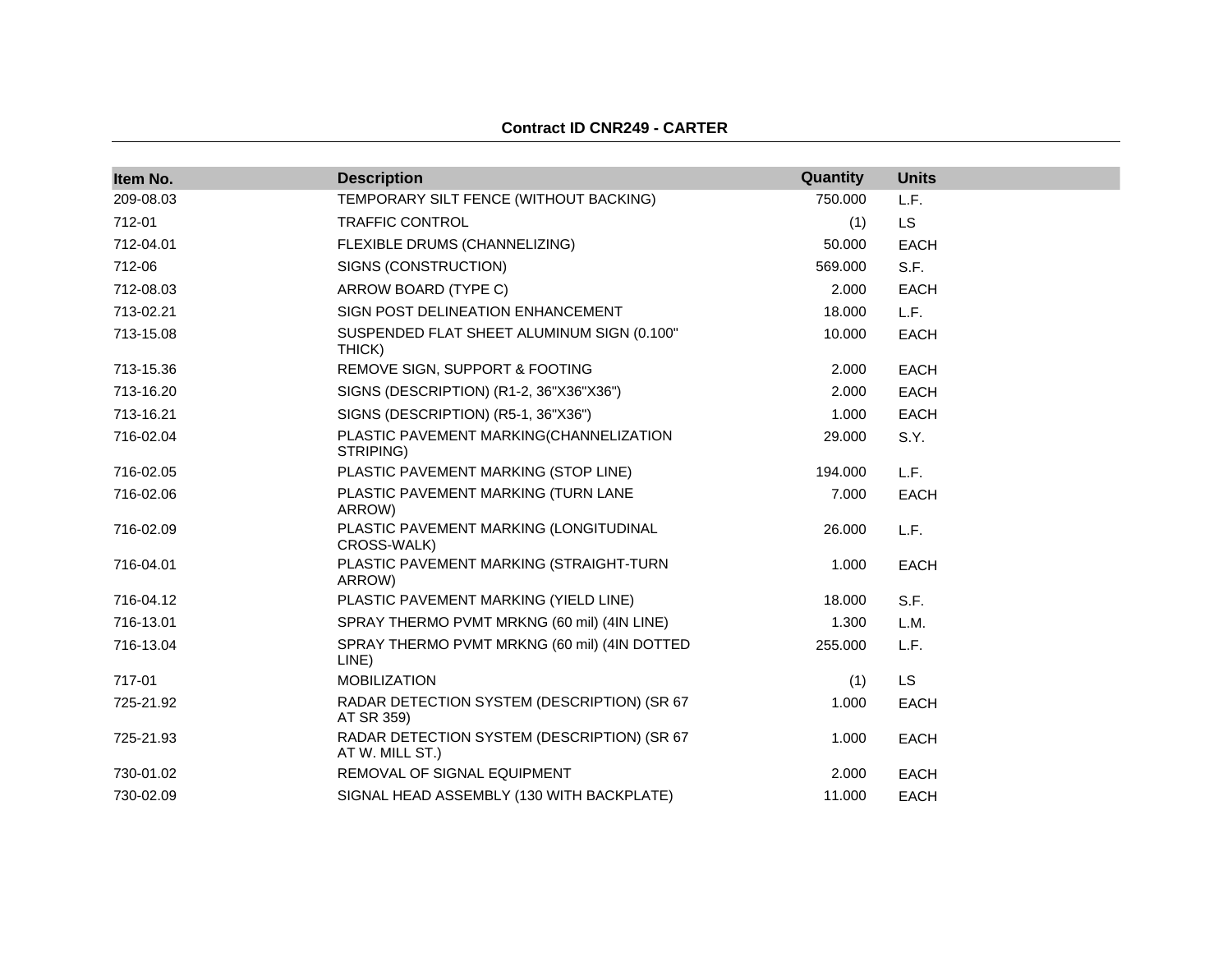### **Contract ID CNR249 - CARTER**

| Item No.  | <b>Description</b>                                         | Quantity  | <b>Units</b> |
|-----------|------------------------------------------------------------|-----------|--------------|
| 730-02.17 | SIGNAL HEAD ASSEMBLY (150 A2H WITH<br><b>BACKPLATE)</b>    | 3.000     | <b>EACH</b>  |
| 730-03.20 | <b>INSTALL PULL BOX (TYPE A)</b>                           | 6.000     | <b>EACH</b>  |
| 730-03.21 | INSTALL PULL BOX (TYPE B)                                  | 11.000    | <b>EACH</b>  |
| 730-05.04 | MODIFY EXISTING ELECTRICAL SERVICE<br><b>CONNECTION</b>    | 2.000     | <b>EACH</b>  |
| 730-08.03 | SIGNAL CABLE - 7 CONDUCTOR                                 | 1,520.000 | L.F.         |
| 730-11.01 | STEEL CONDUIT RISER ASSEMBLY                               | 1.000     | <b>EACH</b>  |
| 730-12.01 | CONDUIT 1" DIAMETER (PVC)                                  | 621.000   | L.F.         |
| 730-12.02 | CONDUIT 2" DIAMETER (PVC)                                  | 401.000   | L.F.         |
| 730-12.13 | CONDUIT 2" DIAMETER (JACK AND BORE)                        | 1,016.000 | L.F.         |
| 730-13.03 | VEHICLE DETECTOR (4 - CHANNEL, RACK MOUNT)                 | 8.000     | <b>EACH</b>  |
| 730-13.06 | VEHICLE DETECTOR (OPTICALLY ACTIVATED<br>PRIORITY CONTROL) | 6.000     | <b>EACH</b>  |
| 730-14.01 | SHIELDED DETECTOR CABLE                                    | 919.000   | L.F.         |
| 730-14.02 | <b>SAW SLOT</b>                                            | 162.000   | L.F.         |
| 730-14.03 | <b>LOOP WIRE</b>                                           | 500.000   | L.F.         |
| 730-15.11 | MODIFY CABINET (DESCRIPTION) (BASE-MOUNT<br>ENTRANCE)      | 2.000     | <b>EACH</b>  |
| 730-16.02 | EIGHT PHASE ACTUATED CONTROLLER                            | 2.000     | <b>EACH</b>  |
| 730-23.36 | CANTILEVER SIGNAL SUPPORT (DESCRIPTION) (1<br>ARM @ 50')   | 1.000     | <b>EACH</b>  |
| 730-23.37 | CANTILEVER SIGNAL SUPPORT (DESCRIPTION) (1<br>ARM @ 55')   | 1.000     | <b>EACH</b>  |
| 730-23.38 | CANTILEVER SIGNAL SUPPORT (DESCRIPTION) (1<br>ARM @ 60')   | 1.000     | <b>EACH</b>  |
| 730-23.39 | CANTILEVER SIGNAL SUPPORT (DESCRIPTION) (2<br>@ 35' & 75') | 2.000     | <b>EACH</b>  |
| 730-35.06 | BATTERY BACK-UP AND POWER CONDITIONER                      | 2.000     | <b>EACH</b>  |
| 740-11.02 | TEMPORARY SEDIMENT TUBE 12IN                               | 100.000   | L.F.         |
| 801-03    | WATER (SEEDING & SODDING)                                  | 1.000     | M.G.         |
| 803-01    | SODDING (NEW SOD)                                          | 40.000    | S.Y.         |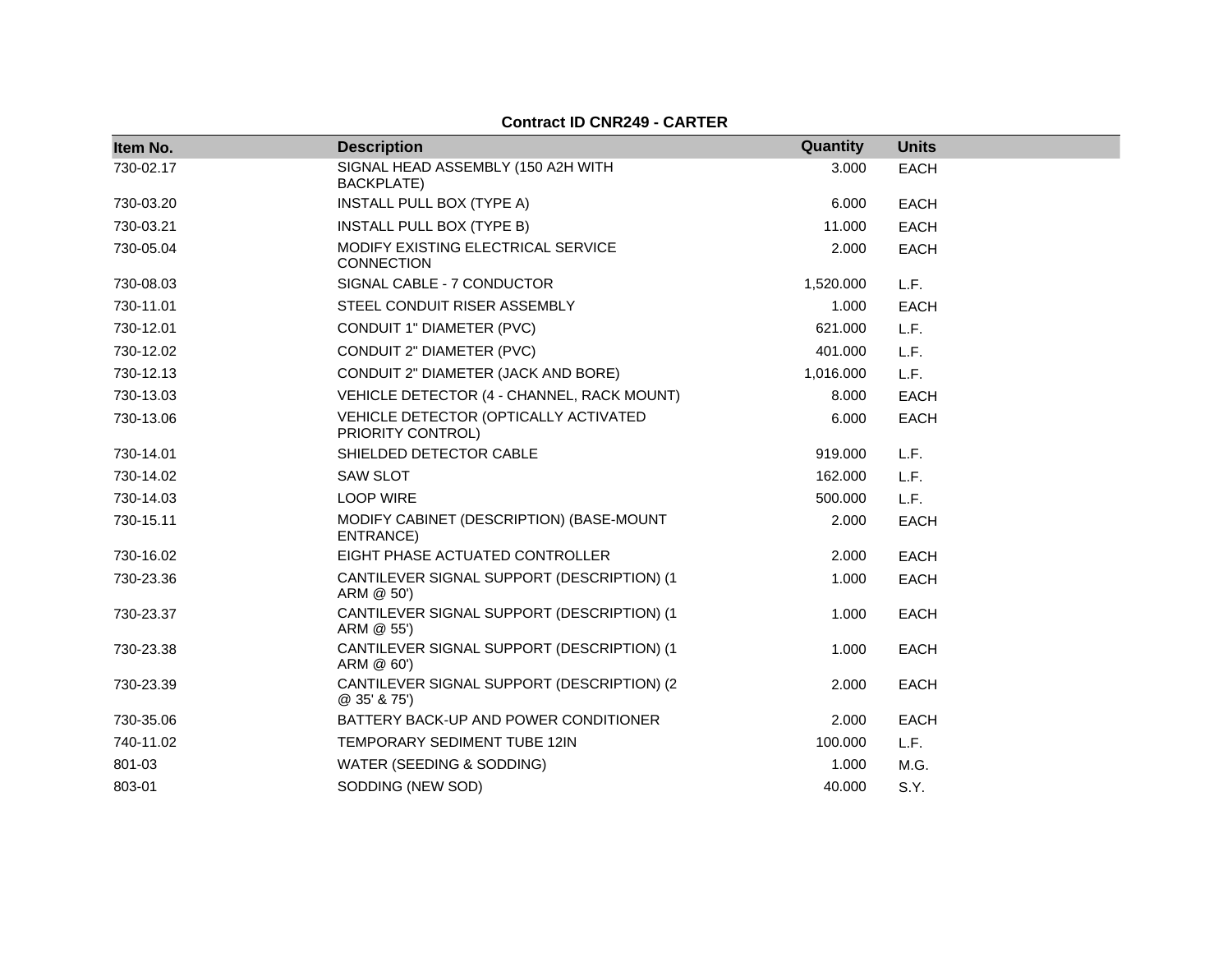## **Contract ID CNR263 - CHEATHAM , DAVIDSON, ETC.**

| Item No.  | <b>Description</b>                                           | Quantity  | <b>Units</b> |  |
|-----------|--------------------------------------------------------------|-----------|--------------|--|
| 705-80.01 | LONGITUDINAL CABLE BARRIER                                   | 1,000.000 | L.F.         |  |
| 705-80.03 | LONGITUDINAL CABLE BARRIER (END TERMINAL)<br>$TL-3$          | 5.000     | <b>EACH</b>  |  |
| 705-80.04 | SOCKETED LINE POST W/ALL ACCESSORIES                         | 1,500.000 | <b>EACH</b>  |  |
| 705-80.06 | TERMINAL POST W/ALL ACCESSORIES                              | 40.000    | <b>EACH</b>  |  |
| 705-80.07 | CABLE RELEASE POST (TOP) W/ALL ACCESSORIES                   | 30,000    | <b>EACH</b>  |  |
| 705-80.10 | LINE POST W/FTNG & ALL ACC.                                  | 50.000    | <b>EACH</b>  |  |
| 705-80.12 | <b>CHECK CABLE TENSION</b>                                   | (1)       | <b>LS</b>    |  |
| 705-80.14 | END TERMINAL HARDWARE FOR ATTACHING<br>SINGLE CABLE          | 50.000    | <b>EACH</b>  |  |
| 705-80.15 | RETENSIONING CABLE BARRIER SECTION AFTER<br><b>REPAIR</b>    | 100.000   | <b>EACH</b>  |  |
| 705-80.17 | LONGITUDINAL CABLE BARRIER TRAINING                          | 1.000     | <b>EACH</b>  |  |
| 705-80.19 | HARDWARE FOR ATTACHING ALL CABLES TO A<br>SINGLE POST        | 800.000   | <b>EACH</b>  |  |
| 705-80.20 | LONGITUDINAL CABLE BARRIER SPLICE<br>(TORPEDO, TURNBUCKLE)   | 12.000    | <b>EACH</b>  |  |
| 705-80.21 | LONGITUDINAL CABLE BARRIER CABLE                             | 500.000   | L.F.         |  |
| 705-80.22 | <b>TERMINAL POST W/FOOTING AND ALL</b><br><b>ACCESSORIES</b> | 20,000    | <b>EACH</b>  |  |
| 706-80.18 | CABLE BARRIER TERMINAL (REMOVAL)                             | 8.000     | <b>EACH</b>  |  |
| 712-01.02 | LANE CLOSURE                                                 | 20,000    | <b>EACH</b>  |  |
| 712-01.03 | LANE CLOSURE(NIGHT WORK)                                     | 20,000    | <b>EACH</b>  |  |
| 712-08.20 | TRUCK MOUNTED ATTENUATOR W/MSSAGE<br><b>BOARD</b>            | 10.000    | <b>DAY</b>   |  |
| 717-01.03 | MOBILIZATION (PER CALL-OUT)                                  | 100.000   | <b>EACH</b>  |  |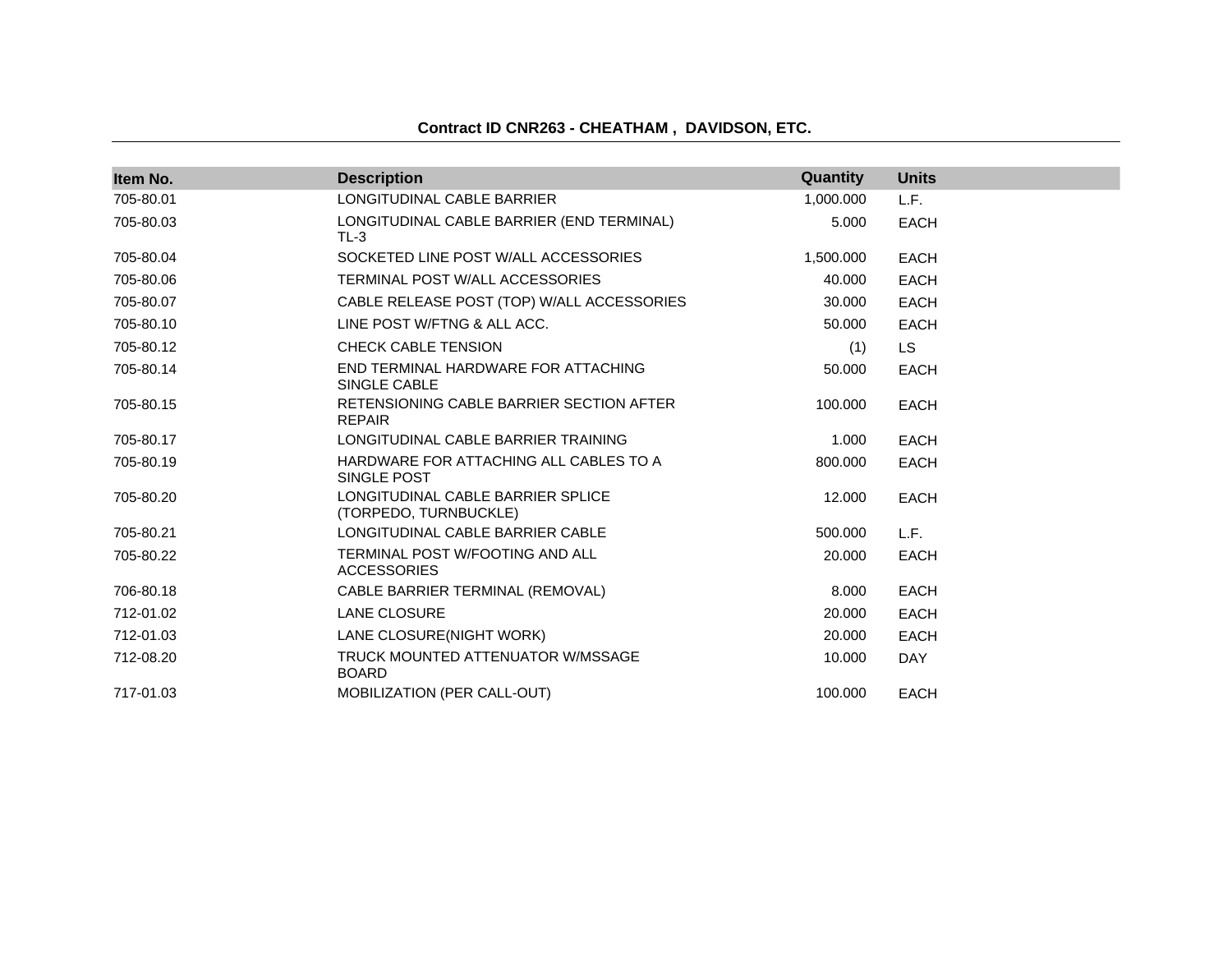| Item No.  | <b>Description</b>                                              | Quantity | <b>Units</b> |
|-----------|-----------------------------------------------------------------|----------|--------------|
| 202-01    | REMOVAL OF STRUCTURES AND OBSTRUCTIONS                          | (1)      | <b>LS</b>    |
| 202-03    | REMOVAL OF RIGID PAVEMENT, SIDEWALK, ETC.                       | 705.000  | S.Y.         |
| 203-01    | ROAD & DRAINAGE EXCAVATION (UNCLASSIFIED)                       | 490.000  | C.Y.         |
| 203-03    | BORROW EXCAVATION (UNCLASSIFIED)                                | 186.000  | C.Y.         |
| 203-06    | <b>WATER</b>                                                    | 5.000    | M.G.         |
| 209-05    | <b>SEDIMENT REMOVAL</b>                                         | 10.000   | C.Y.         |
| 209-08.03 | TEMPORARY SILT FENCE (WITHOUT BACKING)                          | 290,000  | L.F.         |
| 209-08.07 | ROCK CHECK DAM PER                                              | 1.000    | <b>EACH</b>  |
| 209-08.08 | ENHANCED ROCK CHECK DAM                                         | 1.000    | <b>EACH</b>  |
| 209-40.30 | CATCH BASIN PROTECTION (TYPE A)                                 | 1.000    | <b>EACH</b>  |
| 303-01    | MINERAL AGGREGATE, TYPE A BASE, GRADING D                       | 466.300  | <b>TON</b>   |
| 307-01.08 | ASPHALT CONCRETE MIX (PG64-22) (BPMB-HM)<br><b>GRADING B-M2</b> | 7.300    | <b>TON</b>   |
| 313-03    | <b>TREATED PERMEABLE BASE</b>                                   | 790.000  | S.Y.         |
| 402-01    | BITUMINOUS MATERIAL FOR PRIME COAT (PC)                         | 2.900    | <b>TON</b>   |
| 402-02    | AGGREGATE FOR COVER MATERIAL (PC)                               | 8.500    | <b>TON</b>   |
| 403-01    | BITUMINOUS MATERIAL FOR TACK COAT (TC)                          | 0.020    | <b>TON</b>   |
| 411-01.10 | ACS MIX(PG64-22) GRADING D                                      | 38,800   | <b>TON</b>   |
| 501-01.03 | PORTLAND CEMENT CONCRETE PAVEMENT<br>(PLAIN) 10"                | 790.000  | S.Y.         |
| 604-01.01 | CLASS A CONCRETE (ROADWAY)                                      | 9.000    | C.Y.         |
| 607-03.02 | 18" CONCRETE PIPE CULVERT (CLASS III)                           | 135.000  | L.F.         |
| 611-07.54 | 18IN ENDWALL (CROSS DRAIN) 3:1                                  | 1.000    | <b>EACH</b>  |
| 611-12.01 | CATCH BASINS, TYPE 12, 0' - 4' DEPTH                            | 1.000    | <b>EACH</b>  |
| 702-03    | <b>CONCRETE COMBINED CURB &amp; GUTTER</b>                      | 3.000    | C.Y.         |
| 709-05.08 | MACHINED RIP-RAP (CLASS B)                                      | 5.000    | <b>TON</b>   |
| 710-05    | LATERAL UNDERDRAIN                                              | 450.000  | L.F.         |
| 710-06.13 | LATERAL UNDERDRAIN ENDWALL (4:1)                                | 3.000    | <b>EACH</b>  |
| 712-01    | <b>TRAFFIC CONTROL</b>                                          | (1)      | <b>LS</b>    |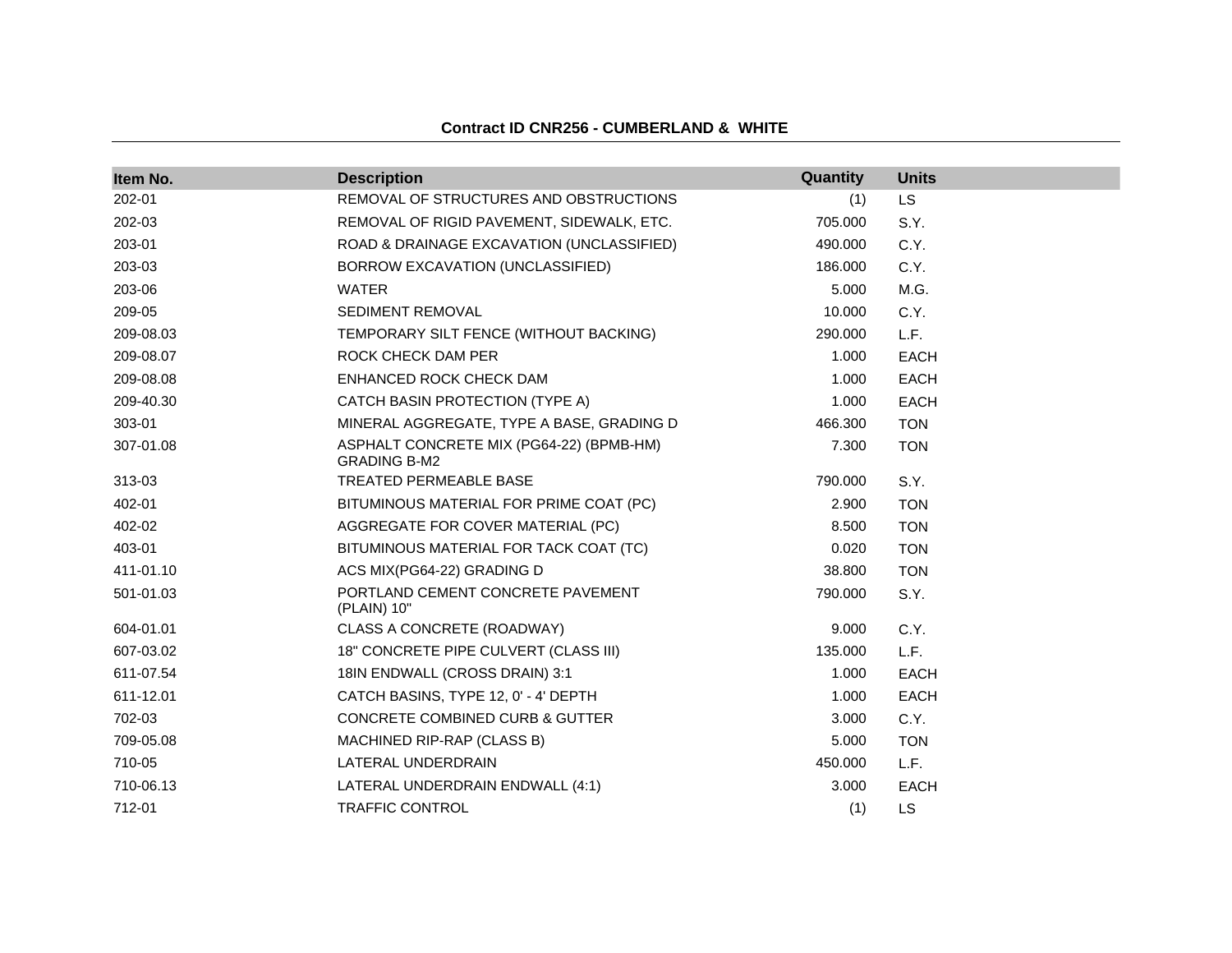| Item No.  | <b>Description</b>                                                 | Quantity  | <b>Units</b> |
|-----------|--------------------------------------------------------------------|-----------|--------------|
| 712-04.01 | FLEXIBLE DRUMS (CHANNELIZING)                                      | 25.000    | <b>EACH</b>  |
| 712-06    | SIGNS (CONSTRUCTION)                                               | 488.000   | S.F.         |
| 712-08.03 | ARROW BOARD (TYPE C)                                               | 1.000     | <b>EACH</b>  |
| 713-01.01 | CLASS A CONCRETE (FOUNDATION FOR SIGN<br>SUPPORTS)                 | 2.000     | C.Y.         |
| 713-01.02 | STEEL BAR REINFORCEMENT(FOUNDATION FOR<br>SIGN SUPPORTS)           | 386.000   | LB.          |
| 713-02.14 | FLEXIBLE DELINEATOR (WHITE)                                        | 6.000     | EACH         |
| 713-02.20 | ROADSIDE OBSTACLE DELINEATION                                      | 18.000    | S.F.         |
| 713-02.21 | SIGN POST DELINEATION ENHANCEMENT                                  | 270.000   | L.F.         |
| 713-06    | STEEL I-BEAMS & WF-BEAMS(BREAKAWAY) SIGN<br><b>SUPPORT</b>         | 680.000   | LB.          |
| 713-11.01 | "U" SECTION STEEL POSTS                                            | 307.000   | LB.          |
| 713-11.02 | PERFORATED/KNOCKOUT SQUARE TUBE POST                               | 2,720.000 | LB.          |
| 713-13.02 | FLAT SHEET ALUMINUM SIGNS (0.080" THICK)                           | 208,200   | S.F.         |
| 713-13.03 | FLAT SHEET ALUMINUM SIGNS (0.100" THICK)                           | 351.500   | S.F.         |
| 713-14    | EXTRUDED ALUMINUM PANEL SIGNS                                      | 36.000    | S.F.         |
| 713-14.22 | STREET NAME SIGN (SUSPENDED 0.100IN THICK)                         | 9.000     | S.F.         |
| 713-15.36 | REMOVE SIGN, SUPPORT & FOOTING                                     | 30.000    | <b>EACH</b>  |
| 713-16.20 | SIGNS (DESCRIPTION) (R3-1, 36"x36")                                | 1.000     | <b>EACH</b>  |
| 713-16.21 | SIGNS (DESCRIPTION) (R3-2, 36"x36")                                | 1.000     | EACH         |
| 713-16.50 | REMOVE AND REPLACE SIGN (DESCRIPTION)<br>(RECREATIONAL GUIDE SIGN) | 1.000     | <b>EACH</b>  |
| 716-01.23 | Snwplwble Pvmt Mrkrs (Bi-Dir)(2 Color)                             | 44.000    | <b>EACH</b>  |
| 716-02.04 | PLASTIC PAVEMENT MARKING(CHANNELIZATION<br>STRIPING)               | 35.000    | S.Y.         |
| 716-02.05 | PLASTIC PAVEMENT MARKING (STOP LINE)                               | 325.000   | L.F.         |
| 716-02.06 | PLASTIC PAVEMENT MARKING (TURN LANE<br>ARROW)                      | 8.000     | <b>EACH</b>  |
| 716-02.07 | PLASTIC PAVEMENT MARKING (24" BARRIER LINE)                        | 250.000   | L.F.         |
| 716-02.08 | PLASTIC PAVEMENT MARKING (8" DOTTED LINE)                          | 80.000    | L.F.         |
| 716-04.04 | PLASTIC PAVEMENT MARKING (TRANSVERSE<br>SHOULDER)                  | 120.000   | L.F.         |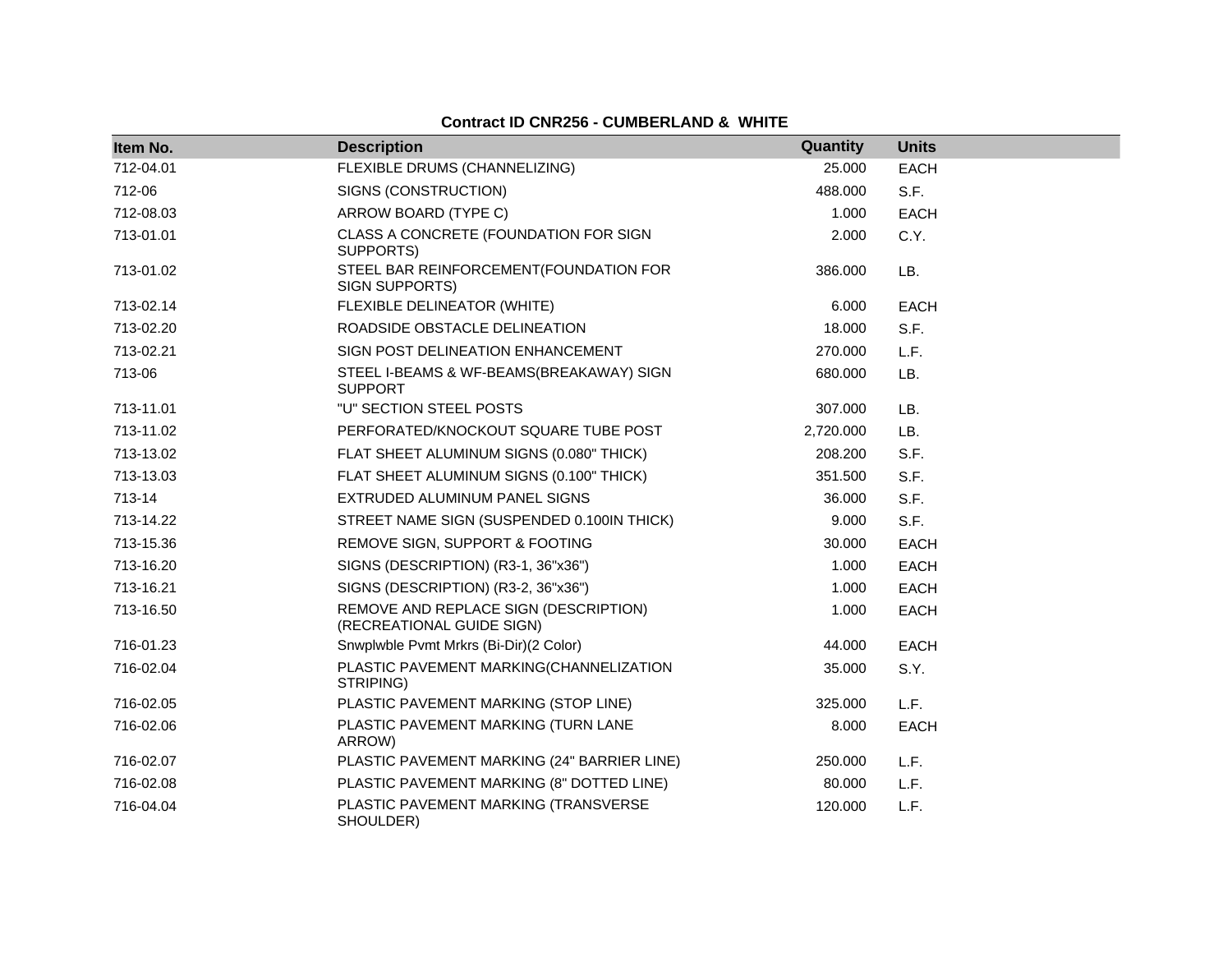| Item No.  | <b>Description</b>                                                         | Quantity  | <b>Units</b> |
|-----------|----------------------------------------------------------------------------|-----------|--------------|
| 716-04.12 | PLASTIC PAVEMENT MARKING (YIELD LINE)                                      | 86.000    | S.F.         |
| 716-05.09 | PAINTED PAVEMENT MARKING(STRAIGHT-TURN<br>ARROW)                           | 1.000     | <b>EACH</b>  |
| 716-12.01 | ENHANCED FLATLINE THERMO PVMT MRKNG (4IN<br>LINE)                          | 5.400     | L.M.         |
| 716-12.03 | ENHANCED FLATLINE THERMO PVMT MRKNG (8IN<br><b>BARRIER LINE</b> )          | 410.000   | L.F.         |
| 717-01    | <b>MOBILIZATION</b>                                                        | (1)       | <b>LS</b>    |
| 730-02.09 | SIGNAL HEAD ASSEMBLY (130 WITH BACKPLATE)                                  | 6.000     | <b>EACH</b>  |
| 730-02.41 | SIGNAL HEAD MODIFICATION (DESCRIPTION) (LED<br>LENS)                       | 4.000     | <b>EACH</b>  |
| 730-03.20 | INSTALL PULL BOX (TYPE A)                                                  | 6.000     | <b>EACH</b>  |
| 730-03.21 | <b>INSTALL PULL BOX (TYPE B)</b>                                           | 4.000     | <b>EACH</b>  |
| 730-05.01 | ELECTRICAL SERVICE CONNECTION                                              | 1.000     | <b>EACH</b>  |
| 730-05.02 | SERVICE CABLE (2 CONDUCTOR, #8 AWG)                                        | 115.000   | L.F.         |
| 730-08.03 | SIGNAL CABLE - 7 CONDUCTOR                                                 | 680.000   | L.F.         |
| 730-08.30 | INTERCONNECT CABLE (COPPER-TWISTED PAIR)                                   | 325.000   | L.F.         |
| 730-09.01 | SPAN WIRE ASSEMBLY( LBS.MIN.BRK<br>STRENGTH) (25,750 LBS.MIN.BRK STRENGTH) | 590.000   | L.F.         |
| 730-10.01 | TETHER WIRE ASSEMBLY - 1/4" DIAMETER                                       | 590.000   | L.F.         |
| 730-12.01 | CONDUIT 1" DIAMETER (PVC)                                                  | 470.000   | L.F.         |
| 730-12.02 | CONDUIT 2" DIAMETER (PVC)                                                  | 60.000    | L.F.         |
| 730-12.07 | CONDUIT 1" DIAMETER (RGS)                                                  | 65.000    | L.F.         |
| 730-12.08 | <b>CONDUIT 2" DIAMETER (RGS)</b>                                           | 300.000   | L.F.         |
| 730-13.05 | VEHICLE DETECTOR (EXT. CALL - DELAY CALL)                                  | 7.000     | <b>EACH</b>  |
| 730-14.01 | SHIELDED DETECTOR CABLE                                                    | 1,850.000 | L.F.         |
| 730-14.02 | <b>SAW SLOT</b>                                                            | 1,135.000 | L.F.         |
| 730-14.03 | <b>LOOP WIRE</b>                                                           | 3,390.000 | L.F.         |
| 730-15.11 | MODIFY CABINET (DESCRIPTION)<br>(INSTALL/INTEGRATE I/C EQUIPMENT)          | 1.000     | <b>EACH</b>  |
| 730-15.32 | CABINET (EIGHT PHASE BASE MOUNTED)                                         | 1.000     | <b>EACH</b>  |
| 730-16.02 | EIGHT PHASE ACTUATED CONTROLLER                                            | 2.000     | <b>EACH</b>  |
| 730-18.01 | <b>MASTER CONTROLLER</b>                                                   | 1.000     | <b>EACH</b>  |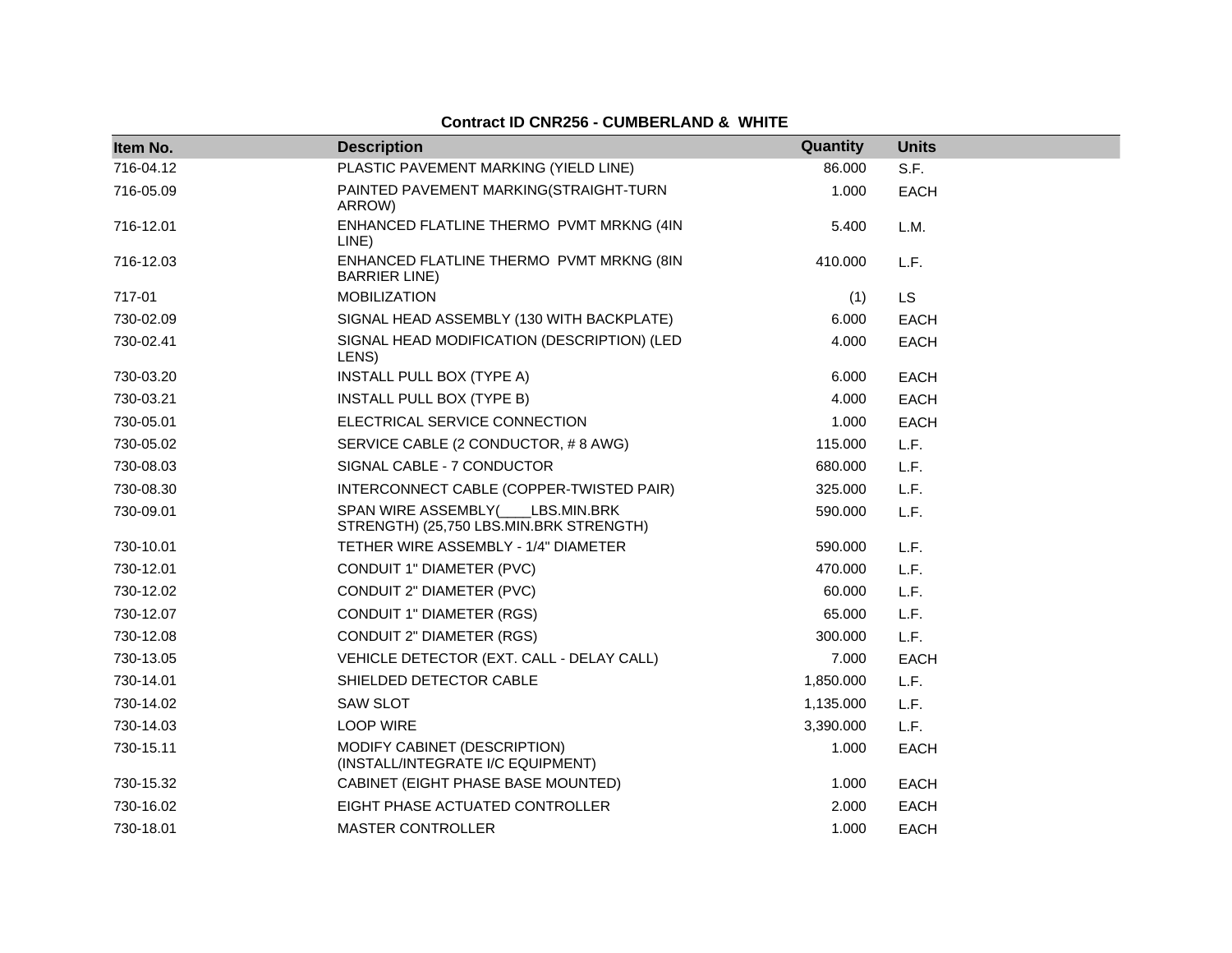| Item No.  | <b>Description</b>                      | Quantity | <b>Units</b> |
|-----------|-----------------------------------------|----------|--------------|
| 730-19.01 | TIME BASE COORDINATION UNIT             | 1.000    | <b>EACH</b>  |
| 730-23.01 | STEEL STRAIN POLE (SIGNAL SUPPORT)      | 4.000    | <b>EACH</b>  |
| 740-10.03 | GEOTEXTILE (TYPE III) (EROSION CONTROL) | 200.000  | S.Y.         |
| 801-01.07 | TEMPORARY SEEDING (WITH MULCH)          | 9.000    | <b>UNIT</b>  |
| 801-03    | WATER (SEEDING & SODDING)               | 10.000   | M.G.         |
| 803-01    | SODDING (NEW SOD)                       | 880,000  | S.Y.         |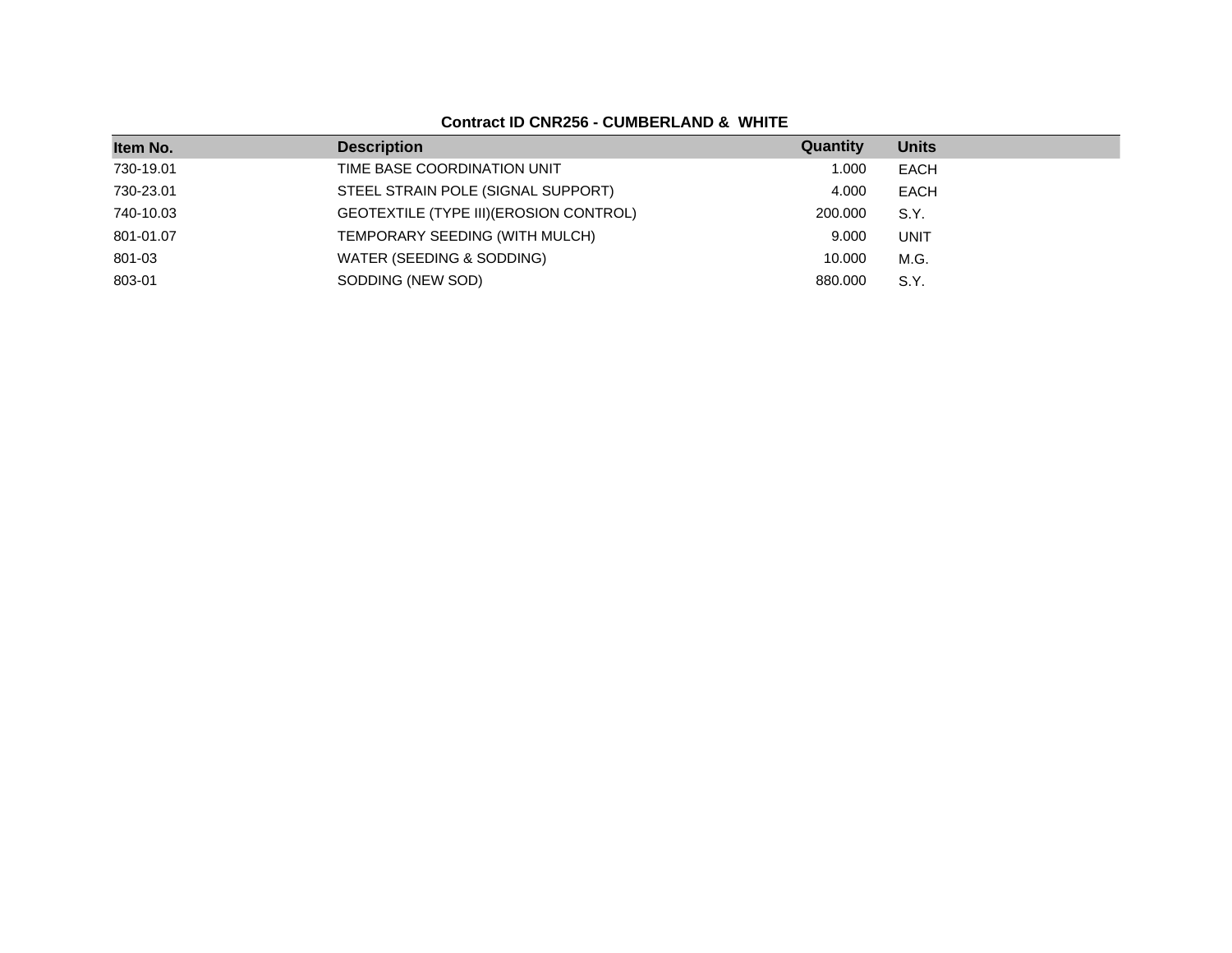| Item No.  | <b>Description</b>                                              | Quantity  | <b>Units</b> |
|-----------|-----------------------------------------------------------------|-----------|--------------|
| 105-01    | CONSTRUCTION STAKES, LINES AND GRADES                           | (1)       | <b>LS</b>    |
| 201-01    | <b>CLEARING AND GRUBBING</b>                                    | (1)       | <b>LS</b>    |
| 202-01    | REMOVAL OF STRUCTURES AND OBSTRUCTIONS                          | (1)       | LS           |
| 202-03.01 | REMOVAL OF ASPHALT PAVEMENT                                     | 850.000   | S.Y.         |
| 203-01    | ROAD & DRAINAGE EXCAVATION (UNCLASSIFIED)                       | 1,132.000 | C.Y.         |
| 203-06    | <b>WATER</b>                                                    | 2.000     | M.G.         |
| 209-02.05 | 12" TEMPORARY SLOPE DRAIN                                       | 30.000    | L.F.         |
| 209-03.21 | FILTER SOCK (12 INCH)                                           | 455.000   | L.F.         |
| 209-05    | SEDIMENT REMOVAL                                                | 24.000    | C.Y.         |
| 209-08.02 | TEMPORARY SILT FENCE (WITH BACKING)                             | 86.000    | L.F.         |
| 209-08.03 | TEMPORARY SILT FENCE (WITHOUT BACKING)                          | 805.000   | L.F.         |
| 209-08.07 | ROCK CHECK DAM PER                                              | 32.000    | <b>EACH</b>  |
| 209-08.08 | ENHANCED ROCK CHECK DAM                                         | 4.000     | <b>EACH</b>  |
| 209-09.04 | SEDIMENT FILTER BAG(15' X 10')                                  | 1.000     | <b>EACH</b>  |
| 209-09.41 | <b>CURB INLET PROTECTION (TYPE 2)</b>                           | 2.000     | <b>EACH</b>  |
| 209-40.30 | CATCH BASIN PROTECTION (TYPE A)                                 | 9.000     | <b>EACH</b>  |
| 303-01    | MINERAL AGGREGATE, TYPE A BASE, GRADING D                       | 1,490.000 | <b>TON</b>   |
| 303-10.01 | MINERAL AGGREGATE (SIZE 57)                                     | 35.000    | <b>TON</b>   |
| 307-01.08 | ASPHALT CONCRETE MIX (PG64-22) (BPMB-HM)<br><b>GRADING B-M2</b> | 17.000    | <b>TON</b>   |
| 307-02.01 | ASPHALT CONCRETE MIX (PG70-22) (BPMB-HM)<br><b>GRADING A</b>    | 605.000   | <b>TON</b>   |
| 307-02.02 | ASPHALT CEMENT (PG70-22)(BPMB-HM) GRADING<br>A-S                | 9.000     | <b>TON</b>   |
| 307-02.03 | AGGREGATE (BPMB-HM) GRADING A-S MIX                             | 450.000   | <b>TON</b>   |
| 307-02.08 | ASPHALT CONCRETE MIX (PG70-22) (BPMB-HM)<br><b>GRADING B-M2</b> | 340.000   | <b>TON</b>   |
| 402-01    | BITUMINOUS MATERIAL FOR PRIME COAT (PC)                         | 5.000     | <b>TON</b>   |
| 402-02    | AGGREGATE FOR COVER MATERIAL (PC)                               | 16.000    | <b>TON</b>   |
| 403-01    | BITUMINOUS MATERIAL FOR TACK COAT (TC)                          | 5.000     | <b>TON</b>   |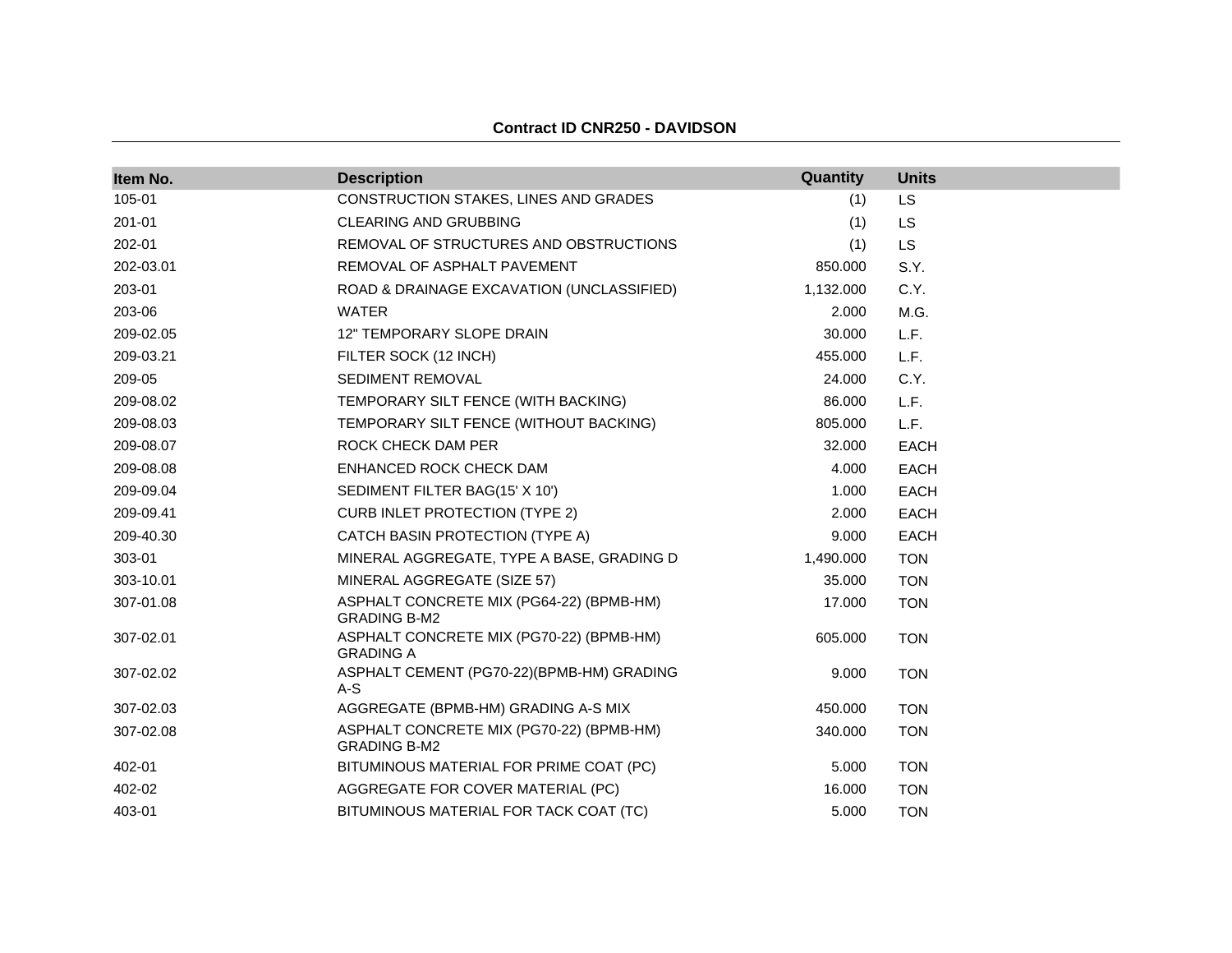| Item No.  | <b>Description</b>                                       | Quantity  | <b>Units</b> |  |
|-----------|----------------------------------------------------------|-----------|--------------|--|
| 407-20.05 | SAW CUTTING ASPHALT PAVEMENT                             | 1,725.000 | L.F.         |  |
| 411-01.07 | ACS MIX (PG64-22) GRADING E SHOULDER                     | 44.000    | <b>TON</b>   |  |
| 411-01.10 | ACS MIX(PG64-22) GRADING D                               | 12.000    | <b>TON</b>   |  |
| 411-02.10 | ACS MIX(PG70-22) GRADING D                               | 260.000   | <b>TON</b>   |  |
| 415-01.02 | COLD PLANING BITUMINOUS PAVEMENT                         | 2,520.000 | S.Y.         |  |
| 607-03.30 | 18" PIPE CULVERT                                         | 488.000   | L.F.         |  |
| 607-05.30 | 24" PIPE CULVERT                                         | 171.000   | L.F.         |  |
| 607-16.02 | 30"X 19" HORIZONTAL OVAL CONCRETE PIPE<br><b>CULVERT</b> | 131.000   | L.F.         |  |
| 607-39.02 | 18" PIPE CULVERT (SIDE DRAIN)                            | 19.000    | L.F.         |  |
| 611-01.02 | MANHOLES, > 4' - 8' DEPTH                                | 2.000     | <b>EACH</b>  |  |
| 611-07.01 | CLASS A CONCRETE (PIPE ENDWALLS)                         | 3.000     | C.Y.         |  |
| 611-07.02 | STEEL BAR REINFORCEMENT (PIPE ENDWALLS)                  | 231.000   | LB.          |  |
| 611-07.03 | STRUCTURAL STEEL (PIPE ENDWALLS)                         | 834.000   | LB.          |  |
| 611-07.31 | 18IN ENDWALL (SIDE DRAIN)                                | 4.000     | EACH         |  |
| 611-12.02 | CATCH BASINS, TYPE 12, > 4' - 8' DEPTH                   | 2.000     | EACH         |  |
| 611-42.01 | CATCH BASINS, TYPE 42, 0' - 4' DEPTH                     | 3.000     | EACH         |  |
| 611-42.02 | CATCH BASINS, TYPE 42, > 4' - 8' DEPTH                   | 2.000     | <b>EACH</b>  |  |
| 621-03.02 | 18" TEMPORARY DRAINAGE PIPE                              | 30.000    | L.F.         |  |
| 701-01.01 | <b>CONCRETE SIDEWALK (4 ")</b>                           | 740.000   | S.F.         |  |
| 701-02    | <b>CONCRETE DRIVEWAY</b>                                 | 1,330.000 | S.F.         |  |
| 702-03    | CONCRETE COMBINED CURB & GUTTER                          | 55.000    | C.Y.         |  |
| 708-02.01 | MARKERS (CONCRETE R.O.W. POSTS)                          | 7.000     | <b>EACH</b>  |  |
| 709-05.05 | MACHINED RIP-RAP (CLASS A-3)                             | 200.000   | <b>TON</b>   |  |
| 709-05.06 | MACHINED RIP-RAP (CLASS A-1)                             | 202.000   | <b>TON</b>   |  |
| 710-02    | AGGREGATE UNDERDRAINS (WITH PIPE)                        | 1,725.000 | L.F.         |  |
| 710-05    | LATERAL UNDERDRAIN                                       | 205.000   | L.F.         |  |
| 710-06.12 | LATERAL UNDERDRAIN ENDWALL (3:1)                         | 10.000    | EACH         |  |
| 712-01    | <b>TRAFFIC CONTROL</b>                                   | (1)       | LS           |  |
| 712-04.01 | FLEXIBLE DRUMS (CHANNELIZING)                            | 40.000    | <b>EACH</b>  |  |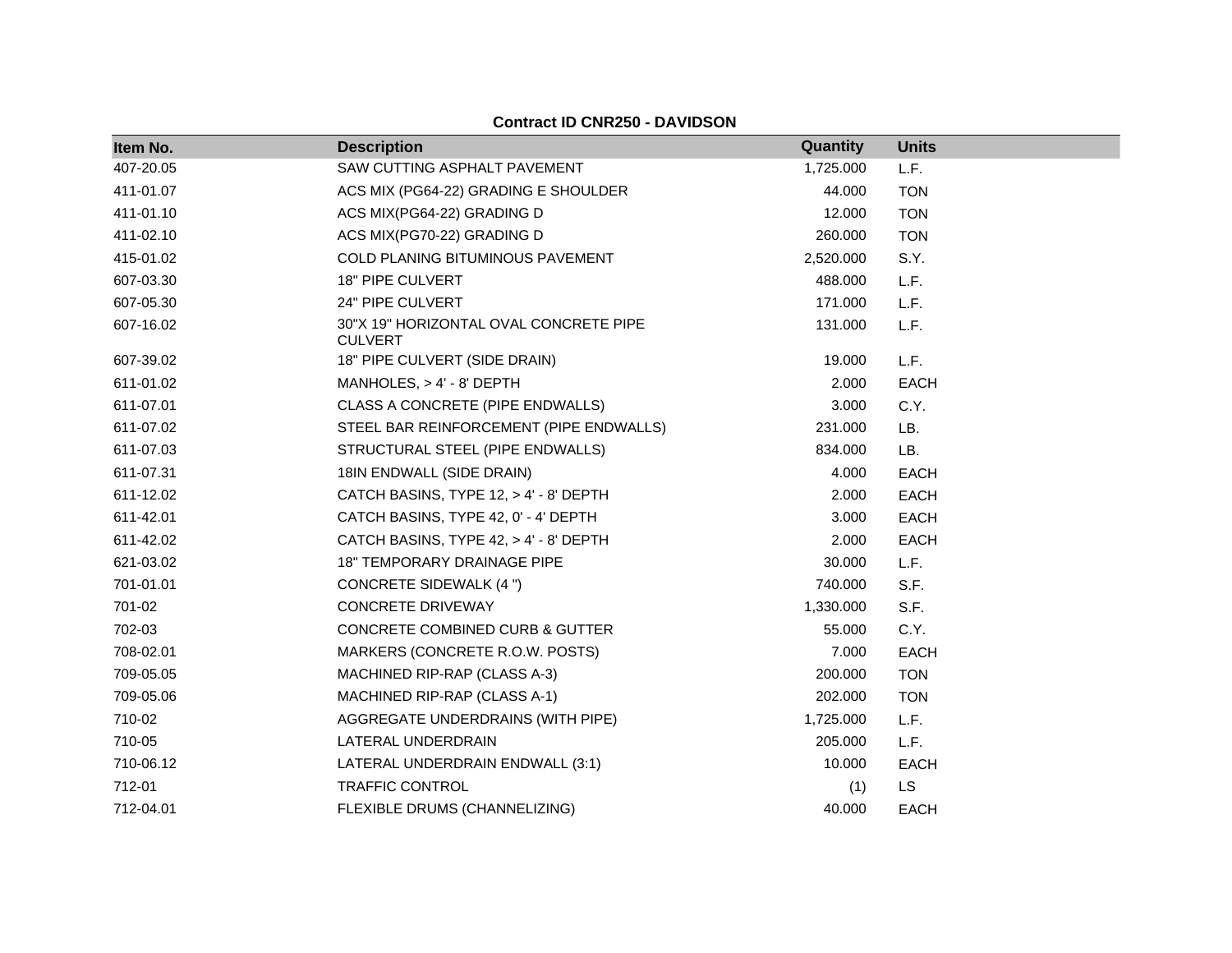| Item No.  | <b>Description</b>                                                                  | Quantity | <b>Units</b> |
|-----------|-------------------------------------------------------------------------------------|----------|--------------|
| 712-06    | SIGNS (CONSTRUCTION)                                                                | 128.000  | S.F.         |
| 713-02.21 | SIGN POST DELINEATION ENHANCEMENT                                                   | 48.000   | L.F.         |
| 713-11.01 | "U" SECTION STEEL POSTS                                                             | 58,000   | LB.          |
| 713-11.02 | PERFORATED/KNOCKOUT SQUARE TUBE POST                                                | 175.000  | LB.          |
| 713-11.21 | P POST SLIP BASE                                                                    | 2.000    | <b>EACH</b>  |
| 713-13.02 | FLAT SHEET ALUMINUM SIGNS (0.080" THICK)                                            | 5.000    | S.F.         |
| 713-13.03 | FLAT SHEET ALUMINUM SIGNS (0.100" THICK)                                            | 76.000   | S.F.         |
| 713-15    | REMOVAL OF SIGNS, POSTS AND FOOTINGS                                                | (1)      | <b>LS</b>    |
| 713-15.02 | REMOVAL & RELOCATION OF SIGN & SUPPORT                                              | 9.000    | <b>EACH</b>  |
| 713-16.01 | CHANGEABLE MESSAGE SIGN UNIT                                                        | 8.000    | <b>EACH</b>  |
| 716-01.21 | Snwplwble Pvmt Mrkrs (Bi-Dir)(1 Color)                                              | 64.000   | EACH         |
| 716-01.22 | Snwplwble Pvmt Mrkrs (Mono-Dir)(1 Color)                                            | 11.000   | <b>EACH</b>  |
| 716-02.05 | PLASTIC PAVEMENT MARKING (STOP LINE)                                                | 92.000   | L.F.         |
| 716-02.06 | PLASTIC PAVEMENT MARKING (TURN LANE<br>ARROW)                                       | 2.000    | <b>EACH</b>  |
| 716-03.02 | PLASTIC WORD PAVEMENT MARKING (RXR)                                                 | 1.000    | <b>EACH</b>  |
| 716-05.20 | PAINTED PAVEMENT MARKING (6" LINE)                                                  | 1.000    | L.M.         |
| 716-12.02 | ENHANCED FLATLINE THERMO PVMT MRKNG (6IN<br>LINE)                                   | 0.600    | L.M.         |
| 716-12.05 | ENHANCED FLATLINE THERMO PVMT MRKNG (6IN<br>DOTTED LINE)                            | 50.000   | L.F.         |
| 716-13.02 | SPRAY THERMO PVMT MRKNG (60 mil) (6IN LINE)                                         | 0.400    | L.M.         |
| 717-01    | <b>MOBILIZATION</b>                                                                 | (1)      | LS           |
| 730-02.09 | SIGNAL HEAD ASSEMBLY (130 WITH BACKPLATE)                                           | 5.000    | <b>EACH</b>  |
| 730-02.30 | SIGNAL HEAD ASSEMBLY (DESCRIPTION) (130A3R<br>WITH BACKPLATE, OPTICALLY PROGRAMMED) | 1.000    | <b>EACH</b>  |
| 730-02.31 | SIGNAL HEAD ASSEMBLY (DESCRIPTION) (130A3L<br>WITH BACKPLATE, OPTICALLY PROGRAMMED) | 1.000    | <b>EACH</b>  |
| 730-02.32 | SIGNAL HEAD ASSEMBLY (DESCRIPTION) (150A2V<br><b>WITH BACKPLATE)</b>                | 1.000    | <b>EACH</b>  |
| 730-03.21 | <b>INSTALL PULL BOX (TYPE B)</b>                                                    | 3.000    | <b>EACH</b>  |
| 730-05.01 | ELECTRICAL SERVICE CONNECTION                                                       | 1.000    | <b>EACH</b>  |
| 730-08.03 | SIGNAL CABLE - 7 CONDUCTOR                                                          | 775.000  | L.F.         |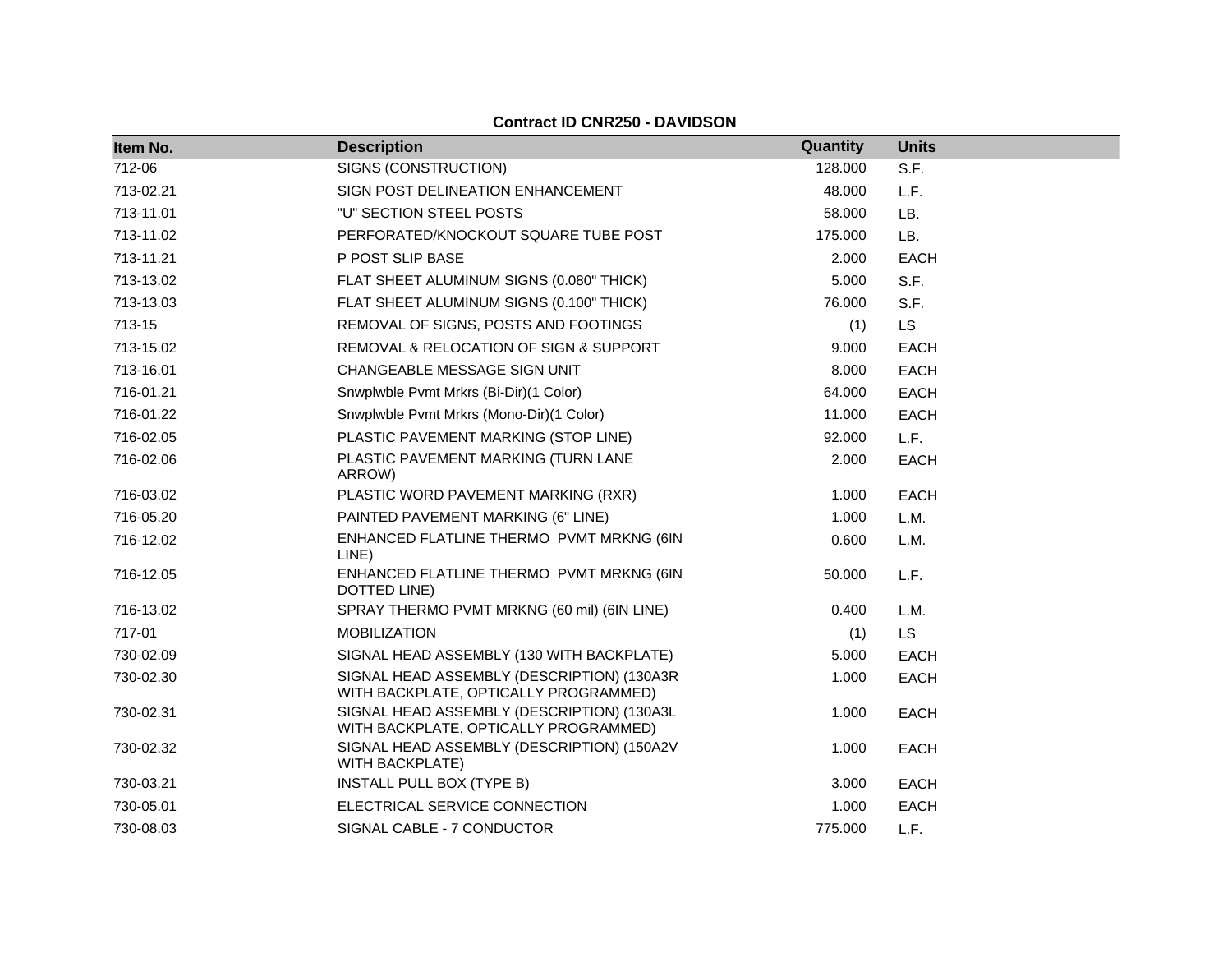| Item No.  | <b>Description</b>                                                | <b>Quantity</b> | <b>Units</b> |
|-----------|-------------------------------------------------------------------|-----------------|--------------|
| 730-12.02 | CONDUIT 2" DIAMETER (PVC)                                         | 275.000         | L.F.         |
| 730-12.07 | CONDUIT 1" DIAMETER (RGS)                                         | 20.000          | L.F.         |
| 730-12.14 | CONDUIT 3" DIAMETER (JACK AND BORE)                               | 150.000         | L.F.         |
| 730-13.08 | VEHICLE DETECTOR (DESCRIPTION) (MICROWAVE)                        | 5.000           | <b>EACH</b>  |
| 730-15.32 | CABINET (EIGHT PHASE BASE MOUNTED)                                | 1.000           | EACH         |
| 730-16.02 | EIGHT PHASE ACTUATED CONTROLLER                                   | 1.000           | EACH         |
| 730-16.25 | INSTALLATION OF CABINET AND CONTROLLER                            | 1.000           | <b>EACH</b>  |
| 730-21.10 | WOOD POLE (DESCRIPTION) (POWER SOURCE)                            | 1.000           | <b>EACH</b>  |
| 730-23.96 | CANTILEVER SIGNAL SUPPORT (DESCRIPTION) (1)<br>@ 30' AND 1 @ 55') | 1.000           | <b>EACH</b>  |
| 730-23.97 | CANTILEVER SIGNAL SUPPORT (DESCRIPTION) (1<br>@ 40' AND 1 @ 55')  | 1.000           | EACH         |
| 740-10.03 | GEOTEXTILE (TYPE III) (EROSION CONTROL)                           | 742.000         | S.Y.         |
| 740-11.02 | TEMPORARY SEDIMENT TUBE 12IN                                      | 1,900.000       | L.F.         |
| 801-01.07 | TEMPORARY SEEDING (WITH MULCH)                                    | 7.000           | <b>UNIT</b>  |
| 801-02    | SEEDING (WITHOUT MULCH)                                           | 2.000           | <b>UNIT</b>  |
| 801-03    | WATER (SEEDING & SODDING)                                         | 25.000          | M.G.         |
| 803-01    | SODDING (NEW SOD)                                                 | 2,425.000       | S.Y.         |
| 805-01.01 | TURF REINFORCEMENT MAT (CLASS I)                                  | 215.000         | S.Y.         |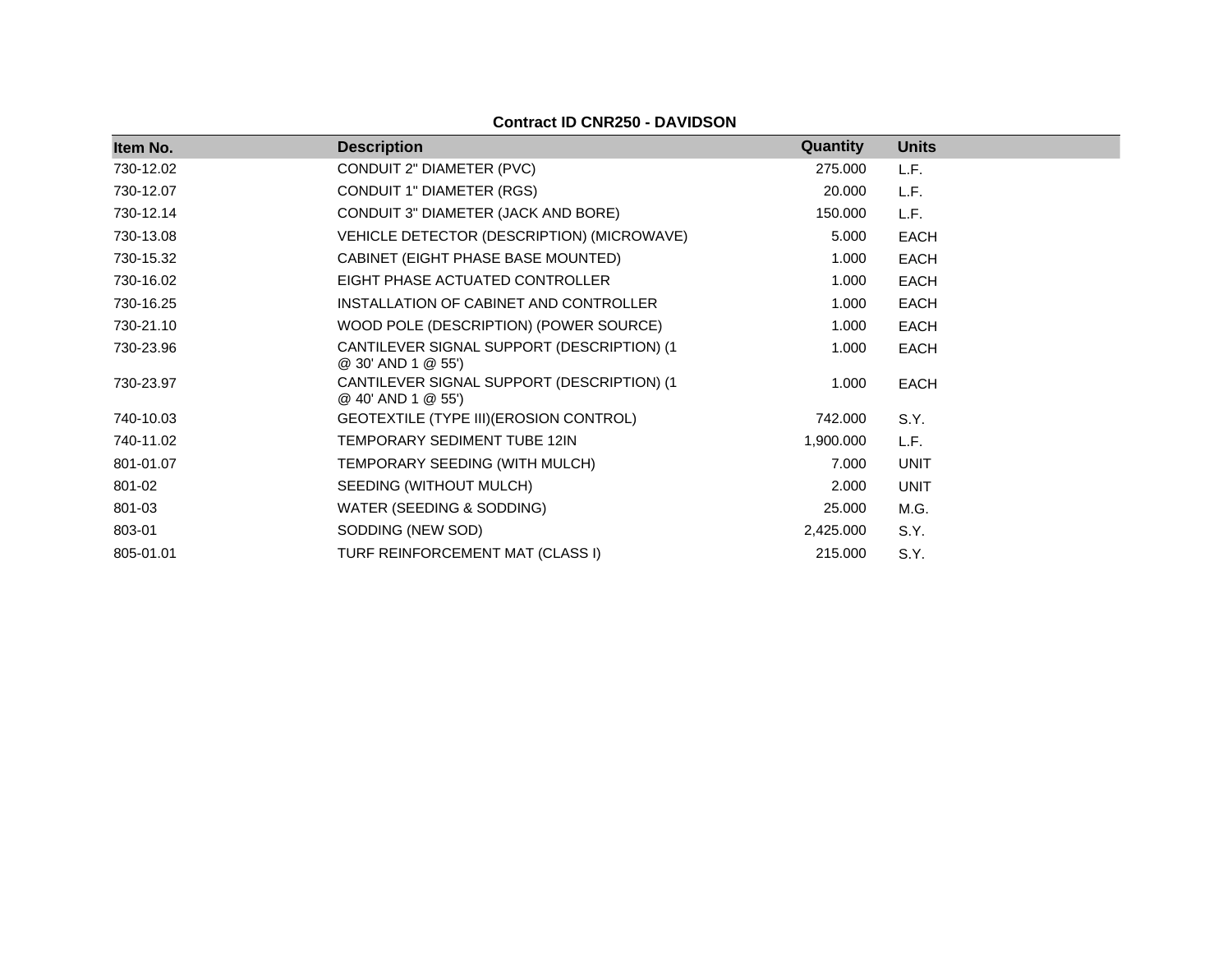| <b>Contract ID CNR024 - DAVIDSON</b> |  |
|--------------------------------------|--|
|--------------------------------------|--|

| Item No.  | <b>Description</b>                                                    | Quantity  | <b>Units</b> |
|-----------|-----------------------------------------------------------------------|-----------|--------------|
| 105-01    | CONSTRUCTION STAKES, LINES AND GRADES                                 | (1)       | LS           |
| 202-01    | REMOVAL OF STRUCTURES AND OBSTRUCTIONS                                | (1)       | <b>LS</b>    |
| 202-01.50 | REMOVAL OF STRUCTURES AND OBSTRUCTIONS                                | 21.000    | <b>EACH</b>  |
| 202-01.56 | REMOVAL OF STRUCTURES & OBSTRUCTIONS<br>(DESCRIPTION) (VULTEE BRIDGE) | (1)       | <b>LS</b>    |
| 202-02.01 | REMOVAL OF PIPE (SIZE, STA.)<br>(18"RCP, STA.80+64.13)                | 124.000   | L.F.         |
| 202-03    | REMOVAL OF RIGID PAVEMENT, SIDEWALK, ETC.                             | 3,297.000 | S.Y.         |
| 202-08.10 | REMOVAL OF CURB (DESCRIPTION) (MEDIAN<br>CURB)                        | 840.000   | L.F.         |
| 203-01    | ROAD & DRAINAGE EXCAVATION (UNCLASSIFIED)                             | 8,865.000 | C.Y.         |
| 203-02.01 | BORROW EXCAVATION (GRADED SOLID ROCK)                                 | 2,818.000 | <b>TON</b>   |
| 203-04    | PLACING AND SPREADING TOPSOIL                                         | 570.000   | C.Y.         |
| 203-05    | <b>UNDERCUTTING</b>                                                   | 1,500.000 | C.Y.         |
| 204-06.01 | FLOWABLE FILL (GENERAL)                                               | 1,460.000 | C.Y.         |
| 209-05    | SEDIMENT REMOVAL                                                      | 102.000   | C.Y.         |
| 209-08.02 | TEMPORARY SILT FENCE (WITH BACKING)                                   | 1,460.000 | L.F.         |
| 209-08.03 | TEMPORARY SILT FENCE (WITHOUT BACKING)                                | 160.000   | L.F.         |
| 209-09.01 | <b>SANDBAGS</b>                                                       | 500.000   | <b>BAG</b>   |
| 209-09.03 | SEDIMENT FILTER BAG (15' X 15')                                       | 1.000     | <b>EACH</b>  |
| 209-20.03 | POLYETHYLENE SHEETING (6 MIL. MINIMUM)                                | 250.000   | S.Y.         |
| 209-40.31 | CATCH BASIN PROTECTION (TYPE B)                                       | 2.000     | <b>EACH</b>  |
| 209-40.33 | CATCH BASIN PROTECTION (TYPE D)                                       | 58.000    | <b>EACH</b>  |
| 303-01    | MINERAL AGGREGATE, TYPE A BASE, GRADING D                             | 8,282.000 | <b>TON</b>   |
| 303-02    | MINERAL AGGREGATE, TYPE B BASE, GRADING<br>(DESCRIPTION) (6" THICK)   | 100.000   | <b>TON</b>   |
| 303-10.01 | MINERAL AGGREGATE (SIZE 57)                                           | 2,402.000 | <b>TON</b>   |
| 307-01.01 | ASPHALT CONCRETE MIX (PG64-22) (BPMB-HM)<br><b>GRADING A</b>          | 1,647.000 | <b>TON</b>   |
| 307-01.08 | ASPHALT CONCRETE MIX (PG64-22) (BPMB-HM)<br><b>GRADING B-M2</b>       | 593.000   | <b>TON</b>   |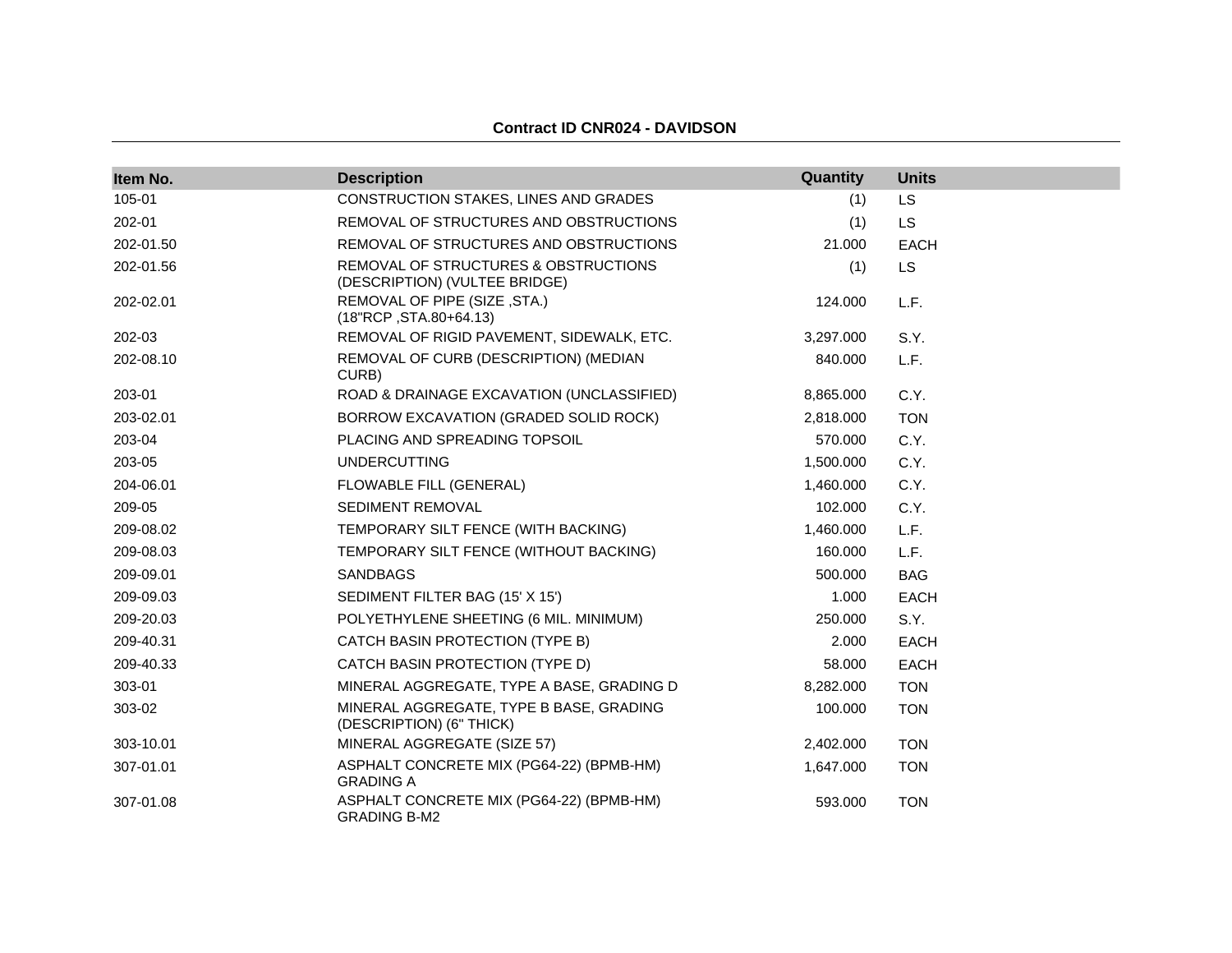| Item No.  | <b>Description</b>                         | <b>Quantity</b> | <b>Units</b> |
|-----------|--------------------------------------------|-----------------|--------------|
| 402-01    | BITUMINOUS MATERIAL FOR PRIME COAT (PC)    | 8.000           | <b>TON</b>   |
| 403-01    | BITUMINOUS MATERIAL FOR TACK COAT (TC)     | 7.100           | <b>TON</b>   |
| 407-20.05 | SAW CUTTING ASPHALT PAVEMENT               | 4,952.000       | L.F.         |
| 411-01.10 | ACS MIX(PG64-22) GRADING D                 | 1,588.000       | <b>TON</b>   |
| 415-01.01 | COLD PLANING BITUMINOUS PAVEMENT           | 1,008.000       | <b>TON</b>   |
| 607-03.02 | 18" CONCRETE PIPE CULVERT (CLASS III)      | 350.000         | L.F.         |
| 607-05.02 | 24" CONCRETE PIPE CULVERT (CLASS III)      | 587.000         | L.F.         |
| 607-06.02 | 30" CONCRETE PIPE CULVERT (CLASS III)      | 585.000         | L.F.         |
| 607-07.02 | 36" CONCRETE PIPE CULVERT (CLASS III)      | 40.000          | L.F.         |
| 607-50.05 | PRECAST CONCRETE BOX CULVERT (8' X 4')     | 1,302.000       | L.F.         |
| 611-01.03 | MANHOLES, > 8' - 12' DEPTH                 | 1.000           | <b>EACH</b>  |
| 611-02.11 | JUNCTION BOX, TYPE 2                       | 1.000           | <b>EACH</b>  |
| 611-07.01 | CLASS A CONCRETE (PIPE ENDWALLS)           | 2.200           | C.Y.         |
| 611-07.02 | STEEL BAR REINFORCEMENT (PIPE ENDWALLS)    | 338.000         | LB.          |
| 611-12.01 | CATCH BASINS, TYPE 12, 0' - 4' DEPTH       | 7.000           | EACH         |
| 611-12.02 | CATCH BASINS, TYPE 12, > 4' - 8' DEPTH     | 12.000          | <b>EACH</b>  |
| 611-14.01 | CATCH BASINS, TYPE 14, 0' - 4' DEPTH       | 2.000           | <b>EACH</b>  |
| 611-14.02 | CATCH BASINS, TYPE 14, > 4' - 8' DEPTH     | 7.000           | EACH         |
| 611-38.01 | CATCH BASINS, TYPE 38, 0' - 4' DEPTH       | 2.000           | <b>EACH</b>  |
| 611-42.01 | CATCH BASINS, TYPE 42, 0' - 4' DEPTH       | 3.000           | EACH         |
| 611-42.02 | CATCH BASINS, TYPE 42, > 4' - 8' DEPTH     | 4.000           | EACH         |
| 621-03.05 | 36" TEMPORARY DRAINAGE PIPE                | 280.000         | L.F.         |
| 701-01.01 | <b>CONCRETE SIDEWALK (4 ")</b>             | 3,828.000       | S.F.         |
| 701-02    | <b>CONCRETE DRIVEWAY</b>                   | 5,211.000       | S.F.         |
| 701-02.01 | CONCRETE CURB RAMP (RETROFIT)              | 336.000         | S.F.         |
| 702-01.02 | <b>CONCRETE CURB</b>                       | 381.000         | L.F.         |
| 702-03    | <b>CONCRETE COMBINED CURB &amp; GUTTER</b> | 148.000         | C.Y.         |
| 705-04.50 | PORTABLE BARRIER RAIL DELINEATOR           | 65.000          | <b>EACH</b>  |
| 707-08.11 | HIGH-VISIBILITY CONSTRUCTION FENCE         | 150.000         | L.F.         |
| 709-05.05 | MACHINED RIP-RAP (CLASS A-3)               | 125.000         | <b>TON</b>   |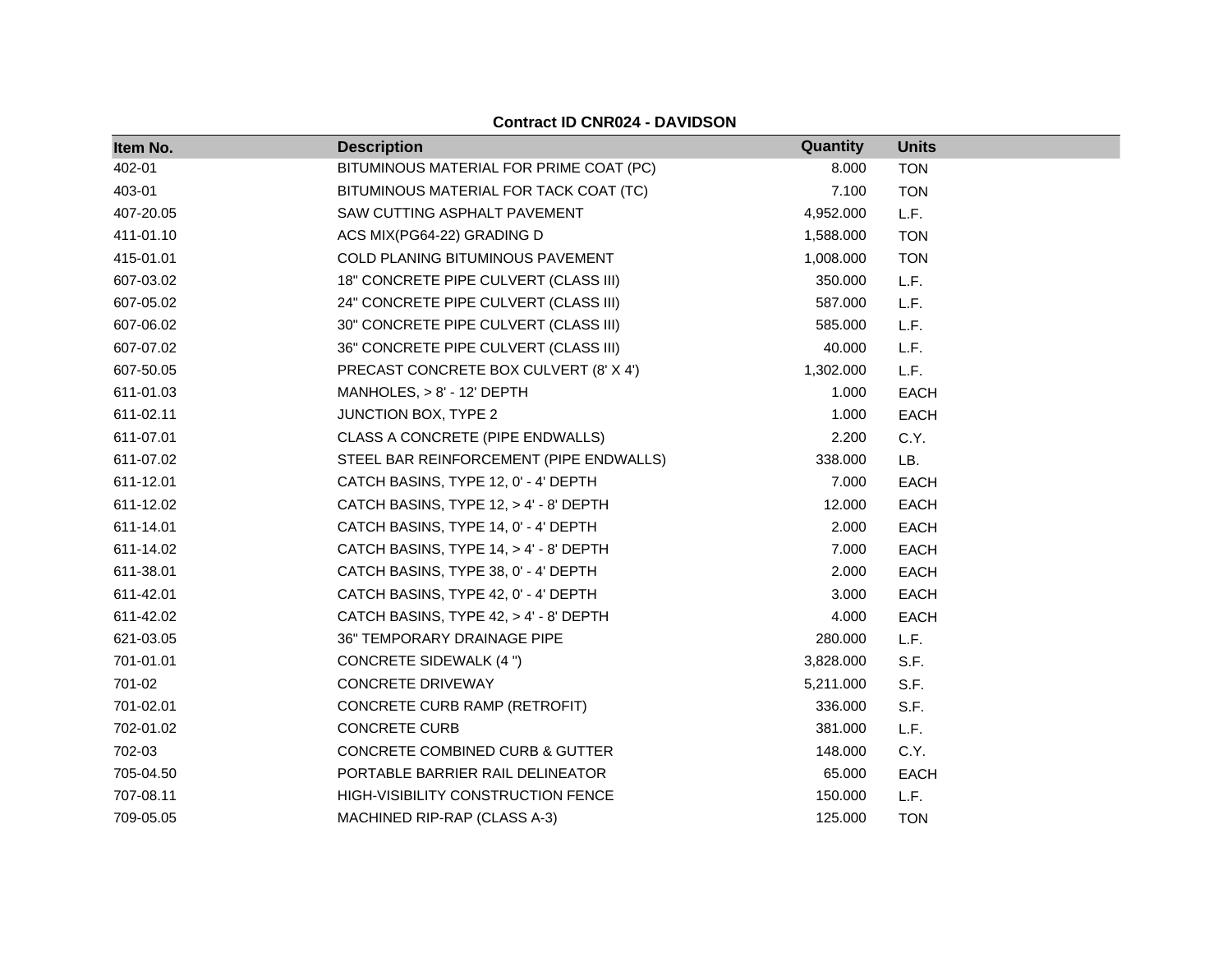| Item No.  | <b>Description</b>                                       | Quantity  | <b>Units</b> |
|-----------|----------------------------------------------------------|-----------|--------------|
| 709-05.06 | MACHINED RIP-RAP (CLASS A-1)                             | 350.000   | <b>TON</b>   |
| 709-05.09 | MACHINED RIP-RAP (CLASS C)                               | 398.000   | <b>TON</b>   |
| 711-01    | <b>CONCRETE MEDIAN BARRIER</b>                           | 60.000    | L.F.         |
| 712-01    | <b>TRAFFIC CONTROL</b>                                   | (1)       | <b>LS</b>    |
| 712-02.02 | INTERCONNECTED PORTABLE BARRIER RAIL                     | 1,300.000 | L.F.         |
| 712-04.01 | FLEXIBLE DRUMS (CHANNELIZING)                            | 100.000   | <b>EACH</b>  |
| 712-04.10 | TEMPORARY FLEXIBLE TUBULAR DELINEATOR                    | 65.000    | <b>EACH</b>  |
| 712-05.01 | <b>WARNING LIGHTS (TYPE A)</b>                           | 12.000    | <b>EACH</b>  |
| 712-05.03 | WARNING LIGHTS (TYPE C)                                  | 80.000    | EACH         |
| 712-06    | SIGNS (CONSTRUCTION)                                     | 652.000   | S.F.         |
| 712-07.03 | TEMPORARY BARRICADES (TYPE III)                          | 150.000   | L.F.         |
| 712-08.03 | ARROW BOARD (TYPE C)                                     | 2.000     | <b>EACH</b>  |
| 712-09.01 | REMOVABLE PAVEMENT MARKING LINE                          | 1,188.000 | L.F.         |
| 712-09.05 | REMOVABLE PAVEMENT MARKING (ARROW)                       | 14.000    | <b>EACH</b>  |
| 713-11.01 | "U" SECTION STEEL POSTS                                  | 606.000   | LB.          |
| 713-15    | REMOVAL OF SIGNS, POSTS AND FOOTINGS                     | (1)       | <b>LS</b>    |
| 713-16.01 | <b>CHANGEABLE MESSAGE SIGN UNIT</b>                      | 4.000     | <b>EACH</b>  |
| 713-16.20 | SIGNS (DESCRIPTION) (R3-17 - BIKE LANE)                  | 2.000     | EACH         |
| 713-16.21 | SIGNS (DESCRIPTION) (NO PARKING OR STANDING<br>ANY TIME) | 8.000     | <b>EACH</b>  |
| 713-16.22 | SIGNS (DESCRIPTION) (R2-1 - SPEED LIMIT 45)              | 1.000     | <b>EACH</b>  |
| 713-16.23 | SIGNS (DESCRIPTION) (R5-1 - DO NOT ENTER)                | 4.000     | <b>EACH</b>  |
| 713-16.24 | SIGNS (DESCRIPTION) (R11-2 - ROAD CLOSED)                | 2.000     | <b>EACH</b>  |
| 713-16.25 | SIGNS (DESCRIPTION) (R4-7 - KEEP RIGHT)                  | 3.000     | <b>EACH</b>  |
| 713-16.26 | SIGNS (DESCRIPTION) (OM4-1 - OBJECT MARKER)              | 8.000     | EACH         |
| 713-16.27 | SIGNS (DESCRIPTION) (OM1-1 - OBJECT MARKER)              | 3.000     | <b>EACH</b>  |
| 713-16.28 | SIGNS (DESCRIPTION) (CLAIM CAR)                          | 6.000     | <b>EACH</b>  |
| 713-16.29 | SIGNS (DESCRIPTION) (Bus Stop)                           | 2.000     | <b>EACH</b>  |
| 713-16.29 | SIGNS (DESCRIPTION) (BUS STOP)                           | 2.000     | <b>EACH</b>  |
| 716-01.05 | TEMPORARY RAISED PAVEMENT MARKER                         | 70.000    | <b>EACH</b>  |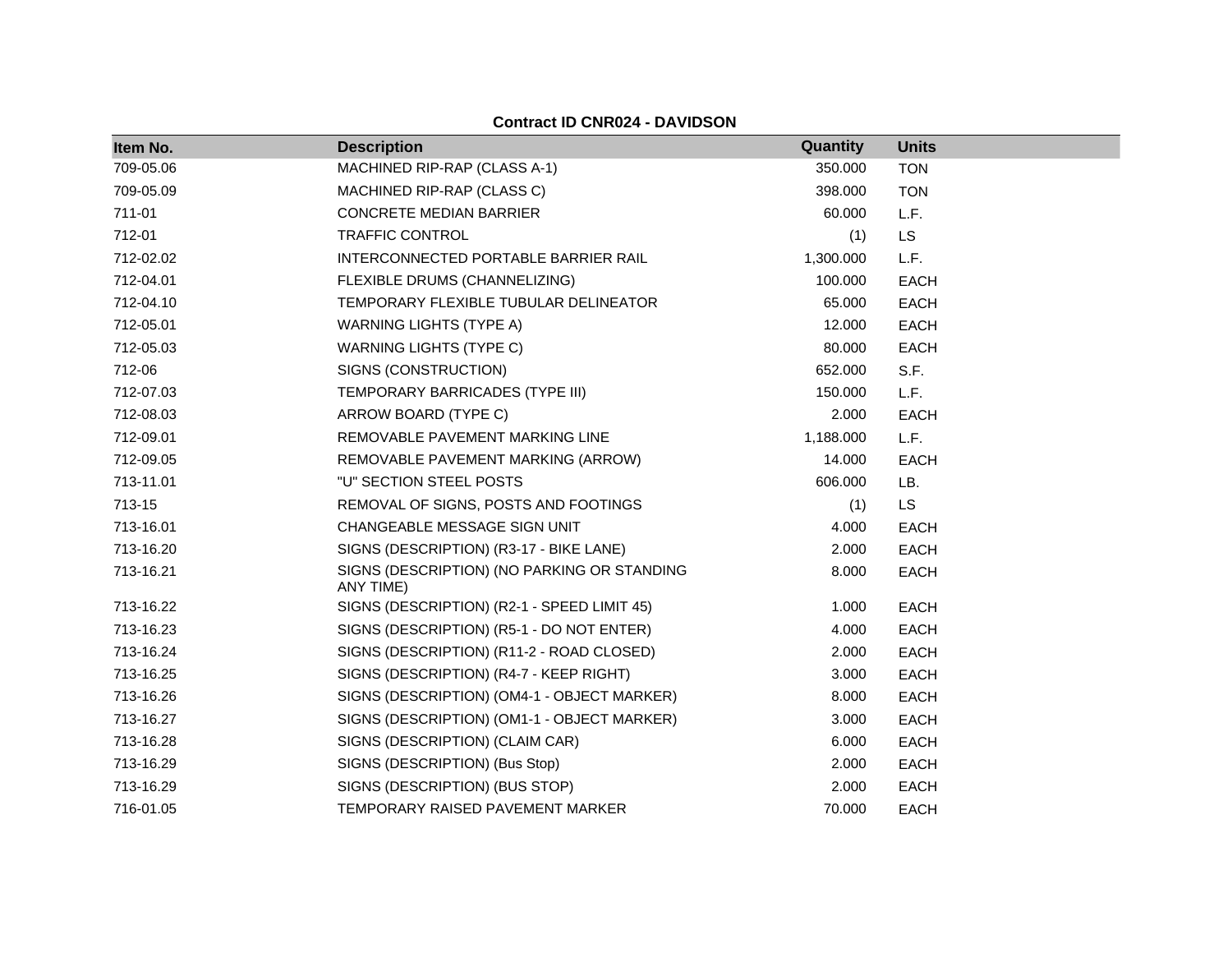| Item No.  | <b>Description</b>                                                      | Quantity   | <b>Units</b> |
|-----------|-------------------------------------------------------------------------|------------|--------------|
| 716-01.21 | Snwplwble Pvmt Mrkrs (Bi-Dir)(1 Color)                                  | 9.000      | <b>EACH</b>  |
| 716-01.23 | Snwplwble Pvmt Mrkrs (Bi-Dir)(2 Color)                                  | 68.000     | <b>EACH</b>  |
| 716-02.03 | PLASTIC PAVEMENT MARKING (CROSS-WALK)                                   | 230.000    | L.F.         |
| 716-02.05 | PLASTIC PAVEMENT MARKING (STOP LINE)                                    | 291.000    | L.F.         |
| 716-02.06 | PLASTIC PAVEMENT MARKING (TURN LANE<br>ARROW)                           | 7.000      | <b>EACH</b>  |
| 716-03.01 | PLASTIC WORD PAVEMENT MARKING (ONLY)                                    | 4.000      | <b>EACH</b>  |
| 716-04.15 | PLASTIC PAVEMENT MARKING-BIKE<br>SYMBOL/ARROW SHARED                    | 2.000      | <b>EACH</b>  |
| 716-05.01 | PAINTED PAVEMENT MARKING (4" LINE)                                      | 0.080      | L.M.         |
| 716-05.02 | PAINTED PAVEMENT MARKING (8" BARRIER LINE)                              | 12,343.000 | L.F.         |
| 716-05.20 | PAINTED PAVEMENT MARKING (6" LINE)                                      | 3.310      | L.M.         |
| 716-12.01 | ENHANCED FLATLINE THERMO PVMT MRKNG (4IN<br>LINE)                       | 0.080      | L.M.         |
| 716-12.02 | ENHANCED FLATLINE THERMO PVMT MRKNG (6IN<br>LINE)                       | 3.310      | L.M.         |
| 717-01    | <b>MOBILIZATION</b>                                                     | (1)        | <b>LS</b>    |
| 730-02.09 | SIGNAL HEAD ASSEMBLY (130 WITH BACKPLATE)                               | 5.000      | <b>EACH</b>  |
| 730-02.17 | SIGNAL HEAD ASSEMBLY (150 A2H WITH<br><b>BACKPLATE)</b>                 | 3.000      | <b>EACH</b>  |
| 730-03.21 | INSTALL PULL BOX (TYPE B)                                               | 5.000      | <b>EACH</b>  |
| 730-03.23 | INSTALL PULL BOX (FIBER OPTIC-TYPE A)                                   | 4.000      | <b>EACH</b>  |
| 730-03.32 | FIBER OPTIC DROP CABLE                                                  | 300.000    | L.F.         |
| 730-03.33 | FIBER OFPTIC SPLICE FUSION                                              | 12.000     | <b>EACH</b>  |
| 730-03.34 | FIBER OPTIC TERMINATION CABINET                                         | 1.000      | <b>EACH</b>  |
| 730-05.01 | ELECTRICAL SERVICE CONNECTION                                           | 1.000      | <b>EACH</b>  |
| 730-08.03 | SIGNAL CABLE - 7 CONDUCTOR                                              | 600.000    | L.F.         |
| 730-08.05 | SIGNAL CABLE - 12 CONDUCTOR                                             | 810.000    | L.F.         |
| 730-08.10 | SIGNAL CABLE - (DESCRIPTION) (FOR PED. PUSH<br>BUTTONS)                 | 590.000    | L.F.         |
| 730-11.10 | RISER ASSEMBLY (DESCRIPTION) (2" RISER FOR<br>COMMUNICATION CONNECTION) | 1.000      | <b>EACH</b>  |
| 730-12.02 | CONDUIT 2" DIAMETER (PVC)                                               | 280.000    | L.F.         |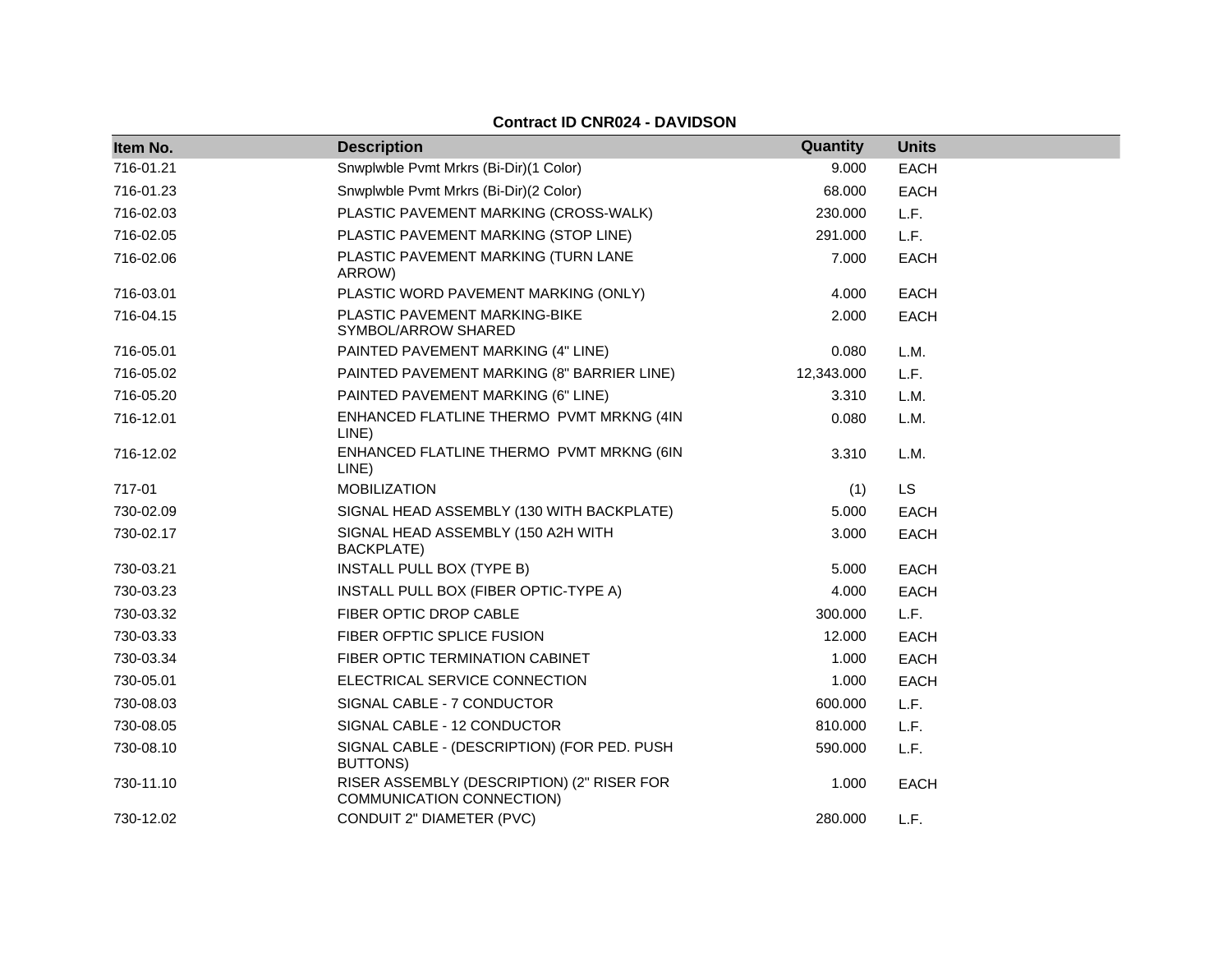| Item No.  | <b>Description</b>                                                      | Quantity  | <b>Units</b> |
|-----------|-------------------------------------------------------------------------|-----------|--------------|
| 730-12.13 | CONDUIT 2" DIAMETER (JACK AND BORE)                                     | 645.000   | L.F.         |
| 730-13.13 | <b>VEHICLE DETECTOR (RADAR)</b>                                         | 4.000     | <b>EACH</b>  |
| 730-14.02 | <b>SAW SLOT</b>                                                         | 102.000   | L.F.         |
| 730-14.03 | <b>LOOP WIRE</b>                                                        | 102.000   | L.F.         |
| 730-15.32 | CABINET (EIGHT PHASE BASE MOUNTED)                                      | 1.000     | <b>EACH</b>  |
| 730-16.02 | EIGHT PHASE ACTUATED CONTROLLER                                         | 1.000     | <b>EACH</b>  |
| 730-23.30 | PEDESTAL POLE (DESCRIPTION) (10' PEDESTRIAN<br>SIGNAL)                  | 1.000     | <b>EACH</b>  |
| 730-23.36 | CANTILEVER SIGNAL SUPPORT (DESCRIPTION) (1<br>ARM @ 55')                | 2.000     | <b>EACH</b>  |
| 730-23.72 | CANTILEVER SIGNAL SUPPORT (1 ARM @ 35')                                 | 1.000     | <b>EACH</b>  |
| 730-23.88 | CANTILEVER SIGNAL SUPPORT (1 ARM @ 45')                                 | 1.000     | <b>EACH</b>  |
| 730-26.11 | COUNTDOWN PED SGNL HEAD W/AUDIBLE PUSH<br><b>BUTTON &amp; 15IN SIGN</b> | 6.000     | <b>EACH</b>  |
| 740-10.03 | GEOTEXTILE (TYPE III) (EROSION CONTROL)                                 | 270.000   | S.Y.         |
| 740-10.04 | GEOTEXTILE (TYPE IV) (STABILIZATION)                                    | 5,100.000 | S.Y.         |
| 740-11.03 | TEMPORARY SEDIMENT TUBE 18IN                                            | 160.000   | L.F.         |
| 801-01.07 | TEMPORARY SEEDING (WITH MULCH)                                          | 47.000    | <b>UNIT</b>  |
| 801-03    | WATER (SEEDING & SODDING)                                               | 11.000    | M.G.         |
| 803-01    | SODDING (NEW SOD)                                                       | 5,280.000 | S.Y.         |
| 791-01.05 | <b>6IN STEEL GAS MAIN</b>                                               | 1,550.000 | L.F.         |
| 791-06.33 | CONNECT TO 6IN EX. STL MAIN W/ STOPPLE                                  | 4.000     | <b>EACH</b>  |
| 791-08.03 | <b>1IN SERVICE ASSEMBLY</b>                                             | 8.000     | <b>EACH</b>  |
| 791-08.05 | 2IN SERVICE ASSEMBLY                                                    | 1.000     | <b>EACH</b>  |
| 791-08.13 | <b>1IN STEEL SERVICE PIPE</b>                                           | 200.000   | L.F.         |
| 791-08.15 | 2IN STEEL SERVICE PIPE                                                  | 20.000    | L.F.         |
| 791-10.06 | RETIRE IN PLACE 6IN SERV CUT & PLUG                                     | 1.000     | <b>EACH</b>  |
| 795-01.01 | 4IN DIP RESTRAINED JOINT WATER LINE                                     | 50.000    | L.F.         |
| 795-01.03 | <b>6IN DIP RESTRAINED JOINT WATER LINE</b>                              | 15.000    | L.F.         |
| 795-01.05 | 8IN DIP RESTRAINED JOINT WATER LINE                                     | 2,800.000 | L.F.         |
| 795-05.67 | BORE/JACK 20IN STEEL CASING PIPE-UNCON.                                 | 65.000    | L.F.         |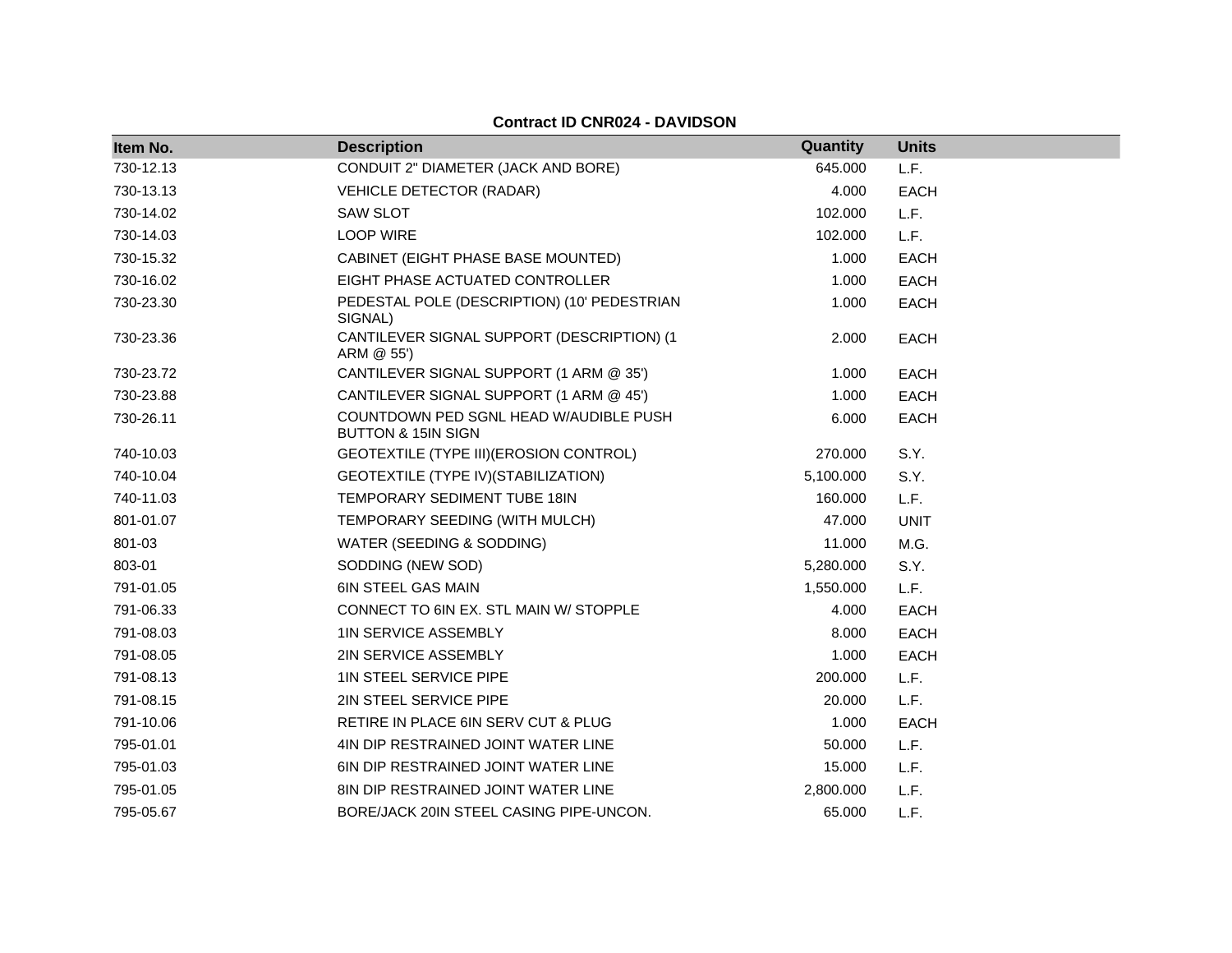| Item No.  | <b>Description</b>                  | <b>Quantity</b> | <b>Units</b> |
|-----------|-------------------------------------|-----------------|--------------|
| 795-06.01 | <b>CONNECT TO 2IN WATER LINE</b>    | 1.000           | <b>EACH</b>  |
| 795-06.02 | <b>CONNECT TO 3IN WATER LINE</b>    | 1.000           | <b>EACH</b>  |
| 795-06.03 | <b>CONNECT TO 4IN WATER LINE</b>    | 1.000           | <b>EACH</b>  |
| 795-06.04 | <b>CONNECT TO 6IN WATER LINE</b>    | 1.000           | <b>EACH</b>  |
| 795-06.05 | <b>CONNECT TO 8IN WATER LINE</b>    | 6.000           | <b>EACH</b>  |
| 795-07.06 | 8IN X 8IN TAPPING SLEEVE AND VALVE  | 1.000           | <b>EACH</b>  |
| 795-08.02 | <b>3IN GATE VALVE ASSEMBLY</b>      | 1.000           | <b>EACH</b>  |
| 795-08.03 | 4IN GATE VALVE ASSEMBLY             | 1.000           | <b>EACH</b>  |
| 795-08.04 | <b>6IN GATE VALVE ASSEMBLY</b>      | 1.000           | <b>EACH</b>  |
| 795-08.05 | <b>8IN GATE VALVE ASSEMBLY</b>      | 2.000           | <b>EACH</b>  |
| 795-09.09 | RELOCATE/RECONNECT SERVICE ASSEMBLY | 10.000          | <b>EACH</b>  |
| 795-09.12 | 2IN COPPER SERVICE PIPE             | 90.000          | L.F.         |
| 795-09.13 | <b>3IN COPPER SERVICE PIPE</b>      | 62.000          | L.F.         |
| 795-09.28 | 3/4IN COPPER SERVICE PIPE           | 150.000         | L.F.         |
| 795-09.29 | 1IN COPPER SERVICE PIPE             | 146.000         | L.F.         |
| 795-11.02 | FIRE HYDRANT ASSEMBLY               | 1.000           | <b>EACH</b>  |
| 795-12.01 | REMOVE FIRE HYDRANT                 | 1.000           | EACH         |
| 795-13.01 | DI FITTINGS                         | 3,500.000       | LB.          |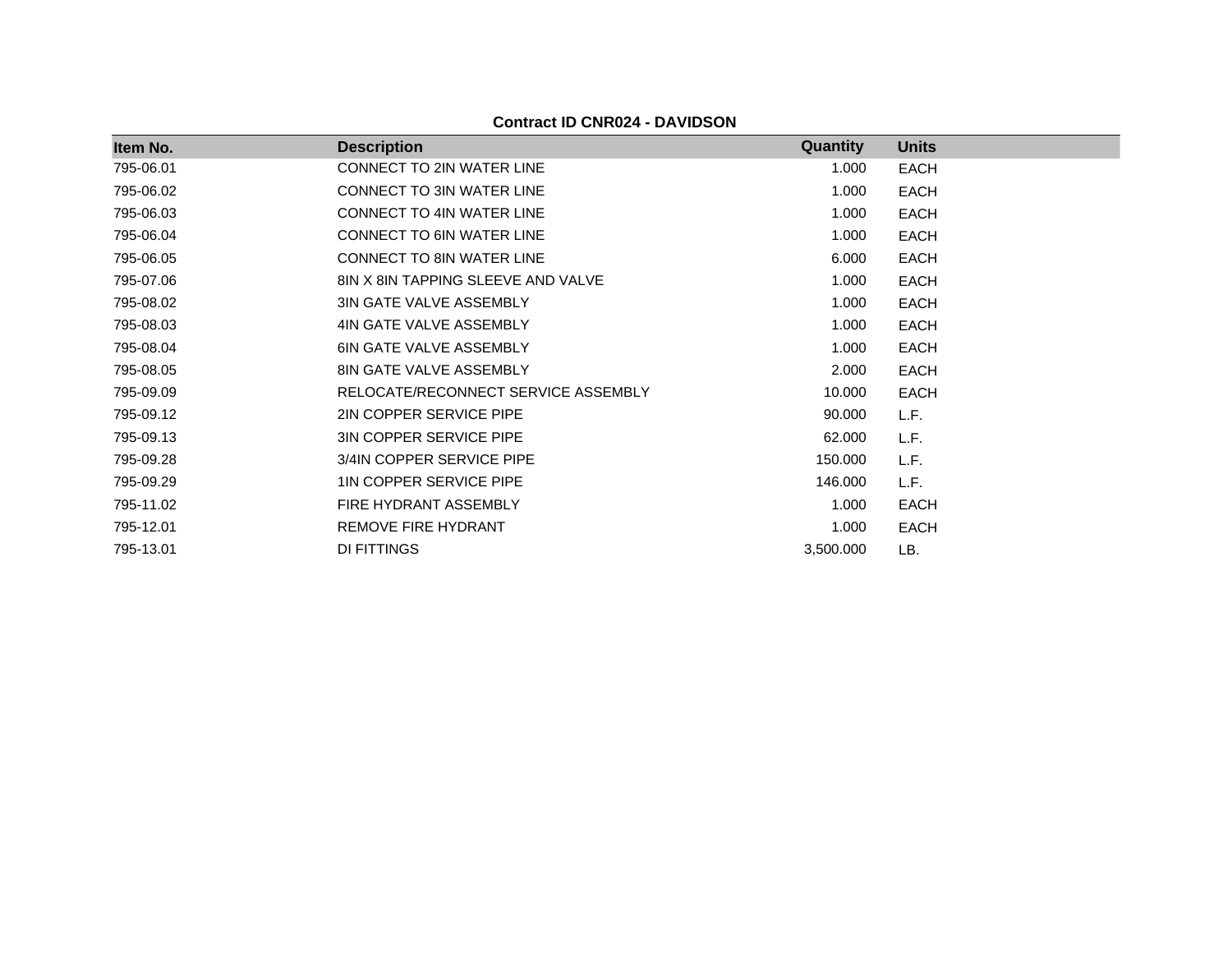#### **Contract ID CNR149 - DICKSON**

| Item No.  | <b>Description</b>                                              | Quantity  | <b>Units</b> |
|-----------|-----------------------------------------------------------------|-----------|--------------|
| 105-01    | CONSTRUCTION STAKES, LINES AND GRADES                           | (1)       | <b>LS</b>    |
| 201-01    | <b>CLEARING AND GRUBBING</b>                                    | (1)       | <b>LS</b>    |
| 203-01    | ROAD & DRAINAGE EXCAVATION (UNCLASSIFIED)                       | 1,864.000 | C.Y.         |
| 203-03    | BORROW EXCAVATION (UNCLASSIFIED)                                | 7,355.000 | C.Y.         |
| 203-04    | PLACING AND SPREADING TOPSOIL                                   | 521.000   | C.Y.         |
| 203-06    | <b>WATER</b>                                                    | 60.000    | M.G.         |
| 204-08    | FOUNDATION FILL MATERIAL                                        | 139.000   | C.Y.         |
| 209-05    | SEDIMENT REMOVAL                                                | 72.000    | C.Y.         |
| 209-08.02 | TEMPORARY SILT FENCE (WITH BACKING)                             | 1,495.000 | L.F.         |
| 209-08.03 | TEMPORARY SILT FENCE (WITHOUT BACKING)                          | 1,931.000 | L.F.         |
| 209-08.07 | ROCK CHECK DAM PER                                              | 13.000    | <b>EACH</b>  |
| 209-08.08 | ENHANCED ROCK CHECK DAM                                         | 10.000    | <b>EACH</b>  |
| 209-09.01 | <b>SANDBAGS</b>                                                 | 10.000    | <b>BAG</b>   |
| 209-09.03 | SEDIMENT FILTER BAG (15' X 15')                                 | 4.000     | <b>EACH</b>  |
| 209-65.04 | TEMPORARY IN STREAM DIVERSION                                   | 317.000   | L.F.         |
| 303-01    | MINERAL AGGREGATE, TYPE A BASE, GRADING D                       | 4,000.000 | <b>TON</b>   |
| 303-01.01 | <b>GRANULAR BACKFILL (ROADWAY)</b>                              | 1,687.000 | <b>TON</b>   |
| 303-10.01 | MINERAL AGGREGATE (SIZE 57)                                     | 45.000    | <b>TON</b>   |
| 307-01.01 | ASPHALT CONCRETE MIX (PG64-22) (BPMB-HM)<br><b>GRADING A</b>    | 499.000   | <b>TON</b>   |
| 307-01.08 | ASPHALT CONCRETE MIX (PG64-22) (BPMB-HM)<br><b>GRADING B-M2</b> | 417.000   | <b>TON</b>   |
| 402-01    | BITUMINOUS MATERIAL FOR PRIME COAT (PC)                         | 7.000     | <b>TON</b>   |
| 402-02    | AGGREGATE FOR COVER MATERIAL (PC)                               | 27,000    | <b>TON</b>   |
| 403-01    | BITUMINOUS MATERIAL FOR TACK COAT (TC)                          | 2.000     | <b>TON</b>   |
| 411-01.07 | ACS MIX (PG64-22) GRADING E SHOULDER                            | 94.000    | <b>TON</b>   |
| 411-01.10 | ACS MIX(PG64-22) GRADING D                                      | 291.000   | <b>TON</b>   |
| 411-12.03 | SCORING FOR RUMBLE STRIPE (NON-<br>CONTINUOUS) (8IN WIDTH)      | 1.000     | L.M.         |
| 606-24.12 | <b>TEMPORARY SHEET PILES</b>                                    | 250.000   | S.F.         |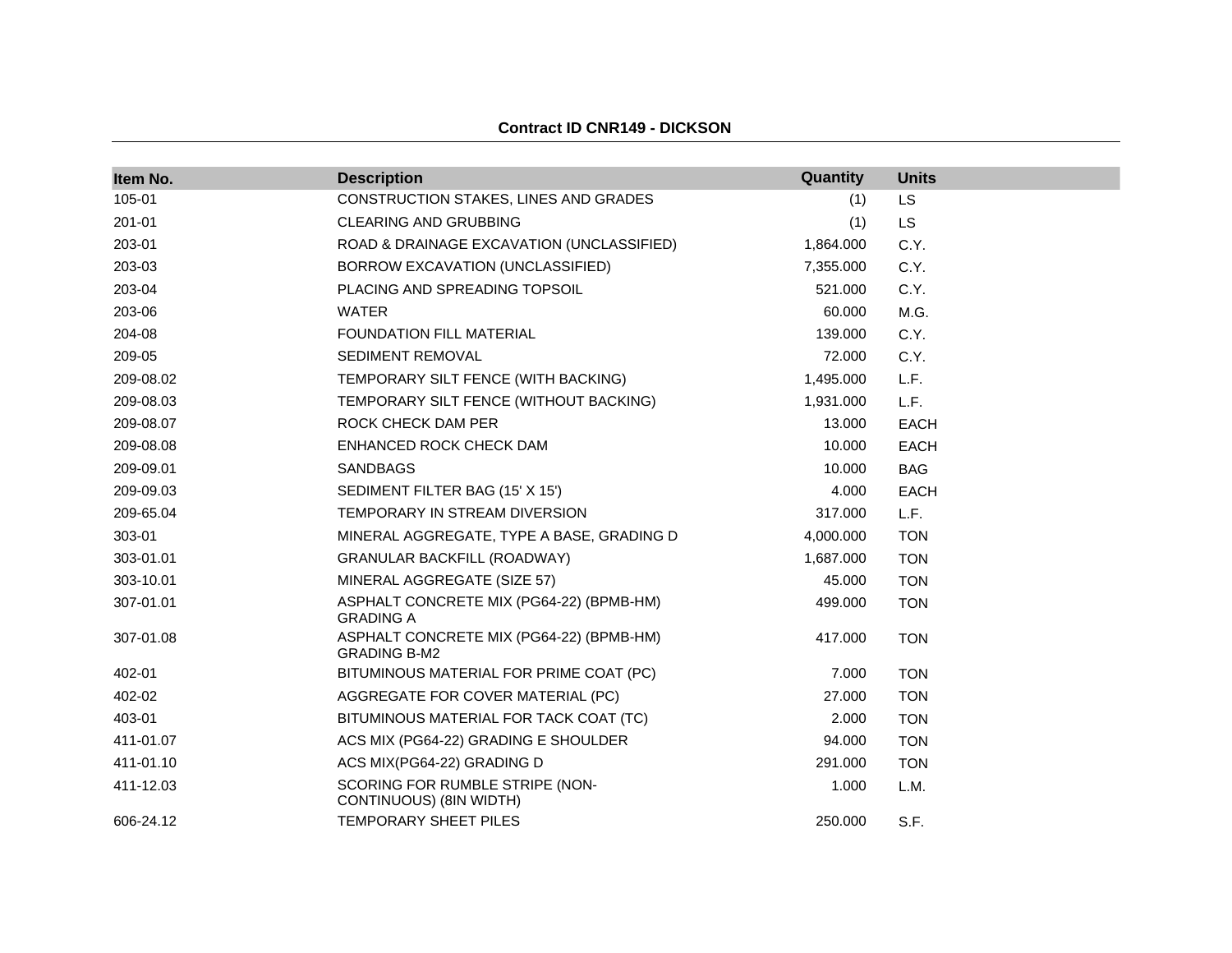|  | <b>Contract ID CNR149 - DICKSON</b> |
|--|-------------------------------------|
|  |                                     |

| Item No.  | <b>Description</b>                                  | Quantity | <b>Units</b> |
|-----------|-----------------------------------------------------|----------|--------------|
| 607-03.30 | <b>18" PIPE CULVERT</b>                             | 88.000   | L.F.         |
| 607-39.02 | 18" PIPE CULVERT (SIDE DRAIN)                       | 40.000   | L.F.         |
| 611-07.01 | CLASS A CONCRETE (PIPE ENDWALLS)                    | 2.000    | C.Y.         |
| 611-07.02 | STEEL BAR REINFORCEMENT (PIPE ENDWALLS)             | 90.000   | LB.          |
| 621-03.02 | <b>18" TEMPORARY DRAINAGE PIPE</b>                  | 28.000   | L.F.         |
| 705-06.01 | W BEAM GR (TYPE 2) MASH TL3                         | 707.000  | L.F.         |
| 705-06.11 | GR TERMINAL (IN-INLINE) MASH TL3                    | 2.000    | <b>EACH</b>  |
| 705-06.20 | TANGENT ENERGY ABSORBING TERM MASH TL-3             | 4.000    | EACH         |
| 705-06.30 | GR TERMINAL (TYPE 21) MASH TL2                      | 2.000    | EACH         |
| 705-08.51 | PORTABLE IMPACT ATTENUATOR NCHRP350 TL-3            | 4.000    | EACH         |
| 706-01    | <b>GUARDRAIL REMOVED</b>                            | 191.000  | L.F.         |
| 706-06.06 | RADIUS RAIL LONG POST (9-12 FT)                     | 75.000   | L.F.         |
| 707-08.11 | HIGH-VISIBILITY CONSTRUCTION FENCE                  | 468.000  | L.F.         |
| 708-02.01 | MARKERS (CONCRETE R.O.W. POSTS)                     | 13.000   | <b>EACH</b>  |
| 709-05.05 | MACHINED RIP-RAP (CLASS A-3)                        | 100.000  | <b>TON</b>   |
| 709-05.06 | MACHINED RIP-RAP (CLASS A-1)                        | 249.000  | <b>TON</b>   |
| 709-05.08 | MACHINED RIP-RAP (CLASS B)                          | 142.000  | <b>TON</b>   |
| 712-01    | <b>TRAFFIC CONTROL</b>                              | (1)      | <b>LS</b>    |
| 712-02.02 | INTERCONNECTED PORTABLE BARRIER RAIL                | 840.000  | L.F.         |
| 712-04.01 | FLEXIBLE DRUMS (CHANNELIZING)                       | 50.000   | <b>EACH</b>  |
| 712-04.50 | PORTABLE BARRIER RAIL DELINEATOR                    | 42.000   | <b>EACH</b>  |
| 712-05.01 | <b>WARNING LIGHTS (TYPE A)</b>                      | 6.000    | EACH         |
| 712-05.03 | <b>WARNING LIGHTS (TYPE C)</b>                      | 22.000   | <b>EACH</b>  |
| 712-06    | SIGNS (CONSTRUCTION)                                | 227.000  | S.F.         |
| 712-07.03 | TEMPORARY BARRICADES (TYPE III)                     | 84.000   | L.F.         |
| 713-15.02 | REMOVAL & RELOCATION OF SIGN & SUPPORT              | 3.000    | EACH         |
| 713-16.01 | CHANGEABLE MESSAGE SIGN UNIT                        | 2.000    | <b>EACH</b>  |
| 716-01.21 | Snwplwble Pvmt Mrkrs (Bi-Dir)(1 Color)              | 14.000   | <b>EACH</b>  |
| 716-01.30 | REMOVAL OF SNOWPLOWABLE REFLECTIVE<br><b>MARKER</b> | 14.000   | <b>EACH</b>  |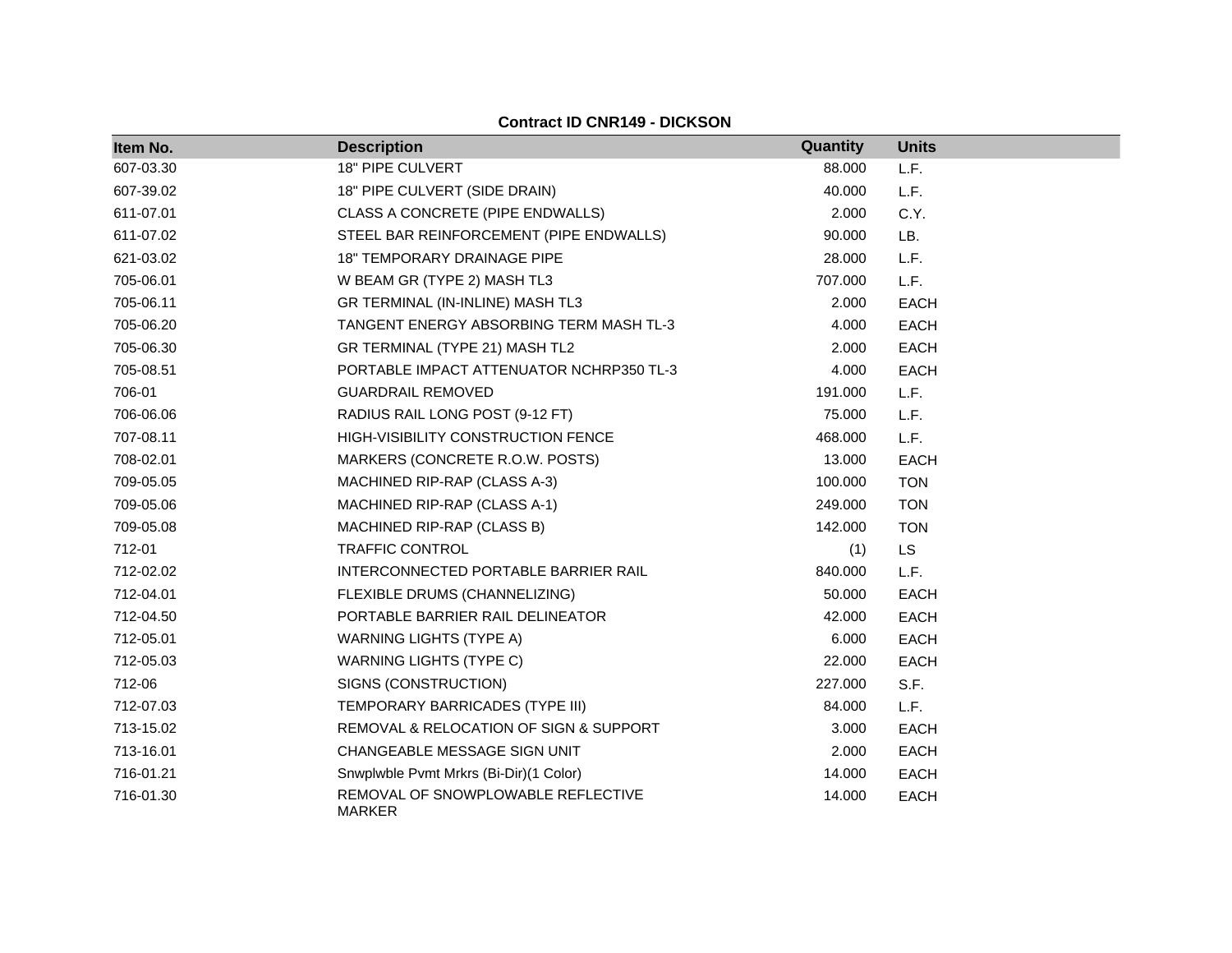| Item No.  | <b>Description</b>                                                      | Quantity   | <b>Units</b> |
|-----------|-------------------------------------------------------------------------|------------|--------------|
| 716-02.05 | PLASTIC PAVEMENT MARKING (STOP LINE)                                    | 14.000     | L.F.         |
| 716-05.01 | PAINTED PAVEMENT MARKING (4" LINE)                                      | 1.000      | L.M.         |
| 716-12.02 | ENHANCED FLATLINE THERMO PVMT MRKNG (6IN<br>LINE)                       | 0.600      | L.M.         |
| 716-13.02 | SPRAY THERMO PVMT MRKNG (60 mil) (6IN LINE)                             | 0.600      | L.M.         |
| 717-01    | <b>MOBILIZATION</b>                                                     | (1)        | <b>LS</b>    |
| 740-10.03 | GEOTEXTILE (TYPE III) (EROSION CONTROL)                                 | 443.000    | S.Y.         |
| 740-11.02 | TEMPORARY SEDIMENT TUBE 12IN                                            | 956.000    | L.F.         |
| 801-01    | SEEDING (WITH MULCH)                                                    | 7.000      | <b>UNIT</b>  |
| 801-01.07 | TEMPORARY SEEDING (WITH MULCH)                                          | 26,000     | <b>UNIT</b>  |
| 801-03    | WATER (SEEDING & SODDING)                                               | 31.000     | M.G.         |
| 803-01    | SODDING (NEW SOD)                                                       | 2,827.000  | S.Y.         |
| 202-04.01 | REMOVAL OF STRUCTURES (DESCRIPTION, STA.)<br>(1 SPAN CONC., STA. 82+75) | (1)        | LS           |
| 604-02.01 | CLASS A CONCRETE (BOX BRIDGES)                                          | 553.000    | C.Y.         |
| 604-02.02 | STEEL BAR REINFORCEMENT (BOX BRIDGES)                                   | 94,969.000 | LB.          |
| 795-01.01 | 4IN DIP RESTRAINED JOINT WATER LINE                                     | 200.000    | L.F.         |
| 795-03.04 | 4IN PVC WATER LINE                                                      | 1,400.000  | L.F.         |
| 795-06.03 | <b>CONNECT TO 4IN WATER LINE</b>                                        | 3.000      | <b>EACH</b>  |
| 795-07.01 | 4IN X 4IN TAPPING SLEEVE AND VALVE                                      | 1.000      | <b>EACH</b>  |
| 795-08.03 | 4IN GATE VALVE ASSEMBLY                                                 | 4.000      | <b>EACH</b>  |
| 795-11.01 | <b>BLOW-OFF ASSEMBLY</b>                                                | 2.000      | <b>EACH</b>  |
| 795-13.01 | <b>DI FITTINGS</b>                                                      | 1,000.000  | LB.          |
| 795-13.05 | CREEK CROSSING (DESCRIPTION) (BRIDGE OVER<br><b>BRANCH CREEK)</b>       | (1)        | <b>LS</b>    |
| 795-15.01 | 8IN STEEL CASING PIPE OPEN CUT METHOD                                   | 140.000    | L.F.         |

**Contract ID CNR149 - DICKSON**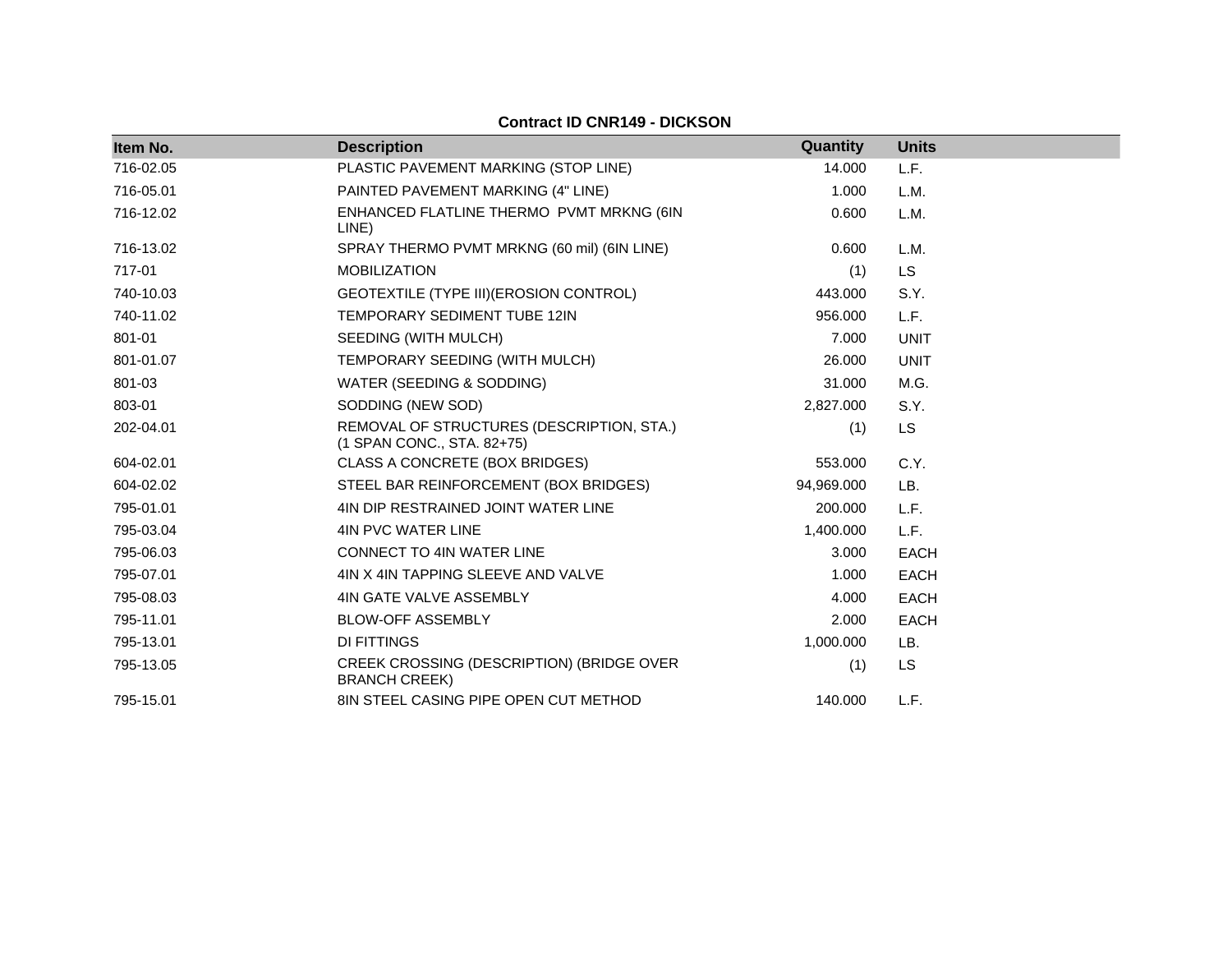#### **Contract ID CNR236 - DICKSON**

| Item No.  | <b>Description</b>                                              | Quantity   | <b>Units</b> |
|-----------|-----------------------------------------------------------------|------------|--------------|
| 105-01    | CONSTRUCTION STAKES, LINES AND GRADES                           | (1)        | LS           |
| 201-01    | <b>CLEARING AND GRUBBING</b>                                    | (1)        | LS           |
| 202-01    | REMOVAL OF STRUCTURES AND OBSTRUCTIONS                          | (1)        | <b>LS</b>    |
| 203-01    | ROAD & DRAINAGE EXCAVATION (UNCLASSIFIED)                       | 12,225.000 | C.Y.         |
| 203-02.01 | BORROW EXCAVATION (GRADED SOLID ROCK)                           | 4,000.000  | <b>TON</b>   |
| 203-03    | BORROW EXCAVATION (UNCLASSIFIED)                                | 2,631.000  | C.Y.         |
| 203-04    | PLACING AND SPREADING TOPSOIL                                   | 985.000    | C.Y.         |
| 203-06    | <b>WATER</b>                                                    | 66.000     | M.G.         |
| 204-08    | <b>FOUNDATION FILL MATERIAL</b>                                 | 70.000     | C.Y.         |
| 209-03.40 | STREAM MITIGATION - LOG RIFFLE                                  | 80.000     | L.F.         |
| 209-05    | <b>SEDIMENT REMOVAL</b>                                         | 149.000    | C.Y.         |
| 209-08.02 | TEMPORARY SILT FENCE (WITH BACKING)                             | 3,139.000  | L.F.         |
| 209-08.03 | TEMPORARY SILT FENCE (WITHOUT BACKING)                          | 1,120.000  | L.F.         |
| 209-08.07 | ROCK CHECK DAM PER                                              | 17.000     | <b>EACH</b>  |
| 209-08.08 | ENHANCED ROCK CHECK DAM                                         | 3.000      | EACH         |
| 209-09.01 | <b>SANDBAGS</b>                                                 | 4,757.000  | <b>BAG</b>   |
| 209-09.03 | SEDIMENT FILTER BAG (15' X 15')                                 | 2.000      | <b>EACH</b>  |
| 209-09.43 | <b>CURB INLET PROTECTION (TYPE 4)</b>                           | 3.000      | EACH         |
| 209-65.01 | TEMPORARY STREAM DIVERSION (DESCRIPTION)                        | (1)        | <b>LS</b>    |
| 303-01    | MINERAL AGGREGATE, TYPE A BASE, GRADING D                       | 4,757.000  | <b>TON</b>   |
| 303-01.02 | <b>GRANULAR BACKFILL (BRIDGES)</b>                              | 1,837.000  | <b>TON</b>   |
| 303-10.01 | MINERAL AGGREGATE (SIZE 57)                                     | 54.000     | <b>TON</b>   |
| 307-01.01 | ASPHALT CONCRETE MIX (PG64-22) (BPMB-HM)<br><b>GRADING A</b>    | 996.000    | <b>TON</b>   |
| 307-01.08 | ASPHALT CONCRETE MIX (PG64-22) (BPMB-HM)<br><b>GRADING B-M2</b> | 693.000    | <b>TON</b>   |
| 402-01    | BITUMINOUS MATERIAL FOR PRIME COAT (PC)                         | 9.000      | <b>TON</b>   |
| 402-02    | AGGREGATE FOR COVER MATERIAL (PC)                               | 35,000     | <b>TON</b>   |
| 403-01    | BITUMINOUS MATERIAL FOR TACK COAT (TC)                          | 4.000      | <b>TON</b>   |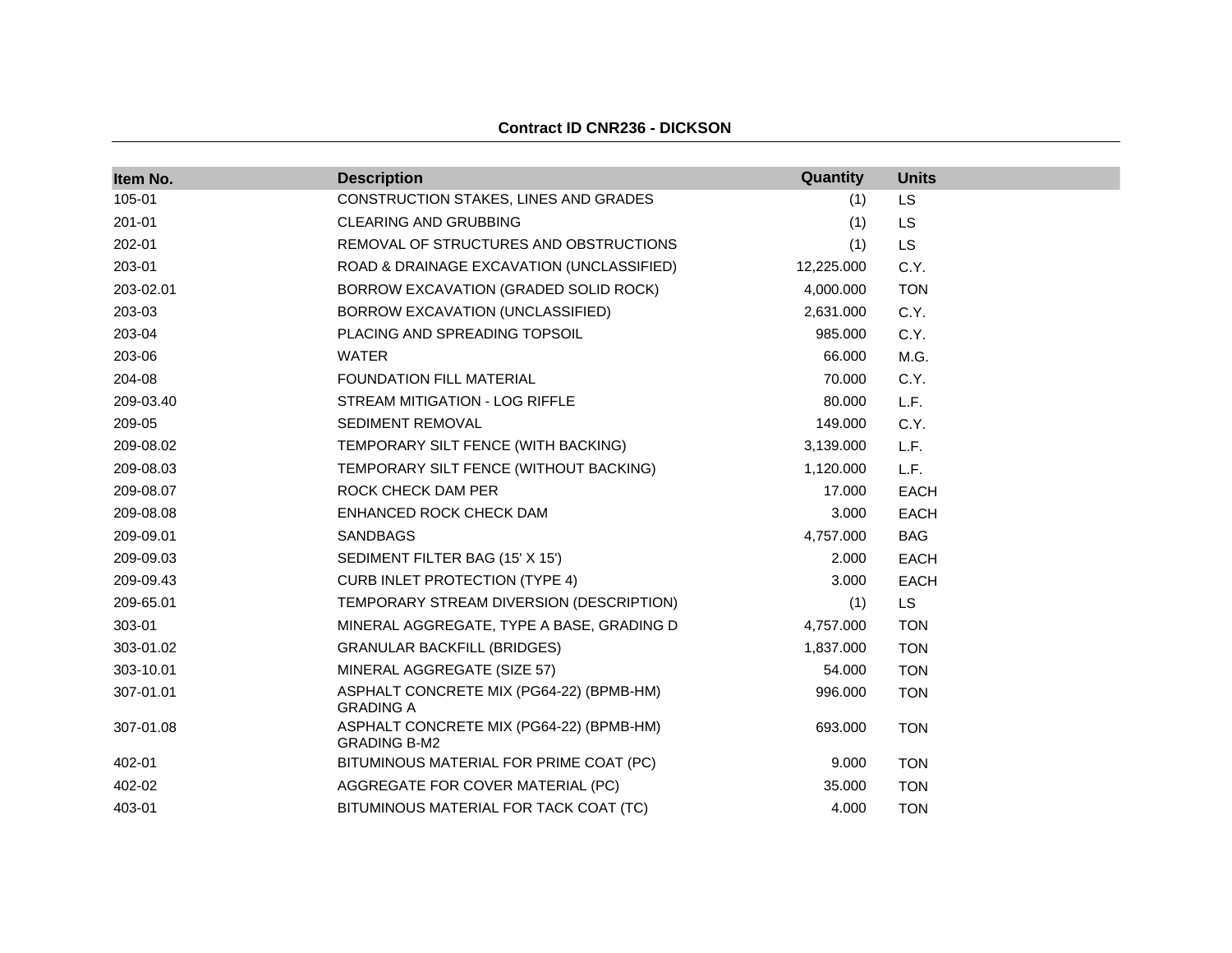## **Contract ID CNR236 - DICKSON**

| Item No.  | <b>Description</b>                          | Quantity   | <b>Units</b> |
|-----------|---------------------------------------------|------------|--------------|
| 407-20.05 | SAW CUTTING ASPHALT PAVEMENT                | 350.000    | L.F.         |
| 411-01.10 | ACS MIX(PG64-22) GRADING D                  | 427.000    | <b>TON</b>   |
| 604-02.01 | CLASS A CONCRETE (BOX BRIDGES)              | 360.000    | C.Y.         |
| 604-02.02 | STEEL BAR REINFORCEMENT (BOX BRIDGES)       | 70,288.000 | LB.          |
| 604-07.01 | RETAINING WALL (DESCRIPTION) (GRAVITY WALL) | 430.000    | S.F.         |
| 607-03.02 | 18" CONCRETE PIPE CULVERT (CLASS III)       | 8.000      | L.F.         |
| 607-39.02 | 18" PIPE CULVERT (SIDE DRAIN)               | 188.000    | L.F.         |
| 611-07.54 | 18IN ENDWALL (CROSS DRAIN) 3:1              | 2.000      | <b>EACH</b>  |
| 611-09.03 | CAPPING EXISTING CATCHBASIN                 | 1.000      | <b>EACH</b>  |
| 611-12.02 | CATCH BASINS, TYPE 12, > 4' - 8' DEPTH      | 1.000      | EACH         |
| 621-03.02 | 18" TEMPORARY DRAINAGE PIPE                 | 48.000     | L.F.         |
| 701-02    | <b>CONCRETE DRIVEWAY</b>                    | 300.000    | S.F.         |
| 702-03    | <b>CONCRETE COMBINED CURB &amp; GUTTER</b>  | 47.000     | C.Y.         |
| 705-02.02 | SINGLE GUARDRAIL (TYPE 2)                   | 1,138.000  | L.F.         |
| 705-04.04 | <b>GUARDRAIL TERMINAL (TYPE 21)</b>         | 6.000      | EACH         |
| 705-04.05 | GUARDRAIL TERMINAL (TYPE-IN-LINE)           | 2.000      | <b>EACH</b>  |
| 705-08.50 | PORTABLE IMPACT ATTENUATOR NCHRP350 TL-2    | 1.000      | <b>EACH</b>  |
| 707-08.11 | HIGH-VISIBILITY CONSTRUCTION FENCE          | 865.000    | L.F.         |
| 709-05.05 | MACHINED RIP-RAP (CLASS A-3)                | 100.000    | <b>TON</b>   |
| 709-05.06 | MACHINED RIP-RAP (CLASS A-1)                | 54.000     | <b>TON</b>   |
| 709-05.08 | MACHINED RIP-RAP (CLASS B)                  | 190.000    | <b>TON</b>   |
| 709-05.81 | <b>ROCK RIFFLES</b>                         | (1)        | LS           |
| 712-01    | <b>TRAFFIC CONTROL</b>                      | (1)        | <b>LS</b>    |
| 712-02.02 | INTERCONNECTED PORTABLE BARRIER RAIL        | 460.000    | L.F.         |
| 712-04.01 | FLEXIBLE DRUMS (CHANNELIZING)               | 50.000     | EACH         |
| 712-05.01 | <b>WARNING LIGHTS (TYPE A)</b>              | 10.000     | <b>EACH</b>  |
| 712-05.03 | WARNING LIGHTS (TYPE C)                     | 20.000     | <b>EACH</b>  |
| 712-06    | SIGNS (CONSTRUCTION)                        | 243.000    | S.F.         |
| 712-07.03 | TEMPORARY BARRICADES (TYPE III)             | 108.000    | L.F.         |
| 712-08.03 | ARROW BOARD (TYPE C)                        | 2.000      | <b>EACH</b>  |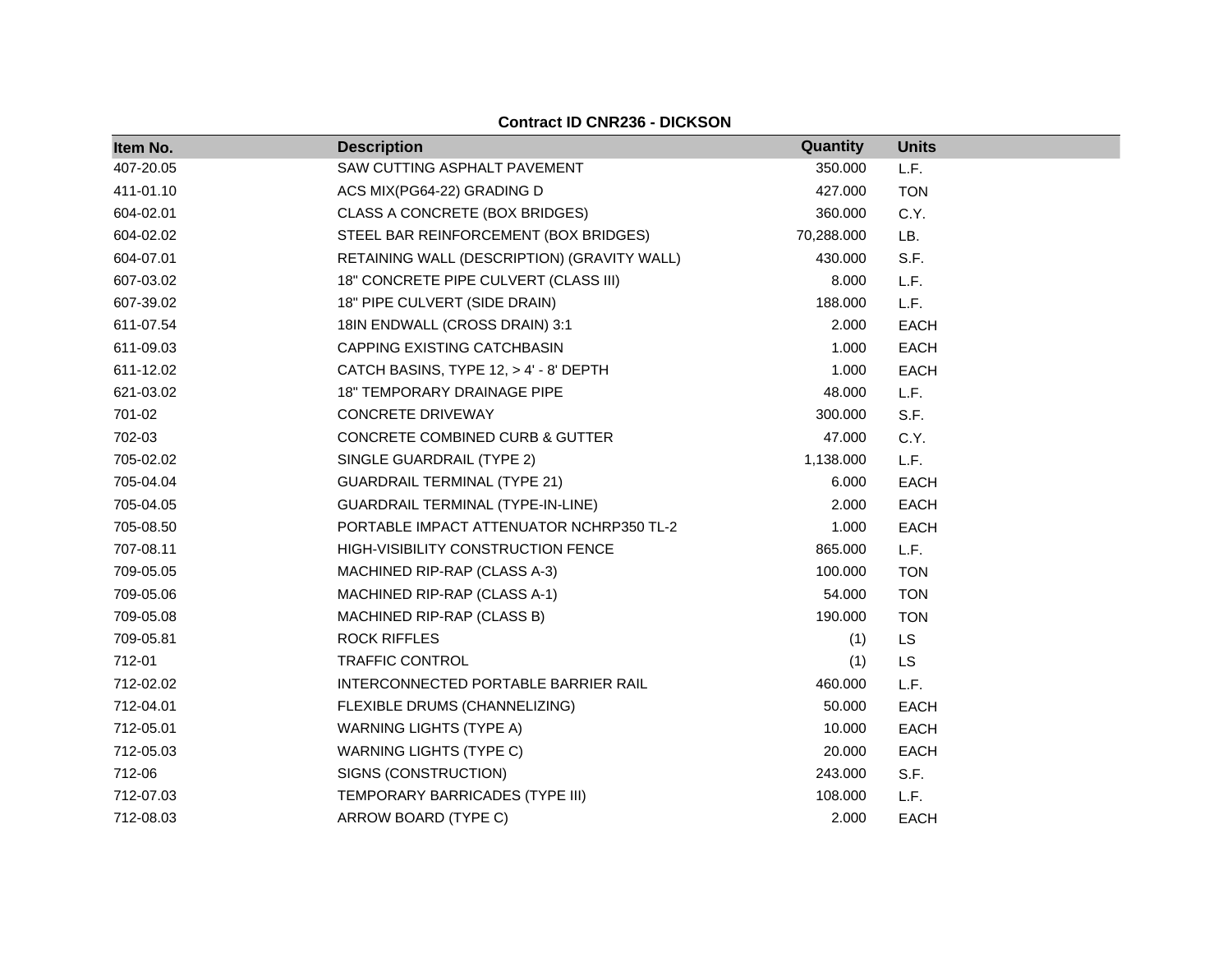| <b>Contract ID CNR236 - DICKSON</b> |                                                                             |           |              |  |
|-------------------------------------|-----------------------------------------------------------------------------|-----------|--------------|--|
| Item No.                            | <b>Description</b>                                                          | Quantity  | <b>Units</b> |  |
| 713-15                              | REMOVAL OF SIGNS, POSTS AND FOOTINGS                                        | (1)       | <b>LS</b>    |  |
| 713-15.35                           | METAL BARRICADE (TYPE III)                                                  | 1.000     | <b>EACH</b>  |  |
| 713-16.01                           | CHANGEABLE MESSAGE SIGN UNIT                                                | 1.000     | EACH         |  |
| 713-16.06                           | DEAD END SIGN AND SUPPORT                                                   | 1.000     | EACH         |  |
| 713-16.07                           | END OF ROADWAY SIGN AND SUPPORT                                             | 2.000     | EACH         |  |
| 713-16.20                           | SIGNS (DESCRIPTION) (R10-12, 30"x36")                                       | 1.000     | <b>EACH</b>  |  |
| 713-16.21                           | SIGNS (DESCRIPTION) (STREET NAME SIGN, MAST<br>ARM MOUNT, PROVIDED BY CITY) | 3.000     | <b>EACH</b>  |  |
| 713-16.23                           | SIGNS (DESCRIPTION) (PROTECTED AREA SIGN)                                   | 6.000     | EACH         |  |
| 716-02.05                           | PLASTIC PAVEMENT MARKING (STOP LINE)                                        | 50.000    | L.F.         |  |
| 716-02.06                           | PLASTIC PAVEMENT MARKING (TURN LANE<br>ARROW)                               | 1.000     | EACH         |  |
| 716-04.03                           | PLASTIC PAVEMENT MARKING (4" DOTTED LINE)                                   | 120.000   | L.F.         |  |
| 716-05.01                           | PAINTED PAVEMENT MARKING (4" LINE)                                          | 0.860     | L.M.         |  |
| 716-05.50                           | PAINTED PAVEMENT MARKINGS(8" LINE)                                          | 660,000   | L.F.         |  |
| 716-13.01                           | SPRAY THERMO PVMT MRKNG (60 mil) (4IN LINE)                                 | 1.000     | L.M.         |  |
| 717-01                              | <b>MOBILIZATION</b>                                                         | (1)       | <b>LS</b>    |  |
| 730-02.09                           | SIGNAL HEAD ASSEMBLY (130 WITH BACKPLATE)                                   | 1.000     | <b>EACH</b>  |  |
| 730-02.17                           | SIGNAL HEAD ASSEMBLY (150 A2H WITH<br><b>BACKPLATE)</b>                     | 1.000     | <b>EACH</b>  |  |
| 730-08.03                           | SIGNAL CABLE - 7 CONDUCTOR                                                  | 205,000   | L.F.         |  |
| 730-12.01                           | CONDUIT 1" DIAMETER (PVC)                                                   | 10.000    | L.F.         |  |
| 730-13.05                           | VEHICLE DETECTOR (EXT. CALL - DELAY CALL)                                   | 2.000     | EACH         |  |
| 730-14.01                           | SHIELDED DETECTOR CABLE                                                     | 440.000   | L.F.         |  |
| 730-14.02                           | <b>SAW SLOT</b>                                                             | 420.000   | L.F.         |  |
| 730-14.03                           | <b>LOOP WIRE</b>                                                            | 1,160.000 | L.F.         |  |
| 730-15.11                           | MODIFY CABINET (DESCRIPTION) (INSTALL<br>MARSHALL STUART EQUIPMENT)         | 1.000     | <b>EACH</b>  |  |
| 740-10.03                           | GEOTEXTILE (TYPE III) (EROSION CONTROL)                                     | 501.000   | S.Y.         |  |
| 740-10.04                           | GEOTEXTILE (TYPE IV) (STABILIZATION)                                        | 2,450.000 | S.Y.         |  |
| 740-11.03                           | TEMPORARY SEDIMENT TUBE 18IN                                                | 430,000   | L.F.         |  |
| 801-03                              | WATER (SEEDING & SODDING)                                                   | 59.000    | M.G.         |  |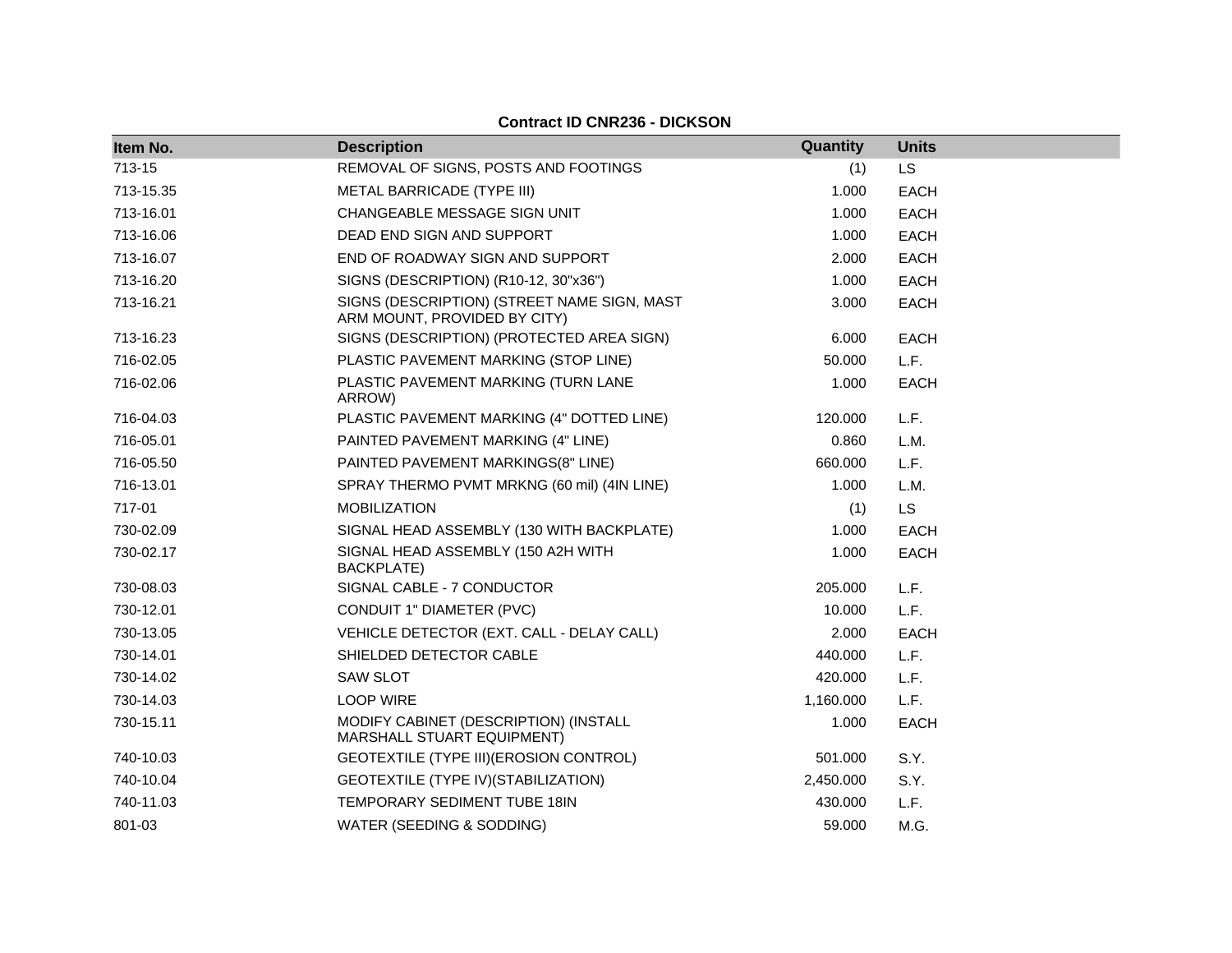# **Contract ID CNR236 - DICKSON**

| Item No.  | <b>Description</b>                                         | Quantity  | <b>Units</b> |
|-----------|------------------------------------------------------------|-----------|--------------|
| 802-02.30 | CUTTINGS: SALIX NIGRA (18IN-24IN LENGTH)                   | 301.000   | <b>EACH</b>  |
| 802-02.32 | CUTTINGS: CORNUS AMOMUM (18IN-24IN)                        | 301.000   | <b>EACH</b>  |
| 802-11.18 | LIQUIDAMBER STYRACIFLUA (SWEETGUM 2-5FT<br>CNTNR GRWN)     | 63.000    | <b>EACH</b>  |
| 802-11.19 | LIRIODENDRON TULIPIFERA (TULIP POPLAR 2-5FT<br>CNTNR GRWN) | 63.000    | <b>EACH</b>  |
| 802-11.26 | PLATANUS OCCIDENTALIS (SYCAMORE 2-5FT<br>CNTNR GRWN)       | 63.000    | <b>EACH</b>  |
| 802-12.18 | LIQUIDAMBER STYRACIFLUA (SWEETGUM<br>SEEDLNG B.R.)         | 63.000    | <b>EACH</b>  |
| 802-12.19 | LIRIODENDRON TULIPIFERA (TULIP POPLAR<br>SEEDLNG B.R.)     | 63.000    | <b>EACH</b>  |
| 802-12.26 | PLATANUS OCCIDENTALIS (SYCAMORE SEEDLNG<br>B.R.            | 63.000    | <b>EACH</b>  |
| 803-01    | SODDING (NEW SOD)                                          | 5,907.000 | S.Y.         |
| 805-12.03 | EROSION CONTROL BLANKET (TYPE III)                         | 1,561.000 | S.Y.         |
| 797-05.02 | 8IN DIP GRAVITY SEWER 6FT-12FT DEPTH                       | 160.000   | L.F.         |
| 797-05.09 | 12IN DIP GRAVITY SEWER 0FT-6FT DEPTH                       | 50.000    | L.F.         |
| 797-05.10 | 12IN DIP GRAVITY SEWER 6FT-12FT DEPTH                      | 70.000    | L.F.         |
| 797-05.11 | 12IN DIP GRAVITY SEWER 12FT-18FT DEPTH                     | 290.000   | L.F.         |
| 797-05.12 | 12IN DIP GRAVITY SEWER >18FT DEPTH                         | 150.000   | L.F.         |
| 797-06.90 | OPEN CUT 16IN STEEL CASING PIPE                            | 80.000    | L.F.         |
| 797-06.92 | OPEN CUT 20IN STEEL CASING PIPE                            | 125.000   | L.F.         |
| 797-07.03 | 48IN MANHOLE 6FT-8FT DEPTH                                 | 1.000     | <b>EACH</b>  |
| 797-07.04 | 48IN MANHOLE 8FT-10FT DEPTH                                | 2.000     | <b>EACH</b>  |
| 797-07.05 | 48IN MANHOLE 10FT-12FT DEPTH                               | 1.000     | <b>EACH</b>  |
| 797-07.06 | 48IN MANHOLE 12FT-14FT DEPTH                               | 1.000     | <b>EACH</b>  |
| 797-07.08 | 48IN MANHOLE 16FT-20FT DEPTH                               | 3.000     | <b>EACH</b>  |
| 797-10.02 | CONNECT 8IN SEWER TO EXIST. MANHOLE                        | 1.000     | <b>EACH</b>  |
| 797-11.25 | <b>RETIREIN PLACE 48IN MANHOLE</b>                         | 1.000     | <b>EACH</b>  |
| 797-11.31 | <b>RETIREIN PLACE EXISTING SEWER 8IN-14IN</b>              | 595.000   | L.F.         |
| 797-11.38 | <b>BY-PASS PUMPING</b>                                     | (1)       | <b>LS</b>    |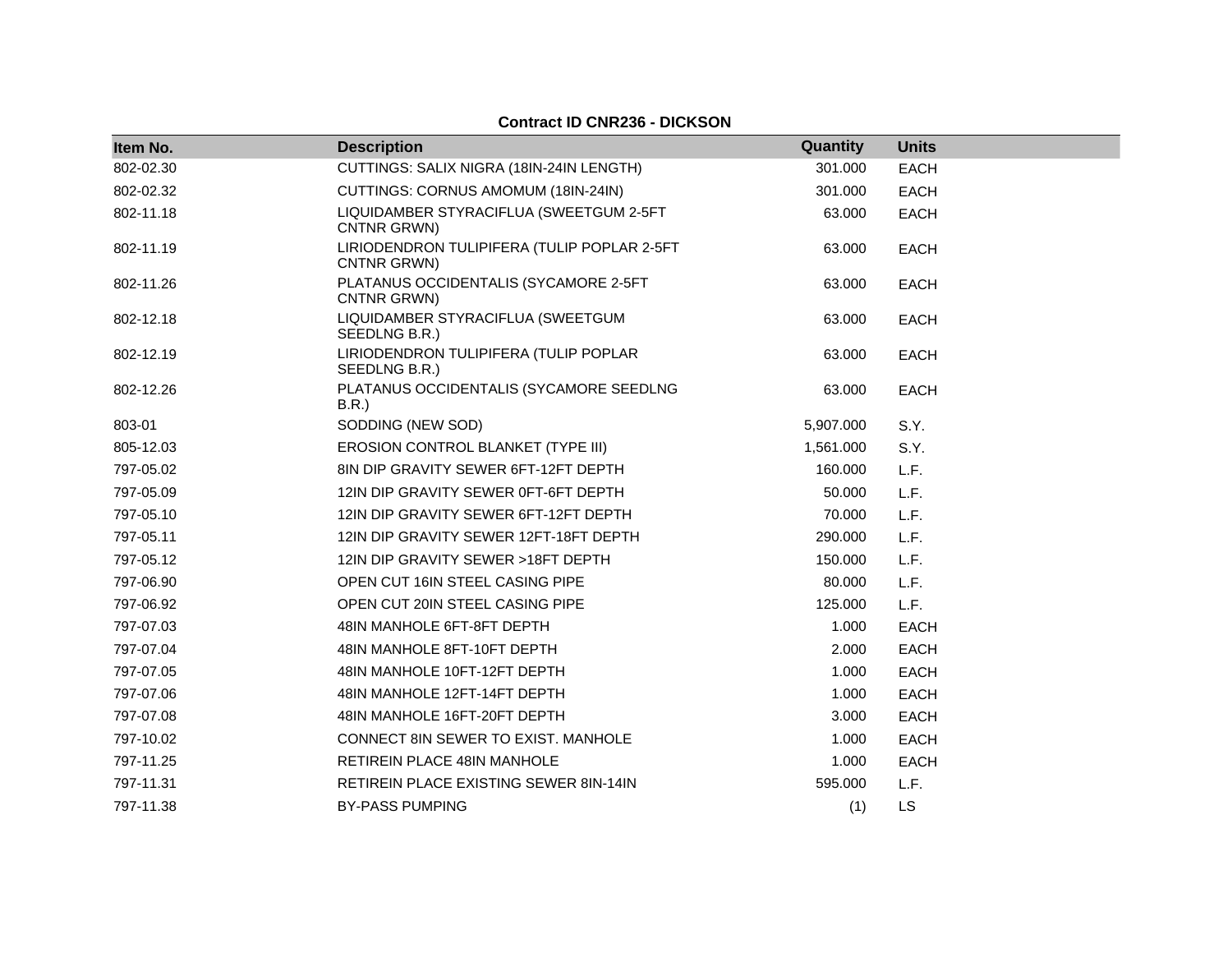| Item No.  | <b>Description</b>                                              | Quantity   | <b>Units</b> |
|-----------|-----------------------------------------------------------------|------------|--------------|
| 105-01    | CONSTRUCTION STAKES, LINES AND GRADES                           | (1)        | LS           |
| 109-10.01 | <b>TRAINEE</b>                                                  | 1,180.000  | <b>HOUR</b>  |
| 201-01    | CLEARING AND GRUBBING                                           | (1)        | <b>LS</b>    |
| 203-01    | ROAD & DRAINAGE EXCAVATION (UNCLASSIFIED)                       | 28,831.000 | C.Y.         |
| 203-02.01 | BORROW EXCAVATION (GRADED SOLID ROCK)                           | 3,500.000  | <b>TON</b>   |
| 203-03    | BORROW EXCAVATION (UNCLASSIFIED)                                | 9,102.000  | C.Y.         |
| 203-06    | <b>WATER</b>                                                    | 172.000    | M.G.         |
| 209-03.22 | FILTER SOCK (18 INCH)                                           | 216.000    | L.F.         |
| 209-05    | SEDIMENT REMOVAL                                                | 564.000    | C.Y.         |
| 209-08.02 | TEMPORARY SILT FENCE (WITH BACKING)                             | 10,660.000 | L.F.         |
| 209-08.07 | ROCK CHECK DAM PER                                              | 118.000    | <b>EACH</b>  |
| 209-08.08 | ENHANCED ROCK CHECK DAM                                         | 67.000     | <b>EACH</b>  |
| 209-08.09 | FILTER SOCK CHECK DAM                                           | 18.000     | <b>EACH</b>  |
| 209-09.01 | <b>SANDBAGS</b>                                                 | 200.000    | <b>BAG</b>   |
| 209-09.04 | SEDIMENT FILTER BAG(15' X 10')                                  | 4.000      | <b>EACH</b>  |
| 209-40.33 | CATCH BASIN PROTECTION (TYPE D)                                 | 16.000     | <b>EACH</b>  |
| 209-40.41 | CATCH BASIN FILTER ASSEMBLY(TYPE 1)                             | 5.000      | <b>EACH</b>  |
| 209-40.42 | CATCH BASIN FILTER ASSEMBLY(TYPE 2)                             | 3.000      | <b>EACH</b>  |
| 209-40.48 | CATCH BASIN FILTER ASSEMBLY(TYPE 8)                             | 1.000      | <b>EACH</b>  |
| 303-01    | MINERAL AGGREGATE, TYPE A BASE, GRADING D                       | 44,597.000 | <b>TON</b>   |
| 303-10.01 | MINERAL AGGREGATE (SIZE 57)                                     | 72.000     | <b>TON</b>   |
| 307-01.15 | ASC MIX (PG64-22) (BPMLC-HM) GRADING CS                         | 5,499.000  | <b>TON</b>   |
| 307-03.01 | ASPHALT CONCRETE MIX (PG76-22) (BPMB-HM)<br><b>GRADING A</b>    | 14,561.000 | <b>TON</b>   |
| 307-03.02 | PERF. GRADE ASPH. CEMENT(PG76-22)GRADING<br>AS.                 | 222.000    | <b>TON</b>   |
| 307-03.03 | AGGREGATE(BPMB-HM) GRADING AS                                   | 6,600.000  | <b>TON</b>   |
| 307-03.08 | ASPHALT CONCRETE MIX (PG76-22) (BPMB-HM)<br><b>GRADING B-M2</b> | 9,825.000  | <b>TON</b>   |
| 402-01    | BITUMINOUS MATERIAL FOR PRIME COAT (PC)                         | 66.000     | <b>TON</b>   |

### **Contract ID CNR278 - DICKSON & WILLIAMSON**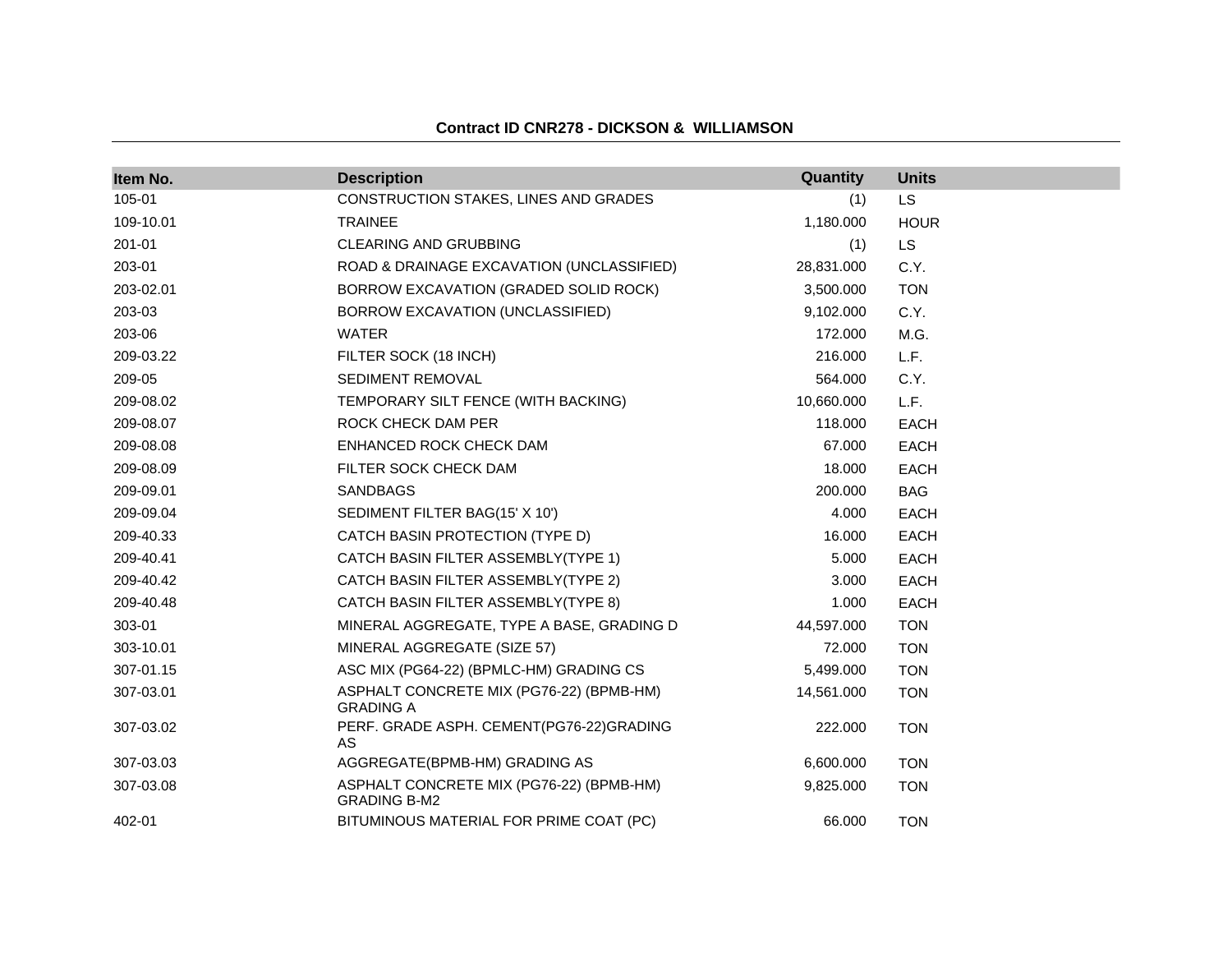| Item No.  | <b>Description</b>                             | Quantity   | <b>Units</b> |
|-----------|------------------------------------------------|------------|--------------|
| 402-02    | AGGREGATE FOR COVER MATERIAL (PC)              | 261.000    | <b>TON</b>   |
| 403-01    | BITUMINOUS MATERIAL FOR TACK COAT (TC)         | 76.000     | <b>TON</b>   |
| 403-02    | ASPHALT CEMENT FOR TACK COAT (TC)              | 51.000     | <b>TON</b>   |
| 411-03.23 | ACS MIX (PG76-22) OGFC                         | 3,631.000  | <b>TON</b>   |
| 411-12.01 | SCORING SHOULDERS (CONTINUOUS) (16IN<br>WIDTH) | 6.000      | L.M.         |
| 415-01.01 | COLD PLANING BITUMINOUS PAVEMENT               | 2,116.000  | <b>TON</b>   |
| 607-07.02 | 36" CONCRETE PIPE CULVERT (CLASS III)          | 42.000     | L.F.         |
| 610-07.03 | 18" PIPE DRAIN (BRIDGE DRAIN)                  | 147.000    | L.F.         |
| 611-02.11 | JUNCTION BOX, TYPE 2                           | 1.000      | <b>EACH</b>  |
| 611-38.01 | CATCH BASINS, TYPE 38, 0' - 4' DEPTH           | 3.000      | <b>EACH</b>  |
| 611-38.02 | CATCH BASINS, TYPE 38, > 4' - 8' DEPTH         | 2.000      | <b>EACH</b>  |
| 611-39.03 | CATCH BASINS, TYPE 39, > 8' - 12' DEPTH        | 1.000      | <b>EACH</b>  |
| 611-39.04 | CATCH BASINS, TYPE 39, > 12' - 16' DEPTH       | 1.000      | <b>EACH</b>  |
| 611-39.05 | CATCH BASINS, TYPE 39, > 16' - 20' DEPTH       | 1.000      | <b>EACH</b>  |
| 611-40.02 | CATCH BASINS, TYPE 40, > 4' - 8' DEPTH         | 1.000      | <b>EACH</b>  |
| 621-03.02 | 18" TEMPORARY DRAINAGE PIPE                    | 80.000     | L.F.         |
| 705-01.01 | <b>GUARDRAIL AT BRIDGE ENDS</b>                | 189.000    | L.F.         |
| 705-02.02 | SINGLE GUARDRAIL (TYPE 2)                      | 10,977.000 | L.F.         |
| 705-04.09 | EARTH PAD FOR TYPE 38 GR END TREATMENT         | 9.000      | <b>EACH</b>  |
| 705-06.10 | GR TERMINALTRAILING END (TYPE 13) MASH TL3     | 10.000     | <b>EACH</b>  |
| 705-06.20 | TANGENT ENERGY ABSORBING TERM MASH TL-3        | 9.000      | <b>EACH</b>  |
| 705-08.51 | PORTABLE IMPACT ATTENUATOR NCHRP350 TL-3       | 3.000      | <b>EACH</b>  |
| 705-80.01 | LONGITUDINAL CABLE BARRIER                     | 7,850.000  | L.F.         |
| 705-80.18 | CABLE BARRIER TERMINAL                         | 4.000      | <b>EACH</b>  |
| 706-01    | <b>GUARDRAIL REMOVED</b>                       | 8,553.000  | L.F.         |
| 707-08.11 | HIGH-VISIBILITY CONSTRUCTION FENCE             | 1,087.000  | L.F.         |
| 709-01.01 | <b>RUBBLE STONE RIP-RAP</b>                    | 28.000     | C.Y.         |
| 709-05.05 | MACHINED RIP-RAP (CLASS A-3)                   | 226.000    | <b>TON</b>   |
| 709-05.06 | MACHINED RIP-RAP (CLASS A-1)                   | 1,908.000  | <b>TON</b>   |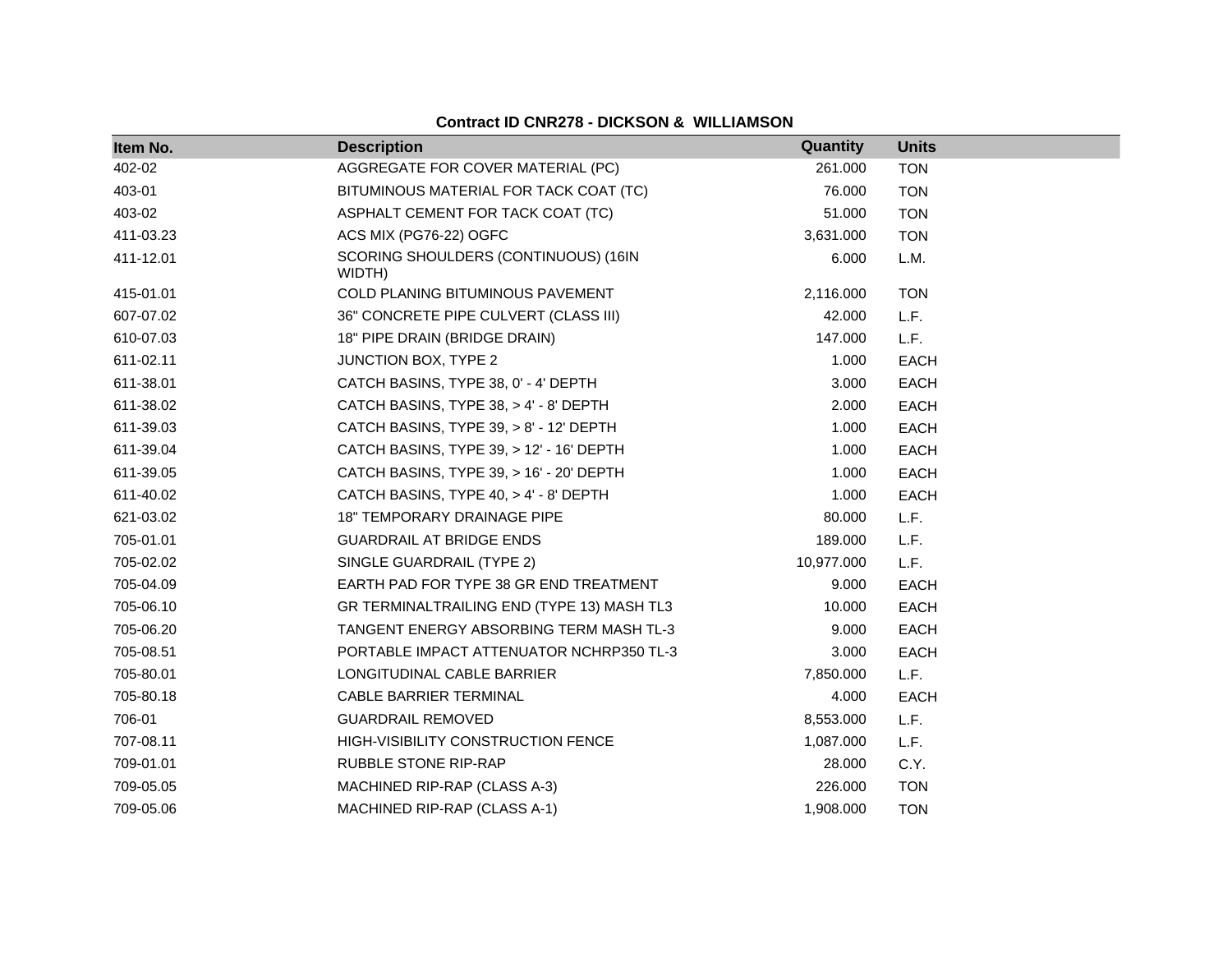| Item No.  | <b>Description</b>                                            | Quantity   | <b>Units</b> |
|-----------|---------------------------------------------------------------|------------|--------------|
| 710-05    | LATERAL UNDERDRAIN                                            | 7,694.000  | L.F.         |
| 710-06.15 | LATERAL UNDERDRAIN ENDWALL (6:1)                              | 54.000     | <b>EACH</b>  |
| 712-01    | <b>TRAFFIC CONTROL</b>                                        | (1)        | <b>LS</b>    |
| 712-02.02 | INTERCONNECTED PORTABLE BARRIER RAIL                          | 24,788.000 | L.F.         |
| 712-02.47 | BRIDGE MOUNTED INTERCONNECTED PORTABLE<br><b>BARRIER RAIL</b> | 258.000    | L.F.         |
| 712-04.01 | FLEXIBLE DRUMS (CHANNELIZING)                                 | 300.000    | <b>EACH</b>  |
| 712-04.50 | PORTABLE BARRIER RAIL DELINEATOR                              | 187.000    | <b>EACH</b>  |
| 712-05.01 | <b>WARNING LIGHTS (TYPE A)</b>                                | 2.000      | <b>EACH</b>  |
| 712-06    | SIGNS (CONSTRUCTION)                                          | 424.000    | S.F.         |
| 712-06.16 | SIGNS (CONSTRUCTION) (REDUCED SPEED<br>WARNING)               | 2.000      | <b>EACH</b>  |
| 712-07.03 | TEMPORARY BARRICADES (TYPE III)                               | 24.000     | L.F.         |
| 712-08.03 | ARROW BOARD (TYPE C)                                          | 2.000      | <b>EACH</b>  |
| 712-08.10 | MOBILE MESSAGE SIGN UNIT W/ATTENUATOR                         | 500.000    | <b>HOUR</b>  |
| 713-01.01 | CLASS A CONCRETE (FOUNDATION FOR SIGN<br>SUPPORTS)            | 3.000      | C.Y.         |
| 713-01.02 | STEEL BAR REINFORCEMENT(FOUNDATION FOR<br>SIGN SUPPORTS)      | 701.000    | LB.          |
| 713-02.11 | REMOVAL OF EXISTING DELINEATORS                               | 45.000     | <b>EACH</b>  |
| 713-02.14 | FLEXIBLE DELINEATOR (WHITE)                                   | 58.000     | <b>EACH</b>  |
| 713-02.15 | FLEXIBLE DELINEATOR (YELLOW)                                  | 11.000     | <b>EACH</b>  |
| 713-11.02 | PERFORATED/KNOCKOUT SQUARE TUBE POST                          | 1,172.000  | LB.          |
| 713-13.03 | FLAT SHEET ALUMINUM SIGNS (0.100" THICK)                      | 319.000    | S.F.         |
| 713-15.01 | REMOVAL OF EXISTING SIGN POST                                 | 3.000      | <b>EACH</b>  |
| 713-15.06 | MILE POST SIGN                                                | 6.000      | <b>EACH</b>  |
| 713-16.01 | CHANGEABLE MESSAGE SIGN UNIT                                  | 1.000      | <b>EACH</b>  |
| 716-01.23 | Snwplwble Pvmt Mrkrs (Bi-Dir)(2 Color)                        | 428.000    | <b>EACH</b>  |
| 716-01.30 | REMOVAL OF SNOWPLOWABLE REFLECTIVE<br><b>MARKER</b>           | 206.000    | <b>EACH</b>  |
| 716-02.04 | PLASTIC PAVEMENT MARKING(CHANNELIZATION<br>STRIPING)          | 118.000    | S.Y.         |
| 716-02.05 | PLASTIC PAVEMENT MARKING (STOP LINE)                          | 24.000     | L.F.         |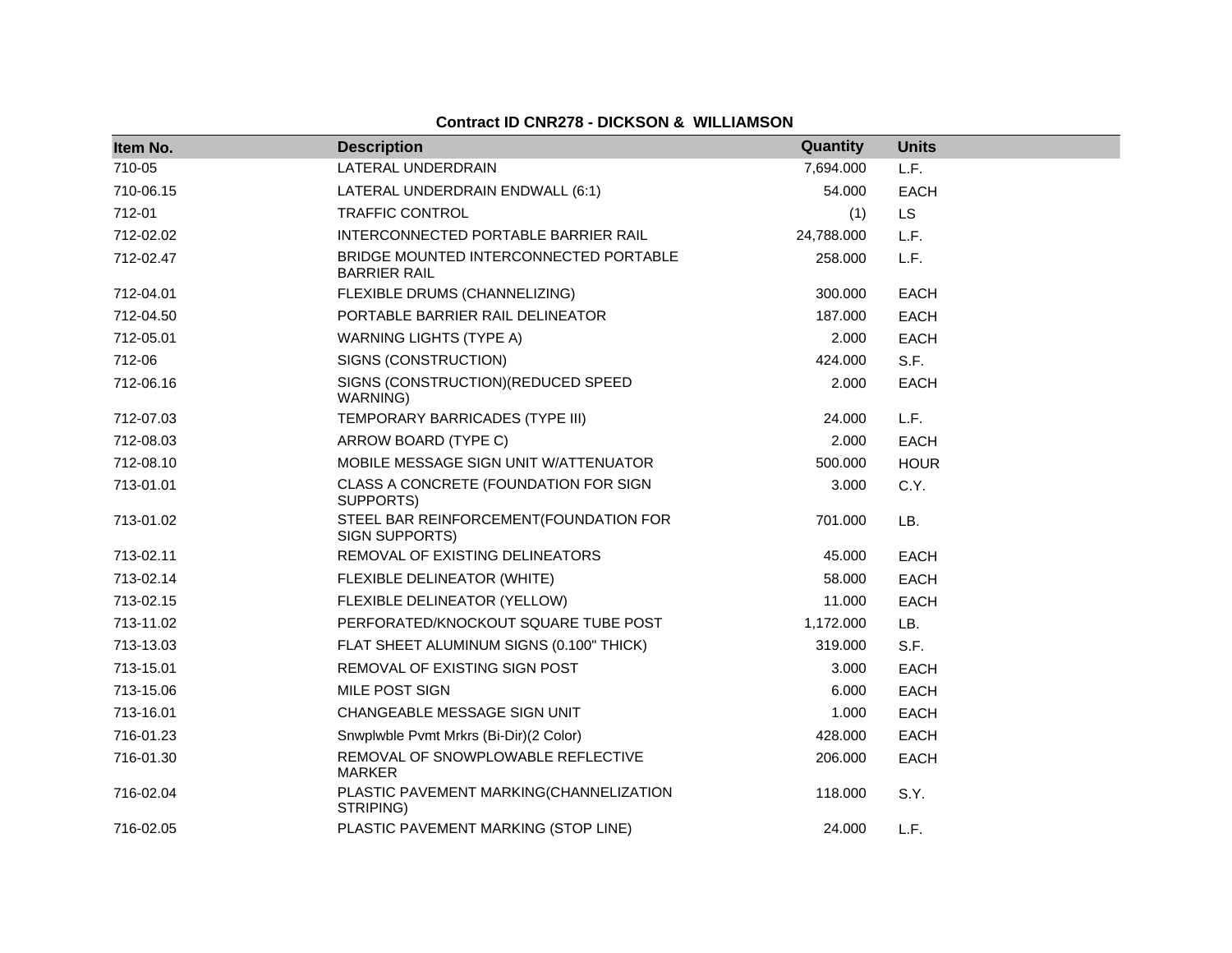| Item No.  | <b>Description</b>                                                        | Quantity   | <b>Units</b> |
|-----------|---------------------------------------------------------------------------|------------|--------------|
| 716-04.14 | PLASTIC PAVEMENT MARKING (LANE REDUCTION<br>ARROW)                        | 2.000      | <b>EACH</b>  |
| 716-05.01 | PAINTED PAVEMENT MARKING (4" LINE)                                        | 7.000      | L.M.         |
| 716-05.02 | PAINTED PAVEMENT MARKING (8" BARRIER LINE)                                | 24,656.000 | L.F.         |
| 716-05.20 | PAINTED PAVEMENT MARKING (6" LINE)                                        | 20.000     | L.M.         |
| 716-12.02 | ENHANCED FLATLINE THERMO PVMT MRKNG (6IN<br>LINE)                         | 8.000      | L.M.         |
| 716-12.03 | ENHANCED FLATLINE THERMO PVMT MRKNG (8IN<br><b>BARRIER LINE)</b>          | 1,320.000  | L.F.         |
| 716-12.05 | ENHANCED FLATLINE THERMO PVMT MRKNG (6IN<br>DOTTED LINE)                  | 805.000    | L.F.         |
| 717-01    | <b>MOBILIZATION</b>                                                       | (1)        | LS           |
| 730-03.20 | INSTALL PULL BOX (TYPE A)                                                 | 1.000      | EACH         |
| 730-12.02 | CONDUIT 2" DIAMETER (PVC)                                                 | 20,000     | L.F.         |
| 730-14.02 | SAW SLOT                                                                  | 310.000    | L.F.         |
| 730-14.03 | <b>LOOP WIRE</b>                                                          | 800.000    | L.F.         |
| 740-10.03 | GEOTEXTILE (TYPE III) (EROSION CONTROL)                                   | 1,707.000  | S.Y.         |
| 740-10.04 | GEOTEXTILE (TYPE IV) (STABILIZATION)                                      | 3,750.000  | S.Y.         |
| 740-11.02 | TEMPORARY SEDIMENT TUBE 12IN                                              | 10,026.000 | L.F.         |
| 740-11.03 | TEMPORARY SEDIMENT TUBE 18IN                                              | 12,067.000 | L.F.         |
| 801-01.07 | TEMPORARY SEEDING (WITH MULCH)                                            | 10.000     | <b>UNIT</b>  |
| 801-03    | WATER (SEEDING & SODDING)                                                 | 973.000    | M.G.         |
| 803-01    | SODDING (NEW SOD)                                                         | 97,300.000 | S.Y.         |
| 805-12.02 | EROSION CONTROL BLANKET (TYPE II)                                         | 4,273.000  | S.Y.         |
| 806-02.03 | PROJECT MOWING                                                            | 6.000      | <b>CYCL</b>  |
| 604-02.01 | CLASS A CONCRETE (BOX BRIDGES)                                            | 48.000     | C.Y.         |
| 604-02.02 | STEEL BAR REINFORCEMENT (BOX BRIDGES)                                     | 7.000      | LB.          |
| 607-50.10 | PRECAST CONCRETE BOX CULVERT (10' X 8')                                   | 598.000    | L.F.         |
| 202-04.01 | REMOVAL OF STRUCTURES (DESCRIPTION, STA.)<br>(EXIST. BR. NO. 94-140-0.02) | (1)        | <b>LS</b>    |
| 204-02.01 | DRY EXCAVATION (BRIDGES)                                                  | 144.000    | C.Y.         |
| 303-01.02 | <b>GRANULAR BACKFILL (BRIDGES)</b>                                        | 10.000     | <b>TON</b>   |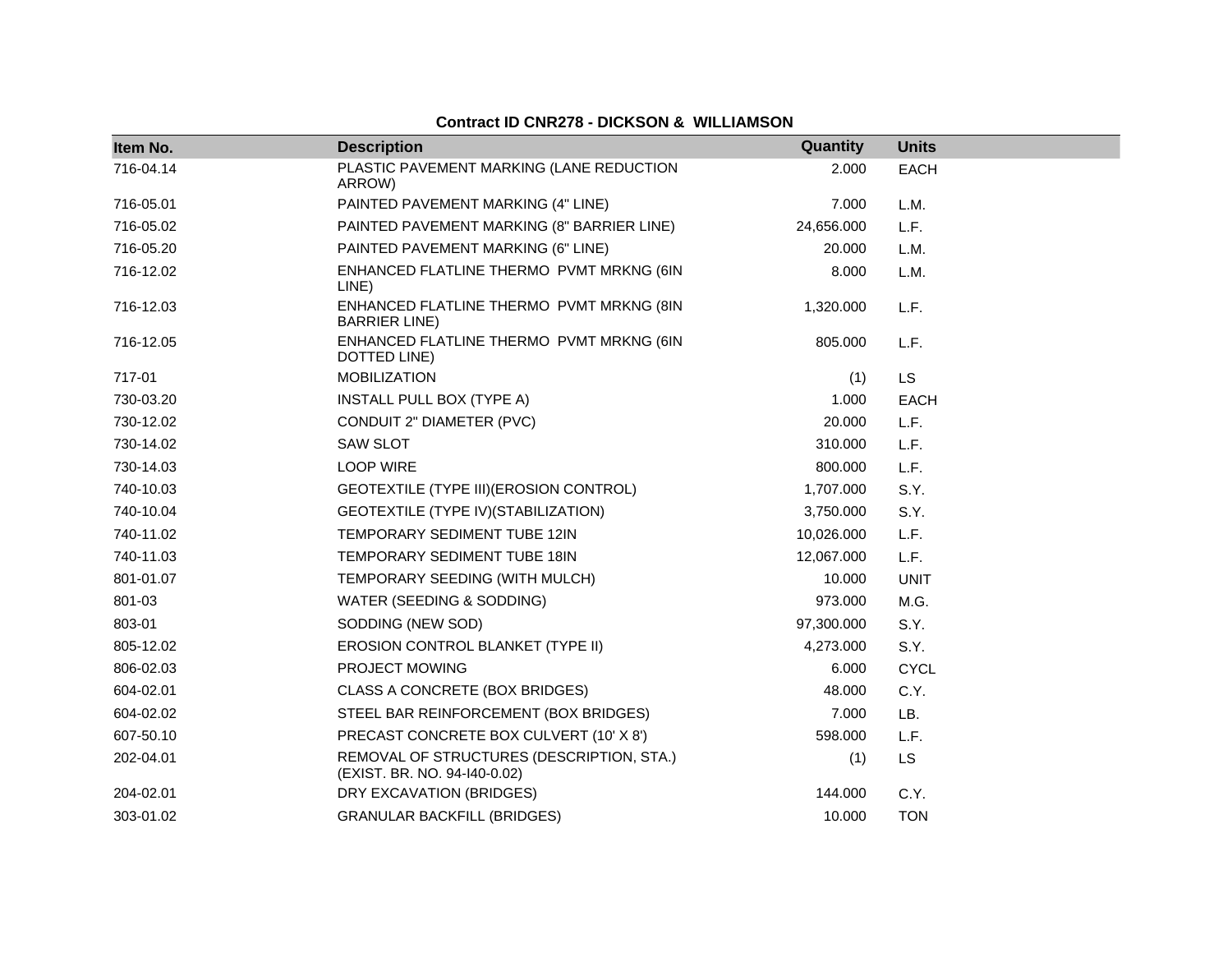| Item No.  | <b>Description</b>                                      | Quantity   | <b>Units</b> |
|-----------|---------------------------------------------------------|------------|--------------|
| 604-02.03 | EPOXY COATED REINFORCING STEEL                          | 35,029.000 | LB.          |
| 604-03.01 | <b>CLASS A CONCRETE (BRIDGES)</b>                       | 79.000     | C.Y.         |
| 604-03.02 | STEEL BAR REINFORCEMENT (BRIDGES)                       | 14,995.000 | LB.          |
| 604-03.32 | <b>CLASS DS CONCRETE</b>                                | 127.000    | C.Y.         |
| 604-04.01 | APPLIED TEXTURE FINISH (NEW STRUCTURES)                 | 469.000    | S.Y.         |
| 604-04.02 | APPLIED TEXTURE FINISH (EXISTING<br>STRUCTURES)         | 317.000    | S.Y.         |
| 604-05.31 | BRIDGE DECK GROOVING (MECHANICAL)                       | 729.000    | S.Y.         |
| 604-10.30 | BRIDGE DECK REPAIRS (FULL DEPTH OF SLAB)                | 10.000     | S.Y.         |
| 604-10.50 | BRIDGE DECK REPAIRS (PARTIAL DEPTH OF SLAB)             | 115.000    | S.Y.         |
| 604-10.51 | <b>SCARIFYING</b>                                       | 554.000    | S.Y.         |
| 604-10.54 | <b>CONCRETE REPAIRS</b>                                 | 110.000    | S.F.         |
| 606-02.03 | STEEL PILES (10 INCH)                                   | 974.000    | L.F.         |
| 606-02.06 | PILE TIPS (STEEL PILES, 10 INCH)                        | 30,000     | <b>EACH</b>  |
| 615-01.02 | PRESTRESSED CONCRETE I-BEAM (TYPE II)                   | 248.000    | L.F.         |
| 617-02    | <b>BRIDGE DECK CRACK SEALING</b>                        | 129,000    | L.F.         |
| 617-05    | SEALANT (DESCRIPTION) (HMWM)                            | 1.500      | GAL.         |
| 620-05.01 | CONC PARAPET SINGLE SLOPE (STD-1-1SS)                   | 285,000    | L.F.         |
| 709-04    | REINFORCED CONCRETE SLOPE PAVEMENT                      | 24.000     | C.Y.         |
| 710-09.01 | 6" PERFORATED PIPE WITH VERTICAL DRAIN<br><b>SYSTEM</b> | 44.000     | L.F.         |
| 710-09.02 | 6" PIPE UNDERDRAIN                                      | 16.000     | L.F.         |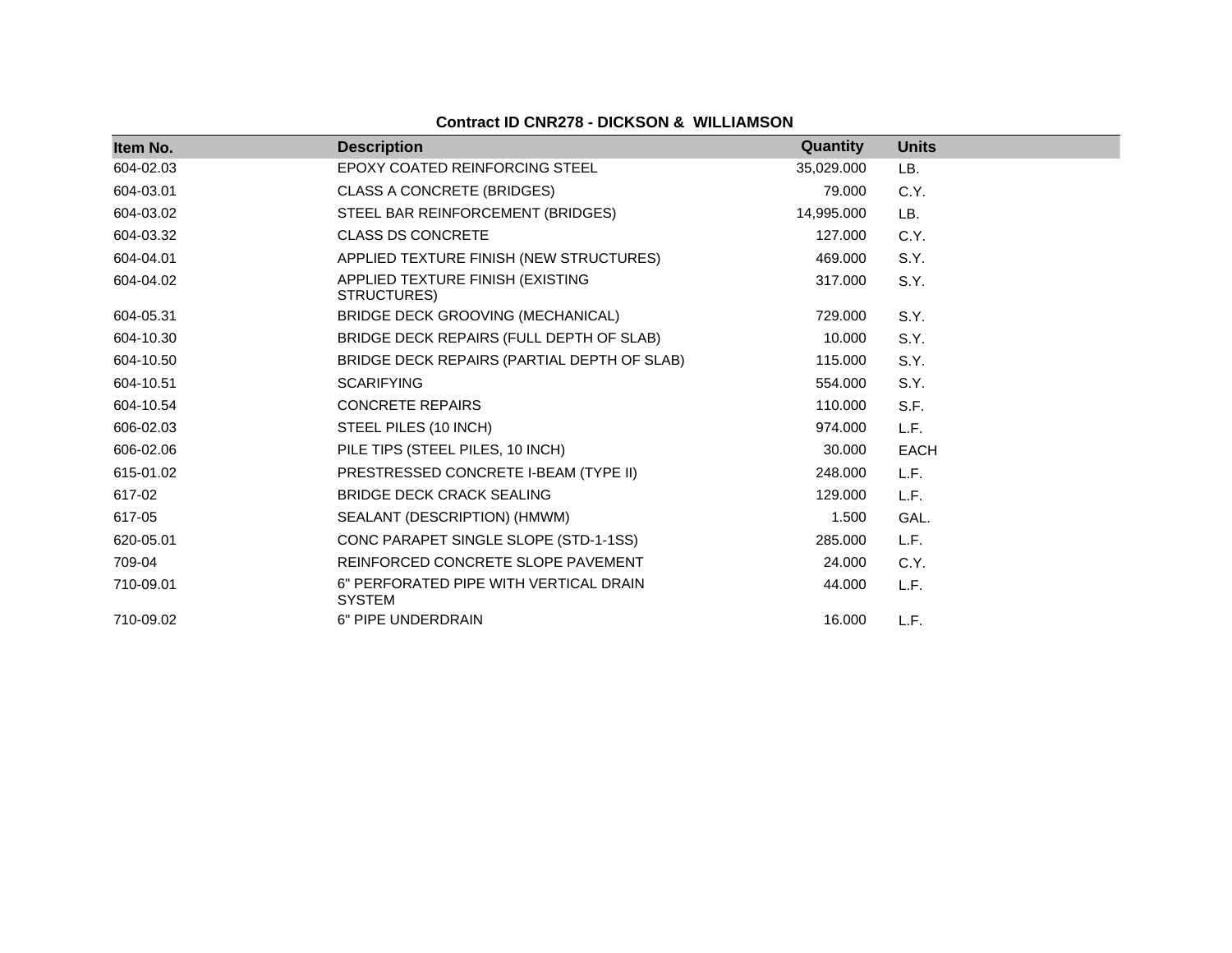|  | <b>Contract ID CNR267 - DYER</b> |
|--|----------------------------------|
|--|----------------------------------|

| Item No.  | <b>Description</b>                                              | Quantity   | <b>Units</b> |
|-----------|-----------------------------------------------------------------|------------|--------------|
| 209-08.02 | TEMPORARY SILT FENCE (WITH BACKING)                             | 400.000    | L.F.         |
| 307-02.08 | ASPHALT CONCRETE MIX (PG70-22) (BPMB-HM)<br><b>GRADING B-M2</b> | 1,318.000  | <b>TON</b>   |
| 403-01    | BITUMINOUS MATERIAL FOR TACK COAT (TC)                          | 5.000      | <b>TON</b>   |
| 411-02.10 | ACS MIX(PG70-22) GRADING D                                      | 881.000    | <b>TON</b>   |
| 415-01.02 | <b>COLD PLANING BITUMINOUS PAVEMENT</b>                         | 1,569.000  | S.Y.         |
| 603-02.15 | REPAINT EXISTING BEARINGS                                       | (1)        | <b>LS</b>    |
| 604-10.05 | <b>CONCRETE</b>                                                 | 259.000    | S.F.         |
| 604-10.44 | <b>EXPANSION JOINT REPAIRS</b>                                  | 176.000    | L.F.         |
| 604-10.51 | <b>SCARIFYING</b>                                               | 216,000    | S.Y.         |
| 604-10.54 | <b>CONCRETE REPAIRS</b>                                         | 1,050.000  | S.F.         |
| 604-10.60 | EXPANSION JOINT REPAIRS (MODULAR TYPE)                          | 94.000     | L.F.         |
| 606-03.03 | STEEL PILES (12 INCH)                                           | 960.000    | L.F.         |
| 617-01    | <b>BRIDGE DECK SEALANT</b>                                      | 11,006.000 | S.Y.         |
| 705-06.20 | TANGENT ENERGY ABSORBING TERM MASH TL-3                         | 2.000      | <b>EACH</b>  |
| 705-08.51 | PORTABLE IMPACT ATTENUATOR NCHRP350 TL-3                        | 2.000      | <b>EACH</b>  |
| 707-08.11 | HIGH-VISIBILITY CONSTRUCTION FENCE                              | 400.000    | L.F.         |
| 712-01    | <b>TRAFFIC CONTROL</b>                                          | (1)        | <b>LS</b>    |
| 712-02.02 | INTERCONNECTED PORTABLE BARRIER RAIL                            | 5,541.000  | L.F.         |
| 712-04.01 | FLEXIBLE DRUMS (CHANNELIZING)                                   | 46.000     | <b>EACH</b>  |
| 712-04.50 | PORTABLE BARRIER RAIL DELINEATOR                                | 255.000    | <b>EACH</b>  |
| 712-06    | SIGNS (CONSTRUCTION)                                            | 313.000    | S.F.         |
| 712-08.03 | ARROW BOARD (TYPE C)                                            | 2.000      | <b>EACH</b>  |
| 712-09.01 | REMOVABLE PAVEMENT MARKING LINE                                 | 15,761.000 | L.F.         |
| 716-12.02 | ENHANCED FLATLINE THERMO PVMT MRKNG (6IN<br>LINE)               | 3.500      | L.M.         |
| 717-01    | <b>MOBILIZATION</b>                                             | (1)        | LS           |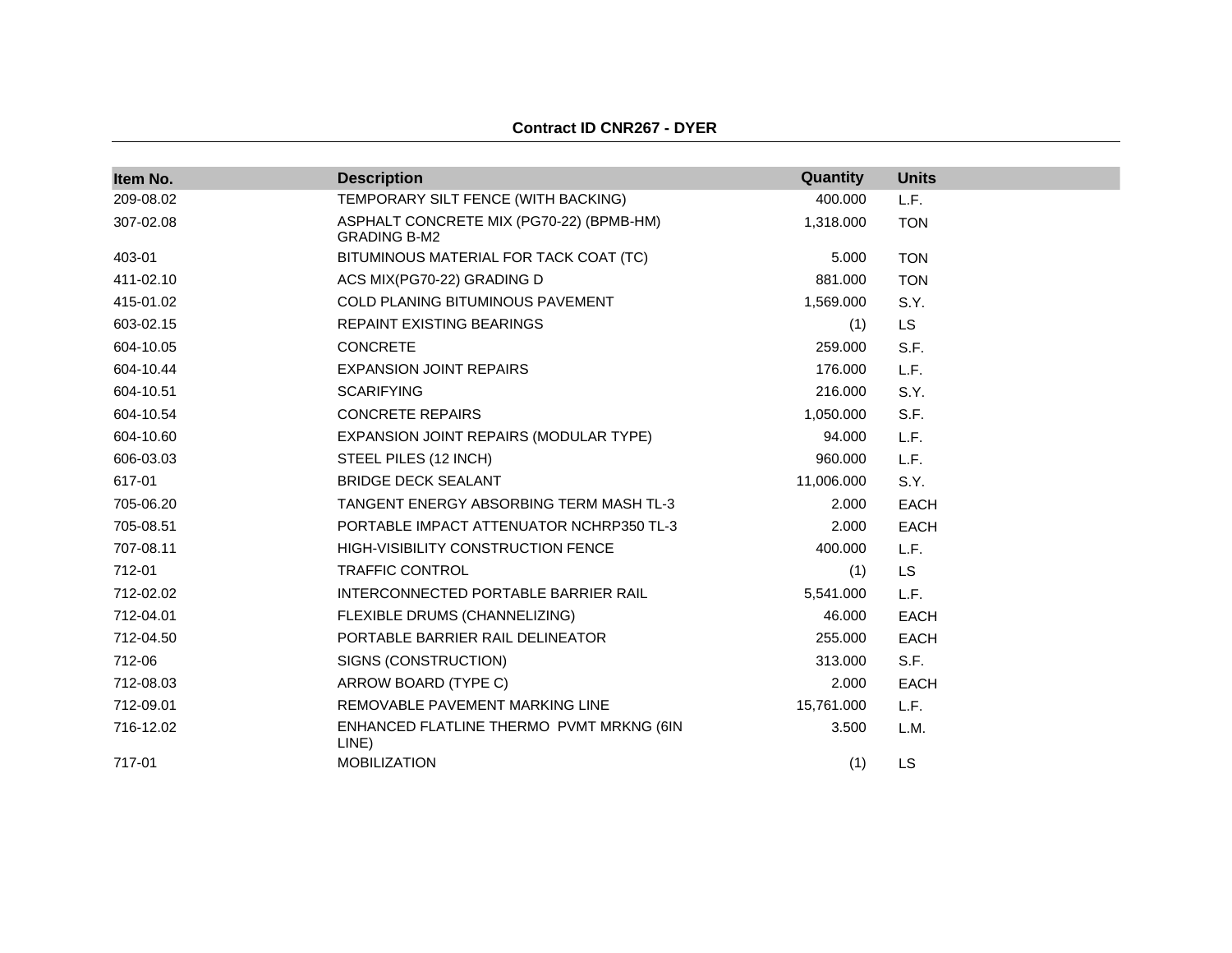#### **Contract ID CNR271 - FAYETTE**

| Item No.  | <b>Description</b>                                                  | Quantity    | <b>Units</b> |
|-----------|---------------------------------------------------------------------|-------------|--------------|
| 204-02.01 | DRY EXCAVATION (BRIDGES)                                            | 95.000      | C.Y.         |
| 209-08.02 | TEMPORARY SILT FENCE (WITH BACKING)                                 | 1,000.000   | L.F.         |
| 307-01.01 | ASPHALT CONCRETE MIX (PG64-22) (BPMB-HM)<br><b>GRADING A</b>        | 5.000       | <b>TON</b>   |
| 307-01.08 | ASPHALT CONCRETE MIX (PG64-22) (BPMB-HM)<br><b>GRADING B-M2</b>     | 12.000      | <b>TON</b>   |
| 402-01    | BITUMINOUS MATERIAL FOR PRIME COAT (PC)                             | 1.000       | <b>TON</b>   |
| 403-01    | BITUMINOUS MATERIAL FOR TACK COAT (TC)                              | 1.000       | <b>TON</b>   |
| 411-01.10 | ACS MIX(PG64-22) GRADING D                                          | 105.000     | <b>TON</b>   |
| 415-01.02 | <b>COLD PLANING BITUMINOUS PAVEMENT</b>                             | 200.000     | S.Y.         |
| 603-02.01 | REPAINTING EXISTING STEEL STRUCTURES (LOC.<br>& DES.) (LOC. & DES.) | (1)         | <b>LS</b>    |
| 604-04.02 | APPLIED TEXTURE FINISH (EXISTING<br>STRUCTURES)                     | 703.000     | S.Y.         |
| 604-05.31 | BRIDGE DECK GROOVING (MECHANICAL)                                   | 801.000     | S.Y.         |
| 604-10.09 | <b>CONCRETE</b>                                                     | 250.000     | C.Y.         |
| 604-10.13 | CONCRETE SLAB REMOVAL                                               | (1)         | <b>LS</b>    |
| 604-10.18 | <b>REINFORCING STEEL (REPAIRS)</b>                                  | 133,800.000 | LB.          |
| 604-10.32 | EXPANSION JOINT REPAIRS (TYPE A)                                    | 66.000      | L.F.         |
| 604-10.42 | <b>CONCRETE REPAIRS</b>                                             | 640.000     | C.F.         |
| 620-05.01 | CONC PARAPET SINGLE SLOPE (STD-1-1SS)                               | 536.000     | L.F.         |
| 705-01.01 | <b>GUARDRAIL AT BRIDGE ENDS</b>                                     | 162.000     | L.F.         |
| 705-02.02 | SINGLE GUARDRAIL (TYPE 2)                                           | 300.000     | L.F.         |
| 705-04.50 | PORTABLE BARRIER RAIL DELINEATOR                                    | 52,000      | EACH         |
| 705-08.51 | PORTABLE IMPACT ATTENUATOR NCHRP350 TL-3                            | 6.000       | EACH         |
| 712-01    | <b>TRAFFIC CONTROL</b>                                              | (1)         | <b>LS</b>    |
| 712-02.02 | INTERCONNECTED PORTABLE BARRIER RAIL                                | 1,460.000   | L.F.         |
| 712-04.01 | FLEXIBLE DRUMS (CHANNELIZING)                                       | 126.000     | EACH         |
| 712-06    | SIGNS (CONSTRUCTION)                                                | 1,925.000   | S.F.         |
| 712-07.03 | TEMPORARY BARRICADES (TYPE III)                                     | 280.000     | L.F.         |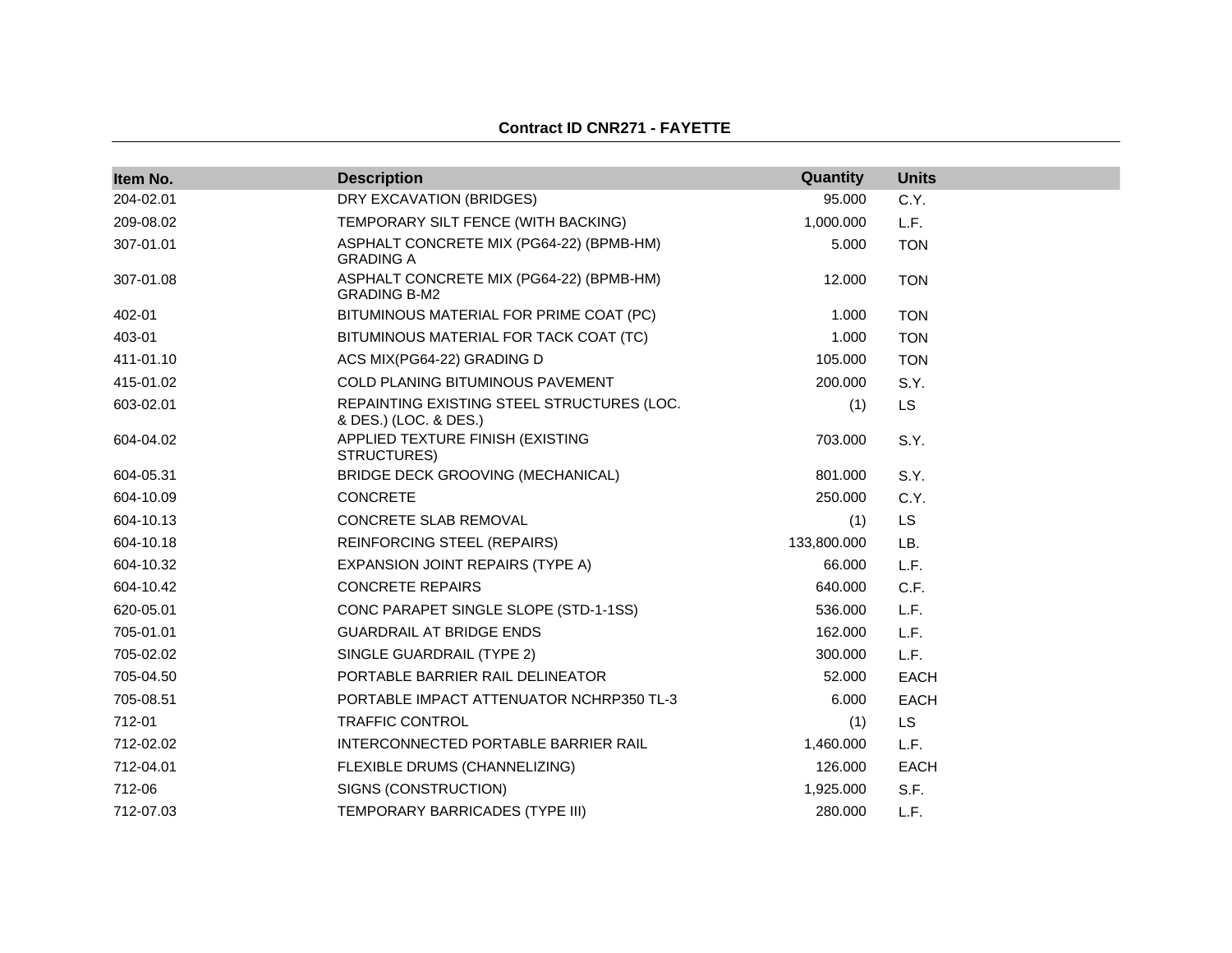| Item No.  | <b>Description</b>                          | Quantity | <b>Units</b> |
|-----------|---------------------------------------------|----------|--------------|
| 712-08.03 | ARROW BOARD (TYPE C)                        | 4.000    | EACH         |
| 712-08.10 | MOBILE MESSAGE SIGN UNIT W/ATTENUATOR       | 500.000  | <b>HOUR</b>  |
| 712-09.01 | REMOVABLE PAVEMENT MARKING LINE             | 764.000  | L.F.         |
| 713-16.01 | CHANGEABLE MESSAGE SIGN UNIT                | 12,000   | EACH         |
| 716-01.21 | Snwplwble Pvmt Mrkrs (Bi-Dir) (1 Color)     | 5.000    | EACH         |
| 716-13.01 | SPRAY THERMO PVMT MRKNG (60 mil) (4IN LINE) | 0.500    | L.M.         |
| 717-01    | <b>MOBILIZATION</b>                         | (1)      | LS           |
| 801-03    | WATER (SEEDING & SODDING)                   | 9.000    | M.G.         |
| 803-01    | SODDING (NEW SOD)                           | 900.000  | S.Y.         |
| 920-10    | COLUMN SHELL(DESCRIPTION) (48" DIAMETER)    | 110.000  | L.F.         |

# **Contract ID CNR271 - FAYETTE**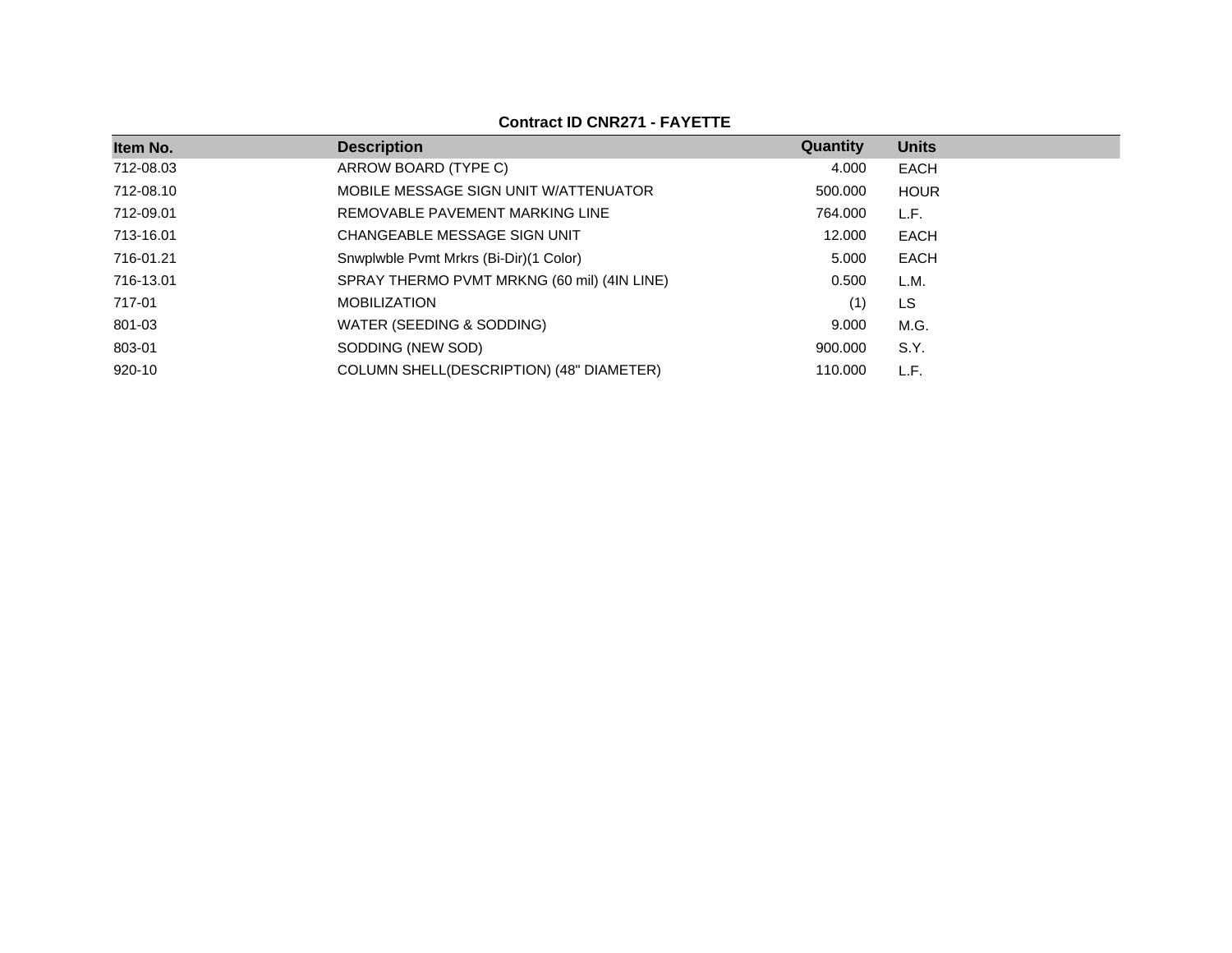# **Contract ID CNR248 - FENTRESS**

| Item No.  | <b>Description</b>                                         | Quantity   | <b>Units</b> |
|-----------|------------------------------------------------------------|------------|--------------|
| 303-01    | MINERAL AGGREGATE, TYPE A BASE, GRADING D                  | 220.000    | <b>TON</b>   |
| 403-01    | BITUMINOUS MATERIAL FOR TACK COAT (TC)                     | 44.000     | <b>TON</b>   |
| 411-01.10 | ACS MIX(PG64-22) GRADING D                                 | 6,895.000  | <b>TON</b>   |
| 411-12.03 | SCORING FOR RUMBLE STRIPE (NON-<br>CONTINUOUS) (8IN WIDTH) | 9.300      | L.M.         |
| 415-01.02 | <b>COLD PLANING BITUMINOUS PAVEMENT</b>                    | 96,520.000 | S.Y.         |
| 705-06.01 | W BEAM GR (TYPE 2) MASH TL3                                | 100.000    | L.F.         |
| 705-06.20 | TANGENT ENERGY ABSORBING TERM MASH TL-3                    | 1.000      | <b>EACH</b>  |
| 706-01    | <b>GUARDRAIL REMOVED</b>                                   | 150.000    | L.F.         |
| 712-01    | <b>TRAFFIC CONTROL</b>                                     | (1)        | <b>LS</b>    |
| 712-04.01 | FLEXIBLE DRUMS (CHANNELIZING)                              | 4.000      | <b>EACH</b>  |
| 712-05.01 | <b>WARNING LIGHTS (TYPE A)</b>                             | 4.000      | <b>EACH</b>  |
| 712-06    | SIGNS (CONSTRUCTION)                                       | 607.000    | S.F.         |
| 713-02.14 | FLEXIBLE DELINEATOR (WHITE)                                | 26.000     | EACH         |
| 713-16.20 | SIGNS (DESCRIPTION) (STOP, R1-1)                           | 9.000      | <b>EACH</b>  |
| 716-01.21 | Snwplwble Pvmt Mrkrs (Bi-Dir)(1 Color)                     | 385.000    | <b>EACH</b>  |
| 716-01.30 | REMOVAL OF SNOWPLOWABLE REFLECTIVE<br><b>MARKER</b>        | 385.000    | <b>EACH</b>  |
| 716-02.05 | PLASTIC PAVEMENT MARKING (STOP LINE)                       | 315.000    | L.F.         |
| 716-05.01 | PAINTED PAVEMENT MARKING (4" LINE)                         | 22,000     | L.M.         |
| 716-12.02 | ENHANCED FLATLINE THERMO PVMT MRKNG (6IN<br>LINE)          | 10.000     | L.M.         |
| 716-13.02 | SPRAY THERMO PVMT MRKNG (60 mil) (6IN LINE)                | 12.000     | L.M.         |
| 717-01    | <b>MOBILIZATION</b>                                        | (1)        | <b>LS</b>    |
| 730-14.02 | <b>SAW SLOT</b>                                            | 200,000    | L.F.         |
| 730-14.03 | <b>LOOP WIRE</b>                                           | 400.000    | L.F.         |
|           |                                                            |            |              |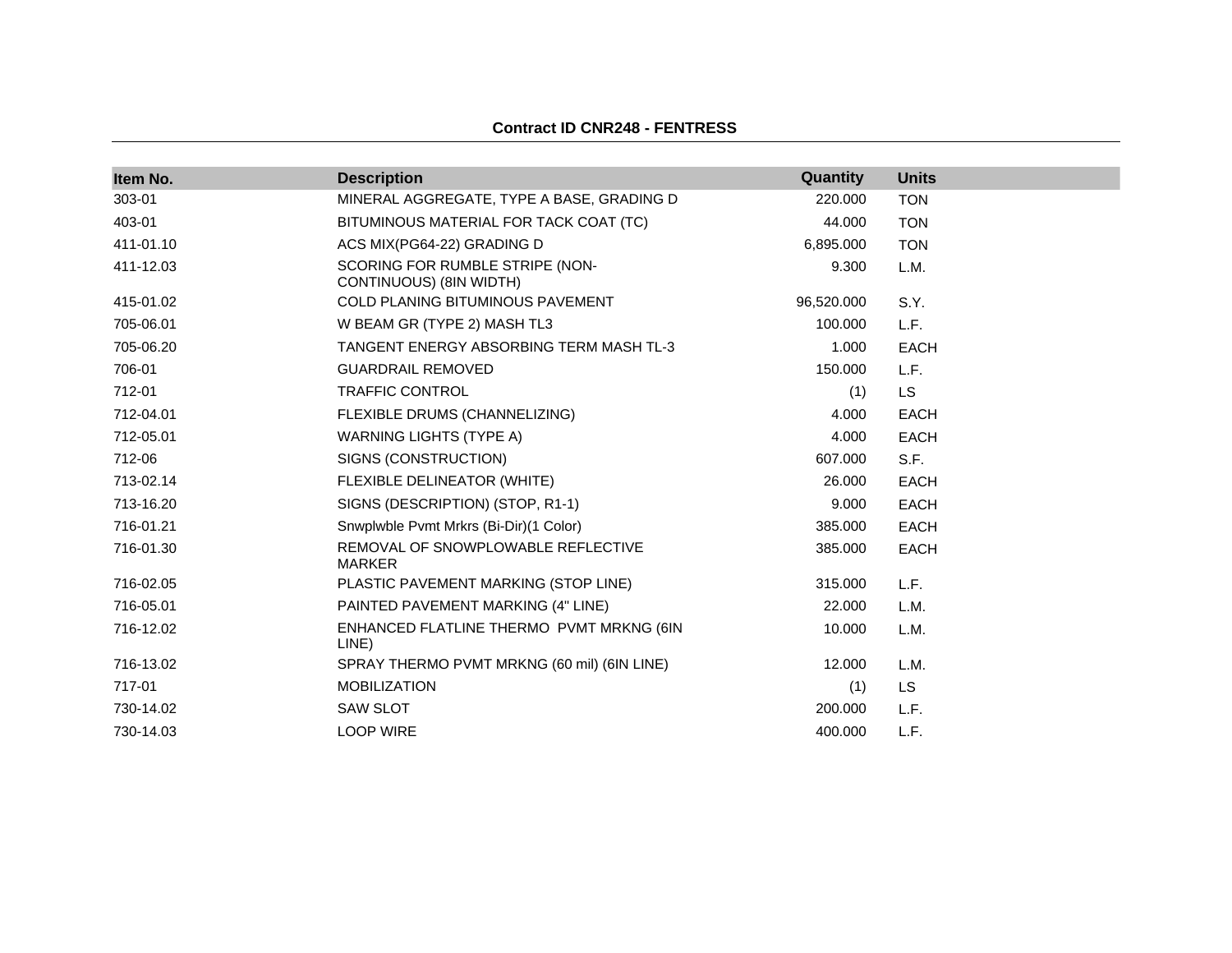#### **Contract ID CNR247 - HARDEMAN**

| Item No.  | <b>Description</b>                                    | Quantity  | <b>Units</b> |
|-----------|-------------------------------------------------------|-----------|--------------|
| 105-01    | CONSTRUCTION STAKES, LINES AND GRADES                 | (1)       | <b>LS</b>    |
| 201-01    | <b>CLEARING AND GRUBBING</b>                          | (1)       | <b>LS</b>    |
| 202-01.13 | REMOVAL OF PIPE (SIZE, STA.) (18", STA. 54+37)        | 25.000    | L.F.         |
| 203-01    | ROAD & DRAINAGE EXCAVATION (UNCLASSIFIED)             | 1,453.000 | C.Y.         |
| 203-06    | <b>WATER</b>                                          | 7.000     | M.G.         |
| 209-05    | SEDIMENT REMOVAL                                      | 31.000    | C.Y.         |
| 209-08.02 | TEMPORARY SILT FENCE (WITH BACKING)                   | 650.000   | L.F.         |
| 209-08.03 | TEMPORARY SILT FENCE (WITHOUT BACKING)                | 700.000   | L.F.         |
| 209-08.08 | ENHANCED ROCK CHECK DAM                               | 2.000     | <b>EACH</b>  |
| 209-09.01 | <b>SANDBAGS</b>                                       | 100.000   | <b>BAG</b>   |
| 209-09.03 | SEDIMENT FILTER BAG (15' X 15')                       | 2.000     | <b>EACH</b>  |
| 209-20.04 | POLYETHYLENE SHEETING (10 MIL.)                       | 200.000   | S.Y.         |
| 303-01    | MINERAL AGGREGATE, TYPE A BASE, GRADING D             | 673.000   | <b>TON</b>   |
| 303-10.01 | MINERAL AGGREGATE (SIZE 57)                           | 100.000   | <b>TON</b>   |
| 402-01    | BITUMINOUS MATERIAL FOR PRIME COAT (PC)               | 1.000     | <b>TON</b>   |
| 402-02    | AGGREGATE FOR COVER MATERIAL (PC)                     | 4.000     | <b>TON</b>   |
| 404-01.01 | BITUMINOUS MATERIAL (DBST)                            | 3.000     | <b>TON</b>   |
| 404-01.02 | MINERAL AGGREGATE (DBST)                              | 18.000    | <b>TON</b>   |
| 607-03.02 | 18" CONCRETE PIPE CULVERT (CLASS III)                 | 192.000   | L.F.         |
| 607-39.02 | 18" PIPE CULVERT (SIDE DRAIN)                         | 37.000    | L.F.         |
| 621-03.02 | <b>18" TEMPORARY DRAINAGE PIPE</b>                    | 32.000    | L.F.         |
| 705-01.05 | GUARDRAIL AT BRIDGE ENDS LOW VOLUME                   | 4.000     | <b>EACH</b>  |
| 705-06.30 | GR TERMINAL (TYPE 21) MASH TL2                        | 4.000     | <b>EACH</b>  |
| 707-06.03 | REMOVAL AND RESET FENCE (DESCRIPTION)<br>(MESH FENCE) | 200.000   | L.F.         |
| 707-08.11 | <b>HIGH-VISIBILITY CONSTRUCTION FENCE</b>             | 350.000   | L.F.         |
| 709-05.05 | MACHINED RIP-RAP (CLASS A-3)                          | 75.000    | <b>TON</b>   |
| 709-05.06 | MACHINED RIP-RAP (CLASS A-1)                          | 561.000   | <b>TON</b>   |
| 712-01    | <b>TRAFFIC CONTROL</b>                                | (1)       | <b>LS</b>    |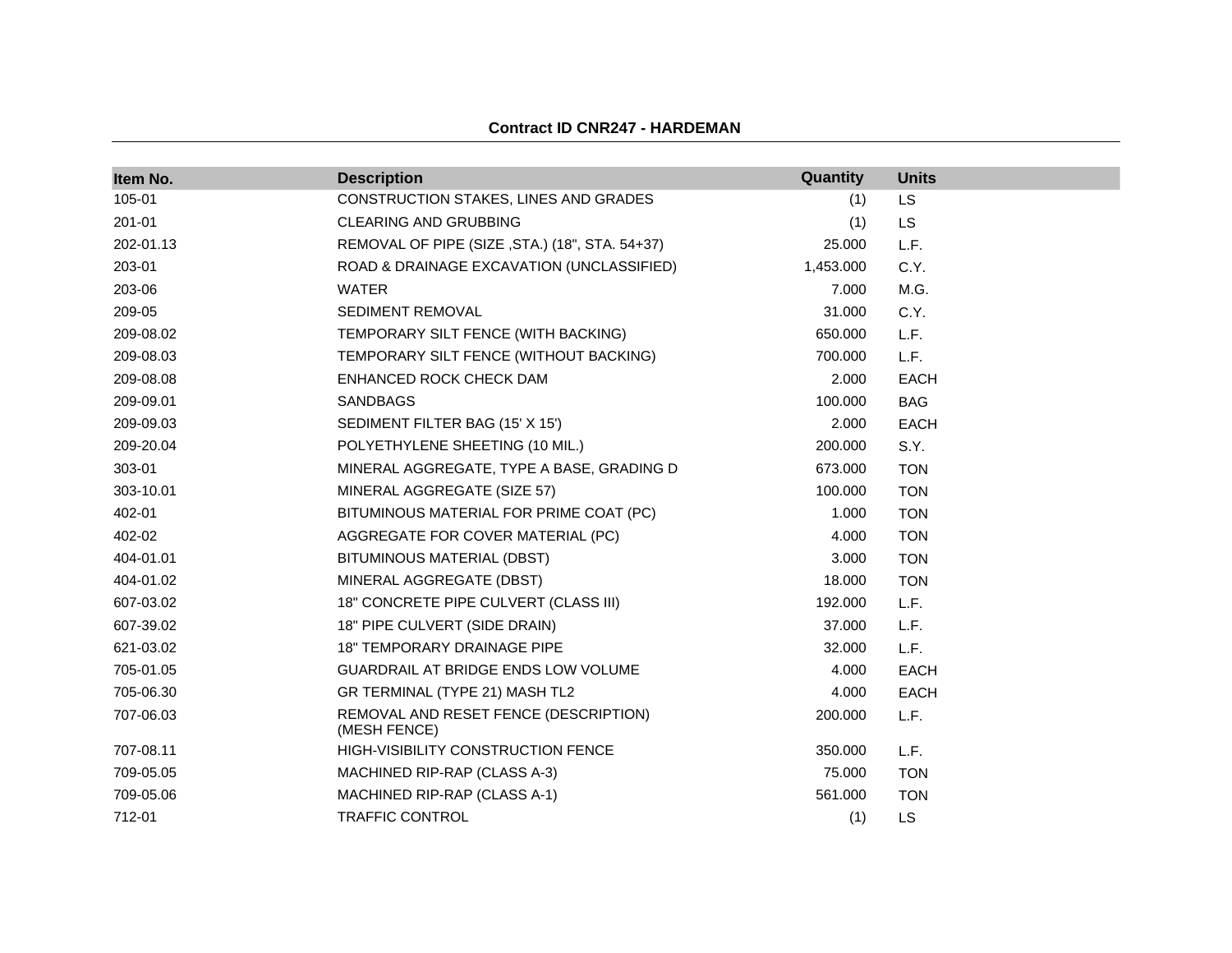#### **Contract ID CNR247 - HARDEMAN**

| Item No.  | <b>Description</b>                                     | Quantity | <b>Units</b> |
|-----------|--------------------------------------------------------|----------|--------------|
| 712-05.01 | <b>WARNING LIGHTS (TYPE A)</b>                         | 8.000    | <b>EACH</b>  |
| 712-05.03 | <b>WARNING LIGHTS (TYPE C)</b>                         | 25.000   | <b>EACH</b>  |
| 712-06    | SIGNS (CONSTRUCTION)                                   | 226.000  | S.F.         |
| 712-07.03 | TEMPORARY BARRICADES (TYPE III)                        | 60.000   | L.F.         |
| 713-16.01 | CHANGEABLE MESSAGE SIGN UNIT                           | 2.000    | <b>EACH</b>  |
| 716-05.01 | PAINTED PAVEMENT MARKING (4" LINE)                     | 0.300    | L.M.         |
| 717-01    | <b>MOBILIZATION</b>                                    | (1)      | LS           |
| 740-10.03 | GEOTEXTILE (TYPE III) (EROSION CONTROL)                | 455.000  | S.Y.         |
| 740-11.04 | TEMPORARY SEDIMENT TUBE 20IN                           | 200.000  | L.F.         |
| 801-01.07 | TEMPORARY SEEDING (WITH MULCH)                         | 27.000   | <b>UNIT</b>  |
| 801-03    | WATER (SEEDING & SODDING)                              | 3.000    | M.G.         |
| 802-02.30 | CUTTINGS: SALIX NIGRA (18IN-24IN LENGTH)               | 16.000   | <b>EACH</b>  |
| 802-02.31 | CUTTINGS: SALIX SERICEA (18IN-24IN)                    | 16.000   | <b>EACH</b>  |
| 802-02.32 | CUTTINGS: CORNUS AMOMUM (18IN-24IN)                    | 16.000   | <b>EACH</b>  |
| 802-02.33 | CUTTINGS: SAMBUCUS CANADENSIS (18IN-24IN)              | 16.000   | <b>EACH</b>  |
| 802-02.34 | CUTTINGS: SALIX INTERIOR (18IN-24IN)                   | 16.000   | <b>EACH</b>  |
| 802-02.35 | CUTTINGS: CEPHALANTHUS OCCIDENTALIS (18IN-<br>24IN)    | 16.000   | <b>EACH</b>  |
| 802-11.07 | BETULA NIGRA (RIVER BIRCH 2-5FT CNTNR GRWN)            | 29.000   | <b>EACH</b>  |
| 802-11.26 | PLATANUS OCCIDENTALIS (SYCAMORE 2-5FT<br>CNTNR GRWN)   | 29.000   | <b>EACH</b>  |
| 802-11.31 | QUERCUS FALCATA (SOUTHERN RED OAK 2-5FT<br>CNTNR GRWN) | 29.000   | <b>EACH</b>  |
| 802-11.39 | QUERCUS RUBRA (NORTHERN RED OAK 2-5FT<br>CNTNR GRWN)   | 29.000   | <b>EACH</b>  |
| 802-11.44 | ULMUS AMERICANA (AMERICAN ELM 2-5FT CNTNR<br>GRWN)     | 29.000   | <b>EACH</b>  |
| 802-12.01 | ACER NEGUNDO (BOX ELDER SEEDLNG B.R.)                  | 29.000   | <b>EACH</b>  |
| 802-12.02 | ACER RUBRUM (RED MAPLE SEEDLNG B.R.)                   | 29.000   | <b>EACH</b>  |
| 802-12.12 | CORNUS FLORIDA (FLOWERING DOGWOOD<br>SEEDLNG B.R.)     | 29.000   | EACH         |
| 802-12.39 | QUERCUS RUBRA (NORTHERN RED OAK SEEDLNG<br>B.R.        | 29.000   | <b>EACH</b>  |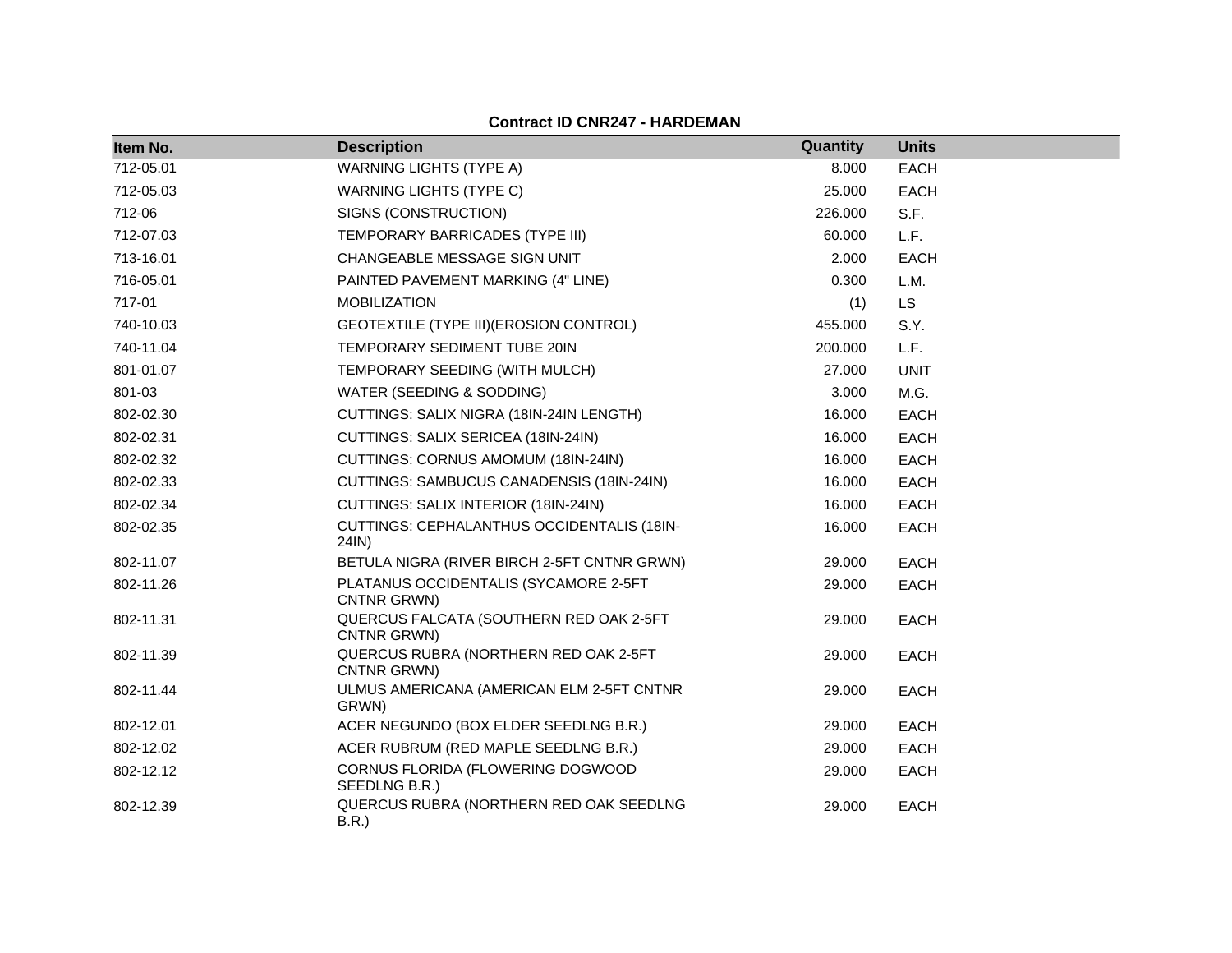### **Contract ID CNR247 - HARDEMAN**

| Item No.  | <b>Description</b>                                                   | Quantity   | <b>Units</b> |
|-----------|----------------------------------------------------------------------|------------|--------------|
| 802-12.45 | CARPINUS CAROLINIANA (AMERICAN HORNBEAM<br>SEEDLING B.R.)            | 29,000     | <b>EACH</b>  |
| 803-01    | SODDING (NEW SOD)                                                    | 3,000.000  | S.Y.         |
| 202-04.01 | REMOVAL OF STRUCTURES (DESCRIPTION, STA.)<br>(Ex. Br. #35-A230-2.59) | (1)        | LS.          |
| 204-02.01 | DRY EXCAVATION (BRIDGES)                                             | 108.000    | C.Y.         |
| 303-01.02 | <b>GRANULAR BACKFILL (BRIDGES)</b>                                   | 20.000     | <b>TON</b>   |
| 604-02.03 | EPOXY COATED REINFORCING STEEL                                       | 13,313.000 | LB.          |
| 604-03.01 | <b>CLASS A CONCRETE (BRIDGES)</b>                                    | 51.000     | C.Y.         |
| 604-03.02 | STEEL BAR REINFORCEMENT (BRIDGES)                                    | 7,601.000  | LB.          |
| 604-03.09 | CLASS D CONCRETE (BRIDGE DECK)                                       | 64.000     | C.Y.         |
| 604-04.01 | APPLIED TEXTURE FINISH (NEW STRUCTURES)                              | 356,000    | S.Y.         |
| 604-04.41 | THREE STAR STATE EMBLEM                                              | 4.000      | <b>EACH</b>  |
| 606-09.01 | TEST PILES (PRECAST CONCRETE, SIZE 1)                                | 85.000     | L.F.         |
| 606-09.02 | LOADING TEST (PRECAST CONCRETE, SIZE 1)                              | 1.000      | <b>EACH</b>  |
| 606-09.03 | PRECAST CONCRETE PILES (SIZE 1)                                      | 455.000    | L.F.         |
| 606-12.01 | PILE ANCHORAGE SYSTEM (SEISMIC)                                      | 12.000     | <b>EACH</b>  |
| 615-02.17 | PRESTRESSED CONCRETE BOX BEAM (36" X 36")                            | 246.000    | L.F.         |
| 620-06    | <b>CONCRETE RAILING</b>                                              | 221.000    | L.F.         |
| 710-09.01 | 6" PERFORATED PIPE WITH VERTICAL DRAIN<br><b>SYSTEM</b>              | 90.000     | L.F.         |
| 710-09.02 | 6" PIPE UNDERDRAIN                                                   | 28,000     | L.F.         |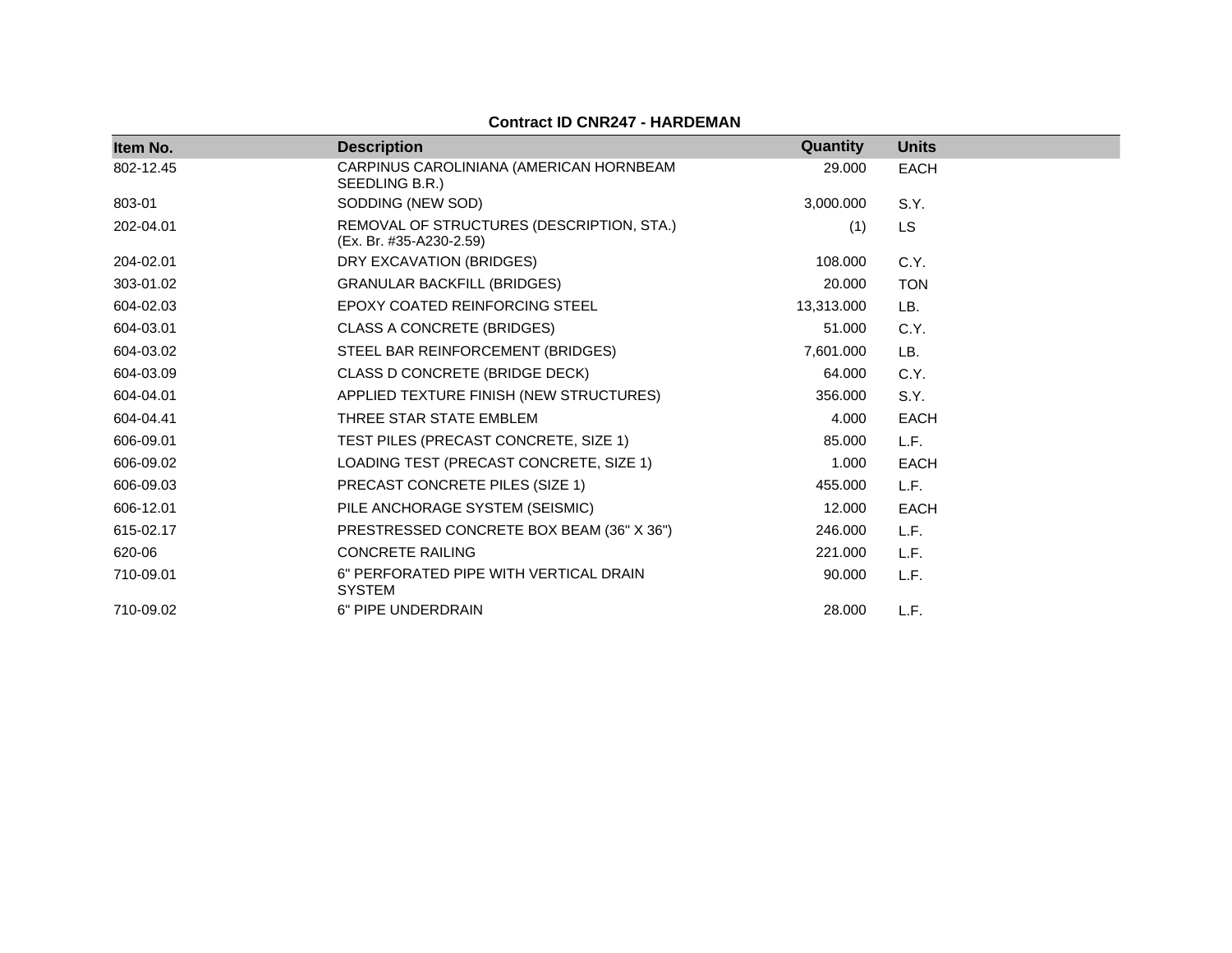#### **Contract ID CNR268 - HARDEMAN**

| Item No.  | <b>Description</b>                                                           | Quantity   | <b>Units</b> |
|-----------|------------------------------------------------------------------------------|------------|--------------|
| 202-01.02 | REMOVAL OF ASBESTOS                                                          | (1)        | <b>LS</b>    |
| 209-08.02 | TEMPORARY SILT FENCE (WITH BACKING)                                          | 200.000    | L.F.         |
| 307-02.08 | ASPHALT CONCRETE MIX (PG70-22) (BPMB-HM)<br><b>GRADING B-M2</b>              | 72.000     | <b>TON</b>   |
| 403-01    | BITUMINOUS MATERIAL FOR TACK COAT (TC)                                       | 1.000      | <b>TON</b>   |
| 411-03.10 | ACS MIX(PG76-22) GRADING D                                                   | 62.000     | <b>TON</b>   |
| 415-01.02 | <b>COLD PLANING BITUMINOUS PAVEMENT</b>                                      | 312.000    | S.Y.         |
| 602-10.50 | STRUCTURAL STEEL REPAIR                                                      | 4.000      | <b>EACH</b>  |
| 602-10.60 | BEARING DEVICE (DESCRIPTION) (BENT NO. 3)                                    | 8.000      | <b>EACH</b>  |
| 604-03.60 | BRIDGE JOINT SEISMIC MODIFICATION<br>(DESCRIPTION) (LONG. SEISMIC RESTRAINT) | 8.000      | <b>EACH</b>  |
| 604-04.02 | APPLIED TEXTURE FINISH (EXISTING<br>STRUCTURES)                              | 630.000    | S.Y.         |
| 604-10.14 | REMOVE EXISTING WEARING SURFACE                                              | (1)        | <b>LS</b>    |
| 604-10.18 | <b>REINFORCING STEEL (REPAIRS)</b>                                           | 10,749.000 | LB.          |
| 604-10.30 | BRIDGE DECK REPAIRS (FULL DEPTH OF SLAB)                                     | 125.000    | S.Y.         |
| 604-10.42 | <b>CONCRETE REPAIRS</b>                                                      | 1,519.000  | C.F.         |
| 604-10.45 | <b>EXPANSION JOINT REPAIRS (TYPE F)</b>                                      | 35.000     | L.F.         |
| 604-10.50 | BRIDGE DECK REPAIRS (PARTIAL DEPTH OF SLAB)                                  | 200.000    | S.Y.         |
| 604-10.54 | <b>CONCRETE REPAIRS</b>                                                      | 27,000     | S.F.         |
| 617-01    | <b>BRIDGE DECK SEALANT</b>                                                   | 646.000    | S.Y.         |
| 705-08.51 | PORTABLE IMPACT ATTENUATOR NCHRP350 TL-3                                     | 2.000      | EACH         |
| 707-08.11 | HIGH-VISIBILITY CONSTRUCTION FENCE                                           | 200.000    | L.F.         |
| 712-01    | <b>TRAFFIC CONTROL</b>                                                       | (1)        | <b>LS</b>    |
| 712-02.02 | INTERCONNECTED PORTABLE BARRIER RAIL                                         | 561.000    | L.F.         |
| 712-04.01 | FLEXIBLE DRUMS (CHANNELIZING)                                                | 22.000     | <b>EACH</b>  |
| 712-04.50 | PORTABLE BARRIER RAIL DELINEATOR                                             | 14.000     | <b>EACH</b>  |
| 712-06    | SIGNS (CONSTRUCTION)                                                         | 477.000    | S.F.         |
| 712-09.01 | REMOVABLE PAVEMENT MARKING LINE                                              | 5.842.000  | L.F.         |
| 712-09.04 | REMOVABLE PAVEMENT MARKING (STOP LINE)                                       | 24.000     | L.F.         |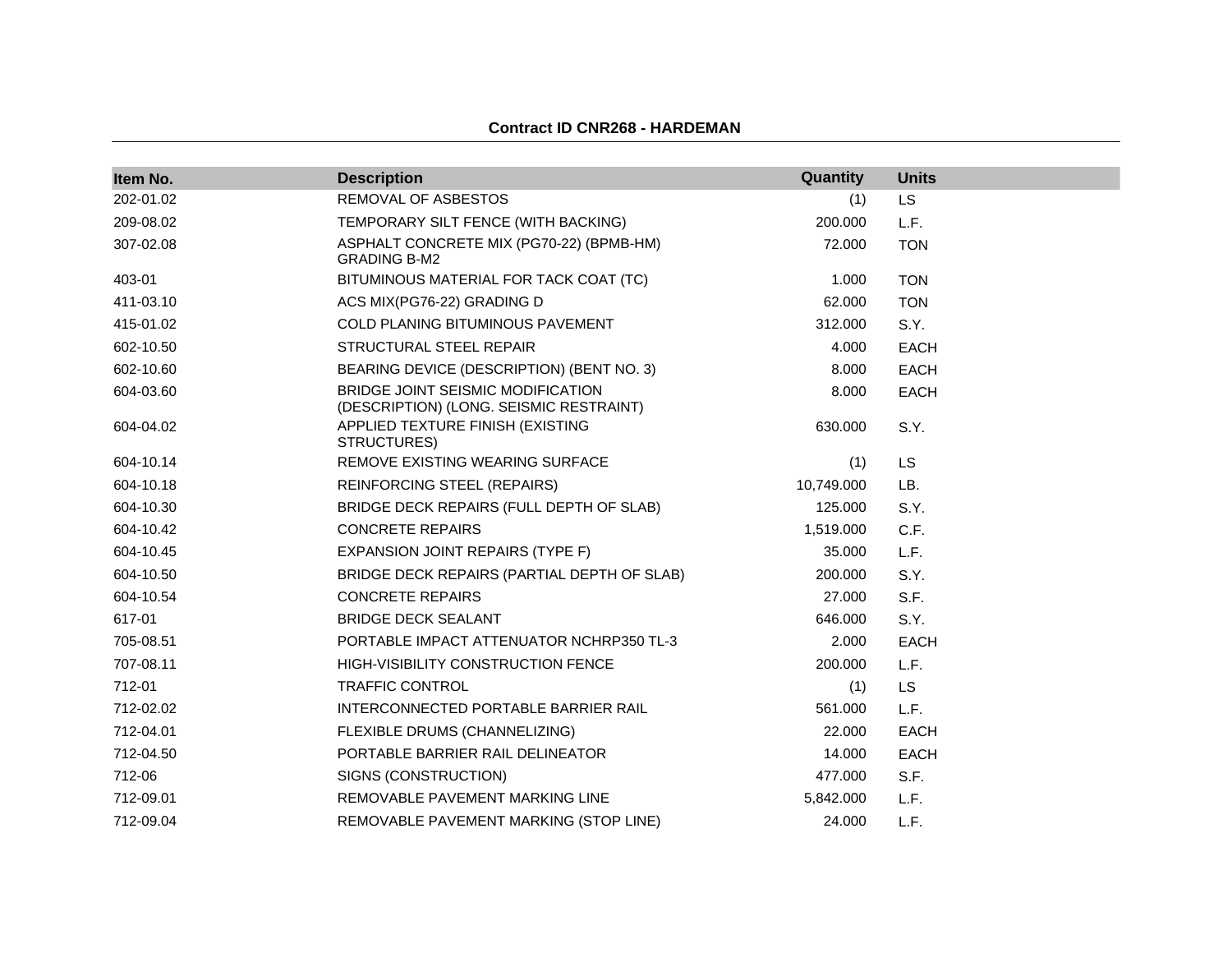## **Contract ID CNR268 - HARDEMAN**

| Item No.  | <b>Description</b>                          | Quantity | <b>Units</b> |
|-----------|---------------------------------------------|----------|--------------|
| 716-13.01 | SPRAY THERMO PVMT MRKNG (60 mil) (4IN LINE) | 1.000    | L.M.         |
| 717-01    | <b>MOBILIZATION</b>                         | (1)      | LS           |
| 730-40    | TEMPORARY TRAFFIC SIGNAL SYSTEM             | 1.000    | <b>EACH</b>  |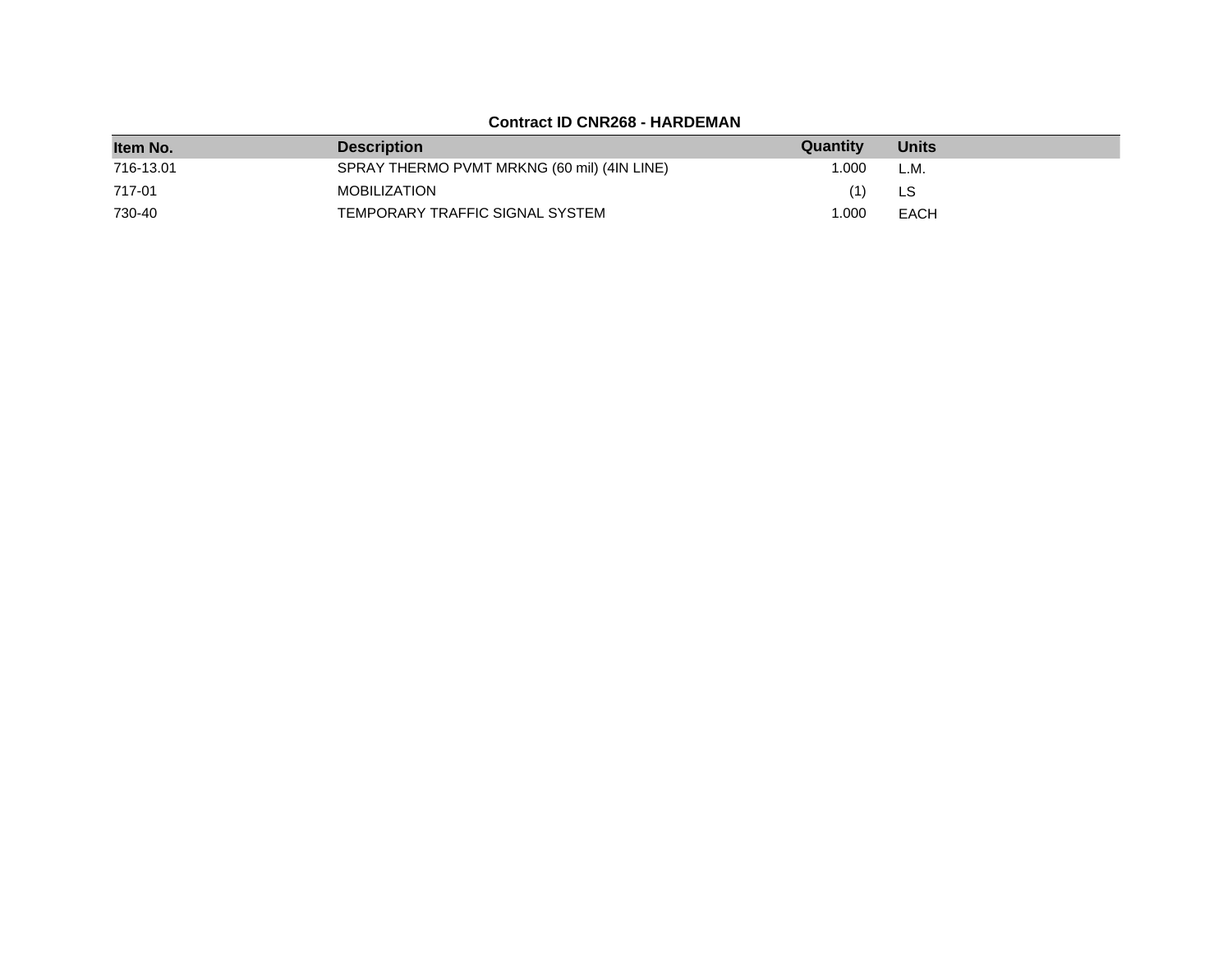| Item No.  | <b>Description</b>                                                       | Quantity    | <b>Units</b> |
|-----------|--------------------------------------------------------------------------|-------------|--------------|
| 105-01    | CONSTRUCTION STAKES, LINES AND GRADES                                    | (1)         | LS           |
| 109-10.01 | <b>TRAINEE</b>                                                           | 4,640.000   | <b>HOUR</b>  |
| 201-01    | <b>CLEARING AND GRUBBING</b>                                             | (1)         | LS           |
| 202-01    | REMOVAL OF STRUCTURES AND OBSTRUCTIONS                                   | (1)         | LS           |
| 202-04.03 | REMOVAL OF STRUCTURES (DESCRIPTION, STA.)<br>(10' X 8' RCBC, STA. 48+16) | (1)         | LS           |
| 203-01    | ROAD & DRAINAGE EXCAVATION (UNCLASSIFIED)                                | 116,155.000 | C.Y.         |
| 203-03    | BORROW EXCAVATION (UNCLASSIFIED)                                         | 76,390.000  | C.Y.         |
| 203-03.10 | SELECT GRANULAR MATERIAL                                                 | 43,531.000  | <b>TON</b>   |
| 203-05    | <b>UNDERCUTTING</b>                                                      | 1,201.000   | C.Y.         |
| 204-08    | FOUNDATION FILL MATERIAL                                                 | 68.000      | C.Y.         |
| 204-08.01 | BACKFILL MATERIAL (FLOWABLE FILL)                                        | 172.000     | C.Y.         |
| 205-02.01 | RSS BACKFILL MATERIAL                                                    | 8,472.000   | C.Y.         |
| 209-03.21 | FILTER SOCK (12 INCH)                                                    | 13,601.000  | L.F.         |
| 209-05    | SEDIMENT REMOVAL                                                         | 1,724.000   | C.Y.         |
| 209-08.02 | TEMPORARY SILT FENCE (WITH BACKING)                                      | 15,751.000  | L.F.         |
| 209-08.03 | TEMPORARY SILT FENCE (WITHOUT BACKING)                                   | 2,355.000   | L.F.         |
| 209-08.07 | ROCK CHECK DAM PER                                                       | 112.000     | <b>EACH</b>  |
| 209-08.08 | ENHANCED ROCK CHECK DAM                                                  | 58.000      | <b>EACH</b>  |
| 209-09.01 | <b>SANDBAGS</b>                                                          | 10,100.000  | <b>BAG</b>   |
| 209-09.04 | SEDIMENT FILTER BAG(15' X 10')                                           | 6.000       | <b>EACH</b>  |
| 209-09.43 | <b>CURB INLET PROTECTION (TYPE 4)</b>                                    | 45.000      | <b>EACH</b>  |
| 209-20.03 | POLYETHYLENE SHEETING (6 MIL. MINIMUM)                                   | 251.000     | S.Y.         |
| 209-40.33 | CATCH BASIN PROTECTION (TYPE D)                                          | 58.000      | <b>EACH</b>  |
| 209-40.41 | CATCH BASIN FILTER ASSEMBLY(TYPE 1)                                      | 19.000      | <b>EACH</b>  |
| 209-40.42 | CATCH BASIN FILTER ASSEMBLY(TYPE 2)                                      | 1.000       | <b>EACH</b>  |
| 209-40.45 | CATCH BASIN FILTER ASSEMBLY(TYPE 5)                                      | 5.000       | EACH         |
| 209-40.46 | CATCH BASIN FILTER ASSEMBLY(TYPE 6)                                      | 49.000      | <b>EACH</b>  |
| 209-40.47 | CATCH BASIN FILTER ASSEMBLY(TYPE 7)                                      | 14.000      | <b>EACH</b>  |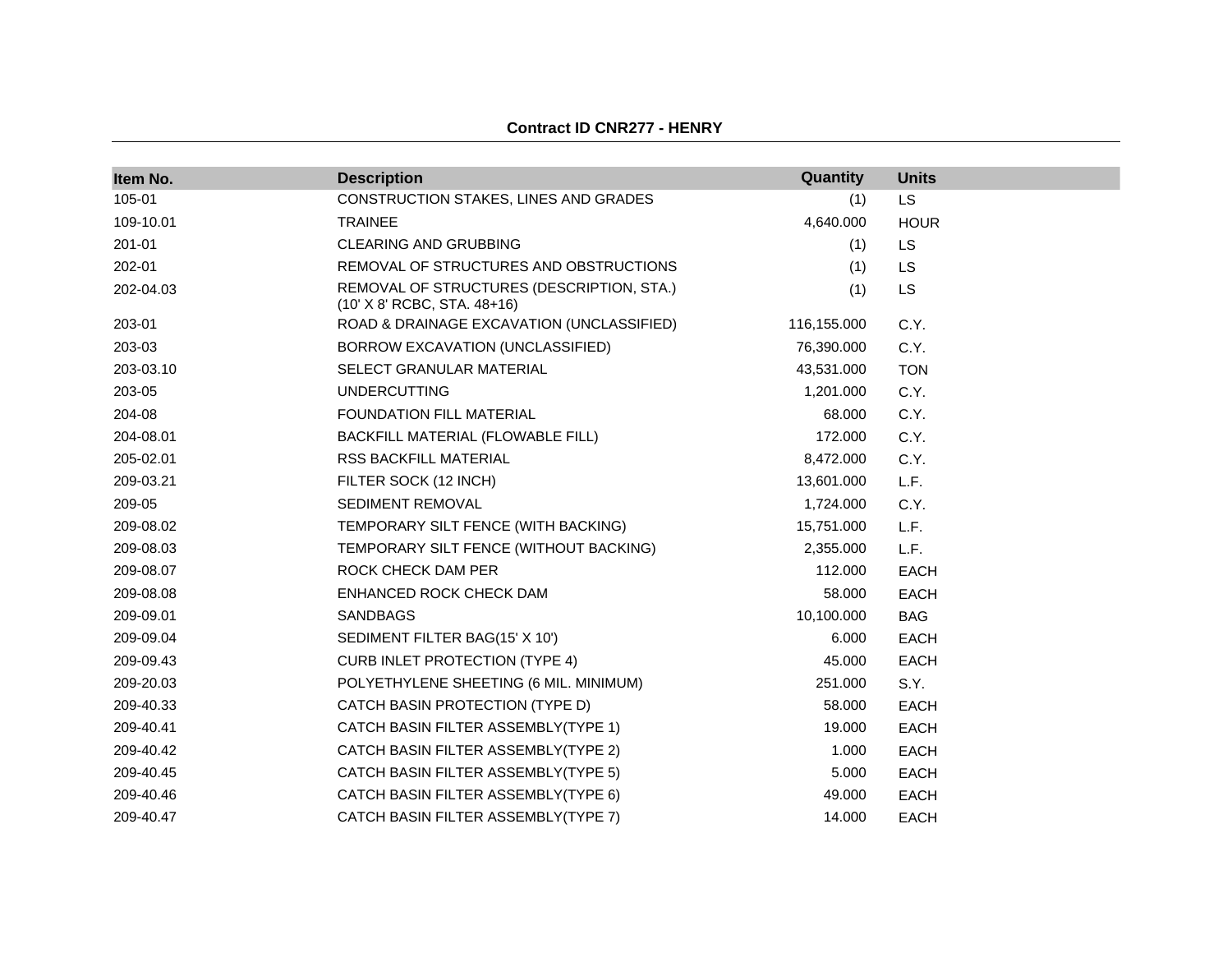| Item No.  | <b>Description</b>                                                                     | Quantity   | <b>Units</b> |
|-----------|----------------------------------------------------------------------------------------|------------|--------------|
| 209-65.03 | <b>TEMPORARY DIVERSION CHANNEL</b>                                                     | 175.000    | L.F.         |
| 303-01    | MINERAL AGGREGATE, TYPE A BASE, GRADING D                                              | 96,100.000 | <b>TON</b>   |
| 303-01.01 | <b>GRANULAR BACKFILL (ROADWAY)</b>                                                     | 832.000    | <b>TON</b>   |
| 303-02    | MINERAL AGGREGATE, TYPE B BASE, GRADING<br>(DESCRIPTION) (MAINT. GRAVEL FOR DRIVEWAYS) | 540.000    | <b>TON</b>   |
| 303-10.01 | MINERAL AGGREGATE (SIZE 57)                                                            | 2,253.000  | <b>TON</b>   |
| 307-01.01 | ASPHALT CONCRETE MIX (PG64-22) (BPMB-HM)<br><b>GRADING A</b>                           | 19,926.000 | <b>TON</b>   |
| 307-01.08 | ASPHALT CONCRETE MIX (PG64-22) (BPMB-HM)<br><b>GRADING B-M2</b>                        | 12,885.000 | <b>TON</b>   |
| 307-01.20 | ASP. CONC. MIX(PG64-22) (BPMB-HM) GR. A-S                                              | 14,568.000 | <b>TON</b>   |
| 402-01    | BITUMINOUS MATERIAL FOR PRIME COAT (PC)                                                | 132.000    | <b>TON</b>   |
| 402-02    | AGGREGATE FOR COVER MATERIAL (PC)                                                      | 710.000    | <b>TON</b>   |
| 403-01    | BITUMINOUS MATERIAL FOR TACK COAT (TC)                                                 | 84.000     | <b>TON</b>   |
| 411-01.10 | ACS MIX(PG64-22) GRADING D                                                             | 7,809.000  | <b>TON</b>   |
| 415-01.02 | <b>COLD PLANING BITUMINOUS PAVEMENT</b>                                                | 1,168.000  | S.Y.         |
| 604-01.01 | CLASS A CONCRETE (ROADWAY)                                                             | 146.000    | C.Y.         |
| 604-01.02 | STEEL BAR REINFORCEMENT (ROADWAY)                                                      | 30,539.000 | LB.          |
| 604-07.02 | RETAINING WALL (DESCRIPTION) (STA. 42+50 TO<br>STA. 45+00 LT.)                         | 4,624.000  | S.F.         |
| 607-03.02 | 18" CONCRETE PIPE CULVERT (CLASS III)                                                  | 8,260.000  | L.F.         |
| 607-03.05 | 18" CONCRETE PIPE CULVERT(CLASS IV) JACKED-<br><b>IN-PLACE</b>                         | 236.000    | L.F.         |
| 607-03.30 | 18" PIPE CULVERT                                                                       | 89.000     | L.F.         |
| 607-05.02 | 24" CONCRETE PIPE CULVERT (CLASS III)                                                  | 1,158.000  | L.F.         |
| 607-05.30 | 24" PIPE CULVERT                                                                       | 49.000     | L.F.         |
| 607-06.02 | 30" CONCRETE PIPE CULVERT (CLASS III)                                                  | 338,000    | L.F.         |
| 607-06.05 | 30" CONCRETE PIPE CULVERT(CLASS IV)JACKED-<br><b>IN-PLACE</b>                          | 206.000    | L.F.         |
| 607-06.30 | 30" PIPE CULVERT                                                                       | 93.000     | L.F.         |
| 607-07.30 | 36" PIPE CULVERT                                                                       | 51.000     | L.F.         |
| 607-08.02 | 42" CONCRETE PIPE CULVERT (CLASS III)                                                  | 153.000    | L.F.         |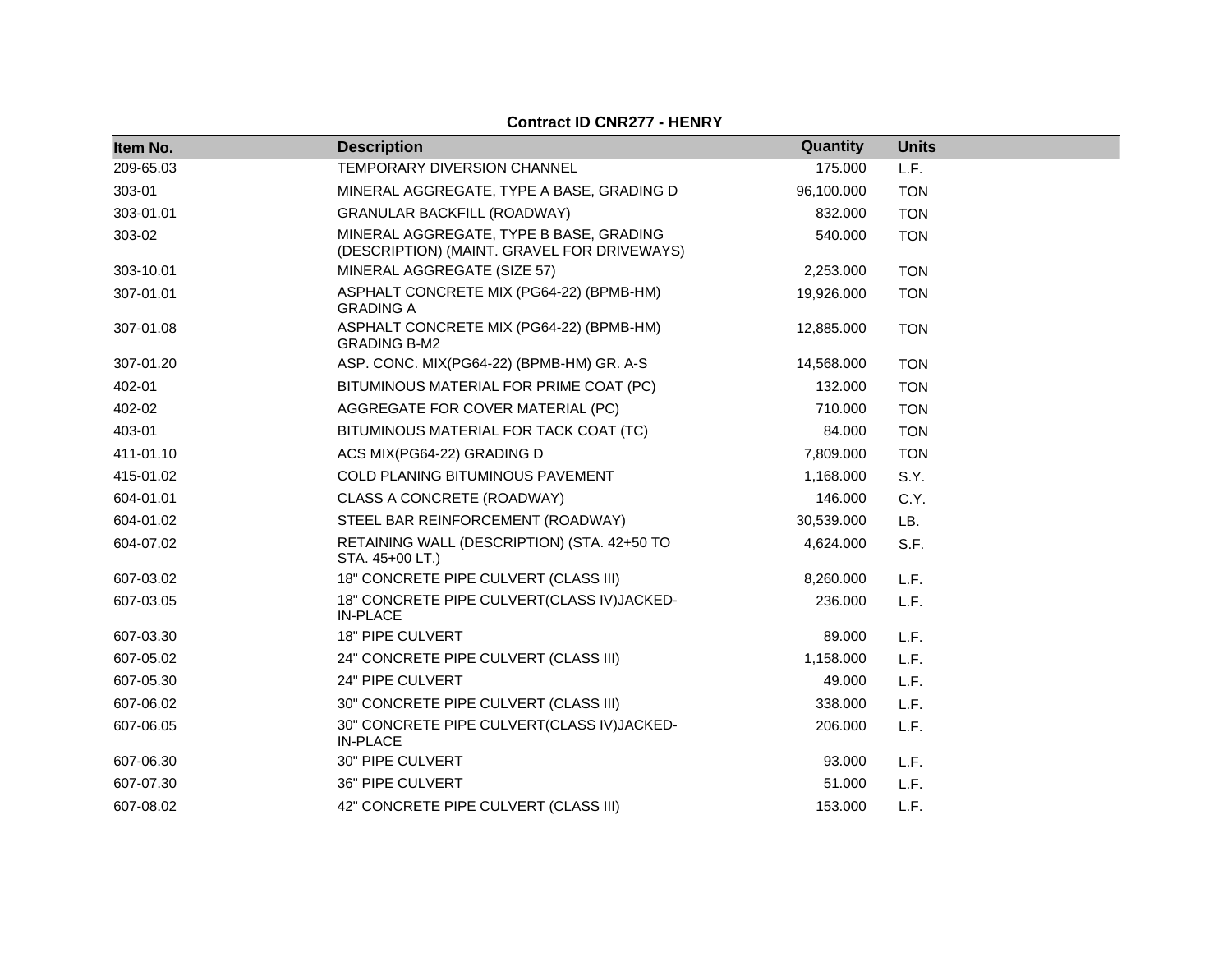| Item No.  | <b>Description</b>                                            | Quantity | <b>Units</b> |
|-----------|---------------------------------------------------------------|----------|--------------|
| 607-08.05 | 42" CONCRETE PIPE CULVERT(CLASS IV)JACKED-<br><b>IN-PLACE</b> | 68.000   | L.F.         |
| 607-09.02 | 48" CONCRETE PIPE CULVERT (CLASS III)                         | 166.000  | L.F.         |
| 607-09.05 | 48" CONCRETE PIPE CULVERT(CLASS IV)JACKED-<br><b>IN-PLACE</b> | 128.000  | L.F.         |
| 607-16.01 | 23"X 14" HORIZONTAL OVAL CONCRETE PIPE<br><b>CULVERT</b>      | 30.000   | L.F.         |
| 607-37.02 | 18" CORRUGATED METAL PIPE CULVERT                             | 4.000    | L.F.         |
| 607-39.02 | 18" PIPE CULVERT (SIDE DRAIN)                                 | 773.000  | L.F.         |
| 607-39.03 | 24" PIPE CULVERT (SIDE DRAIN)                                 | 77.000   | L.F.         |
| 607-39.04 | 30" PIPE CULVERT (SIDE DRAIN)                                 | 112.000  | L.F.         |
| 610-07.03 | 18" PIPE DRAIN (BRIDGE DRAIN)                                 | 88.000   | L.F.         |
| 611-02.11 | JUNCTION BOX, TYPE 2                                          | 3.000    | <b>EACH</b>  |
| 611-02.14 | <b>JUNCTION BOX, TYPE 5</b>                                   | 4.000    | <b>EACH</b>  |
| 611-07.01 | CLASS A CONCRETE (PIPE ENDWALLS)                              | 34.000   | C.Y.         |
| 611-07.02 | STEEL BAR REINFORCEMENT (PIPE ENDWALLS)                       | 653.000  | LB.          |
| 611-07.31 | 18IN ENDWALL (SIDE DRAIN)                                     | 48.000   | <b>EACH</b>  |
| 611-07.32 | 24IN ENDWALL (SIDE DRAIN)                                     | 1.000    | EACH         |
| 611-07.54 | 18IN ENDWALL (CROSS DRAIN) 3:1                                | 10.000   | EACH         |
| 611-07.57 | 24IN ENDWALL (CROSS DRAIN) 3:1                                | 5.000    | <b>EACH</b>  |
| 611-07.60 | 30IN ENDWALL (CROSS DRAIN) 3:1                                | 4.000    | <b>EACH</b>  |
| 611-07.69 | 48IN ENDWALL (CROSS DRAIN) 3:1                                | 1.000    | <b>EACH</b>  |
| 611-09.03 | CAPPING EXISTING CATCHBASIN                                   | 4.000    | <b>EACH</b>  |
| 611-12.01 | CATCH BASINS, TYPE 12, 0' - 4' DEPTH                          | 11.000   | <b>EACH</b>  |
| 611-12.02 | CATCH BASINS, TYPE 12, > 4' - 8' DEPTH                        | 29.000   | <b>EACH</b>  |
| 611-12.03 | CATCH BASINS, TYPE 12, > 8' - 12' DEPTH                       | 2.000    | <b>EACH</b>  |
| 611-12.04 | CATCH BASINS, TYPE 12, > 12' - 16' DEPTH                      | 3.000    | <b>EACH</b>  |
| 611-14.02 | CATCH BASINS, TYPE 14, > 4' - 8' DEPTH                        | 15.000   | <b>EACH</b>  |
| 611-14.03 | CATCH BASINS, TYPE 14, > 8' - 12' DEPTH                       | 1.000    | <b>EACH</b>  |
| 611-14.04 | CATCH BASINS, TYPE 14, > 12' - 16' DEPTH                      | 2.000    | <b>EACH</b>  |
| 611-25.01 | CATCH BASINS, TYPE 25, 0' - 4' DEPTH                          | 2.000    | EACH         |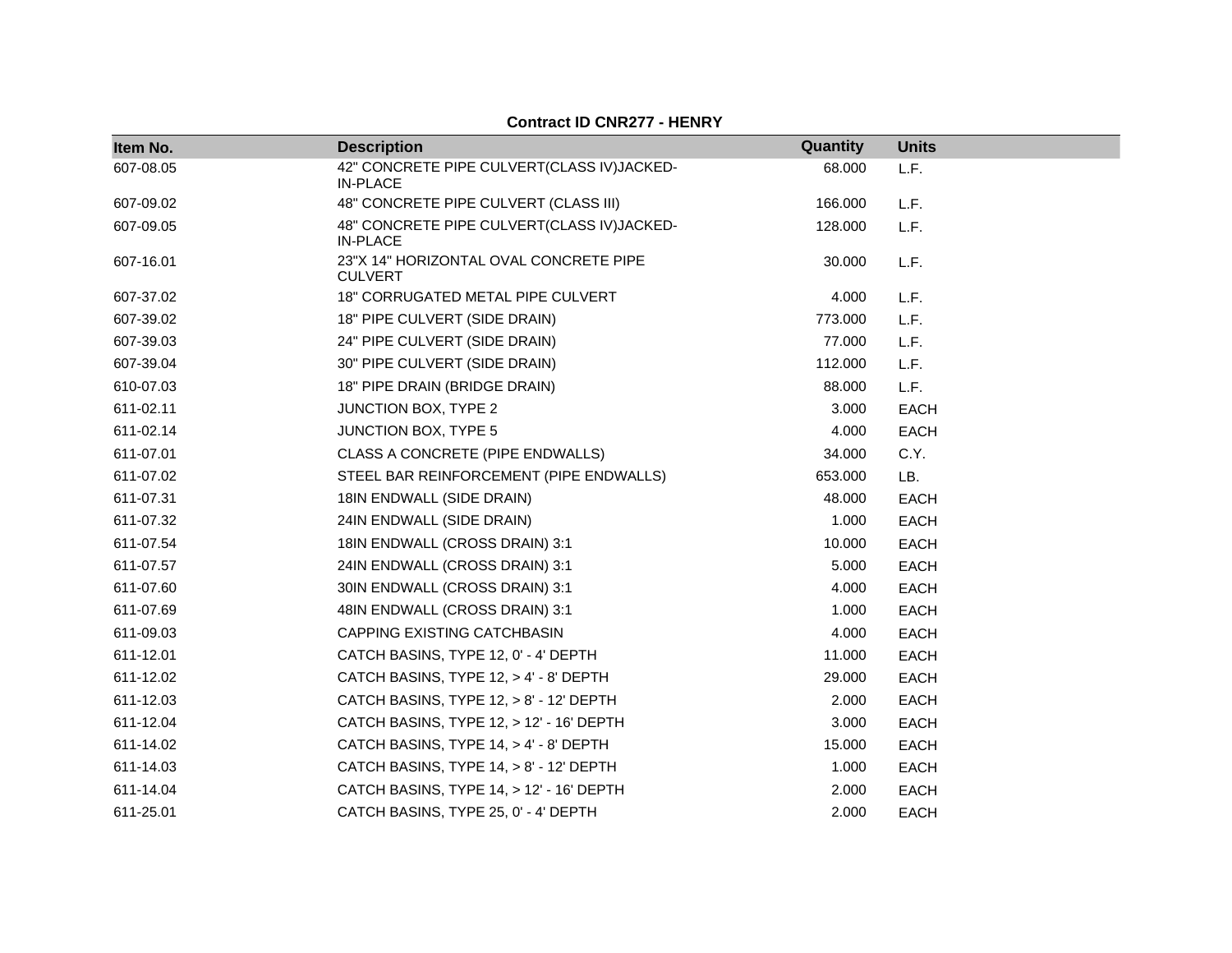| Item No.  | <b>Description</b>                         | Quantity   | <b>Units</b> |
|-----------|--------------------------------------------|------------|--------------|
| 611-25.02 | CATCH BASINS, TYPE 25, > 4' - 8' DEPTH     | 7.000      | <b>EACH</b>  |
| 611-25.03 | CATCH BASINS, TYPE 25, > 8' - 12' DEPTH    | 1.000      | <b>EACH</b>  |
| 611-26.02 | CATCH BASINS, TYPE 26, > 4' - 8' DEPTH     | 1.000      | <b>EACH</b>  |
| 611-42.01 | CATCH BASINS, TYPE 42, 0' - 4' DEPTH       | 19.000     | <b>EACH</b>  |
| 611-42.02 | CATCH BASINS, TYPE 42, > 4' - 8' DEPTH     | 2.000      | <b>EACH</b>  |
| 621-03.05 | 36" TEMPORARY DRAINAGE PIPE                | 440.000    | L.F.         |
| 621-05.02 | <b>TEMPORARY SHORING</b>                   | (1)        | LS           |
| 701-01.01 | CONCRETE SIDEWALK (4 ")                    | 67,827.000 | S.F.         |
| 701-02    | CONCRETE DRIVEWAY                          | 23,725.000 | S.F.         |
| 701-02.03 | <b>CONCRETE CURB RAMP</b>                  | 4,239.000  | S.F.         |
| 702-01    | <b>CONCRETE CURB</b>                       | 3.000      | C.Y.         |
| 702-03    | <b>CONCRETE COMBINED CURB &amp; GUTTER</b> | 1,469.000  | C.Y.         |
| 703-01    | CEMENT CONCRETE DITCH PAVING               | 11.000     | C.Y.         |
| 705-01.01 | <b>GUARDRAIL AT BRIDGE ENDS</b>            | 216.000    | L.F.         |
| 705-06.01 | W BEAM GR (TYPE 2) MASH TL3                | 1,507.000  | L.F.         |
| 705-06.11 | GR TERMINAL (IN-INLINE) MASH TL3           | 2.000      | EACH         |
| 705-06.20 | TANGENT ENERGY ABSORBING TERM MASH TL-3    | 7.000      | EACH         |
| 705-06.30 | GR TERMINAL (TYPE 21) MASH TL2             | 1.000      | <b>EACH</b>  |
| 705-08.51 | PORTABLE IMPACT ATTENUATOR NCHRP350 TL-3   | 11.000     | <b>EACH</b>  |
| 706-01    | <b>GUARDRAIL REMOVED</b>                   | 2,162.000  | L.F.         |
| 707-08.11 | HIGH-VISIBILITY CONSTRUCTION FENCE         | 6,630.000  | L.F.         |
| 708-02.01 | MARKERS (CONCRETE R.O.W. POSTS)            | 16.000     | <b>EACH</b>  |
| 709-01.02 | RUBBLE STONE RIP-RAP                       | 7.000      | <b>TON</b>   |
| 709-05.05 | MACHINED RIP-RAP (CLASS A-3)               | 2,256.000  | <b>TON</b>   |
| 709-05.06 | MACHINED RIP-RAP (CLASS A-1)               | 2,716.000  | <b>TON</b>   |
| 709-05.08 | MACHINED RIP-RAP (CLASS B)                 | 891.000    | <b>TON</b>   |
| 709-05.09 | MACHINED RIP-RAP (CLASS C)                 | 863.000    | <b>TON</b>   |
| 710-02    | AGGREGATE UNDERDRAINS (WITH PIPE)          | 13,667.000 | L.F.         |
| 710-05    | LATERAL UNDERDRAIN                         | 2,900.000  | L.F.         |
| 710-06.12 | LATERAL UNDERDRAIN ENDWALL (3:1)           | 54.000     | <b>EACH</b>  |

**Contract ID CNR277 - HENRY**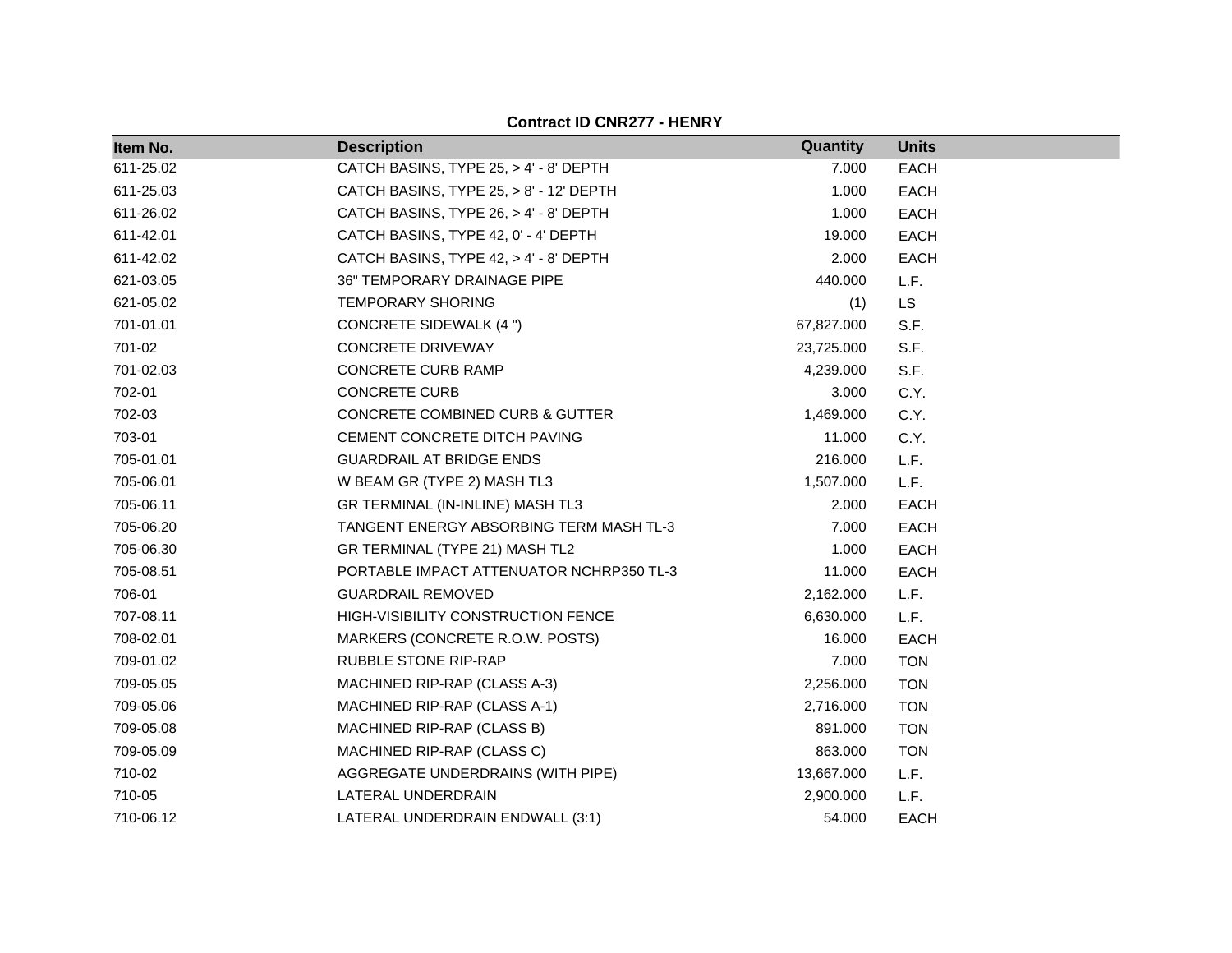| Item No.  | <b>Description</b>                                            | Quantity   | <b>Units</b> |
|-----------|---------------------------------------------------------------|------------|--------------|
| 712-01    | TRAFFIC CONTROL                                               | (1)        | LS           |
| 712-02.02 | INTERCONNECTED PORTABLE BARRIER RAIL                          | 4,820.000  | L.F.         |
| 712-02.47 | BRIDGE MOUNTED INTERCONNECTED PORTABLE<br><b>BARRIER RAIL</b> | 480.000    | L.F.         |
| 712-04.01 | FLEXIBLE DRUMS (CHANNELIZING)                                 | 1,322.000  | <b>EACH</b>  |
| 712-04.50 | PORTABLE BARRIER RAIL DELINEATOR                              | 260.000    | <b>EACH</b>  |
| 712-06    | SIGNS (CONSTRUCTION)                                          | 1,096.000  | S.F.         |
| 712-07.03 | TEMPORARY BARRICADES (TYPE III)                               | 276.000    | L.F.         |
| 712-08.03 | ARROW BOARD (TYPE C)                                          | 2.000      | <b>EACH</b>  |
| 712-09.01 | REMOVABLE PAVEMENT MARKING LINE                               | 1,360.000  | L.F.         |
| 712-09.02 | REMOVABLE PAVEMENT MARKING (8" BARRIER<br>LINE)               | 720.000    | L.F.         |
| 713-01.01 | CLASS A CONCRETE (FOUNDATION FOR SIGN<br>SUPPORTS)            | 1.000      | C.Y.         |
| 713-01.02 | STEEL BAR REINFORCEMENT (FOUNDATION FOR<br>SIGN SUPPORTS)     | 201.000    | LB.          |
| 713-06    | STEEL I-BEAMS & WF-BEAMS(BREAKAWAY) SIGN<br><b>SUPPORT</b>    | 432.000    | LB.          |
| 713-11.01 | "U" SECTION STEEL POSTS                                       | 14,162.000 | LB.          |
| 713-11.02 | PERFORATED/KNOCKOUT SQUARE TUBE POST                          | 1,258.000  | LB.          |
| 713-13.02 | FLAT SHEET ALUMINUM SIGNS (0.080" THICK)                      | 327.000    | S.F.         |
| 713-13.03 | FLAT SHEET ALUMINUM SIGNS (0.100" THICK)                      | 97.000     | S.F.         |
| 713-14    | EXTRUDED ALUMINUM PANEL SIGNS                                 | 48.000     | S.F.         |
| 713-14.21 | STREET NAME SIGN (RIGID 0.100IN THICK                         | 36.000     | S.F.         |
| 713-15    | REMOVAL OF SIGNS, POSTS AND FOOTINGS                          | (1)        | LS           |
| 713-16.01 | CHANGEABLE MESSAGE SIGN UNIT                                  | 2.000      | <b>EACH</b>  |
| 713-16.05 | RAILROAD CROSS-BUCK SIGN & SUPPORT                            | 4.000      | <b>EACH</b>  |
| 713-16.09 | RAILROAD ADVANCE WARNING SIGN AND<br><b>SUPPORT</b>           | 2.000      | <b>EACH</b>  |
| 713-16.20 | SIGNS (DESCRIPTION) (LED BLANKOUT)                            | 2.000      | <b>EACH</b>  |
| 716-01.21 | Snwplwble Pvmt Mrkrs (Bi-Dir)(1 Color)                        | 359.000    | <b>EACH</b>  |
| 716-01.22 | Snwplwble Pvmt Mrkrs (Mono-Dir)(1 Color)                      | 211.000    | <b>EACH</b>  |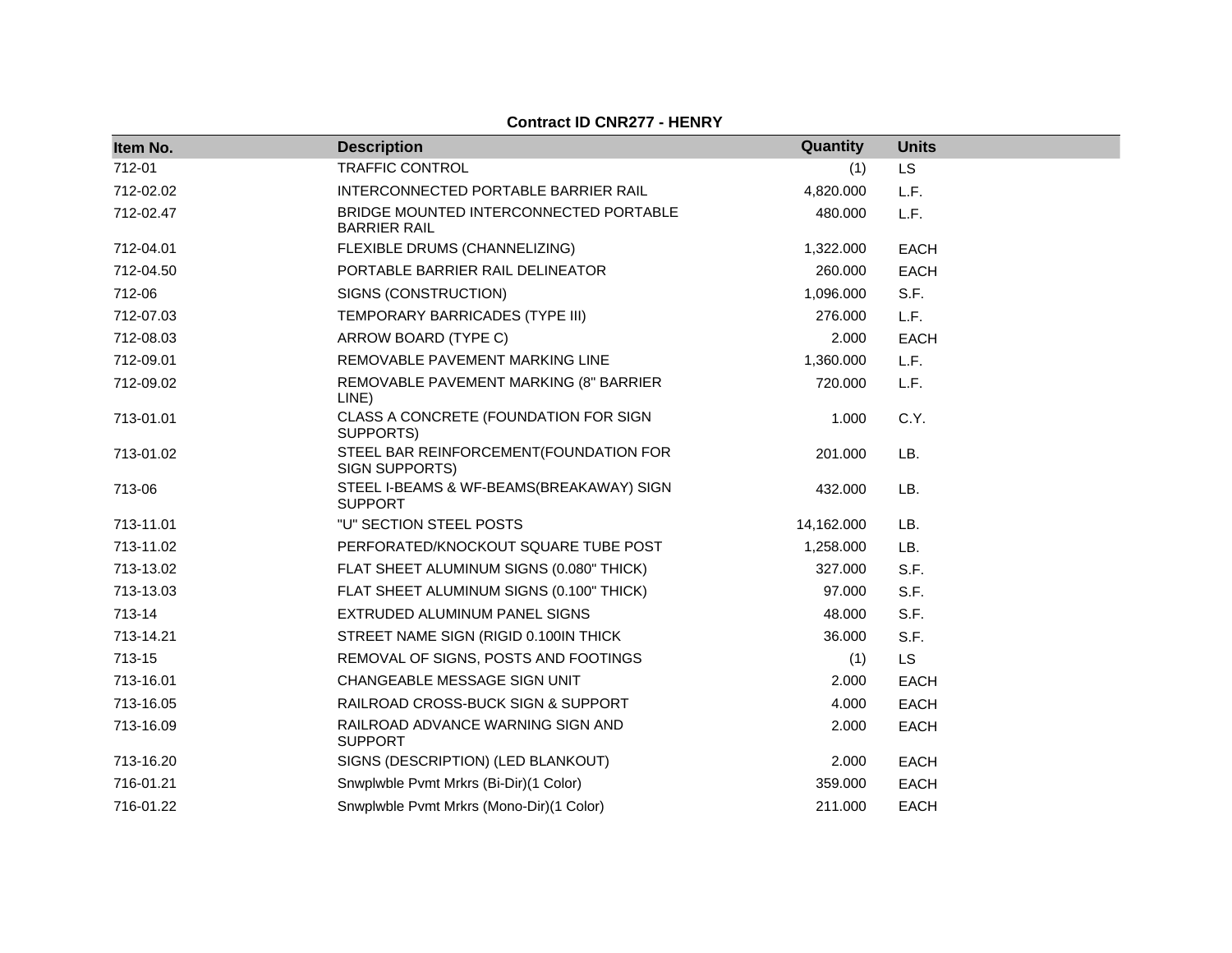| Item No.  | <b>Description</b>                                          | Quantity  | <b>Units</b> |
|-----------|-------------------------------------------------------------|-----------|--------------|
| 716-02.04 | PLASTIC PAVEMENT MARKING(CHANNELIZATION<br>STRIPING)        | 39.000    | S.Y.         |
| 716-02.05 | PLASTIC PAVEMENT MARKING (STOP LINE)                        | 329.000   | L.F.         |
| 716-02.06 | PLASTIC PAVEMENT MARKING (TURN LANE<br>ARROW)               | 31.000    | <b>EACH</b>  |
| 716-02.13 | PLASTIC PAVEMENT MARKING (CROSSWALK)                        | 2,413.000 | S.F.         |
| 716-03.01 | PLASTIC WORD PAVEMENT MARKING (ONLY)                        | 2.000     | <b>EACH</b>  |
| 716-03.02 | PLASTIC WORD PAVEMENT MARKING (RXR)                         | 2.000     | <b>EACH</b>  |
| 716-04.11 | PLASTIC PAVEMENT MARKING (BICYCLE SYMBOL<br>W/RIDER)        | 20.000    | <b>EACH</b>  |
| 716-04.13 | PLASTIC PAVEMENT MARKING (BIKELANE SYMBOL<br>& ARROW)       | 20.000    | <b>EACH</b>  |
| 716-04.14 | PLASTIC PAVEMENT MARKING (LANE REDUCTION<br>ARROW)          | 3.000     | <b>EACH</b>  |
| 716-05.02 | PAINTED PAVEMENT MARKING (8" BARRIER LINE)                  | 4,985.000 | L.F.         |
| 716-05.20 | PAINTED PAVEMENT MARKING (6" LINE)                          | 15.300    | L.M.         |
| 716-08.20 | REMOVAL OF PAVEMENT MARKING (LINE)                          | 2.800     | L.M.         |
| 716-12.01 | ENHANCED FLATLINE THERMO PVMT MRKNG (4IN<br>LINE)           | 1.300     | L.M.         |
| 716-12.02 | ENHANCED FLATLINE THERMO PVMT MRKNG (6IN<br>LINE)           | 12.600    | L.M.         |
| 717-01    | <b>MOBILIZATION</b>                                         | (1)       | <b>LS</b>    |
| 730-01.02 | REMOVAL OF SIGNAL EQUIPMENT                                 | 1.000     | <b>EACH</b>  |
| 730-01.04 | MODIFICATION OF EXISTING TRAFFIC SIGNAL<br><b>EQUIPMENT</b> | (1)       | <b>LS</b>    |
| 730-02.09 | SIGNAL HEAD ASSEMBLY (130 WITH BACKPLATE)                   | 8.000     | <b>EACH</b>  |
| 730-03.20 | INSTALL PULL BOX (TYPE A)                                   | 7.000     | <b>EACH</b>  |
| 730-03.21 | INSTALL PULL BOX (TYPE B)                                   | 7.000     | <b>EACH</b>  |
| 730-05.01 | ELECTRICAL SERVICE CONNECTION                               | 1.000     | <b>EACH</b>  |
| 730-08.02 | SIGNAL CABLE - 5 CONDUCTOR                                  | 1,206.000 | L.F.         |
| 730-08.03 | SIGNAL CABLE - 7 CONDUCTOR                                  | 971.000   | L.F.         |
| 730-12.01 | CONDUIT 1" DIAMETER (PVC)                                   | 558.000   | L.F.         |
| 730-12.02 | CONDUIT 2" DIAMETER (PVC)                                   | 172.000   | L.F.         |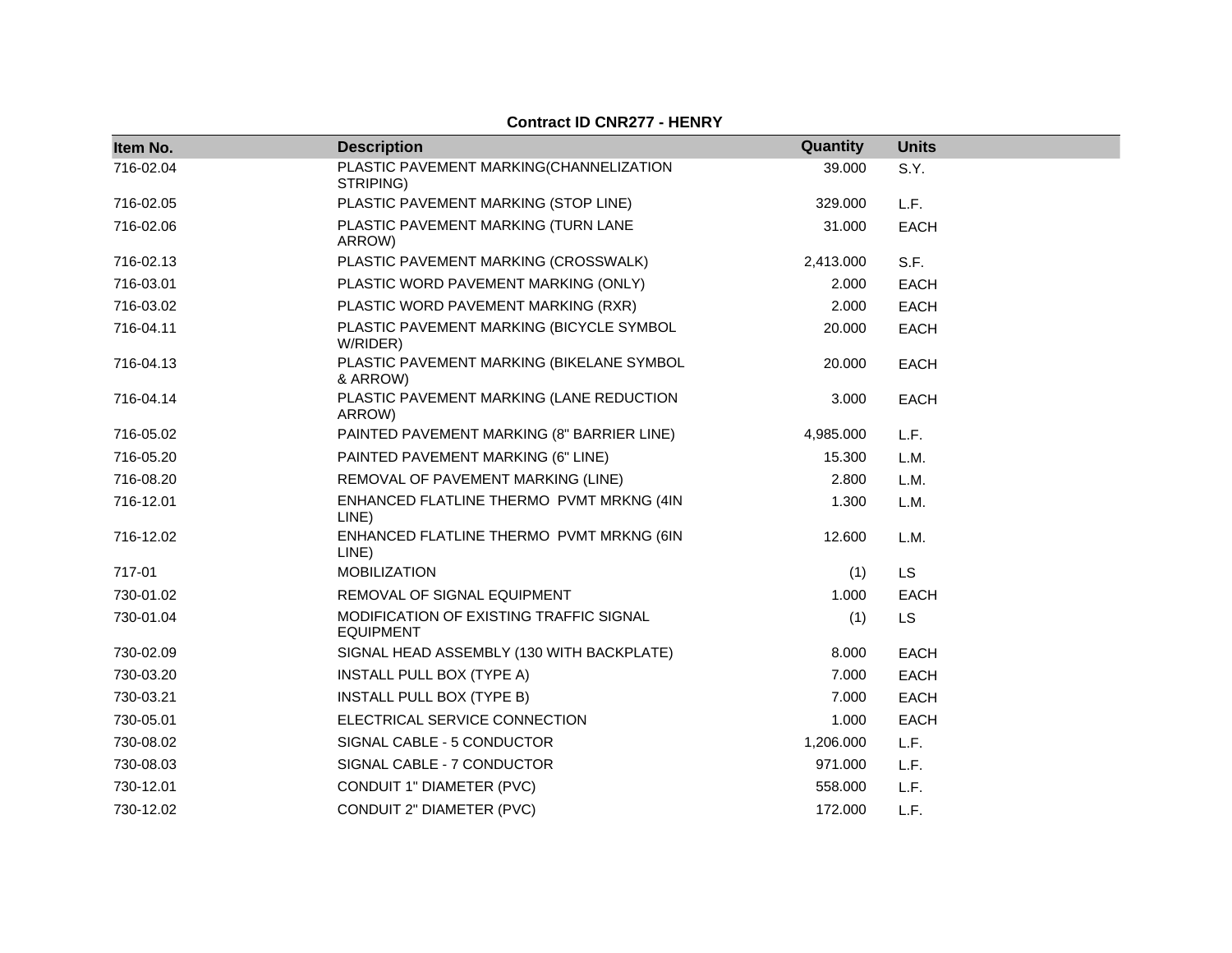| Item No.  | <b>Description</b>                                                          | Quantity    | <b>Units</b> |
|-----------|-----------------------------------------------------------------------------|-------------|--------------|
| 730-12.03 | CONDUIT 3" DIAMETER (PVC)                                                   | 9.000       | L.F.         |
| 730-12.13 | CONDUIT 2" DIAMETER (JACK AND BORE)                                         | 811.000     | L.F.         |
| 730-13.03 | VEHICLE DETECTOR (4 - CHANNEL, RACK MOUNT)                                  | 5.000       | <b>EACH</b>  |
| 730-14.01 | SHIELDED DETECTOR CABLE                                                     | 1,093.000   | L.F.         |
| 730-14.02 | <b>SAW SLOT</b>                                                             | 970.000     | L.F.         |
| 730-14.03 | <b>LOOP WIRE</b>                                                            | 2,470.000   | L.F.         |
| 730-15.32 | CABINET (EIGHT PHASE BASE MOUNTED)                                          | 1.000       | <b>EACH</b>  |
| 730-16.02 | EIGHT PHASE ACTUATED CONTROLLER                                             | 1.000       | <b>EACH</b>  |
| 730-23.30 | PEDESTAL POLE (DESCRIPTION) (PEDESTRIAN)                                    | 2.000       | <b>EACH</b>  |
| 730-23.36 | CANTILEVER SIGNAL SUPPORT (DESCRIPTION) (2<br>@45'850'                      | 1.000       | <b>EACH</b>  |
| 730-23.95 | CANTILEVER SIGNAL SUPPORT (2 @ 45' & 45')                                   | 1.000       | <b>EACH</b>  |
| 730-26.11 | COUNTDOWN PED SGNL HEAD W/AUDIBLE PUSH<br><b>BUTTON &amp; 15IN SIGN</b>     | 8.000       | <b>EACH</b>  |
| 730-35.06 | BATTERY BACK-UP AND POWER CONDITIONER                                       | 1.000       | <b>EACH</b>  |
| 730-40.02 | TEMPORARY TRAFFIC SIGNAL SYSTEM                                             | (1)         | <b>LS</b>    |
| 740-07.01 | <b>GEO GRID REINFORCEMENT</b>                                               | 4,512.000   | S.Y.         |
| 740-07.06 | <b>GEOGRID REINFORCEMENT TYPE 4</b>                                         | 19,445.000  | S.Y.         |
| 740-10.03 | GEOTEXTILE (TYPE III) (EROSION CONTROL)                                     | 5,115.000   | S.Y.         |
| 740-10.04 | GEOTEXTILE (TYPE IV) (STABILIZATION)                                        | 56,665.000  | S.Y.         |
| 740-11.02 | TEMPORARY SEDIMENT TUBE 12IN                                                | 85,210.000  | L.F.         |
| 801-01.07 | TEMPORARY SEEDING (WITH MULCH)                                              | 2,580.000   | <b>UNIT</b>  |
| 801-02.08 | TEMPORARY SEEDING (WITHOUT MULCH)                                           | 6.000       | <b>UNIT</b>  |
| 801-03    | WATER (SEEDING & SODDING)                                                   | 1,407.000   | M.G.         |
| 803-01    | SODDING (NEW SOD)                                                           | 114,732.000 | S.Y.         |
| 805-12.02 | EROSION CONTROL BLANKET (TYPE II)                                           | 6,158.000   | S.Y.         |
| 806-02.03 | PROJECT MOWING                                                              | 4.000       | <b>CYCL</b>  |
| 202-01.08 | REMOVAL OF ASBESTOS (DESCRIPTION) (SEE<br>PLANS)                            | 1.000       | <b>LS</b>    |
| 202-04.01 | REMOVAL OF STRUCTURES (DESCRIPTION, STA.)<br>(EXIST. BR. NO. 40-SR54-11.78) | (1)         | <b>LS</b>    |

**Contract ID CNR277 - HENRY**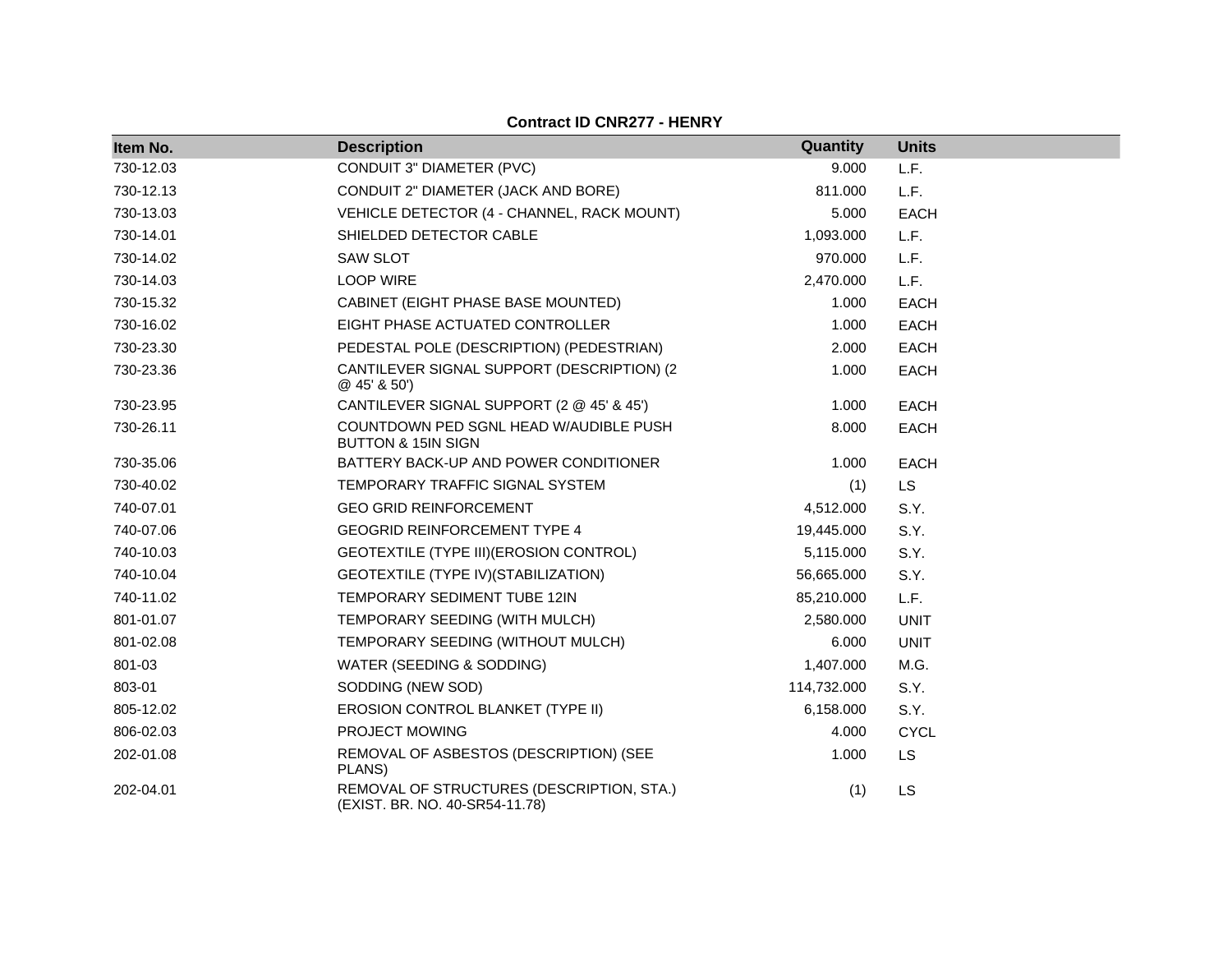| Item No.  | <b>Description</b>                                                        | Quantity    | <b>Units</b> |
|-----------|---------------------------------------------------------------------------|-------------|--------------|
| 202-04.02 | REMOVAL OF STRUCTURES (DESCRIPTION, STA.)<br>(EXIST. BR. NO. 40CULV02027) | (1)         | <b>LS</b>    |
| 204-02.01 | DRY EXCAVATION (BRIDGES)                                                  | 484.000     | C.Y.         |
| 303-01.02 | <b>GRANULAR BACKFILL (BRIDGES)</b>                                        | 54.000      | <b>TON</b>   |
| 604-02.03 | EPOXY COATED REINFORCING STEEL                                            | 159,815.000 | LB.          |
| 604-03.01 | <b>CLASS A CONCRETE (BRIDGES)</b>                                         | 494.000     | C.Y.         |
| 604-03.02 | STEEL BAR REINFORCEMENT (BRIDGES)                                         | 52,128.000  | LB.          |
| 604-03.04 | PAVEMENT @ BRIDGE ENDS                                                    | 874.000     | S.Y.         |
| 604-03.32 | <b>CLASS DS CONCRETE</b>                                                  | 598.000     | C.Y.         |
| 604-04.01 | APPLIED TEXTURE FINISH (NEW STRUCTURES)                                   | 1,428.000   | S.Y.         |
| 604-04.41 | THREE STAR STATE EMBLEM                                                   | 8.000       | <b>EACH</b>  |
| 604-05.31 | BRIDGE DECK GROOVING (MECHANICAL)                                         | 2,733.000   | S.Y.         |
| 606-09.01 | TEST PILES (PRECAST CONCRETE, SIZE 1)                                     | 290.000     | L.F.         |
| 606-09.02 | LOADING TEST (PRECAST CONCRETE, SIZE 1)                                   | 2.000       | EACH         |
| 606-09.03 | PRECAST CONCRETE PILES (SIZE 1)                                           | 4,645.000   | L.F.         |
| 606-12.01 | PILE ANCHORAGE SYSTEM (SEISMIC)                                           | 93.000      | <b>EACH</b>  |
| 615-01.12 | PRESTRESSED CONCRETE BULB TEE BEAM (6"<br><b>WEB</b> )(BT-72)             | 1,098.000   | L.F.         |
| 615-02.28 | PRESTRESSED CONCRETE BOX BEAM (24" X 48")                                 | 912.000     | L.F.         |
| 617-02    | <b>BRIDGE DECK CRACK SEALING</b>                                          | 233,000     | L.F.         |
| 617-05    | SEALANT (DESCRIPTION) (HMWM)                                              | 2.000       | GAL.         |
| 620-05    | CONCRETE PARAPET WITH STRUCTURAL TUBING                                   | 602.000     | L.F.         |
| 710-09.01 | 6" PERFORATED PIPE WITH VERTICAL DRAIN<br><b>SYSTEM</b>                   | 490.000     | L.F.         |
| 710-09.02 | 6" PIPE UNDERDRAIN                                                        | 66.000      | L.F.         |
| 680-02.01 | <b>BUILDING (DESCRIPTION)</b>                                             | 1.000       | <b>EACH</b>  |
| 771-04.52 | <b>REMOVE FARM TAP</b>                                                    | 18.000      | <b>EACH</b>  |
| 790-02.04 | POLE 35FT CLASS 5 WOOD                                                    | 3.000       | EACH         |
| 790-03.03 | POLE 40FT CLASS 4 WOOD                                                    | 13.000      | <b>EACH</b>  |
| 790-04.01 | POLE 45FT CLASS 1 WOOD                                                    | 6.000       | <b>EACH</b>  |
| 790-04.02 | POLE 45FT CLASS 2 WOOD                                                    | 8.000       | <b>EACH</b>  |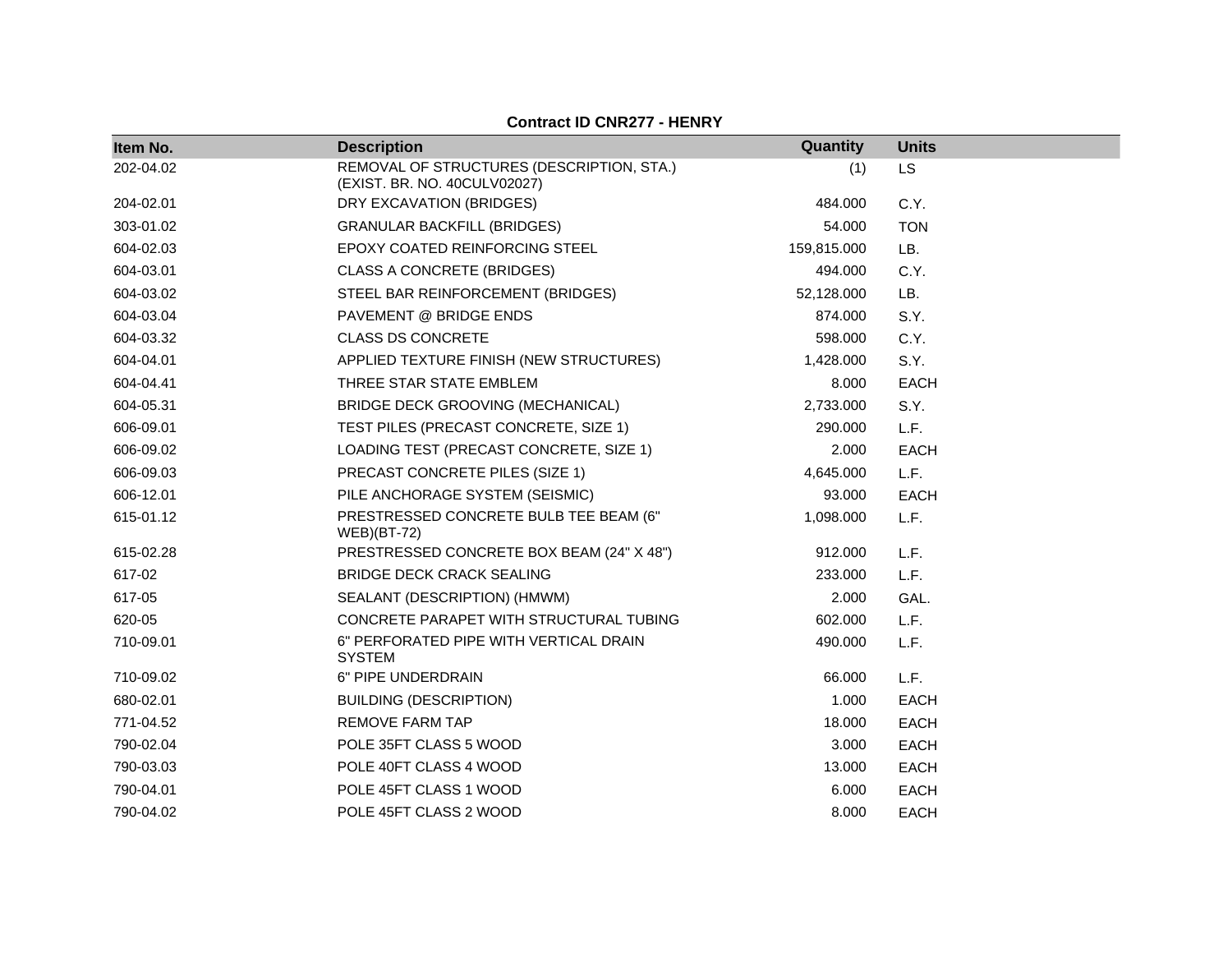| Item No.  | <b>Description</b>                      | Quantity    | <b>Units</b> |
|-----------|-----------------------------------------|-------------|--------------|
| 790-04.04 | POLE 45FT CLASS 4 WOOD                  | 21.000      | <b>EACH</b>  |
| 790-05.01 | POLE 50FT CLASS 1 WOOD                  | 2.000       | <b>EACH</b>  |
| 790-05.02 | POLE 50FT CLASS 2 WOOD                  | 27.000      | <b>EACH</b>  |
| 790-06.05 | POLE 55 FT CLASS 1 METAL                | 30.000      | <b>EACH</b>  |
| 790-07.05 | POLE 60FT CLASS 1 METAL                 | 19.000      | <b>EACH</b>  |
| 790-08.04 | POLE 65FT CLASS H2 METAL                | 6.000       | <b>EACH</b>  |
| 790-21.05 | 1PH DBL PRIMARY SUPPORT 15KV            | 10.000      | <b>EACH</b>  |
| 790-21.07 | 1PH PRIMARY LG ANGLE 15KV               | 3.000       | <b>EACH</b>  |
| 790-21.08 | 1PH DEADEND 15KV                        | 12.000      | <b>EACH</b>  |
| 790-21.09 | <b>1PH PRIMARY TAP 15KV</b>             | 20.000      | <b>EACH</b>  |
| 790-21.10 | 1PH VERTICAL DDE 15KV                   | 5.000       | <b>EACH</b>  |
| 790-23.01 | 2PH CROSSARM SGL PRIM SUPPORT 15KV      | 1.000       | <b>EACH</b>  |
| 790-23.07 | 2PH CROSSARM CONST DEADEND (SGL) 15KV   | 4.000       | <b>EACH</b>  |
| 790-25.07 | 3PH CROSSARM DBL LRG COND 15KV          | 3.000       | <b>EACH</b>  |
| 790-25.08 | 3PH CROSSARM SGL LRG COND 15KV          | 25.000      | <b>EACH</b>  |
| 790-25.12 | 3PH CROSSARM DBL 10FT PRIM SUP 15KV     | 30.000      | <b>EACH</b>  |
| 790-25.21 | 3PH CROSSARM DEADEND SGL 15KV           | 33.000      | <b>EACH</b>  |
| 790-25.23 | 3PH CROSSARM DDE 15KV                   | 7.000       | <b>EACH</b>  |
| 790-25.29 | 3PH CROSSARM SGL 10FT LRG COND 15KV     | 47.000      | <b>EACH</b>  |
| 790-25.30 | 3PH CROSSARM DBL 10FT LRG COND 15KV     | 33.000      | <b>EACH</b>  |
| 790-30.03 | SECONDARY ASSEMBLIES DEADEND            | 36.000      | <b>EACH</b>  |
| 790-31.02 | SERVICE ASSEMBLY-POLE TYPE              | 33.000      | <b>EACH</b>  |
| 790-31.12 | SERVICE CONDUCTOR 1/0 AL TRIPLEX        | 9,929.000   | L.F.         |
| 790-32.02 | DOWN GUY - THROUGH BOLT TYPE HEAVY DUTY | 146.000     | <b>EACH</b>  |
| 790-32.07 | OH GUY - THROUGH BOLT TYPE              | 12.000      | <b>EACH</b>  |
| 790-33.04 | SCREW TYPE ANCHOR 10,000LB-12,000LB     | 111.000     | <b>EACH</b>  |
| 790-40.03 | OH COND 1/0 6/1 ACSR RAVEN              | 13,904.000  | L.F.         |
| 790-40.09 | OH COND 336.4 18/1 ACSR MERLIN          | 100,379.000 | L.F.         |
| 790-43.58 | 3PH PRIMARY RISER W/ 6IN CONDUIT        | 3.000       | <b>EACH</b>  |
| 790-46.01 | <b>1PH TRANSFORMER</b>                  | 27.000      | <b>EACH</b>  |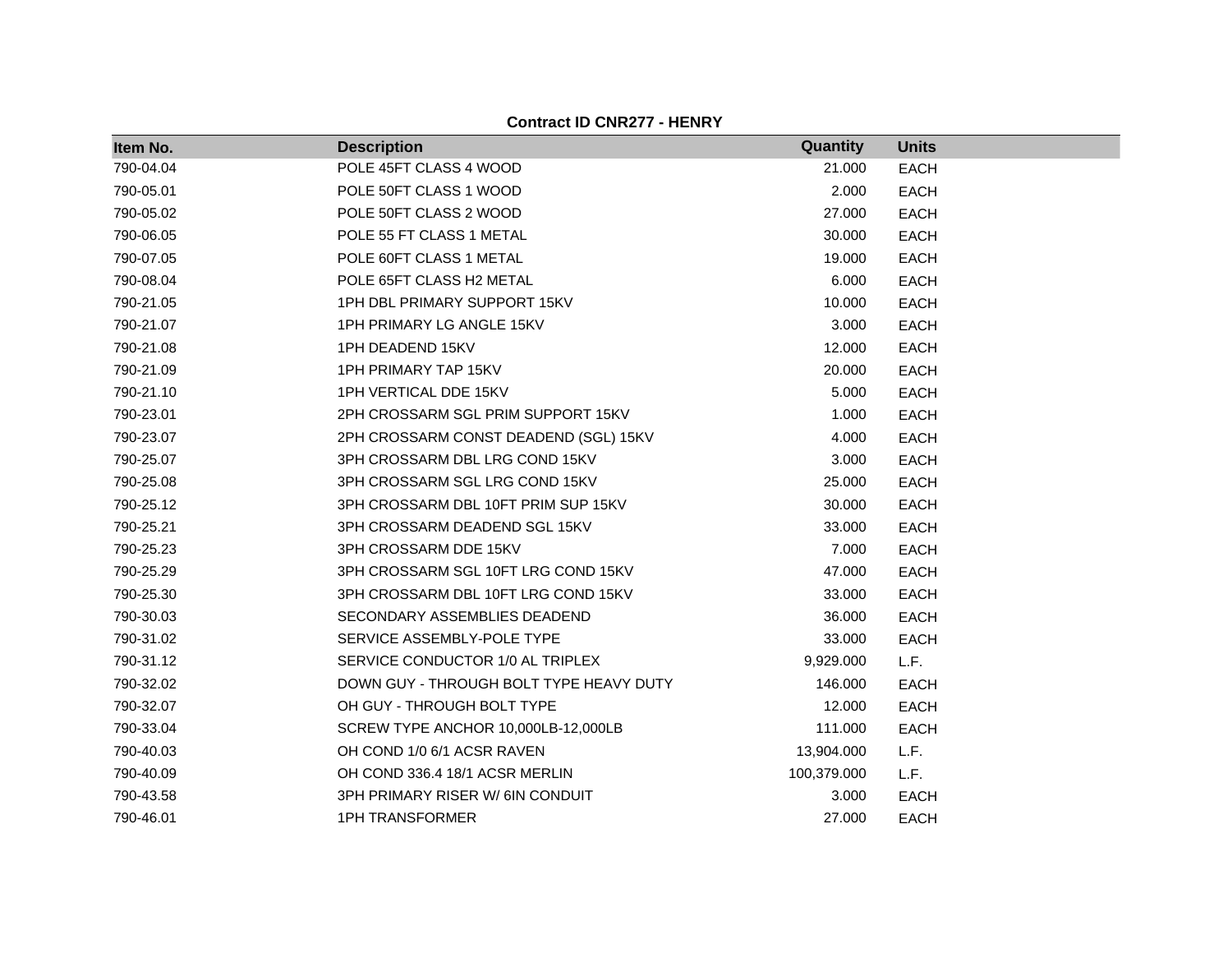| Item No.  | <b>Description</b>                                | Quantity    | <b>Units</b> |
|-----------|---------------------------------------------------|-------------|--------------|
| 790-49.02 | 3PH XFMR BNK POLE MTD W/ FUSE/ARRESTERS           | 6.000       | <b>EACH</b>  |
| 790-58.06 | <b>GOAB SWITCH 15KV</b>                           | 1.000       | <b>EACH</b>  |
| 790-60.09 | 3PH SECTIONALIZER OR RECL 15KV                    | 4.000       | <b>EACH</b>  |
| 790-68.01 | POLE GROUND ROD TYPE                              | 132.000     | <b>EACH</b>  |
| 790-68.10 | MISCELLANEOUS ASSEMBLIES                          | 16.000      | <b>EACH</b>  |
| 790-70.20 | STREET LIGHT (DESCRIPTION) (SEE PLANS)            | 55.000      | <b>EACH</b>  |
| 790-71.29 | MED VERT ANG 69KV MAX                             | 1.000       | <b>EACH</b>  |
| 790-74.25 | FIBER SPLICE-12 FIBER RIBBON                      | 35.000      | <b>EACH</b>  |
| 790-74.26 | FIBER OPTIC MAINTENANCE LOOP                      | 7.000       | <b>EACH</b>  |
| 790-98.01 | <b>REMOVE WIRE</b>                                | 108,136.000 | L.F.         |
| 790-98.02 | <b>REMOVE POLES</b>                               | 93.000      | <b>EACH</b>  |
| 790-98.03 | REMOVE FRAMING/ASSOCIATED APPARATUS               | 550.000     | <b>EACH</b>  |
| 790-98.04 | REMOVE FIBER OPTIC CABLE                          | 14,286.000  | L.F.         |
| 790-99.01 | RESERVED FOR TDOT USE ONLY                        | 1.000       | <b>EACH</b>  |
| 790-99.02 | RESERVED FOR TDOT USE ONLY                        | 14,376.000  | L.F.         |
| 791-01.01 | <2IN STEEL GAS MAIN                               | 70.000      | L.F.         |
| 791-01.02 | 2IN STEEL GAS MAIN                                | 805.000     | L.F.         |
| 791-01.05 | 6IN STEEL GAS MAIN                                | 11,750.000  | L.F.         |
| 791-01.09 | _IN STEEL GAS MAIN (SEE PLANS)                    | 385.000     | L.F.         |
| 791-03.02 | 2IN HDPE GAS MAIN                                 | 945.000     | L.F.         |
| 791-03.04 | 4IN HDPE GAS MAIN                                 | 7,500.000   | L.F.         |
| 791-03.09 | _IN HDPE GAS MAIN (SEE PLANS)                     | 100.000     | L.F.         |
| 791-03.10 | __IN HDPE GAS MAIN (0.75" HDPE GAS MAIN)          | 1,450.000   | L.F.         |
| 791-04.01 | HDD <2IN PE PIPE - UNCONSOLIDATED                 | 650.000     | L.F.         |
| 791-04.02 | HDD 2IN PE PIPE - UNCONSOLIDATED                  | 800.000     | L.F.         |
| 791-04.04 | HDD 4IN PE PIPE - UNCONSOLIDATED                  | 295.000     | L.F.         |
| 791-04.09 | HDD __ IN PE PIPE - UNCONSOLIDATED (SEE<br>PLANS) | 30.000      | L.F.         |
| 791-04.19 | HDD <2IN STEEL PIPE - UNCONSOLIDATED              | 390.000     | L.F.         |
| 791-04.23 | HDD 6IN STEEL PIPE - UNCONSOLIDATED               | 495.000     | L.F.         |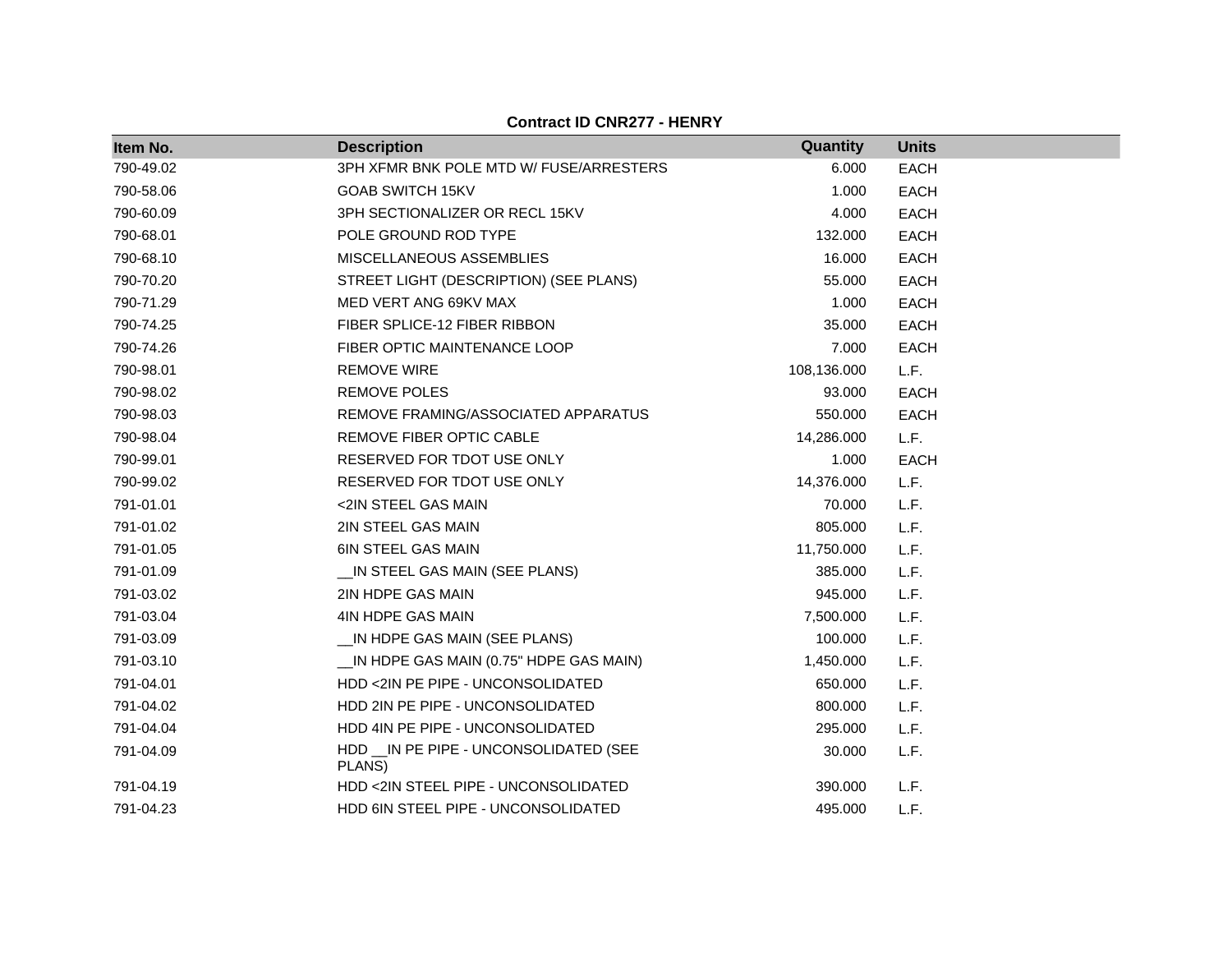| Item No.  | <b>Description</b>                                   | Quantity  | <b>Units</b> |
|-----------|------------------------------------------------------|-----------|--------------|
| 791-04.27 | HDD __ IN STEEL PIPE - UNCONSOLIDATED (SEE<br>PLANS) | 643.000   | L.F.         |
| 791-05.04 | BORE/JACK 12IN - STEEL CASING PIPE - UNCON.          | 100.000   | L.F.         |
| 791-06.02 | CONNECT TO 2IN EX. PE MAIN                           | 5.000     | <b>EACH</b>  |
| 791-06.09 | CONNECT TO __ IN EX. PE MAIN (SEE PLANS)             | 4.000     | <b>EACH</b>  |
| 791-06.10 | CONNECT TO 2IN EX. STL MAIN                          | 6.000     | <b>EACH</b>  |
| 791-06.12 | CONNECT TO 6IN EX. STL MAIN                          | 1.000     | <b>EACH</b>  |
| 791-06.17 | CONNECT TO __ IN EX. STL MAIN (SEE PLANS)            | 2.000     | <b>EACH</b>  |
| 791-06.31 | CONNECT TO 2IN EX. STL MAIN W/ STOPPLE               | 4.000     | <b>EACH</b>  |
| 791-06.33 | CONNECT TO 6IN EX. STL MAIN W/ STOPPLE               | 4.000     | <b>EACH</b>  |
| 791-06.47 | CONNECT TO 3/4IN EX. PE MAIN                         | 17.000    | <b>EACH</b>  |
| 791-06.48 | CONNECT TO 3/4IN EX. STEEL MAIN                      | 6.000     | <b>EACH</b>  |
| 791-07.01 | 2IN PE GAS VALVE ASSEMBLY                            | 7.000     | <b>EACH</b>  |
| 791-07.02 | 4IN PE GAS VALVE ASSEMBLY                            | 2.000     | <b>EACH</b>  |
| 791-07.09 | 2IN STEEL GAS VALVE ASSEMBLY                         | 3.000     | <b>EACH</b>  |
| 791-07.11 | 6IN STEEL GAS VALVE ASSEMBLY                         | 3.000     | <b>EACH</b>  |
| 791-07.16 | IN STEEL GAS VALVE ASSEMBLY (SEE PLANS)              | 1.000     | <b>EACH</b>  |
| 791-07.21 | EXCESS FLOW VALVE (EFV)                              | 53.000    | <b>EACH</b>  |
| 791-07.25 | 1IN PE GAS VALVE ASSEMBLY                            | 2.000     | <b>EACH</b>  |
| 791-09.02 | 3-WIRE CATHODIC PROTECTION STATION                   | 13.000    | <b>EACH</b>  |
| 791-09.04 | <b>REGULATOR STATION</b>                             | 1.000     | <b>EACH</b>  |
| 791-09.08 | <b>REMOVE REGULATOR STATION</b>                      | 1.000     | <b>EACH</b>  |
| 791-09.21 | Cathodic Protection Junction Box                     | 1.000     | <b>EACH</b>  |
| 791-10.01 | RETIRE IN PLACE 3/4IN SERV CUT & PLUG                | 22.000    | <b>EACH</b>  |
| 791-10.02 | RETIRE IN PLACE 1IN SERV CUT & PLUG                  | 3.000     | <b>EACH</b>  |
| 791-10.04 | RETIRE IN PLACE 2IN SERV CUT & PLUG                  | 13.000    | <b>EACH</b>  |
| 791-10.06 | RETIRE IN PLACE 6IN SERV CUT & PLUG                  | 7.000     | <b>EACH</b>  |
| 795-01.03 | 6IN DIP RESTRAINED JOINT WATER LINE                  | 564.000   | L.F.         |
| 795-01.04 | 6IN DIP SLIP JOINT WATER LINE                        | 7,407.000 | L.F.         |
| 795-01.07 | 10IN DIP RESTRAINED JOINT WATER LINE                 | 82.000    | L.F.         |

**Contract ID CNR277 - HENRY**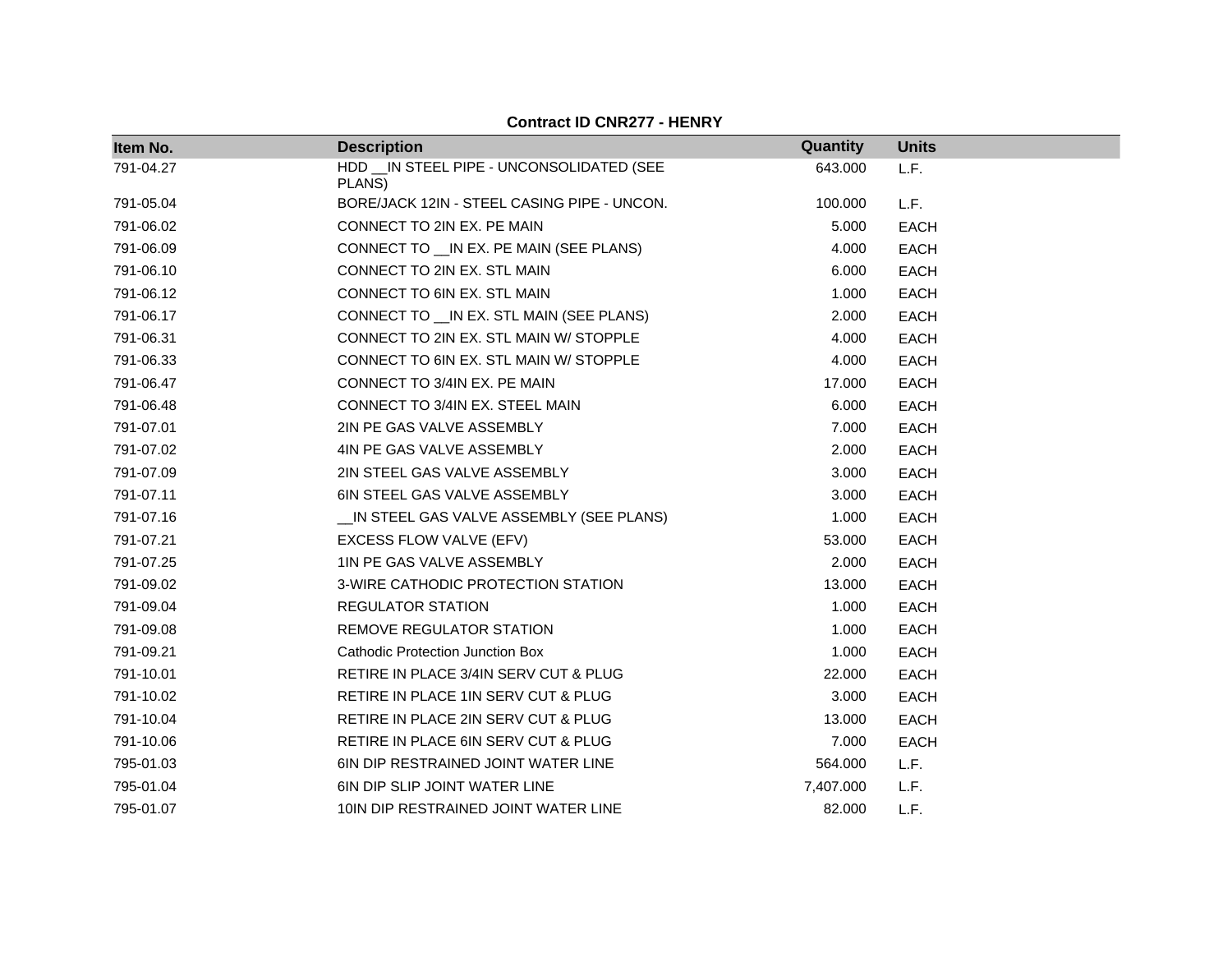| Item No.  | <b>Description</b>                           | Quantity  | <b>Units</b> |
|-----------|----------------------------------------------|-----------|--------------|
| 795-01.08 | 10IN DIP SLIP JOINT WATER LINE               | 4,234.000 | L.F.         |
| 795-03.02 | <b>2IN PVC WATER LINE</b>                    | 1,045.000 | L.F.         |
| 795-03.05 | <b>6IN PVC WATER LINE</b>                    | 6,716.000 | L.F.         |
| 795-05.06 | HDD 12IN HDPE CASING PIPE-UNCON              | 250.000   | L.F.         |
| 795-05.63 | BORE/JACK 12IN STEEL CASING PIPE-UNCON.      | 564.000   | L.F.         |
| 795-05.65 | BORE/JACK 16IN STEEL CASING PIPE-UNCON.      | 82.000    | L.F.         |
| 795-06.01 | <b>CONNECT TO 2IN WATER LINE</b>             | 1.000     | <b>EACH</b>  |
| 795-06.03 | <b>CONNECT TO 4IN WATER LINE</b>             | 1.000     | <b>EACH</b>  |
| 795-06.04 | CONNECT TO 6IN WATER LINE                    | 14.000    | <b>EACH</b>  |
| 795-06.06 | CONNECT TO 10IN WATER LINE                   | 1.000     | EACH         |
| 795-06.33 | <b>CUT AND CAP 6IN WATERLINE</b>             | 6.000     | <b>EACH</b>  |
| 795-06.34 | <b>CUT AND CAP 8IN WATERLINE</b>             | 1.000     | <b>EACH</b>  |
| 795-07.01 | 4IN X 4IN TAPPING SLEEVE AND VALVE           | 2.000     | <b>EACH</b>  |
| 795-07.03 | 6IN X 6IN TAPPING SLEEVE AND VALVE           | 15.000    | <b>EACH</b>  |
| 795-07.10 | 10IN X 10IN TAPPING SLEEVE AND VALVE         | 1.000     | EACH         |
| 795-08.01 | 2IN GATE VALVE ASSEMBLY                      | 3.000     | <b>EACH</b>  |
| 795-08.04 | <b>6IN GATE VALVE ASSEMBLY</b>               | 32.000    | <b>EACH</b>  |
| 795-08.06 | 10IN GATE VALVE ASSEMBLY                     | 8.000     | <b>EACH</b>  |
| 795-09.01 | 3/4IN WATER SERVICE METER ASSEMBLY           | 18.000    | <b>EACH</b>  |
| 795-09.09 | RELOCATE/RECONNECT SERVICE ASSEMBLY          | 74.000    | EACH         |
| 795-09.14 | 3/4IN HDPE SERVICE PIPE                      | 765.000   | L.F.         |
| 795-09.24 | TI OF 2IN HDPE CASING FOR SERVICE PIPE-UNCON | 840.000   | L.F.         |
| 795-09.28 | 3/4IN COPPER SERVICE PIPE                    | 710.000   | L.F.         |
| 795-09.29 | 1IN COPPER SERVICE PIPE                      | 240.000   | L.F.         |
| 795-11.01 | <b>BLOW-OFF ASSEMBLY</b>                     | 2.000     | <b>EACH</b>  |
| 795-11.02 | FIRE HYDRANT ASSEMBLY                        | 13.000    | <b>EACH</b>  |
| 795-11.03 | RECONNECT FIRE HYDRANT                       | 1.000     | EACH         |
| 795-12.01 | REMOVE FIRE HYDRANT                          | 12.000    | <b>EACH</b>  |
| 795-13.01 | DI FITTINGS                                  | 6,072.000 | LB.          |
| 795-14.01 | <b>CLASS A CONCRETE</b>                      | 21.000    | C.Y.         |

**Contract ID CNR277 - HENRY**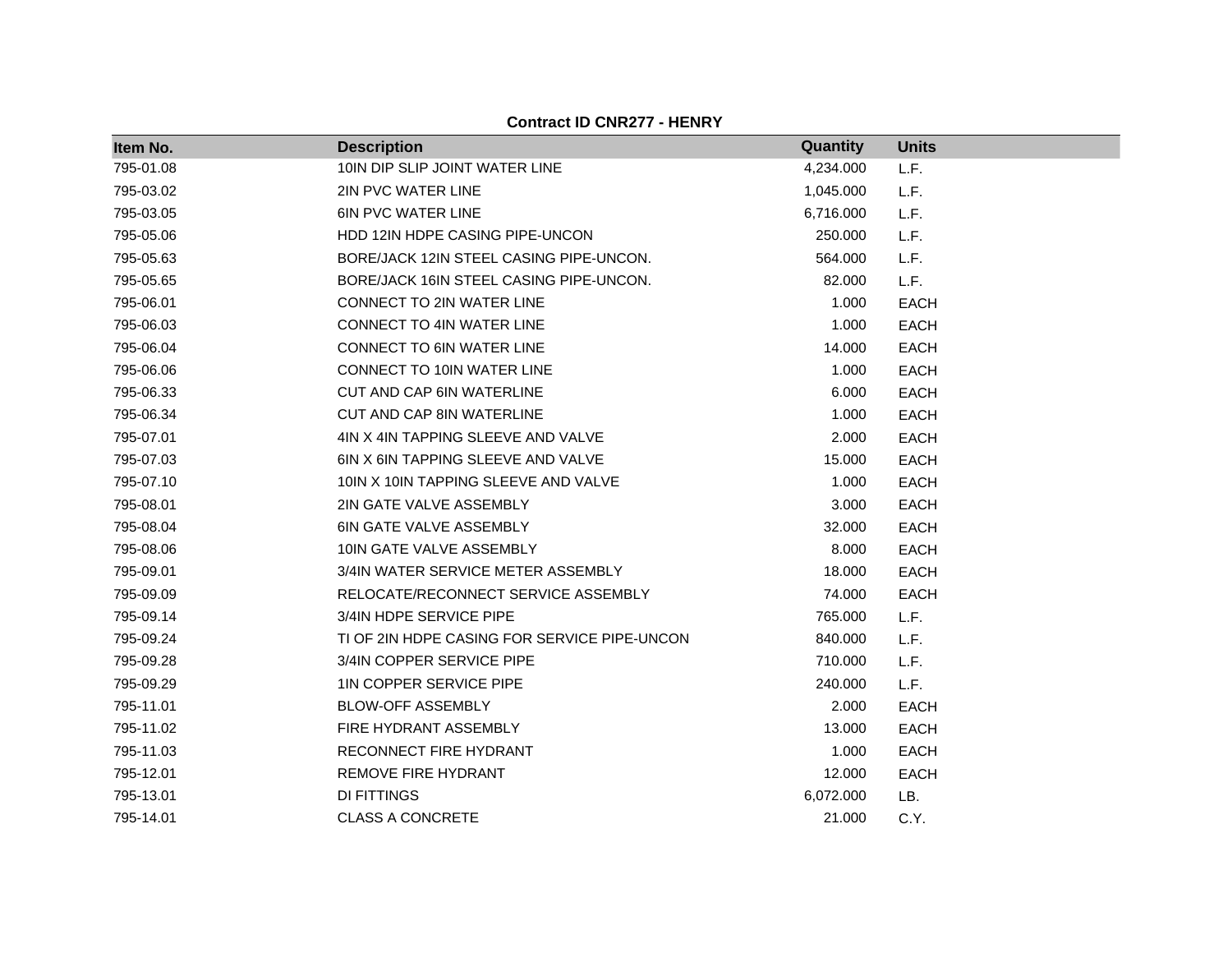| Item No.  | <b>Description</b>                                 | Quantity  | <b>Units</b> |
|-----------|----------------------------------------------------|-----------|--------------|
| 795-14.07 | <b>CONCRETE VAULT</b>                              | 1.000     | <b>EACH</b>  |
| 795-14.08 | RESTORE ASPHALT                                    | 680.000   | S.Y.         |
| 795-14.09 | <b>RESTORE CONCRETE</b>                            | 440.000   | S.Y.         |
| 795-14.10 | <b>RESTORE GRAVEL</b>                              | 1,534.000 | S.Y.         |
| 797-02.03 | 1-1/2IN HDPE FORCE MAIN                            | 84.000    | L.F.         |
| 797-03.03 | 1-1/2IN PVC FORCE MAIN                             | 1,536.000 | L.F.         |
| 797-05.01 | 8IN DIP GRAVITY SEWER 0FT-6FT DEPTH                | 50.000    | L.F.         |
| 797-05.02 | 8IN DIP GRAVITY SEWER 6FT-12FT DEPTH               | 249.000   | L.F.         |
| 797-05.03 | 8IN DIP GRAVITY SEWER 12FT-18FT DEPTH              | 29.000    | L.F.         |
| 797-05.17 | 18 N DIP GRAVITY SEWER 0FT-6FT DEPTH               | 34.000    | L.F.         |
| 797-05.18 | 18 N DIP GRAVITY SEWER 6FT-12FT DEPTH              | 161.000   | L.F.         |
| 797-05.29 | IN DIP GRAVITY SEWER 0FT-6FT DEPTH (SEE<br>PLANS)  | 165.000   | L.F.         |
| 797-05.30 | IN DIP GRAVITY SEWER 6FT-12FT DEPTH (SEE<br>PLANS) | 140.000   | L.F.         |
| 797-05.51 | 8IN PVC GRAVITY SEWER 0FT-6FT DEPTH                | 1,081.000 | L.F.         |
| 797-05.52 | 8IN PVC GRAVITY SEWER 6FT-12FT DEPTH               | 2,424.000 | L.F.         |
| 797-05.53 | 8IN PVC GRAVITY SEWER 12FT-18FT DEPTH              | 714.000   | L.F.         |
| 797-05.54 | 8IN PVC GRAVITY SEWER >18FT DEPTH                  | 310.000   | L.F.         |
| 797-05.67 | 18IN PVC GRAVITY SEWER 0FT-6FT DEPTH               | 284.000   | L.F.         |
| 797-05.68 | 18IN PVC GRAVITY SEWER 6FT-12FT DEPTH              | 213.000   | L.F.         |
| 797-06.02 | HDD 4IN HDPE CARRIER PIPE-UNCON                    | 84.000    | L.F.         |
| 797-06.04 | HDD 8IN HDPE CASING PIPE-UNCON                     | 1,575.000 | L.F.         |
| 797-06.64 | BORE/JACK 16IN STEEL CASING PIPE-UNCON.            | 175.000   | L.F.         |
| 797-06.68 | BORE/JACK 30IN STEEL CASING PIPE-UNCON.            | 80.000    | L.F.         |
| 797-06.90 | OPEN CUT 16IN STEEL CASING PIPE                    | 90.000    | L.F.         |
| 797-06.94 | OPEN CUT 30IN STEEL CASING PIPE                    | 60.000    | L.F.         |
| 797-07.01 | 48IN MANHOLE 0FT-4FT DEPTH                         | 2.000     | <b>EACH</b>  |
| 797-07.02 | 48IN MANHOLE 4FT-6FT DEPTH                         | 6.000     | <b>EACH</b>  |
| 797-07.03 | 48IN MANHOLE 6FT-8FT DEPTH                         | 7.000     | <b>EACH</b>  |
| 797-07.04 | 48IN MANHOLE 8FT-10FT DEPTH                        | 7.000     | <b>EACH</b>  |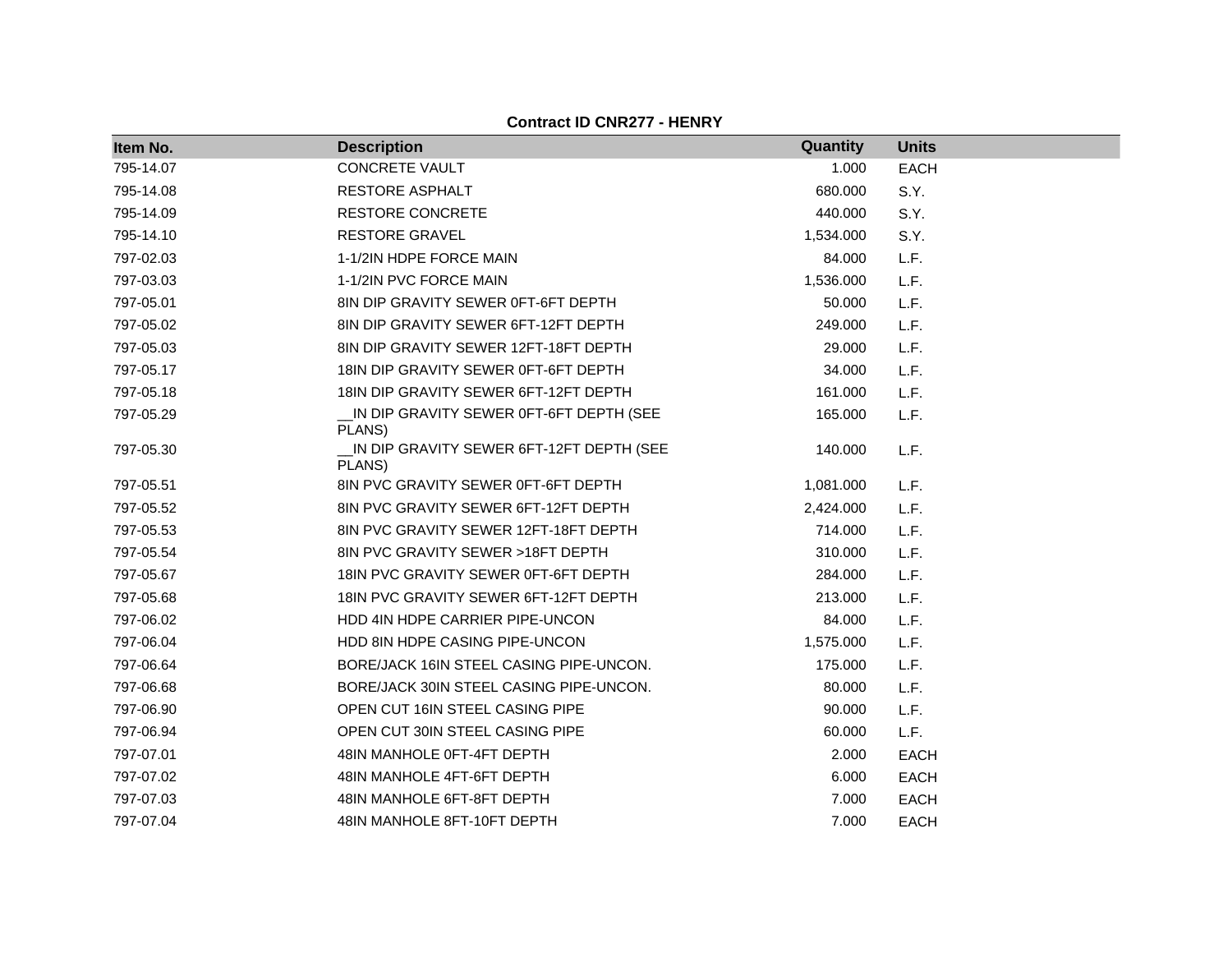|  | <b>Contract ID CNR277 - HENRY</b> |  |
|--|-----------------------------------|--|
|--|-----------------------------------|--|

| Item No.  | <b>Description</b>                             | Quantity  | <b>Units</b> |
|-----------|------------------------------------------------|-----------|--------------|
| 797-07.05 | 48IN MANHOLE 10FT-12FT DEPTH                   | 4.000     | <b>EACH</b>  |
| 797-07.06 | 48IN MANHOLE 12FT-14FT DEPTH                   | 2.000     | <b>EACH</b>  |
| 797-07.07 | 48IN MANHOLE 14FT-16FT DEPTH                   | 1.000     | <b>EACH</b>  |
| 797-07.08 | 48IN MANHOLE 16FT-20FT DEPTH                   | 1.000     | <b>EACH</b>  |
| 797-07.09 | 48IN MANHOLE 20FT-24FT DEPTH                   | 1.000     | <b>EACH</b>  |
| 797-07.56 | MANHOLE DROP CONNECTION ASSEMBLY               | 1.000     | <b>EACH</b>  |
| 797-07.80 | <b>REMOVE SEWER MANHOLE</b>                    | 22.000    | <b>EACH</b>  |
| 797-08.04 | 4IN PVC PIPE FOR SERVICE LATERAL               | 3,400.000 | L.F.         |
| 797-08.07 | 4IN CLEAN OUT ASSEMBLY                         | 58.000    | <b>EACH</b>  |
| 797-10.02 | CONNECT 8IN SEWER TO EXIST. MANHOLE            | 1.000     | <b>EACH</b>  |
| 797-10.05 | CONNECT 4IN LATERAL TO SEWER LINE              | 58.000    | <b>EACH</b>  |
| 797-10.09 | CONNECT EX. 8IN SEWER TO NEW MANHOLE           | 6.000     | <b>EACH</b>  |
| 797-10.10 | CONNECT EX.10-18IN SEWER TO NEW MANHOLE        | 2.000     | <b>EACH</b>  |
| 797-10.24 | REMOVE & REPLACE SEWER PUMP STATION            | (1)       | LS.          |
| 797-11.25 | <b>RETIREIN PLACE 48IN MANHOLE</b>             | 4.000     | <b>EACH</b>  |
| 797-11.30 | <b>RETIREIN PLACE EXISTING SEWER &lt;8IN</b>   | 1,520.000 | L.F.         |
| 797-11.31 | <b>RETIREIN PLACE EXISTING SEWER 8IN-14IN</b>  | 5,350.000 | L.F.         |
| 797-11.32 | <b>RETIREIN PLACE EXISTING SEWER 15IN-24IN</b> | 665.000   | L.F.         |
| 797-11.38 | <b>BY-PASS PUMPING</b>                         | (1)       | <b>LS</b>    |
| 797-11.40 | <b>RESTORE ASPHALT</b>                         | 1,460.000 | S.Y.         |
| 797-11.41 | <b>RESTORE CONCRETE</b>                        | 274.000   | S.Y.         |
| 797-11.42 | <b>RESTORE GRAVEL</b>                          | 2,285.000 | S.Y.         |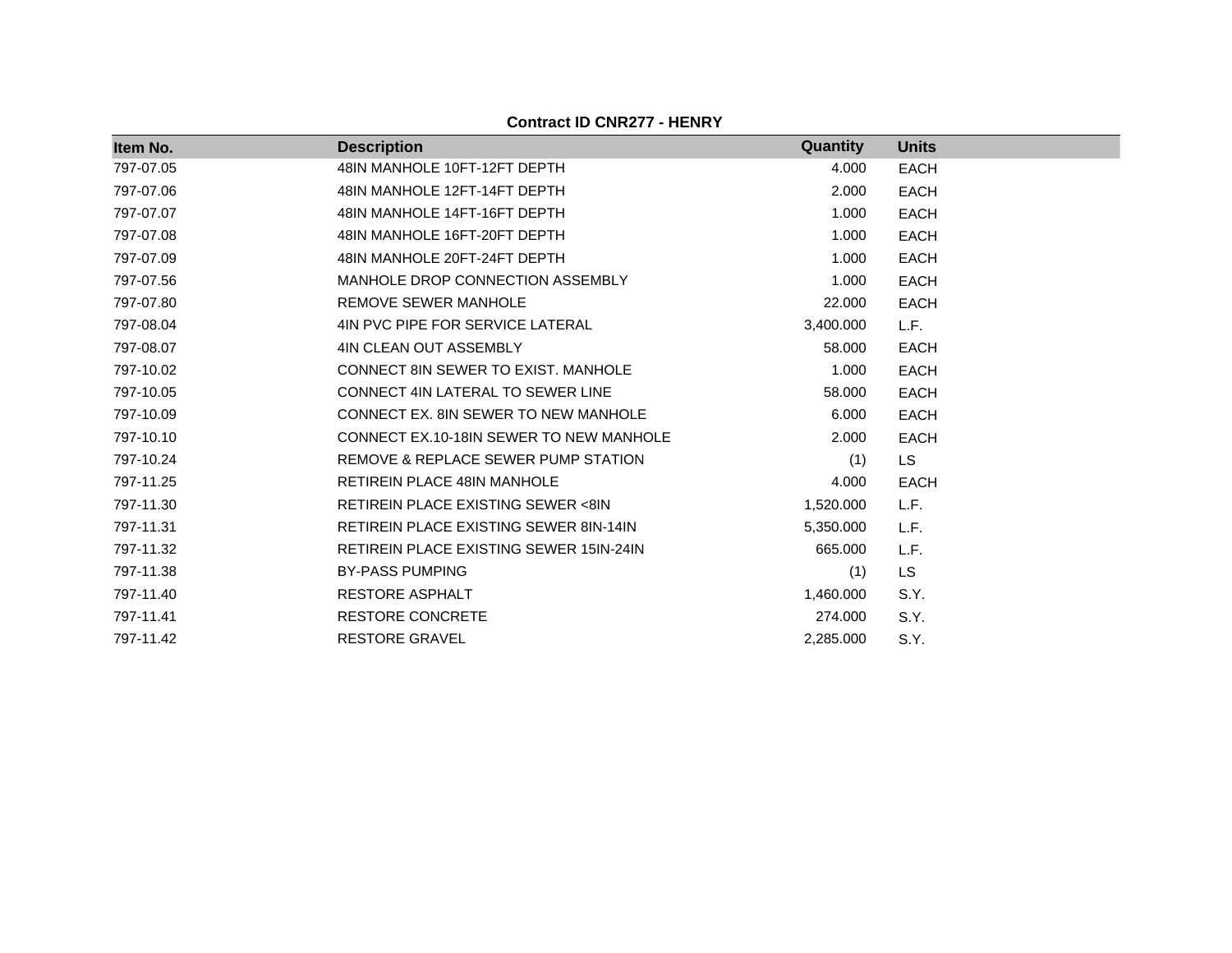# **Contract ID CNR081 - JEFFERSON**

| Item No.  | <b>Description</b>                                                                     | Quantity  | <b>Units</b> |
|-----------|----------------------------------------------------------------------------------------|-----------|--------------|
| 201-07.01 | REMOVAL AND DISPOSAL OF BRUSH & TREES                                                  | (1)       | <b>LS</b>    |
| 209-03.22 | FILTER SOCK (18 INCH)                                                                  | 200.000   | L.F.         |
| 307-03.08 | ASPHALT CONCRETE MIX (PG76-22) (BPMB-HM)<br><b>GRADING B-M2</b>                        | 240.000   | <b>TON</b>   |
| 411-03.10 | ACS MIX(PG76-22) GRADING D                                                             | 197.000   | <b>TON</b>   |
| 415-01.02 | COLD PLANING BITUMINOUS PAVEMENT                                                       | 850.000   | S.Y.         |
| 603-02.01 | REPAINTING EXISTING STEEL STRUCTURES (LOC.<br>& DES.) (BR. NO. 45-140-11.68, BEARINGS) | (1)       | LS.          |
| 603-02.02 | REPAINTING EXISTING STEEL STRUCTURES (LOC.<br>& DES.) (BR. NO. 45-140-11.98, BEARINGS) | (1)       | LS           |
| 603-05.20 | CONTAINMENT & DISPOSAL OF WASTE(LOCATION<br>& DESCRP) (BR. NO. 45-140-11.68)           | (1)       | <b>LS</b>    |
| 603-05.21 | CONTAINMENT & DISPOSAL OF WASTE(LOCATION<br>& DESCRP) (BR. NO. 45-140-11.98)           | (1)       | LS           |
| 604-04.02 | APPLIED TEXTURE FINISH (EXISTING<br>STRUCTURES)                                        | 5,434.000 | S.Y.         |
| 604-10.05 | <b>CONCRETE</b>                                                                        | 83.000    | S.F.         |
| 604-10.14 | REMOVE EXISTING WEARING SURFACE                                                        | (1)       | <b>LS</b>    |
| 604-10.30 | BRIDGE DECK REPAIRS (FULL DEPTH OF SLAB)                                               | 650.000   | S.Y.         |
| 604-10.41 | <b>EXPANSION JOINT REPAIRS (TYPE E)</b>                                                | 265,000   | L.F.         |
| 604-10.42 | <b>CONCRETE REPAIRS</b>                                                                | 53.000    | C.F.         |
| 604-10.50 | BRIDGE DECK REPAIRS (PARTIAL DEPTH OF SLAB)                                            | 620.000   | S.Y.         |
| 604-10.54 | <b>CONCRETE REPAIRS</b>                                                                | 84.000    | S.F.         |
| 604-10.55 | <b>CONCRETE (FOUNDATION REPAIRS)</b>                                                   | 3.000     | C.Y.         |
| 604-10.58 | EPOXY INJECTION (INJECTION)                                                            | 2.000     | GAL.         |
| 604-10.62 | EPOXY INJECTION REPAIR (COMPLETE AND IN<br>PLACE)                                      | 19.000    | L.F.         |
| 617-01    | <b>BRIDGE DECK SEALANT</b>                                                             | 2,119.000 | S.Y.         |
| 620-01    | ALUMINUM RAILING (DESCRIPTION) (REMOVAL)                                               | 500.000   | L.F.         |
| 705-08.51 | PORTABLE IMPACT ATTENUATOR NCHRP350 TL-3                                               | 4.000     | EACH         |
| 712-01    | <b>TRAFFIC CONTROL</b>                                                                 | (1)       | LS.          |
| 712-02.02 | INTERCONNECTED PORTABLE BARRIER RAIL                                                   | 1,650.000 | L.F.         |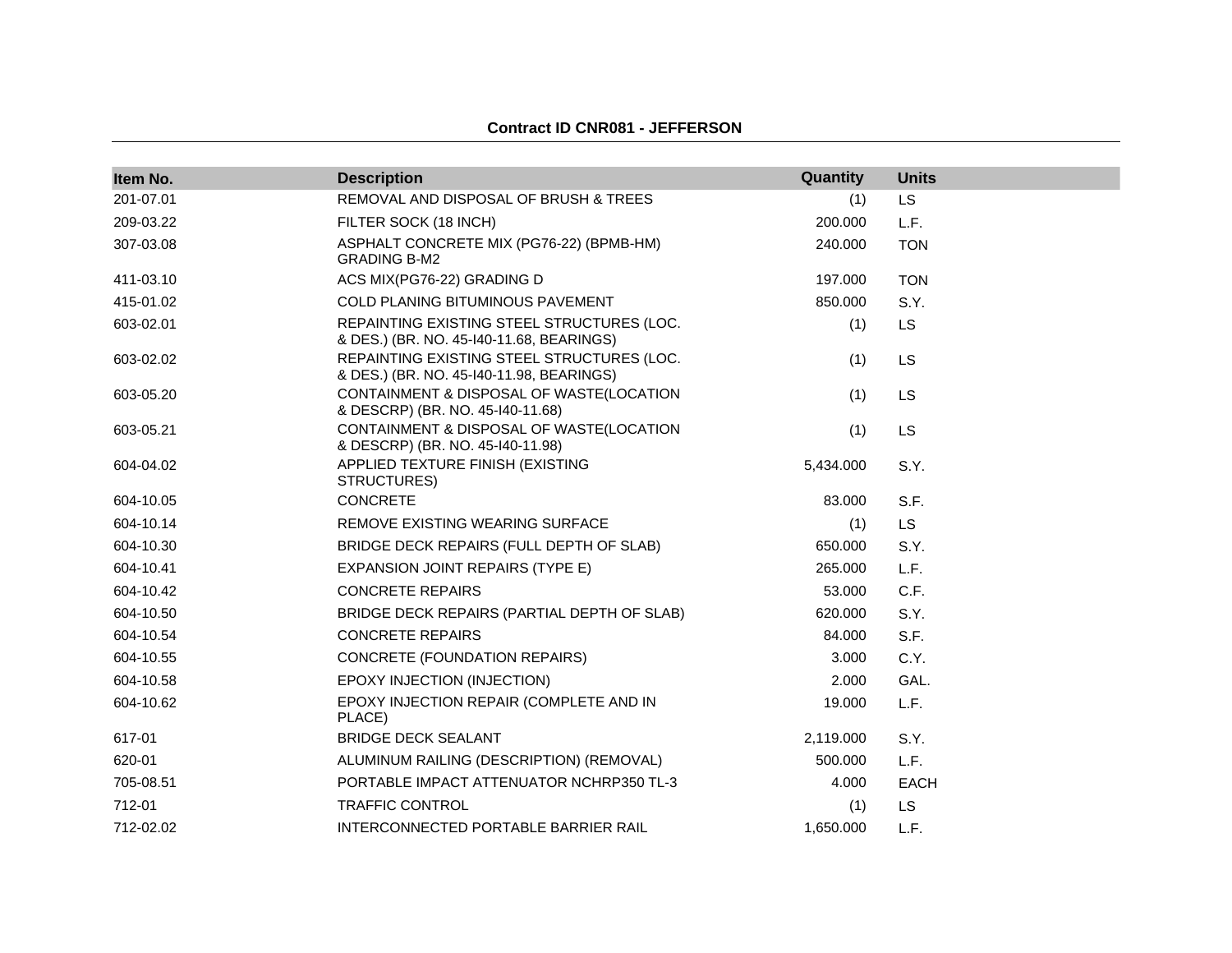**Contract ID CNR081 - JEFFERSON**

| Item No.  | <b>Description</b>                                | Quantity  | <b>Units</b> |
|-----------|---------------------------------------------------|-----------|--------------|
| 712-04.01 | FLEXIBLE DRUMS (CHANNELIZING)                     | 97.000    | EACH         |
| 712-04.50 | PORTABLE BARRIER RAIL DELINEATOR                  | 32,000    | EACH         |
| 712-06    | SIGNS (CONSTRUCTION)                              | 657.000   | S.F.         |
| 712-08.03 | ARROW BOARD (TYPE C)                              | 1.000     | EACH         |
| 712-08.10 | MOBILE MESSAGE SIGN UNIT W/ATTENUATOR             | 1,000.000 | <b>HOUR</b>  |
| 712-09.02 | REMOVABLE PAVEMENT MARKING (8" BARRIER<br>LINE)   | 6.620.000 | L.F.         |
| 713-02.26 | CONCRETE BARRIER/PARAPET DELINEATOR               | 94.000    | EACH         |
| 716-01.23 | Snwplwble Pvmt Mrkrs (Bi-Dir)(2 Color)            | 20,000    | EACH         |
| 716-12.02 | ENHANCED FLATLINE THERMO PVMT MRKNG (6IN<br>LINE) | 1.000     | L.M.         |
| 717-01    | <b>MOBILIZATION</b>                               |           | LS           |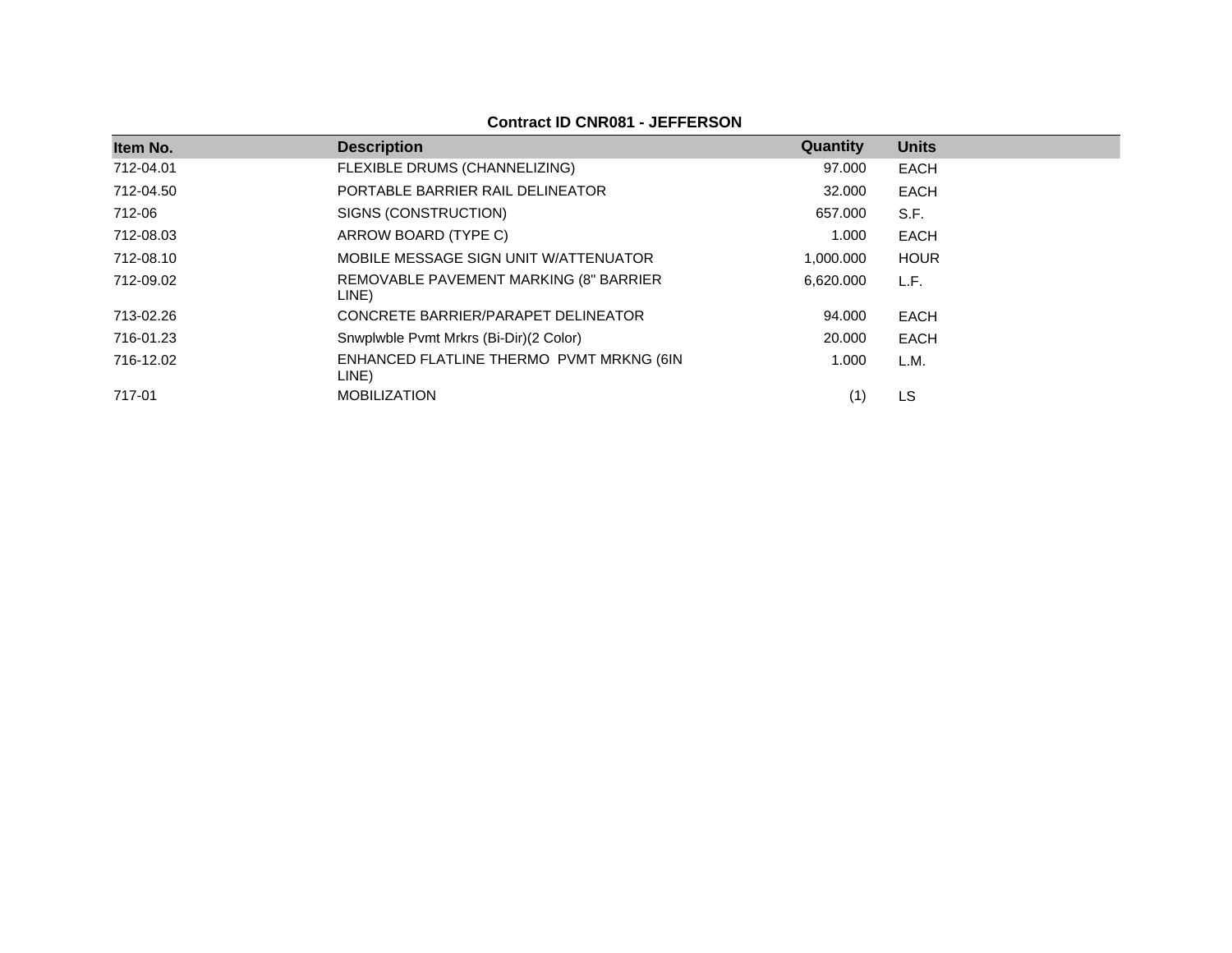| Item No.  | <b>Description</b>                                                          | Quantity  | <b>Units</b> |
|-----------|-----------------------------------------------------------------------------|-----------|--------------|
| 105-01    | CONSTRUCTION STAKES, LINES AND GRADES                                       | (1)       | LS           |
| 202-04.01 | REMOVAL OF STRUCTURES (DESCRIPTION, STA.)<br>(EXISTING BRIDGE, STA. 13+37)  | (1)       | LS           |
| 202-04.02 | REMOVAL OF STRUCTURES (DESCRIPTION, STA.)<br>(WALL, WOODEN STRUCTURE, GATE) | (1)       | LS           |
| 202-04.03 | REMOVAL OF STRUCTURES (DESCRIPTION, STA.)<br>(EXISTING BRIDGE, STA. 12+37)  | (1)       | LS           |
| 203-30.01 | ROADWAY APPROACHES                                                          | (1)       | <b>LS</b>    |
| 204-08.01 | BACKFILL MATERIAL (FLOWABLE FILL)                                           | 4.000     | C.Y.         |
| 209-03.20 | FILTER SOCK (8 INCH)                                                        | 20.000    | L.F.         |
| 209-03.21 | FILTER SOCK (12 INCH)                                                       | 32,000    | L.F.         |
| 209-05    | SEDIMENT REMOVAL                                                            | 59.000    | C.Y.         |
| 209-08.02 | TEMPORARY SILT FENCE (WITH BACKING)                                         | 389.000   | L.F.         |
| 209-08.03 | TEMPORARY SILT FENCE (WITHOUT BACKING)                                      | 872.000   | L.F.         |
| 209-09.03 | SEDIMENT FILTER BAG (15' X 15')                                             | 2.000     | EACH         |
| 209-09.04 | SEDIMENT FILTER BAG(15' X 10')                                              | 2.000     | <b>EACH</b>  |
| 209-09.40 | <b>CURB INLET PROTECTION (TYPE 1)</b>                                       | 4.000     | EACH         |
| 209-09.41 | <b>CURB INLET PROTECTION (TYPE 2)</b>                                       | 4.000     | EACH         |
| 209-40.42 | CATCH BASIN FILTER ASSEMBLY(TYPE 2)                                         | 4.000     | <b>EACH</b>  |
| 209-40.44 | CATCH BASIN FILTER ASSEMBLY(TYPE 4)                                         | 1.000     | <b>EACH</b>  |
| 209-40.46 | CATCH BASIN FILTER ASSEMBLY(TYPE 6)                                         | 6.000     | <b>EACH</b>  |
| 209-40.47 | CATCH BASIN FILTER ASSEMBLY(TYPE 7)                                         | 1.000     | <b>EACH</b>  |
| 209-40.48 | CATCH BASIN FILTER ASSEMBLY(TYPE 8)                                         | 2.000     | EACH         |
| 209-65.04 | TEMPORARY IN STREAM DIVERSION                                               | 479.000   | L.F.         |
| 303-01    | MINERAL AGGREGATE, TYPE A BASE, GRADING D                                   | 1,500.000 | <b>TON</b>   |
| 303-10.01 | MINERAL AGGREGATE (SIZE 57)                                                 | 115,000   | <b>TON</b>   |
| 307-01.01 | ASPHALT CONCRETE MIX (PG64-22) (BPMB-HM)<br><b>GRADING A</b>                | 153.000   | <b>TON</b>   |
| 307-01.08 | ASPHALT CONCRETE MIX (PG64-22) (BPMB-HM)<br><b>GRADING B-M2</b>             | 303.000   | <b>TON</b>   |
| 402-01    | BITUMINOUS MATERIAL FOR PRIME COAT (PC)                                     | 3.000     | <b>TON</b>   |

#### **Contract ID CNR228 - JOHNSON**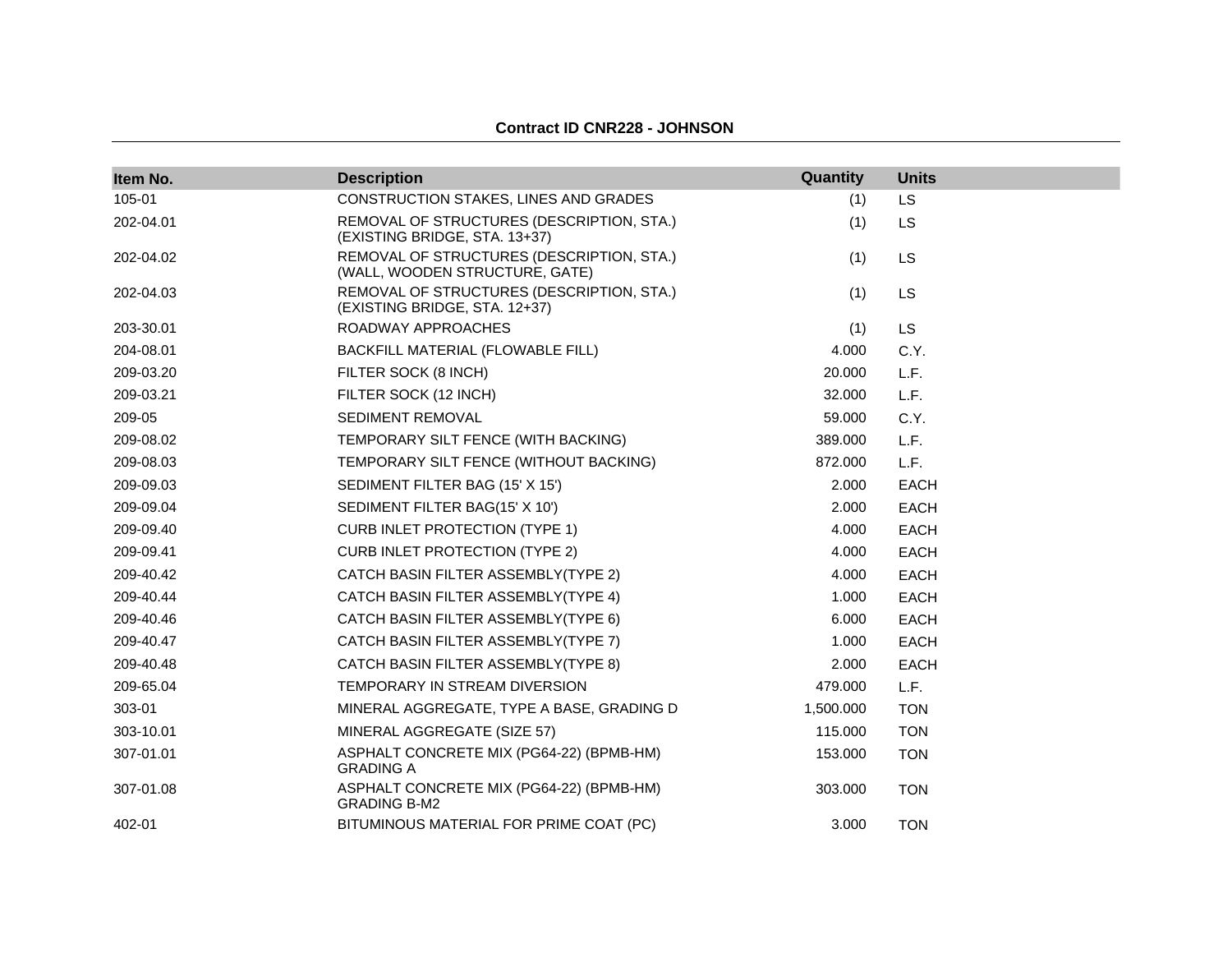| Item No.  | <b>Description</b>                                                  | Quantity  | <b>Units</b> |
|-----------|---------------------------------------------------------------------|-----------|--------------|
| 402-02    | AGGREGATE FOR COVER MATERIAL (PC)                                   | 8.000     | <b>TON</b>   |
| 403-01    | BITUMINOUS MATERIAL FOR TACK COAT (TC)                              | 1.700     | <b>TON</b>   |
| 403-02    | ASPHALT CEMENT FOR TACK COAT (TC)                                   | 1.500     | <b>TON</b>   |
| 407-20.05 | SAW CUTTING ASPHALT PAVEMENT                                        | 114.000   | L.F.         |
| 411-01.10 | ACS MIX(PG64-22) GRADING D                                          | 226.000   | <b>TON</b>   |
| 415-01.01 | COLD PLANING BITUMINOUS PAVEMENT                                    | 18.000    | <b>TON</b>   |
|           |                                                                     |           |              |
| 602-01    | <b>STRUCTURAL STEEL</b>                                             | 322.000   | LB.          |
| 604-01.01 | CLASS A CONCRETE (ROADWAY)                                          | 3.000     | C.Y.         |
| 604-01.04 | 1-1/2" STEEL PIPE HANDRAIL                                          | 3.000     | L.F.         |
| 607-03.02 | 18" CONCRETE PIPE CULVERT (CLASS III)                               | 608,000   | L.F.         |
| 607-50.60 | THREE SIDED PRECAST CULVERT STRUCTURE -<br>BARREL(SIZE) (SEE PLANS) | 88.000    | L.F.         |
| 611-07.01 | CLASS A CONCRETE (PIPE ENDWALLS)                                    | 2.000     | C.Y.         |
| 611-07.02 | STEEL BAR REINFORCEMENT (PIPE ENDWALLS)                             | 85.000    | LB.          |
| 611-12.01 | CATCH BASINS, TYPE 12, 0' - 4' DEPTH                                | 1.000     | <b>EACH</b>  |
| 611-12.02 | CATCH BASINS, TYPE 12, > 4' - 8' DEPTH                              | 6.000     | <b>EACH</b>  |
| 611-14.02 | CATCH BASINS, TYPE 14, > 4' - 8' DEPTH                              | 1.000     | <b>EACH</b>  |
| 611-42.01 | CATCH BASINS, TYPE 42, 0' - 4' DEPTH                                | 3.000     | <b>EACH</b>  |
| 611-42.02 | CATCH BASINS, TYPE 42, > 4' - 8' DEPTH                              | 3.000     | <b>EACH</b>  |
| 701-01.01 | <b>CONCRETE SIDEWALK (4 ")</b>                                      | 1,390.000 | S.F.         |
| 701-02.03 | <b>CONCRETE CURB RAMP</b>                                           | 300.000   | S.F.         |
| 702-03    | CONCRETE COMBINED CURB & GUTTER                                     | 49.000    | C.Y.         |
| 705-01.04 | <b>METAL BEAM GUARD FENCE</b>                                       | 88.000    | L.F.         |
| 705-06.01 | W BEAM GR (TYPE 2) MASH TL3                                         | 370.000   | L.F.         |
| 705-06.10 | GR TERMINALTRAILING END (TYPE 13) MASH TL3                          | 2.000     | EACH         |
| 705-06.11 | GR TERMINAL (IN-INLINE) MASH TL3                                    | 4.000     | <b>EACH</b>  |
| 705-06.20 | TANGENT ENERGY ABSORBING TERM MASH TL-3                             | 1.000     | EACH         |
| 705-06.30 | GR TERMINAL (TYPE 21) MASH TL2                                      | 2.000     | <b>EACH</b>  |
| 706-01    | <b>GUARDRAIL REMOVED</b>                                            | 102.000   | L.F.         |
| 706-10.26 | ROUNDED END ELEMENT                                                 | 3.000     | <b>EACH</b>  |

**Contract ID CNR228 - JOHNSON**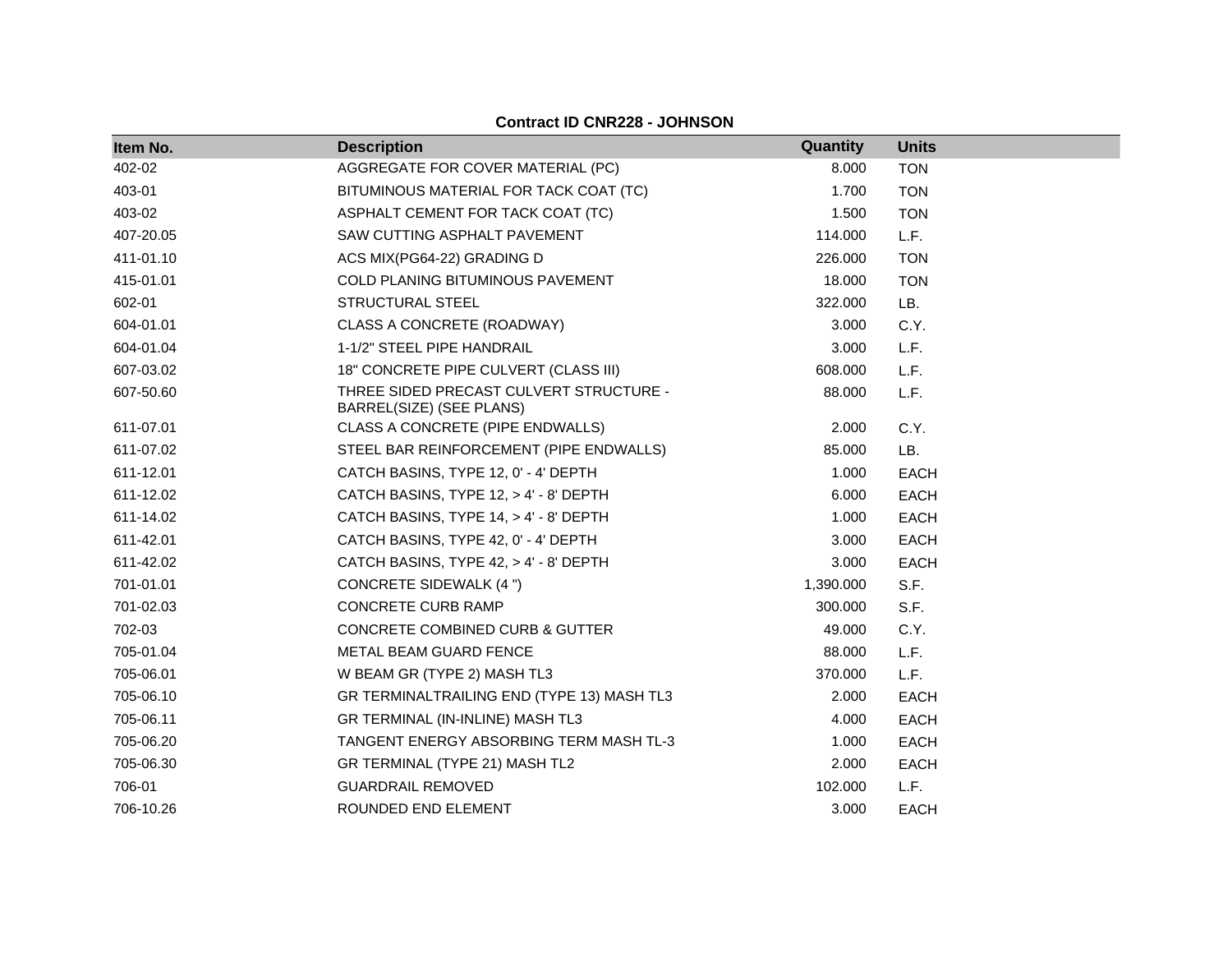| Item No.  | <b>Description</b>                                    | Quantity   | <b>Units</b> |
|-----------|-------------------------------------------------------|------------|--------------|
| 709-05.05 | MACHINED RIP-RAP (CLASS A-3)                          | 100.000    | <b>TON</b>   |
| 709-05.06 | MACHINED RIP-RAP (CLASS A-1)                          | 3.000      | <b>TON</b>   |
| 709-05.08 | MACHINED RIP-RAP (CLASS B)                            | 75.000     | <b>TON</b>   |
| 709-05.09 | MACHINED RIP-RAP (CLASS C)                            | 452.000    | <b>TON</b>   |
| 712-01    | <b>TRAFFIC CONTROL</b>                                | (1)        | <b>LS</b>    |
| 712-02.02 | INTERCONNECTED PORTABLE BARRIER RAIL                  | 221.000    | L.F.         |
| 712-04.01 | FLEXIBLE DRUMS (CHANNELIZING)                         | 73.000     | <b>EACH</b>  |
| 712-04.50 | PORTABLE BARRIER RAIL DELINEATOR                      | 8.000      | <b>EACH</b>  |
| 712-05.01 | <b>WARNING LIGHTS (TYPE A)</b>                        | 26.000     | <b>EACH</b>  |
| 712-06    | SIGNS (CONSTRUCTION)                                  | 766.000    | S.F.         |
| 712-07.03 | TEMPORARY BARRICADES (TYPE III)                       | 234.000    | L.F.         |
| 713-11.02 | PERFORATED/KNOCKOUT SQUARE TUBE POST                  | 52.000     | LB.          |
| 713-11.21 | P POST SLIP BASE                                      | 2.000      | <b>EACH</b>  |
| 713-13.02 | FLAT SHEET ALUMINUM SIGNS (0.080" THICK)              | 12.500     | S.F.         |
| 713-15    | REMOVAL OF SIGNS, POSTS AND FOOTINGS                  | (1)        | LS           |
| 716-02.05 | PLASTIC PAVEMENT MARKING (STOP LINE)                  | 33.000     | L.F.         |
| 716-02.09 | PLASTIC PAVEMENT MARKING (LONGITUDINAL<br>CROSS-WALK) | 90.000     | L.F.         |
| 716-05.01 | PAINTED PAVEMENT MARKING (4" LINE)                    | 0.314      | L.M.         |
| 716-05.08 | PAINTED PAVEMENT MARKING (PARKING LINE)               | 210.000    | L.F.         |
| 716-13.01 | SPRAY THERMO PVMT MRKNG (60 mil) (4IN LINE)           | 0.056      | L.M.         |
| 717-01    | <b>MOBILIZATION</b>                                   | (1)        | LS           |
| 740-10.03 | GEOTEXTILE (TYPE III) (EROSION CONTROL)               | 339.000    | S.Y.         |
| 740-11.02 | TEMPORARY SEDIMENT TUBE 12IN                          | 180.000    | L.F.         |
| 801-01.07 | TEMPORARY SEEDING (WITH MULCH)                        | 12.000     | <b>UNIT</b>  |
| 204-08    | FOUNDATION FILL MATERIAL                              | 35.000     | C.Y.         |
| 303-01.01 | <b>GRANULAR BACKFILL (ROADWAY)</b>                    | 1,038.000  | <b>TON</b>   |
| 604-02.01 | CLASS A CONCRETE (BOX BRIDGES)                        | 196.000    | C.Y.         |
| 604-02.02 | STEEL BAR REINFORCEMENT (BOX BRIDGES)                 | 36,349.000 | LB.          |

**Contract ID CNR228 - JOHNSON**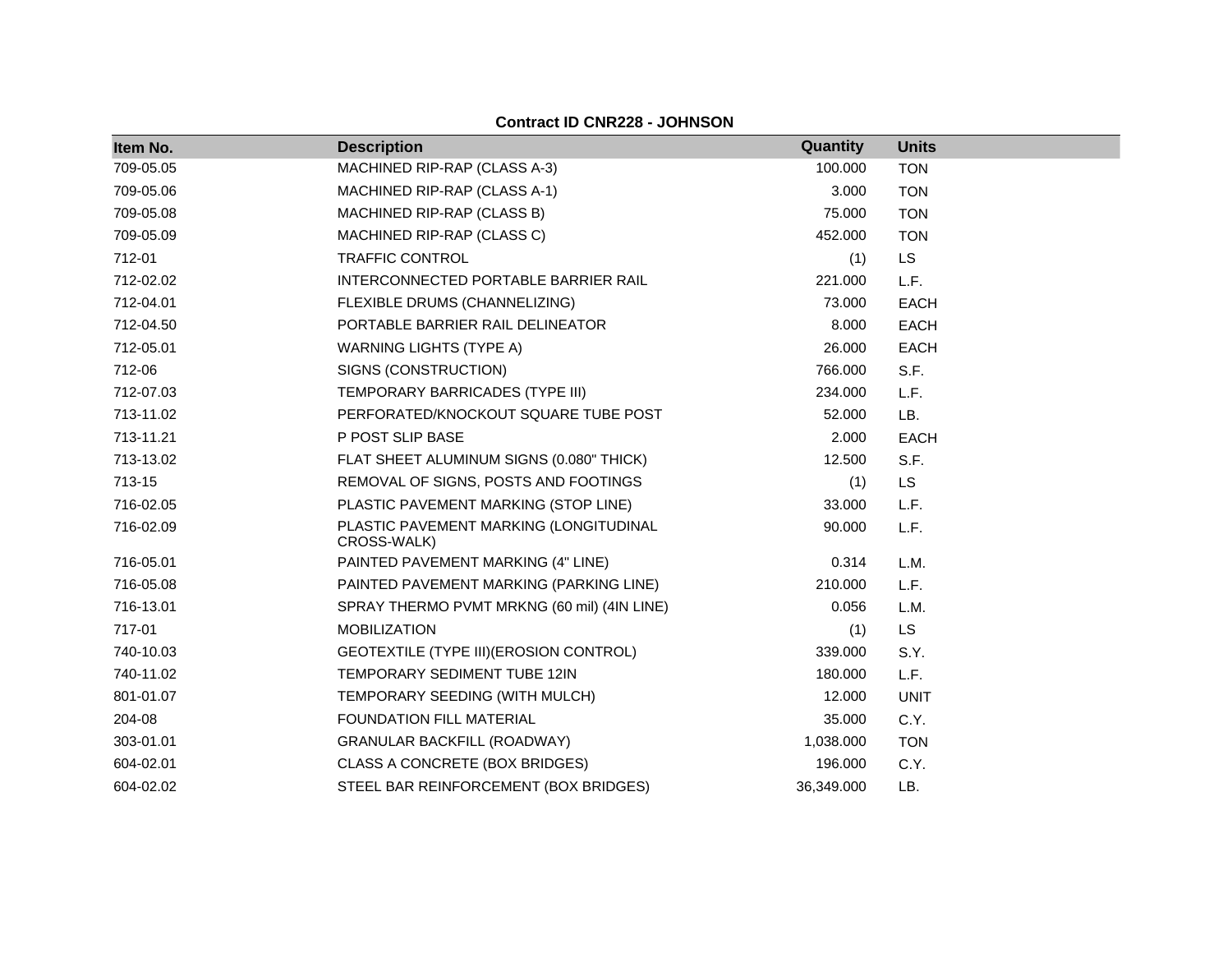| Item No.  | <b>Description</b>                                              | Quantity  | <b>Units</b> |
|-----------|-----------------------------------------------------------------|-----------|--------------|
| 105-01    | CONSTRUCTION STAKES, LINES AND GRADES                           | (1)       | LS           |
| 109-10.01 | <b>TRAINEE</b>                                                  | 600.000   | <b>HOUR</b>  |
| 201-01    | <b>CLEARING AND GRUBBING</b>                                    | (1)       | <b>LS</b>    |
| 203-01    | ROAD & DRAINAGE EXCAVATION (UNCLASSIFIED)                       | 643.000   | C.Y.         |
| 203-02.01 | BORROW EXCAVATION (GRADED SOLID ROCK)                           | 2,262.000 | <b>TON</b>   |
| 203-03    | BORROW EXCAVATION (UNCLASSIFIED)                                | 4,053.000 | C.Y.         |
| 203-04    | PLACING AND SPREADING TOPSOIL                                   | 305.000   | C.Y.         |
| 203-06    | <b>WATER</b>                                                    | 17.000    | M.G.         |
| 203-50    | CONSTRUCTION OF HAUL ROAD                                       | (1)       | <b>LS</b>    |
| 207-20.01 | ROADWAY SUBGRADE TIMBER MAT(TEMP)                               | 200.000   | L.F.         |
| 209-05    | <b>SEDIMENT REMOVAL</b>                                         | 181.000   | C.Y.         |
| 209-08.02 | TEMPORARY SILT FENCE (WITH BACKING)                             | 3,218.000 | L.F.         |
| 209-08.03 | TEMPORARY SILT FENCE (WITHOUT BACKING)                          | 715.000   | L.F.         |
| 209-08.07 | ROCK CHECK DAM PER                                              | 22,000    | <b>EACH</b>  |
| 209-08.08 | ENHANCED ROCK CHECK DAM                                         | 6.000     | EACH         |
| 209-09.03 | SEDIMENT FILTER BAG (15' X 15')                                 | 8.000     | EACH         |
| 303-01    | MINERAL AGGREGATE, TYPE A BASE, GRADING D                       | 1,189.000 | <b>TON</b>   |
| 303-10.01 | MINERAL AGGREGATE (SIZE 57)                                     | 568.000   | <b>TON</b>   |
| 303-10.02 | MINERAL AGGREGATE (SIZE 2)                                      | 5,681.000 | <b>TON</b>   |
| 307-01.08 | ASPHALT CONCRETE MIX (PG64-22) (BPMB-HM)<br><b>GRADING B-M2</b> | 25.000    | <b>TON</b>   |
| 411-01.10 | ACS MIX(PG64-22) GRADING D                                      | 421.000   | <b>TON</b>   |
| 604-01.20 | <b>BOX TUBE SAFETY RAIL</b>                                     | 476.000   | L.F.         |
| 607-07.30 | 36" PIPE CULVERT                                                | 41.000    | L.F.         |
| 621-03.11 | 72" TEMPORARY DRAINAGE PIPE                                     | 2,005.000 | L.F.         |
| 702-10.02 | <b>WHEEL STOP</b>                                               | 3.000     | <b>EACH</b>  |
| 707-08.11 | <b>HIGH-VISIBILITY CONSTRUCTION FENCE</b>                       | 1,054.000 | L.F.         |
| 709-05.05 | MACHINED RIP-RAP (CLASS A-3)                                    | 100.000   | <b>TON</b>   |
| 709-05.08 | MACHINED RIP-RAP (CLASS B)                                      | 865,000   | <b>TON</b>   |

#### **Contract ID CNR226 - KNOX**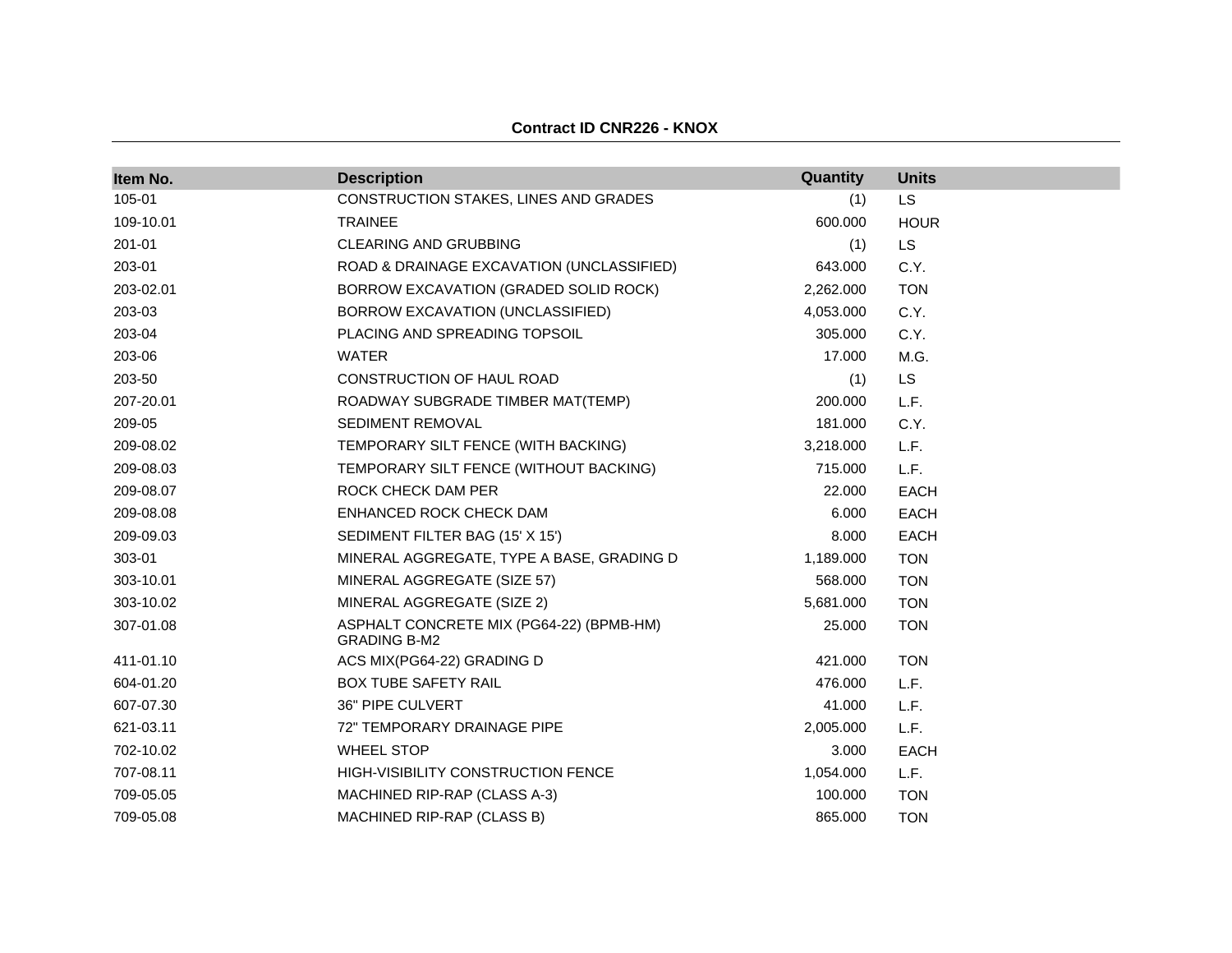| Item No.  | <b>Description</b>                                                               | Quantity   | <b>Units</b> |
|-----------|----------------------------------------------------------------------------------|------------|--------------|
| 709-99.99 | ROUND RIVER STONE RIP-RAP (SIZE) (6" - 18")                                      | 710.000    | C.Y.         |
| 710-02    | AGGREGATE UNDERDRAINS (WITH PIPE)                                                | 70.000     | L.F.         |
| 710-06.11 | LATERAL UNDERDRAIN ENDWALL (2:1)                                                 | 2.000      | <b>EACH</b>  |
| 712-01    | <b>TRAFFIC CONTROL</b>                                                           | (1)        | <b>LS</b>    |
| 712-04.01 | FLEXIBLE DRUMS (CHANNELIZING)                                                    | 40.000     | <b>EACH</b>  |
| 712-05.01 | <b>WARNING LIGHTS (TYPE A)</b>                                                   | 44.000     | <b>EACH</b>  |
| 712-06    | SIGNS (CONSTRUCTION)                                                             | 141.000    | S.F.         |
| 712-07.03 | TEMPORARY BARRICADES (TYPE III)                                                  | 16.000     | L.F.         |
| 713-16.20 | SIGNS (DESCRIPTION) (RESERVED PARKING R7-8<br>MOD.)                              | 2.000      | <b>EACH</b>  |
| 713-16.21 | SIGNS (DESCRIPTION) (RESERVED PARKING WITH<br>VAN ACCESSIBLE, R-7-8P)            | 1.000      | <b>EACH</b>  |
| 716-04.10 | PLASTIC PAVEMENT MARKING (HANDICAP<br>SYMBOL)                                    | 3.000      | <b>EACH</b>  |
| 716-05.08 | PAINTED PAVEMENT MARKING (PARKING LINE)                                          | 260.000    | L.F.         |
| 717-01    | <b>MOBILIZATION</b>                                                              | (1)        | <b>LS</b>    |
| 740-10.03 | GEOTEXTILE (TYPE III) (EROSION CONTROL)                                          | 17,750.000 | S.Y.         |
| 740-10.04 | GEOTEXTILE (TYPE IV) (STABILIZATION)                                             | 1,158.000  | S.Y.         |
| 740-11.04 | TEMPORARY SEDIMENT TUBE 20IN                                                     | 5,512.000  | L.F.         |
| 801-01.07 | TEMPORARY SEEDING (WITH MULCH)                                                   | 9.000      | <b>UNIT</b>  |
| 801-02    | SEEDING (WITHOUT MULCH)                                                          | 110.000    | <b>UNIT</b>  |
| 801-03    | WATER (SEEDING & SODDING)                                                        | 12.000     | M.G.         |
| 805-12.01 | EROSION CONTROL BLANKET (TYPE I)                                                 | 1,407.000  | S.Y.         |
| 204-02.01 | DRY EXCAVATION (BRIDGES)                                                         | 232.000    | C.Y.         |
| 204-03.01 | WET EXCAVATION (BRIDGES)                                                         | 107.000    | C.Y.         |
| 204-10.01 | FOUNDATION PREPARATION(PR NO. , STA<br>$\lambda$<br>(PIER NO. 1, STA. 105+93.15) | (1)        | <b>LS</b>    |
| 204-10.02 | FOUNDATION PREPARATION(PR NO. , STA<br>$\lambda$<br>(PIER NO. 2, STA. 112+15.00) | (1)        | LS           |
| 303-01.02 | <b>GRANULAR BACKFILL (BRIDGES)</b>                                               | 642.000    | <b>TON</b>   |
| 602-20.01 | ALUMINUM STRUCTURE                                                               | 1.000      | LS           |
| 604-02.03 | EPOXY COATED REINFORCING STEEL                                                   | 4,558.000  | LB.          |

**Contract ID CNR226 - KNOX**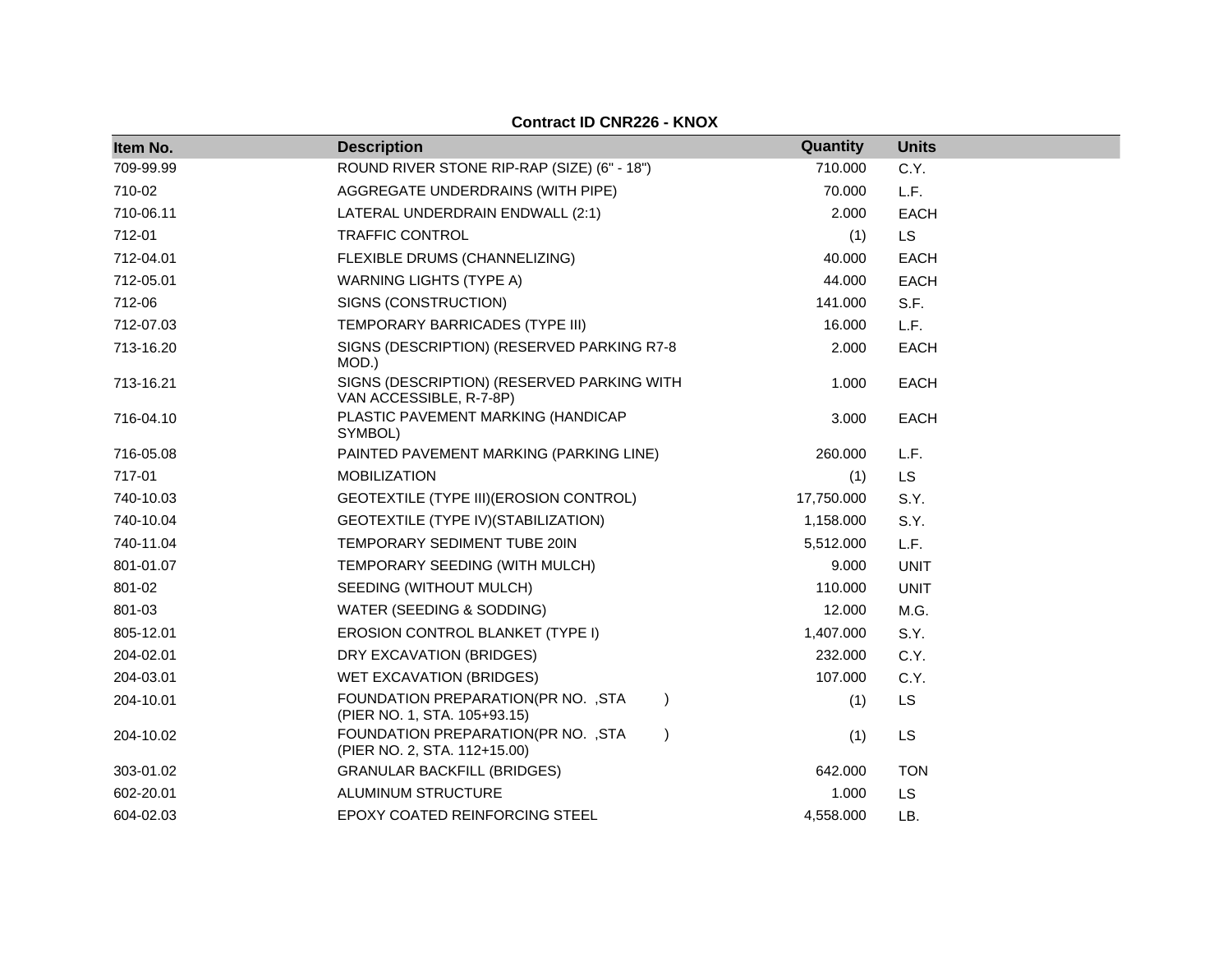| Item No.  | <b>Description</b>                                      | Quantity   | <b>Units</b> |
|-----------|---------------------------------------------------------|------------|--------------|
| 604-03.01 | CLASS A CONCRETE (BRIDGES)                              | 400.000    | C.Y.         |
| 604-03.02 | STEEL BAR REINFORCEMENT (BRIDGES)                       | 46,125.000 | LB.          |
| 604-04.01 | APPLIED TEXTURE FINISH (NEW STRUCTURES)                 | 440.000    | S.Y.         |
| 604-10.90 | MISCELLANEOUS BRIDGE ITEMS                              | (1)        | <b>LS</b>    |
| 606-02.03 | STEEL PILES (10 INCH)                                   | 376.000    | L.F.         |
| 606-02.06 | PILE TIPS (STEEL PILES, 10 INCH)                        | 41.000     | <b>EACH</b>  |
| 606-03.03 | STEEL PILES (12 INCH)                                   | 252.000    | L.F.         |
| 606-03.06 | PILE TIPS (STEEL PILES, 12 INCH)                        | 24.000     | <b>EACH</b>  |
| 625-01.11 | CAMERA INSPECTION - DRILLED SHAFT<br>(UNDERWATER)       | 5.000      | <b>EACH</b>  |
| 625-02.01 | DRILLED SHAFT-SOIL (DIA.)                               | 6.000      | V.F.         |
| 625-02.02 | DRILLED SHAFT-SOIL (DIA.)                               | 5.000      | V.F.         |
| 625-02.13 | DRILLED SHAFT-ROCK (DIA.)                               | 51.000     | V.F.         |
| 625-02.14 | DRILLED SHAFT-ROCK (DIA.)                               | 24.000     | V.F.         |
| 625-02.25 | DRILLED SHAFT CASING-PERMANENT (DIA.)                   | 48.000     | V.F.         |
| 625-02.26 | DRILLED SHAFT CASING-PERMANENT (DIA.)                   | 33.000     | V.F.         |
| 625-02.40 | DRILLED SHAFT (SH-SCC) CONCRETE                         | 123.000    | C.Y.         |
| 625-02.43 | <b>CONCRETE CORING</b>                                  | 138.000    | V.F.         |
| 625-02.44 | DRILLED SHAFT REINFORCING STEEL                         | 35,907.000 | LB.          |
| 625-02.46 | SONIC LOGGING TESTING                                   | 5.000      | <b>EACH</b>  |
| 710-09.01 | 6" PERFORATED PIPE WITH VERTICAL DRAIN<br><b>SYSTEM</b> | 95.000     | L.F.         |
| 710-09.02 | 6" PIPE UNDERDRAIN                                      | 20.000     | L.F.         |

**Contract ID CNR226 - KNOX**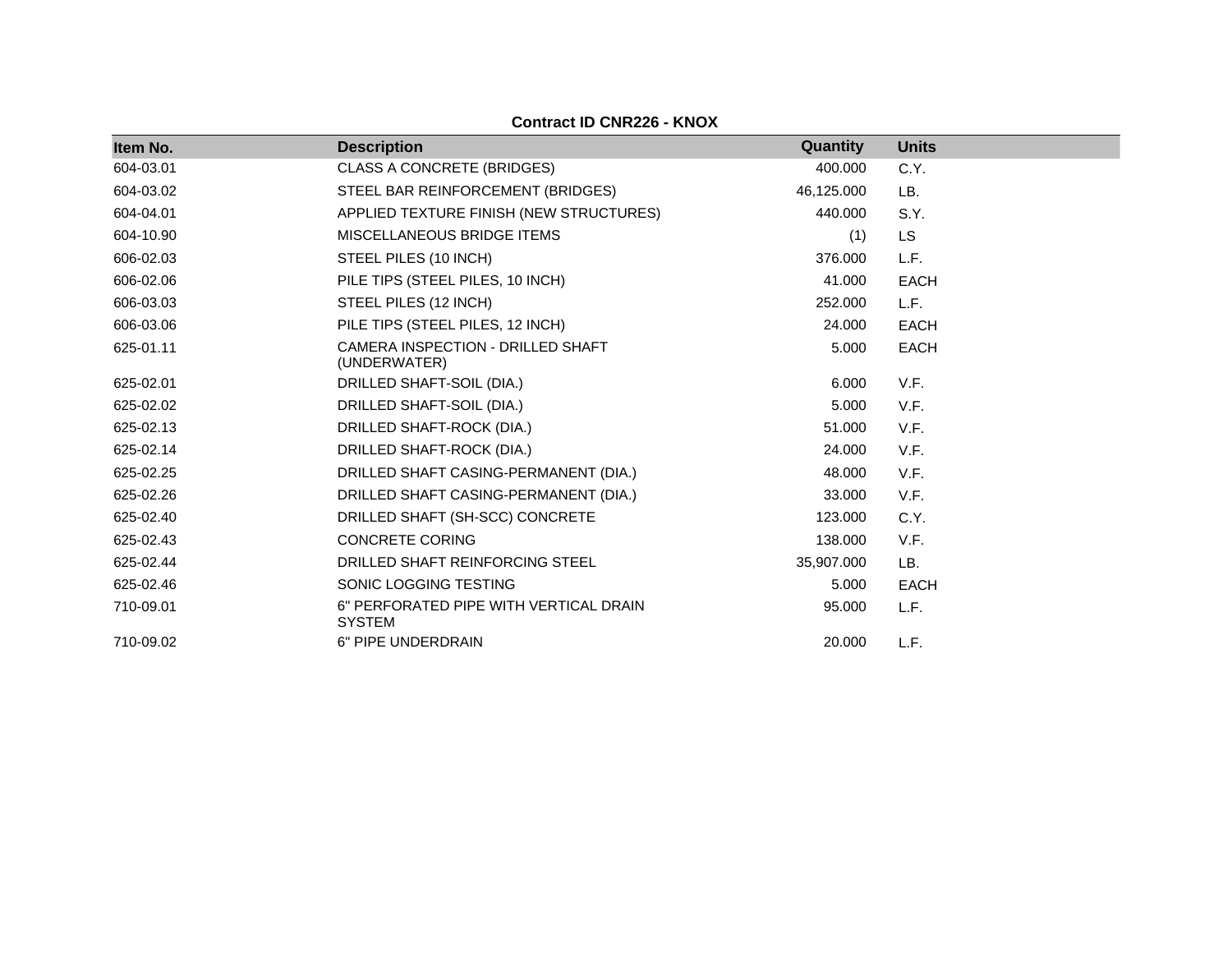| Item No.  | <b>Description</b>                             | Quantity   | <b>Units</b> |
|-----------|------------------------------------------------|------------|--------------|
| 105-01    | CONSTRUCTION STAKES, LINES AND GRADES          | (1)        | <b>LS</b>    |
| 201-01    | CLEARING AND GRUBBING                          | (1)        | LS.          |
| 203-01    | ROAD & DRAINAGE EXCAVATION (UNCLASSIFIED)      | 41,557.000 | C.Y.         |
| 203-01.11 | PRESPLITTING OF ROCK EXCAVATION                | 6,078.000  | S.Y.         |
| 203-11    | <b>SCALING AND TRIMMING</b>                    | 14,217.000 | S.Y.         |
| 209-02.05 | 12" TEMPORARY SLOPE DRAIN                      | 70.000     | L.F.         |
| 209-03.21 | FILTER SOCK (12 INCH)                          | 1,260.000  | L.F.         |
| 209-05    | <b>SEDIMENT REMOVAL</b>                        | 91.000     | C.Y.         |
| 209-08.07 | ROCK CHECK DAM PER                             | 8.000      | EACH         |
| 403-01    | BITUMINOUS MATERIAL FOR TACK COAT (TC)         | 7.000      | <b>TON</b>   |
| 411-03.10 | ACS MIX(PG76-22) GRADING D                     | 1,129.000  | <b>TON</b>   |
| 411-12.01 | SCORING SHOULDERS (CONTINUOUS) (16IN<br>WIDTH) | 0.530      | L.M.         |
| 415-01.02 | COLD PLANING BITUMINOUS PAVEMENT               | 17,067.000 | S.Y.         |
| 705-08.51 | PORTABLE IMPACT ATTENUATOR NCHRP350 TL-3       | 1.000      | <b>EACH</b>  |
| 709-05.05 | MACHINED RIP-RAP (CLASS A-3)                   | 50.000     | <b>TON</b>   |
| 709-05.06 | MACHINED RIP-RAP (CLASS A-1)                   | 820.000    | <b>TON</b>   |
| 712-01    | <b>TRAFFIC CONTROL</b>                         | (1)        | LS.          |
| 712-02.02 | INTERCONNECTED PORTABLE BARRIER RAIL           | 1,360.000  | L.F.         |
| 712-04.01 | FLEXIBLE DRUMS (CHANNELIZING)                  | 50.000     | <b>EACH</b>  |
| 712-04.50 | PORTABLE BARRIER RAIL DELINEATOR               | 60.000     | EACH         |
| 712-05.01 | <b>WARNING LIGHTS (TYPE A)</b>                 | 50.000     | <b>EACH</b>  |
| 712-06    | SIGNS (CONSTRUCTION)                           | 515.000    | S.F.         |
| 712-08.03 | ARROW BOARD (TYPE C)                           | 1.000      | EACH         |
| 712-08.10 | MOBILE MESSAGE SIGN UNIT W/ATTENUATOR          | 300.000    | <b>HOUR</b>  |
| 713-02.14 | FLEXIBLE DELINEATOR (WHITE)                    | 70.000     | <b>EACH</b>  |
| 716-01.05 | TEMPORARY RAISED PAVEMENT MARKER               | 70.000     | <b>EACH</b>  |
| 716-01.23 | Snwplwble Pvmt Mrkrs (Bi-Dir)(2 Color)         | 20.000     | <b>EACH</b>  |

#### **Contract ID CNR255 - KNOX**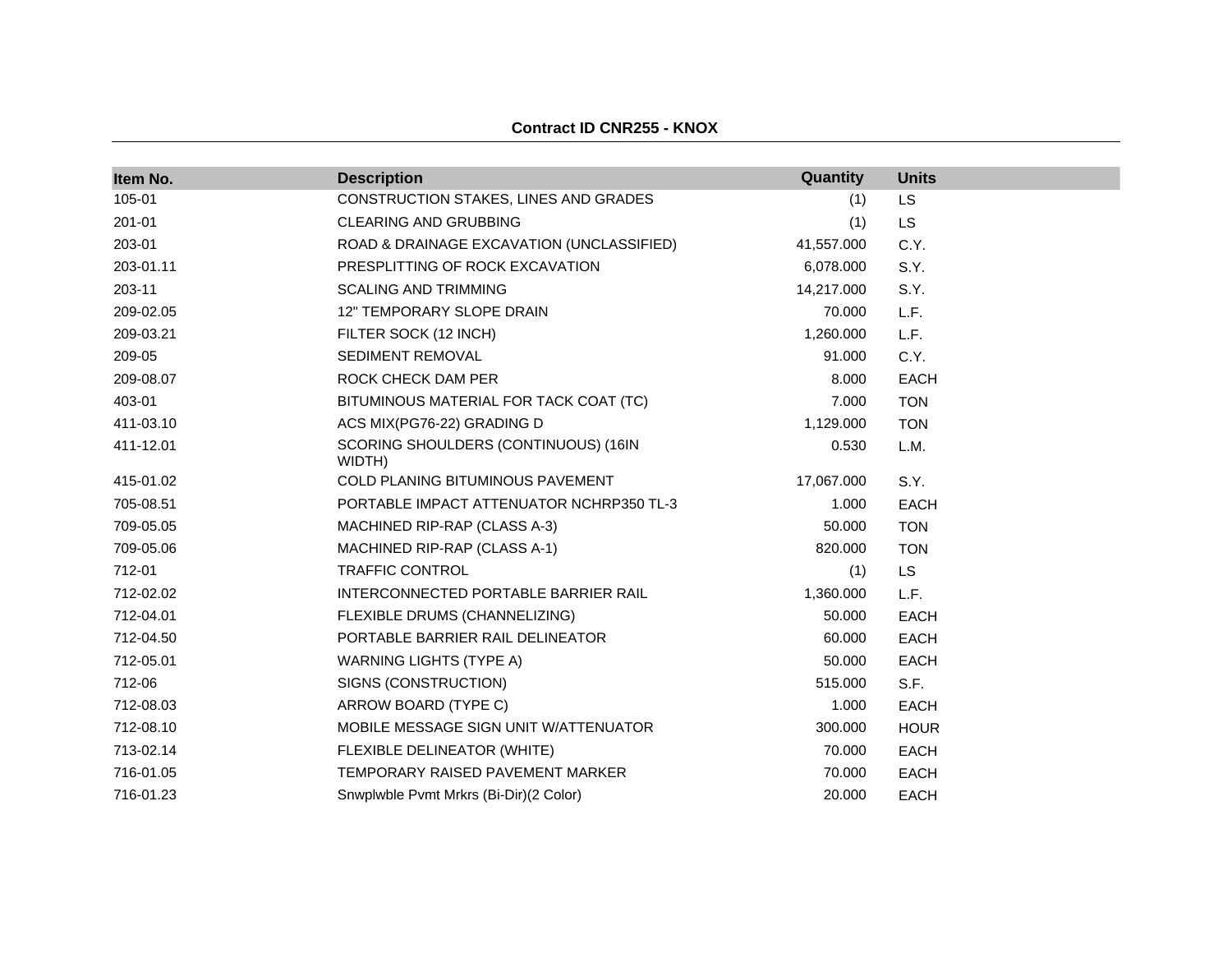| Item No.  | <b>Description</b>                                | Quantity  | <b>Units</b> |
|-----------|---------------------------------------------------|-----------|--------------|
| 716-01.30 | REMOVAL OF SNOWPLOWABLE REFLECTIVE<br>MARKER      | 20,000    | EACH         |
| 716-05.02 | PAINTED PAVEMENT MARKING (8" BARRIER LINE)        | 4,120.000 | L.F.         |
| 716-08.01 | REMOVAL OF PAVEMENT MARKING (LINE)                | 4.120.000 | L.F.         |
| 716-12.02 | ENHANCED FLATLINE THERMO PVMT MRKNG (6IN<br>LINE) | 0.530     | L.M.         |
| 717-01    | <b>MOBILIZATION</b>                               | (1)       | LS           |
| 740-10.03 | GEOTEXTILE (TYPE III) (EROSION CONTROL)           | 90.000    | S.Y.         |
| 801-01    | SEEDING (WITH MULCH)                              | 1.000     | <b>UNIT</b>  |
| 801-03    | WATER (SEEDING & SODDING)                         | 2.000     | M.G.         |
|           |                                                   |           |              |

### **Contract ID CNR255 - KNOX**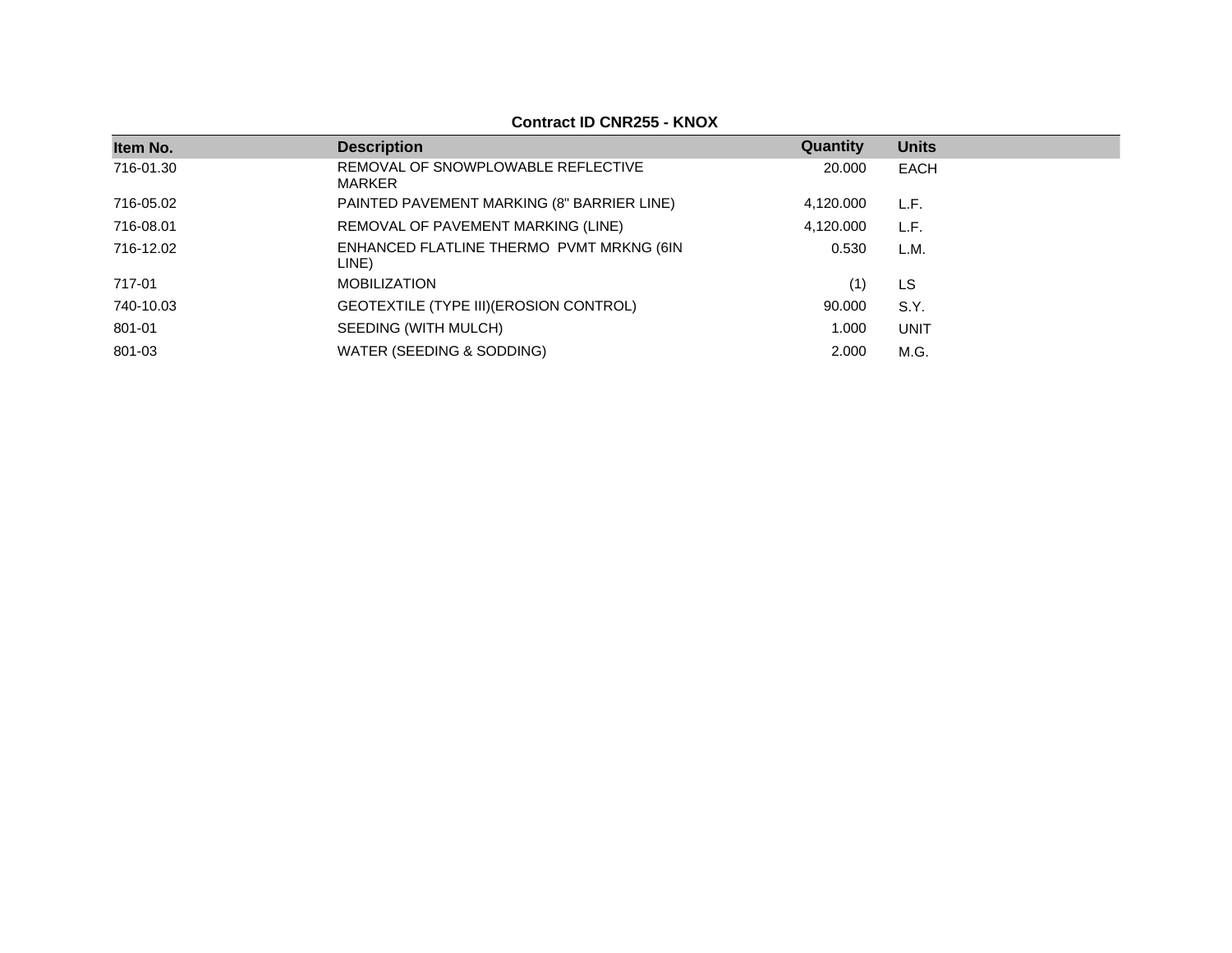| Item No.  | <b>Description</b>                                  | Quantity | <b>Units</b> |
|-----------|-----------------------------------------------------|----------|--------------|
| 620-03    | CONCRETE PARAPET (DESCRIPTION) (BRIDGE<br>PARAPETS) | 50.000   | L.F.         |
| 705-08.51 | PORTABLE IMPACT ATTENUATOR NCHRP350 TL-3            | 2.000    | EACH         |
| 712-01    | TRAFFIC CONTROL                                     | (1)      | LS           |
| 712-01.03 | LANE CLOSURE(NIGHT WORK)                            | 2.000    | EACH         |
| 712-02.02 | INTERCONNECTED PORTABLE BARRIER RAIL                | 400.000  | L.F.         |
| 712-04.01 | FLEXIBLE DRUMS (CHANNELIZING)                       | 60.000   | <b>EACH</b>  |
| 712-04.50 | PORTABLE BARRIER RAIL DELINEATOR                    | 20,000   | EACH         |
| 712-08.10 | MOBILE MESSAGE SIGN UNIT W/ATTENUATOR               | 50.000   | <b>HOUR</b>  |
| 713-09.20 | STEEL OVERHEAD SIGN STRUCTURE (SPAN 60'+/-)         | 1.000    | EACH         |
| 713-14    | EXTRUDED ALUMINUM PANEL SIGNS                       | 368,000  | S.F.         |
| 713-16.01 | CHANGEABLE MESSAGE SIGN UNIT                        | 2.000    | EACH         |
| 717-01    | <b>MOBILIZATION</b>                                 | (1)      | LS           |

# **Contract ID CNR266 - KNOX**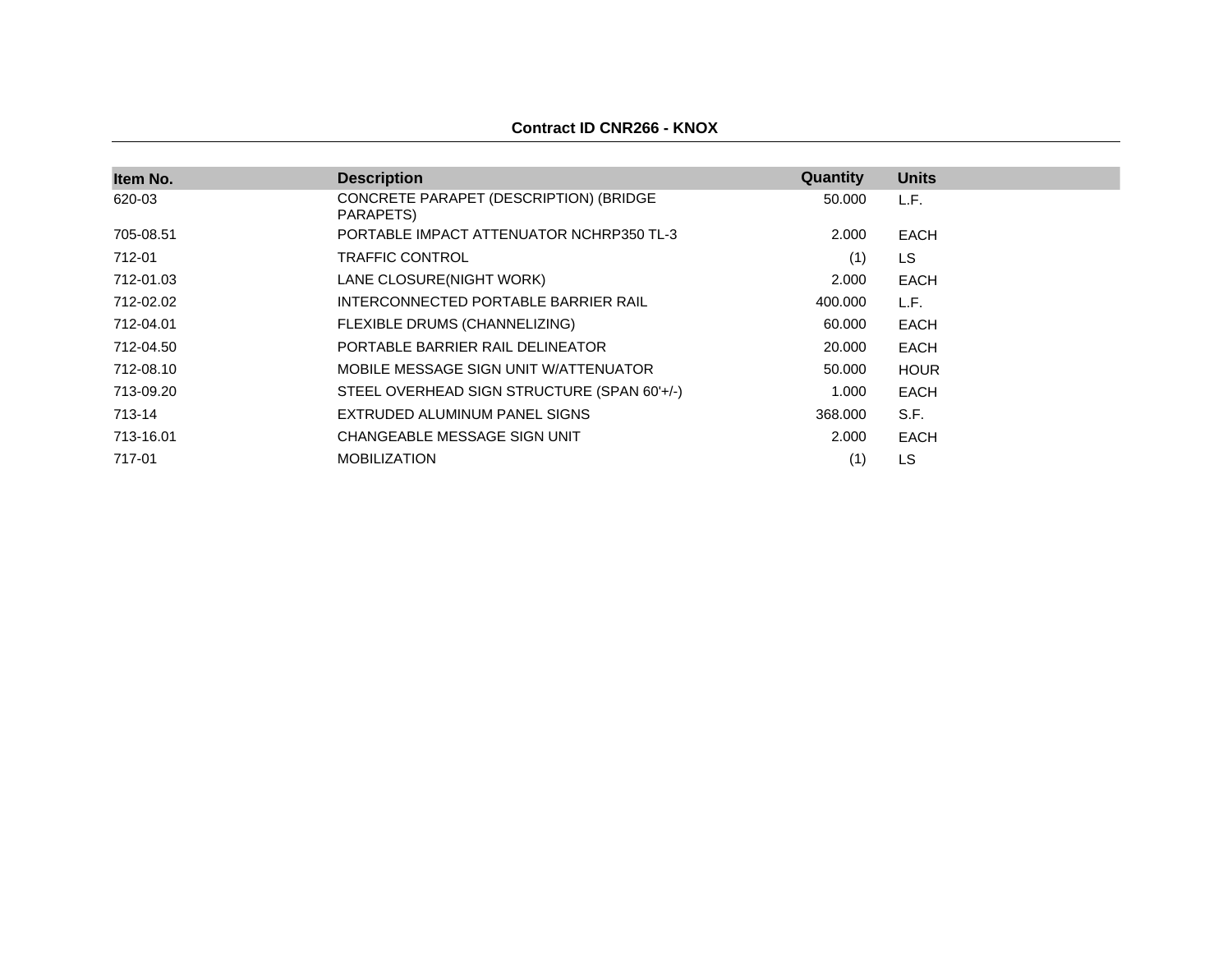#### **Contract ID CNR269 - LAUDERDALE**

| Item No.  | <b>Description</b>                           | Quantity | <b>Units</b> |
|-----------|----------------------------------------------|----------|--------------|
| 411-01.10 | ACS MIX(PG64-22) GRADING D                   | 300.000  | <b>TON</b>   |
| 415-01.02 | COLD PLANING BITUMINOUS PAVEMENT             | 445.000  | S.Y.         |
| 604-10.54 | <b>CONCRETE REPAIRS</b>                      | 16.000   | S.F.         |
| 604-10.80 | <b>BRIDGE REPAIRS</b>                        | (1)      | <b>LS</b>    |
| 620-10.01 | CONCRETE PARAPET (BRIDGERAIL<br>REPLACEMENT) | 95.000   | L.F.         |
| 705-01.01 | <b>GUARDRAIL AT BRIDGE ENDS</b>              | 81.000   | L.F.         |
| 705-01.05 | GUARDRAIL AT BRIDGE ENDS LOW VOLUME          | 1.000    | <b>EACH</b>  |
| 705-04.03 | <b>GUARDRAIL TERMINAL (TYPE 13)</b>          | 1.000    | <b>EACH</b>  |
| 705-06.20 | TANGENT ENERGY ABSORBING TERM MASH TL-3      | 3.000    | <b>EACH</b>  |
| 705-08.51 | PORTABLE IMPACT ATTENUATOR NCHRP350 TL-3     | 2.000    | <b>EACH</b>  |
| 712-01    | <b>TRAFFIC CONTROL</b>                       | (1)      | <b>LS</b>    |
| 712-02.02 | INTERCONNECTED PORTABLE BARRIER RAIL         | 120.000  | L.F.         |
| 712-04.01 | FLEXIBLE DRUMS (CHANNELIZING)                | 60.000   | <b>EACH</b>  |
| 712-04.50 | PORTABLE BARRIER RAIL DELINEATOR             | 4.000    | EACH         |
| 712-06    | SIGNS (CONSTRUCTION)                         | 265.000  | S.F.         |
| 712-09.01 | REMOVABLE PAVEMENT MARKING LINE              | 500.000  | L.F.         |
| 716-13.01 | SPRAY THERMO PVMT MRKNG (60 mil) (4IN LINE)  | 1.000    | L.M.         |
| 717-01    | <b>MOBILIZATION</b>                          | (1)      | LS           |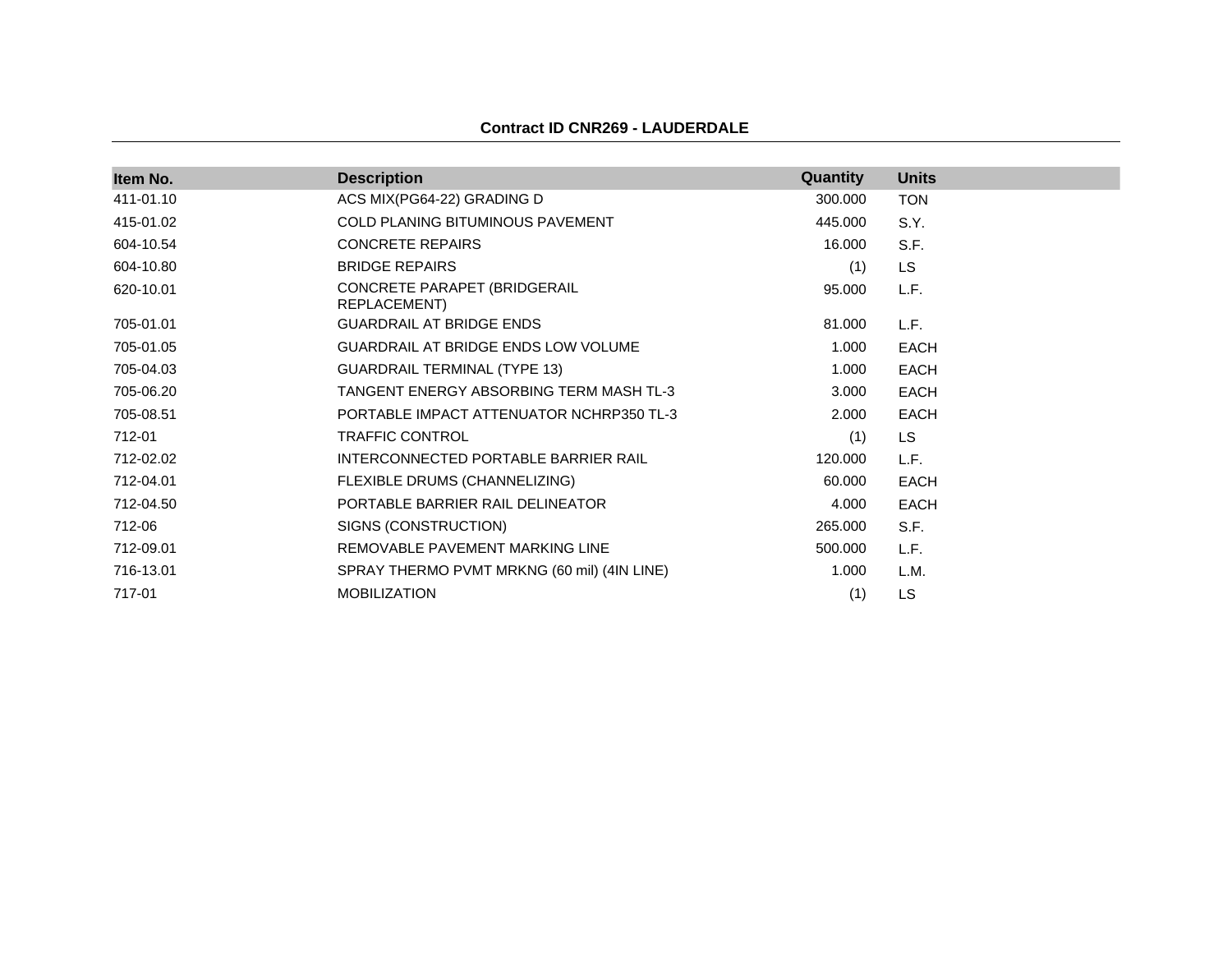| Item No.  | <b>Description</b>                                               | Quantity    | <b>Units</b> |
|-----------|------------------------------------------------------------------|-------------|--------------|
| 105-01    | CONSTRUCTION STAKES, LINES AND GRADES                            | (1)         | LS           |
| 109-10.01 | <b>TRAINEE</b>                                                   | 6,220.000   | <b>HOUR</b>  |
| 201-01    | CLEARING AND GRUBBING                                            | (1)         | <b>LS</b>    |
| 202-02.20 | REMOVAL OF PIPE (SIZE, STA.)                                     | 41.000      | L.F.         |
| 202-02.21 | REMOVAL OF PIPE (DESCRIPTION) (15 INCH)                          | 2,396.260   | L.F.         |
| 202-02.22 | REMOVAL OF PIPE (DESCRIPTION) (18 INCH)                          | 669.220     | L.F.         |
| 202-02.23 | REMOVAL OF PIPE (DESCRIPTION) (24 INCH)                          | 904.330     | L.F.         |
| 202-02.24 | REMOVAL OF PIPE (DESCRIPTION) (30 INCH)                          | 132.640     | L.F.         |
| 202-02.25 | REMOVAL OF PIPE (DESCRIPTION) (36 INCH)                          | 54.000      | L.F.         |
| 202-02.26 | REMOVAL OF PIPE (DESCRIPTION) (SEE PLANS)                        | 257.000     | L.F.         |
| 202-03    | REMOVAL OF RIGID PAVEMENT, SIDEWALK, ETC.                        | 1,828.000   | S.Y.         |
| 202-03.01 | REMOVAL OF ASPHALT PAVEMENT                                      | 77,185.000  | S.Y.         |
| 202-04.01 | REMOVAL OF STRUCTURES (DESCRIPTION, STA.)<br>(SEE PLANS)         | (1)         | LS           |
| 202-04.02 | REMOVAL OF STRUCTURES (DESCRIPTION, STA.)<br>(EXISTING MANHOLES) | (1)         | LS           |
| 202-04.03 | REMOVAL OF STRUCTURES (DESCRIPTION, STA.)<br>(SEE PLANS)         | (1)         | LS           |
| 202-04.04 | REMOVAL OF STRUCTURES (DESCRIPTION, STA.)<br>(JUNCTION BOXES)    | (1)         | LS           |
| 202-08.28 | REMOVAL OF MEDIAN BARRIER (DESCRIPTION)<br>(S.R. 186)            | 1,060.000   | L.F.         |
| 203-01    | ROAD & DRAINAGE EXCAVATION (UNCLASSIFIED)                        | 319,636.316 | C.Y.         |
| 203-03.10 | SELECT GRANULAR MATERIAL                                         | 19,360.185  | <b>TON</b>   |
| 203-04    | PLACING AND SPREADING TOPSOIL                                    | 28,916.377  | C.Y.         |
| 203-06    | <b>WATER</b>                                                     | 2,526.000   | M.G.         |
| 204-08    | <b>FOUNDATION FILL MATERIAL</b>                                  | 72.000      | C.Y.         |
| 204-08.01 | BACKFILL MATERIAL (FLOWABLE FILL)                                | 199.000     | C.Y.         |
| 209-02.05 | <b>12" TEMPORARY SLOPE DRAIN</b>                                 | 311.000     | L.F.         |
| 209-03.21 | FILTER SOCK (12 INCH)                                            | 990.000     | L.F.         |
| 209-05    | SEDIMENT REMOVAL                                                 | 2,158.000   | C.Y.         |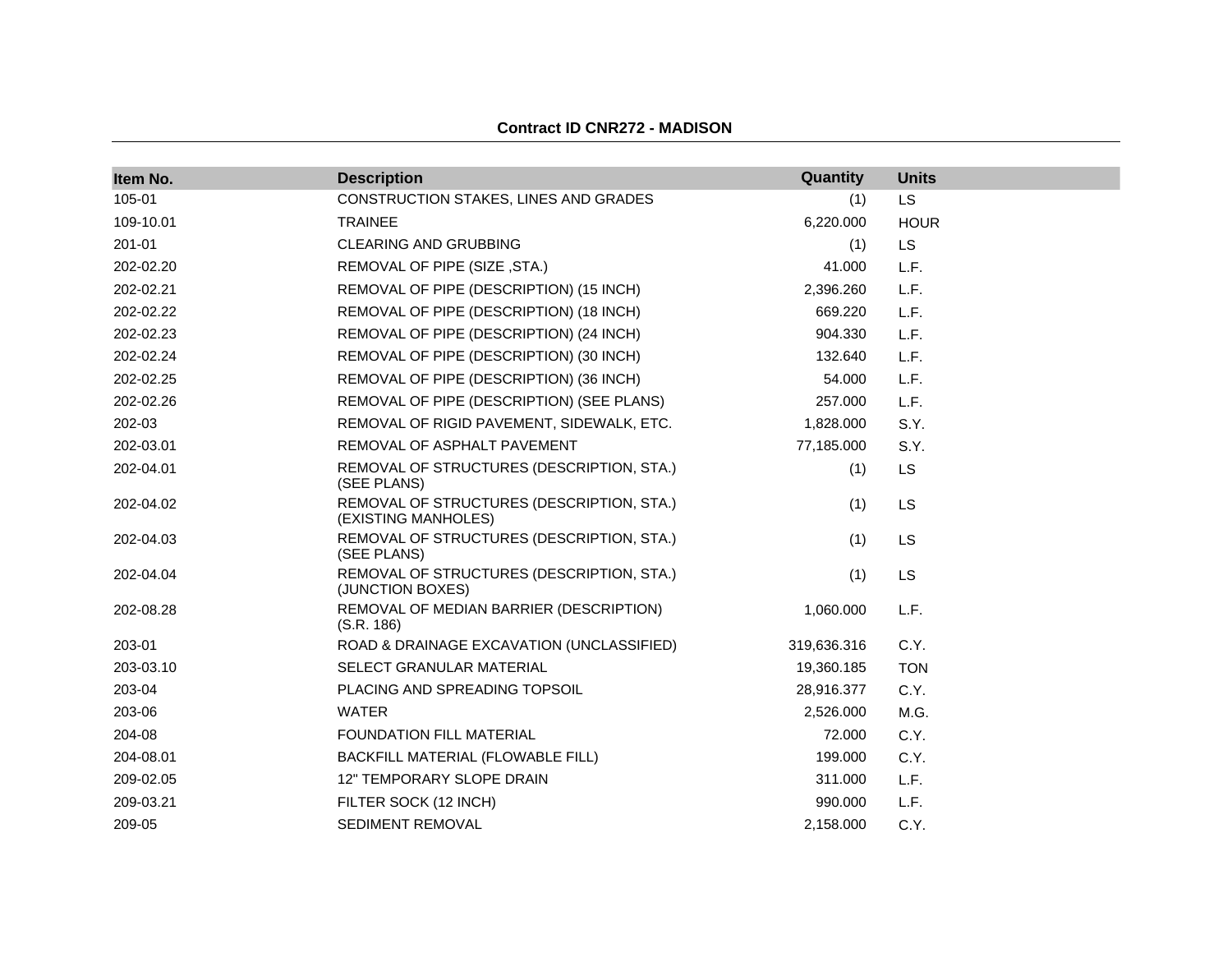| Item No.  | <b>Description</b>                                              | Quantity    | <b>Units</b> |
|-----------|-----------------------------------------------------------------|-------------|--------------|
| 209-08.02 | TEMPORARY SILT FENCE (WITH BACKING)                             | 19,662.000  | L.F.         |
| 209-08.03 | TEMPORARY SILT FENCE (WITHOUT BACKING)                          | 63,065.000  | L.F.         |
| 209-08.05 | ENHANCED SILT FENCE CHECK (V-DITCH)                             | 73.000      | <b>EACH</b>  |
| 209-08.07 | ROCK CHECK DAM PER                                              | 7.000       | <b>EACH</b>  |
| 209-08.08 | ENHANCED ROCK CHECK DAM                                         | 50.000      | EACH         |
| 209-09.01 | SANDBAGS                                                        | 4,500.000   | <b>BAG</b>   |
| 209-09.03 | SEDIMENT FILTER BAG (15' X 15')                                 | 10.000      | <b>EACH</b>  |
| 209-09.43 | <b>CURB INLET PROTECTION (TYPE 4)</b>                           | 186.000     | <b>EACH</b>  |
| 209-20.03 | POLYETHYLENE SHEETING (6 MIL. MINIMUM)                          | 8,100.000   | S.Y.         |
| 209-40.30 | CATCH BASIN PROTECTION (TYPE A)                                 | 31.000      | EACH         |
| 209-40.31 | CATCH BASIN PROTECTION (TYPE B)                                 | 2.000       | <b>EACH</b>  |
| 209-40.33 | CATCH BASIN PROTECTION (TYPE D)                                 | 66.000      | <b>EACH</b>  |
| 209-40.41 | CATCH BASIN FILTER ASSEMBLY(TYPE 1)                             | 45.000      | <b>EACH</b>  |
| 209-40.42 | CATCH BASIN FILTER ASSEMBLY(TYPE 2)                             | 3.000       | EACH         |
| 209-40.44 | CATCH BASIN FILTER ASSEMBLY(TYPE 4)                             | 138.000     | EACH         |
| 209-40.46 | CATCH BASIN FILTER ASSEMBLY(TYPE 6)                             | 36,000      | <b>EACH</b>  |
| 209-40.47 | CATCH BASIN FILTER ASSEMBLY(TYPE 7)                             | 4.000       | EACH         |
| 209-40.48 | CATCH BASIN FILTER ASSEMBLY(TYPE 8)                             | 2.000       | EACH         |
| 303-01.01 | <b>GRANULAR BACKFILL (ROADWAY)</b>                              | 2,883.000   | <b>TON</b>   |
| 303-01.09 | MINERAL AGGREGATE, TYPE A BASE, GRADING D<br><b>LIMESTONE</b>   | 271,809.399 | <b>TON</b>   |
| 303-10.01 | MINERAL AGGREGATE (SIZE 57)                                     | 5,017.000   | <b>TON</b>   |
| 307-01.01 | ASPHALT CONCRETE MIX (PG64-22) (BPMB-HM)<br><b>GRADING A</b>    | 2,447.395   | <b>TON</b>   |
| 307-01.08 | ASPHALT CONCRETE MIX (PG64-22) (BPMB-HM)<br><b>GRADING B-M2</b> | 2,191.000   | <b>TON</b>   |
| 307-01.21 | ASP. CONC. MIX(PG70-22) (BPMB-HM) GR. A-S                       | 4,030.000   | <b>TON</b>   |
| 307-01.22 | ASP. CONC. MIX(PG76-22) (BPMB-HM) GR. A-S                       | 13,813.503  | <b>TON</b>   |
| 307-02.01 | ASPHALT CONCRETE MIX (PG70-22) (BPMB-HM)<br><b>GRADING A</b>    | 5,571.000   | <b>TON</b>   |
| 307-02.08 | ASPHALT CONCRETE MIX (PG70-22) (BPMB-HM)<br><b>GRADING B-M2</b> | 4,940.418   | <b>TON</b>   |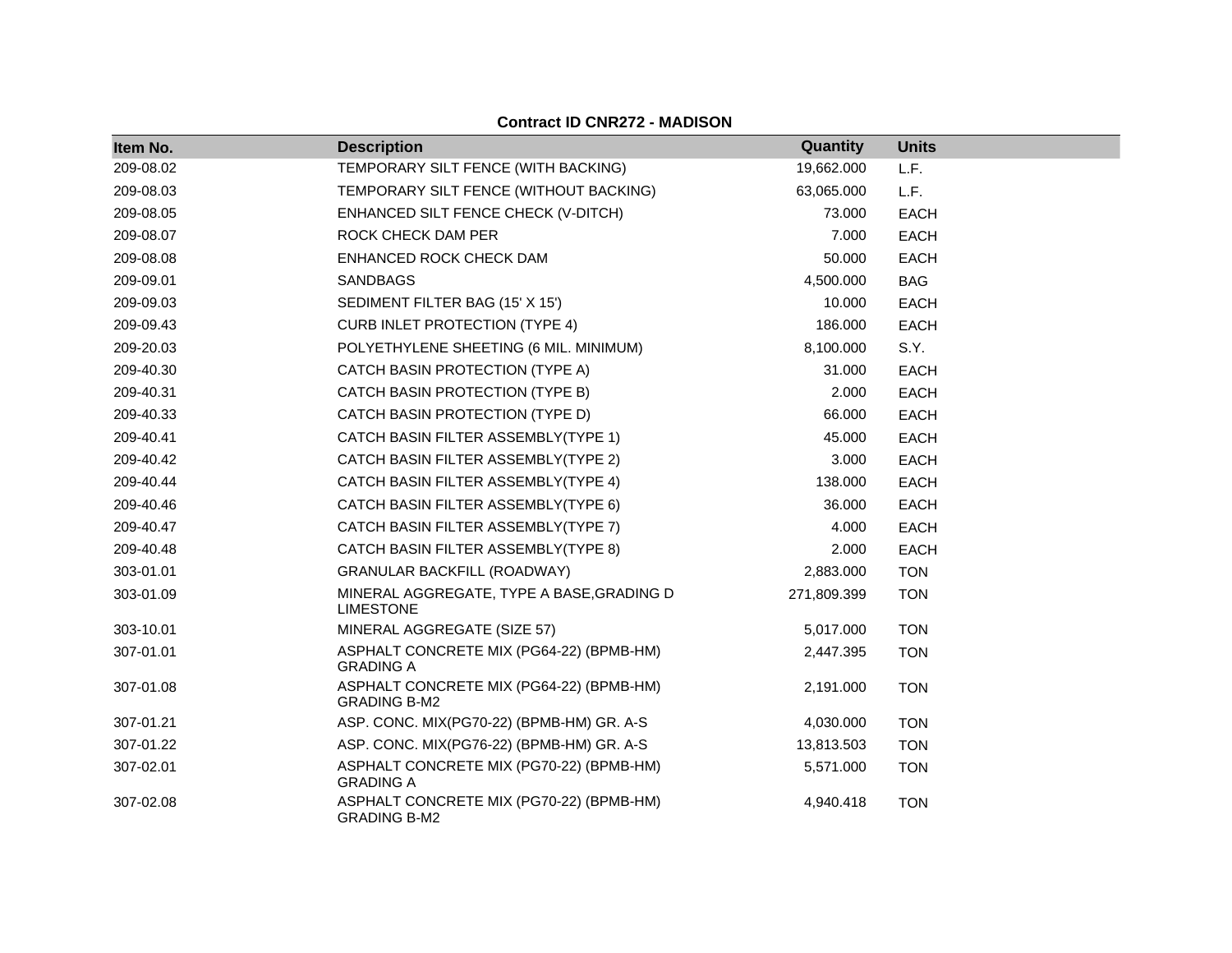| Item No.  | <b>Description</b>                                              | Quantity   | <b>Units</b> |  |
|-----------|-----------------------------------------------------------------|------------|--------------|--|
| 307-03.01 | ASPHALT CONCRETE MIX (PG76-22) (BPMB-HM)<br><b>GRADING A</b>    | 26,495.586 | <b>TON</b>   |  |
| 307-03.08 | ASPHALT CONCRETE MIX (PG76-22) (BPMB-HM)<br><b>GRADING B-M2</b> | 16,856.000 | <b>TON</b>   |  |
| 307-03.10 | ASPHALT CONC MIX (PG76-22)(BPMB-HM) GR CS                       | 5,132.000  | <b>TON</b>   |  |
| 313-03    | TREATED PERMEABLE BASE                                          | 56,027.000 | S.Y.         |  |
| 402-01    | BITUMINOUS MATERIAL FOR PRIME COAT (PC)                         | 321.000    | <b>TON</b>   |  |
| 402-02    | AGGREGATE FOR COVER MATERIAL (PC)                               | 1,271.000  | <b>TON</b>   |  |
| 403-01    | BITUMINOUS MATERIAL FOR TACK COAT (TC)                          | 292.431    | <b>TON</b>   |  |
| 407-20.05 | SAW CUTTING ASPHALT PAVEMENT                                    | 70,092.000 | L.F.         |  |
| 411-01.07 | ACS MIX (PG64-22) GRADING E SHOULDER                            | 635.585    | <b>TON</b>   |  |
| 411-01.10 | ACS MIX(PG64-22) GRADING D                                      | 387.000    | <b>TON</b>   |  |
| 411-02.10 | ACS MIX(PG70-22) GRADING D                                      | 4,207.082  | <b>TON</b>   |  |
| 411-03.23 | ACS MIX (PG76-22) OGFC                                          | 12,266.000 | <b>TON</b>   |  |
| 411-12.01 | SCORING SHOULDERS (CONTINUOUS) (16IN<br>WIDTH)                  | 10.276     | L.M.         |  |
| 411-12.02 | SCORING SHOULDERS (NON-CONTINUOUS) (16IN<br>WIDTH)              | 0.703      | L.M.         |  |
| 415-01.01 | COLD PLANING BITUMINOUS PAVEMENT                                | 7,258.368  | <b>TON</b>   |  |
| 501-01.03 | PORTLAND CEMENT CONCRETE PAVEMENT<br>(PLAIN) 10"                | 51,599.000 | S.Y.         |  |
| 602-01    | <b>STRUCTURAL STEEL</b>                                         | 543.000    | LB.          |  |
| 604-01.01 | CLASS A CONCRETE (ROADWAY)                                      | 163.000    | C.Y.         |  |
| 604-01.02 | STEEL BAR REINFORCEMENT (ROADWAY)                               | 26,816.000 | LB.          |  |
| 604-07.01 | RETAINING WALL (DESCRIPTION) (NO. 1)                            | 5,030.000  | S.F.         |  |
| 604-07.02 | RETAINING WALL (DESCRIPTION) (NO. 2)                            | 153.000    | S.F.         |  |
| 604-07.07 | RETAINING WALL (DESCRIPTION) (NO. 7)                            | 5,742.000  | S.F.         |  |
| 604-07.08 | RETAINING WALL (DESCRIPTION) (NO. 8)                            | 1,623.000  | S.F.         |  |
| 604-07.09 | RETAINING WALL (DESCRIPTION) (NO. 9)                            | 2,760.000  | S.F.         |  |
| 604-07.10 | RETAINING WALL (DESCRIPTION) (NO. 10)                           | 2,275.000  | S.F.         |  |
| 604-07.11 | RETAINING WALL (DESCRIPTION) (NO. 11)                           | 2,276.000  | S.F.         |  |
| 604-07.13 | RETAINING WALL (DESCRIPTION) (NO. 13)                           | 4,076.000  | S.F.         |  |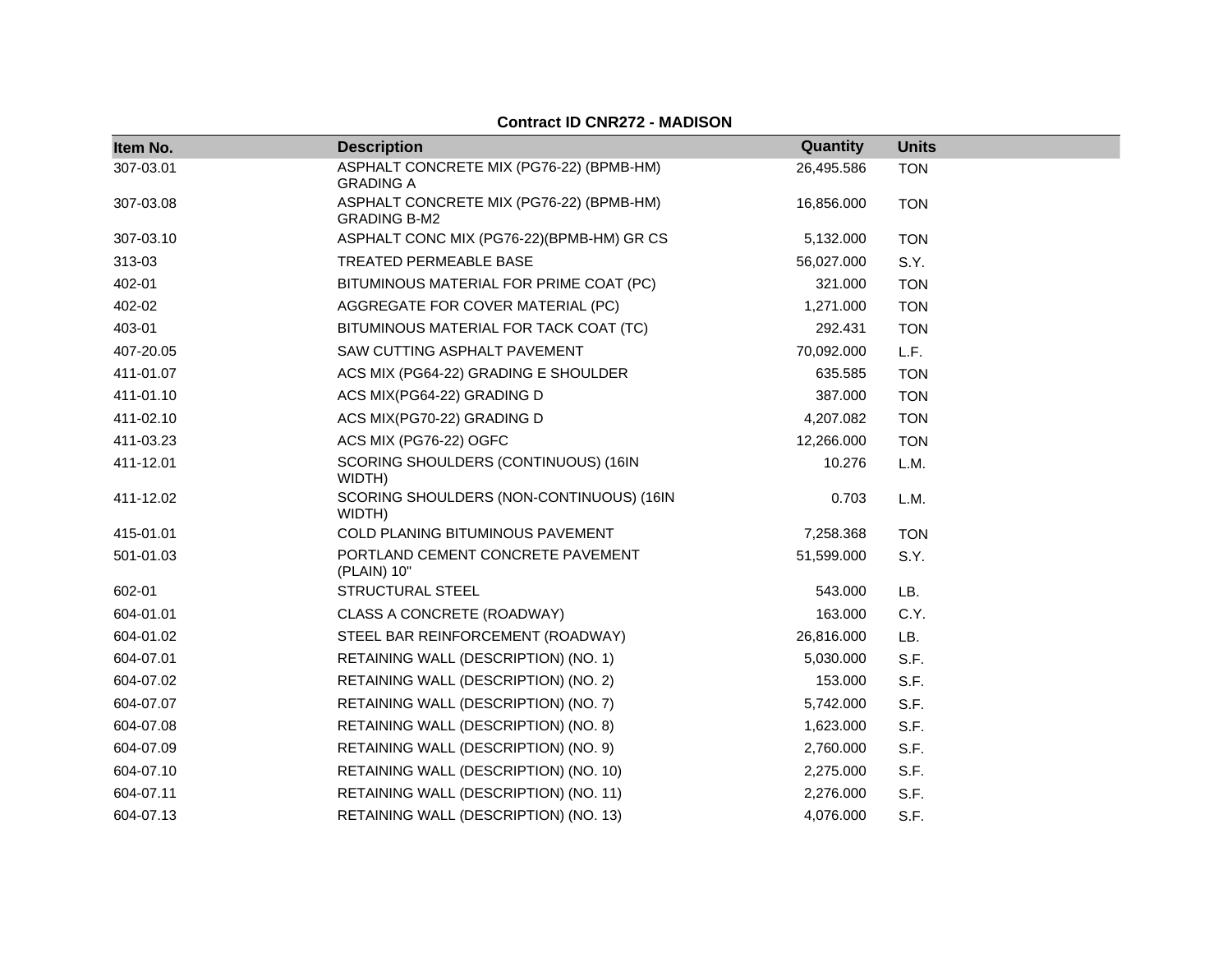| Item No.  | <b>Description</b>                                            | Quantity   | <b>Units</b> |
|-----------|---------------------------------------------------------------|------------|--------------|
| 604-07.14 | RETAINING WALL (DESCRIPTION) (NO. 14)                         | 4,380.000  | S.F.         |
| 604-07.15 | RETAINING WALL (DESCRIPTION) (NO. 15)                         | 4,470.000  | S.F.         |
| 604-07.16 | RETAINING WALL (DESCRIPTION) (NO. 16)                         | 2,568.000  | S.F.         |
| 604-07.17 | RETAINING WALL (DESCRIPTION) (NO. 17)                         | 4,890.000  | S.F.         |
| 604-07.18 | RETAINING WALL (DESCRIPTION) (NO. 18)                         | 7,256.000  | S.F.         |
| 604-07.19 | RETAINING WALL (DESCRIPTION) (NO. 19)                         | 10,905.000 | S.F.         |
| 604-07.20 | RETAINING WALL (DESCRIPTION) (NO. 20)                         | 2,122.000  | S.F.         |
| 604-07.21 | RETAINING WALL (DESCRIPTION) (NO. 21)                         | 3,598.000  | S.F.         |
| 606-24.12 | TEMPORARY SHEET PILES                                         | 11,200.000 | S.F.         |
| 607-03.02 | 18" CONCRETE PIPE CULVERT (CLASS III)                         | 9,971.000  | L.F.         |
| 607-03.03 | 18" CONCRETE PIPE CULVERT (CLASS IV)                          | 338.000    | L.F.         |
| 607-03.05 | 18" CONCRETE PIPE CULVERT(CLASS IV)JACKED-<br><b>IN-PLACE</b> | 162.000    | L.F.         |
| 607-05.02 | 24" CONCRETE PIPE CULVERT (CLASS III)                         | 5,244.000  | L.F.         |
| 607-05.03 | 24" CONCRETE PIPE CULVERT (CLASS IV)                          | 282.000    | L.F.         |
| 607-06.02 | 30" CONCRETE PIPE CULVERT (CLASS III)                         | 1,192.000  | L.F.         |
| 607-07.02 | 36" CONCRETE PIPE CULVERT (CLASS III)                         | 502.000    | L.F.         |
| 607-08.02 | 42" CONCRETE PIPE CULVERT (CLASS III)                         | 1,419.000  | L.F.         |
| 607-09.03 | 48" CONCRETE PIPE CULVERT (CLASS IV)                          | 50.000     | L.F.         |
| 607-10.02 | 54" CONCRETE PIPE CULVERT (CLASS III)                         | 133.000    | L.F.         |
| 607-11.06 | 60" CONCRETE PIPE CULVERT(CLASS IV)JACKED-<br><b>IN-PLACE</b> | 224.000    | L.F.         |
| 607-16.01 | 23"X 14" HORIZONTAL OVAL CONCRETE PIPE<br><b>CULVERT</b>      | 79.000     | L.F.         |
| 607-16.06 | 45"X 29" HORIZONTAL OVAL CONCRETE PIPE<br><b>CULVERT</b>      | 54.500     | L.F.         |
| 610-07.03 | 18" PIPE DRAIN (BRIDGE DRAIN)                                 | 260.000    | L.F.         |
| 611-01.02 | MANHOLES, $> 4' - 8'$ DEPTH                                   | 3.000      | <b>EACH</b>  |
| 611-01.03 | MANHOLES, > 8' - 12' DEPTH                                    | 8.000      | EACH         |
| 611-01.04 | MANHOLES, > 12' - 16' DEPTH                                   | 4.000      | <b>EACH</b>  |
| 611-01.05 | MANHOLES, > 16' - 20' DEPTH                                   | 2.000      | <b>EACH</b>  |
| 611-01.06 | MANHOLES, > 20' - 24' DEPTH                                   | 1.000      | <b>EACH</b>  |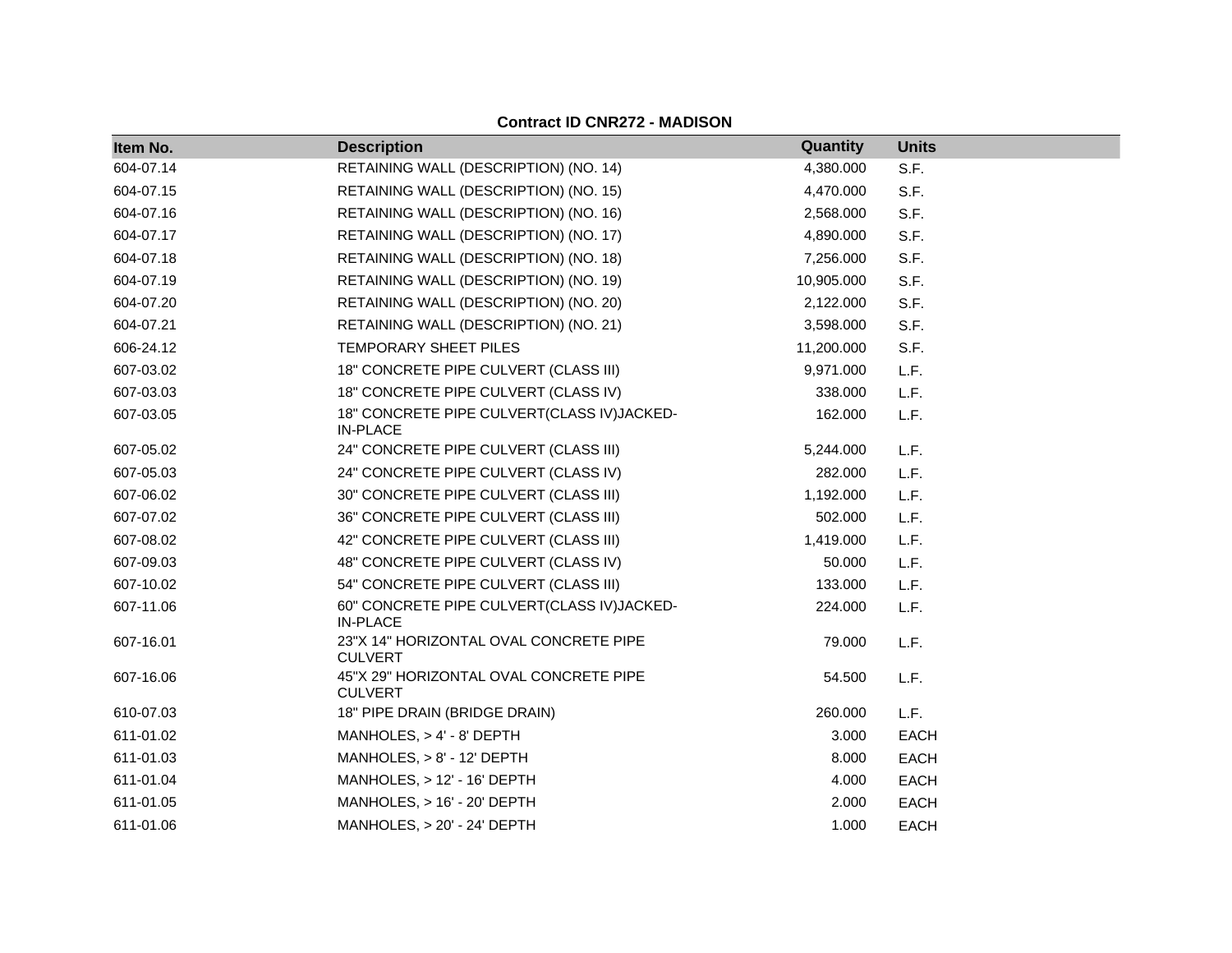| Item No.  | <b>Description</b>                       | Quantity | <b>Units</b> |
|-----------|------------------------------------------|----------|--------------|
| 611-01.07 | MANHOLES, > 24' - 28' DEPTH              | 1.000    | EACH         |
| 611-02.11 | JUNCTION BOX, TYPE 2                     | 2.000    | <b>EACH</b>  |
| 611-02.13 | JUNCTION BOX, TYPE 4                     | 3.000    | <b>EACH</b>  |
| 611-07.01 | CLASS A CONCRETE (PIPE ENDWALLS)         | 27.000   | C.Y.         |
| 611-07.02 | STEEL BAR REINFORCEMENT (PIPE ENDWALLS)  | 693.000  | LB.          |
| 611-07.54 | 18IN ENDWALL (CROSS DRAIN) 3:1           | 2.000    | <b>EACH</b>  |
| 611-07.55 | 18IN ENDWALL (CROSS DRAIN) 4:1           | 3.000    | <b>EACH</b>  |
| 611-07.56 | 18IN ENDWALL (CROSS DRAIN) 6:1           | 4.000    | EACH         |
| 611-07.58 | 24IN ENDWALL (CROSS DRAIN) 4:1           | 1.000    | EACH         |
| 611-07.59 | 24IN ENDWALL (CROSS DRAIN) 6:1           | 3.000    | <b>EACH</b>  |
| 611-07.60 | 30IN ENDWALL (CROSS DRAIN) 3:1           | 1.000    | <b>EACH</b>  |
| 611-07.62 | 30IN ENDWALL (CROSS DRAIN) 6:1           | 2.000    | EACH         |
| 611-07.73 | 18IN ENDWALL (MEDIAN DRAIN)              | 1.000    | EACH         |
| 611-09.01 | ADJUSTMENT OF EXISTING CATCHBASIN        | 4.000    | EACH         |
| 611-09.03 | CAPPING EXISTING CATCHBASIN              | 1.000    | <b>EACH</b>  |
| 611-10.01 | CATCH BASINS, TYPE 10, 0' - 4' DEPTH     | 1.000    | <b>EACH</b>  |
| 611-10.02 | CATCH BASINS, TYPE 10, > 4' - 8' DEPTH   | 2.000    | EACH         |
| 611-12.01 | CATCH BASINS, TYPE 12, 0' - 4' DEPTH     | 1.000    | <b>EACH</b>  |
| 611-12.02 | CATCH BASINS, TYPE 12, > 4' - 8' DEPTH   | 16.000   | EACH         |
| 611-12.03 | CATCH BASINS, TYPE 12, > 8' - 12' DEPTH  | 7.000    | <b>EACH</b>  |
| 611-12.04 | CATCH BASINS, TYPE 12, > 12' - 16' DEPTH | 12.000   | <b>EACH</b>  |
| 611-12.05 | CATCH BASINS, TYPE 12, > 16' - 20' DEPTH | 1.000    | EACH         |
| 611-14.02 | CATCH BASINS, TYPE 14, > 4' - 8' DEPTH   | 3.000    | <b>EACH</b>  |
| 611-14.03 | CATCH BASINS, TYPE 14, > 8' - 12' DEPTH  | 1.000    | EACH         |
| 611-31.02 | CATCH BASINS, TYPE 31, > 4' - 8' DEPTH   | 54.000   | <b>EACH</b>  |
| 611-31.03 | CATCH BASINS, TYPE 31, > 8' - 12' DEPTH  | 11.000   | <b>EACH</b>  |
| 611-31.04 | CATCH BASINS, TYPE 31, > 12' - 16' DEPTH | 2.000    | <b>EACH</b>  |
| 611-31.06 | CATCH BASINS, TYPE 31, > 20' - 24' DEPTH | 2.000    | <b>EACH</b>  |
| 611-31.07 | CATCH BASINS, TYPE 31, > 24' - 28' DEPTH | 1.000    | <b>EACH</b>  |
| 611-41.01 | CATCH BASINS, TYPE 41, 0' - 4' DEPTH     | 1.000    | <b>EACH</b>  |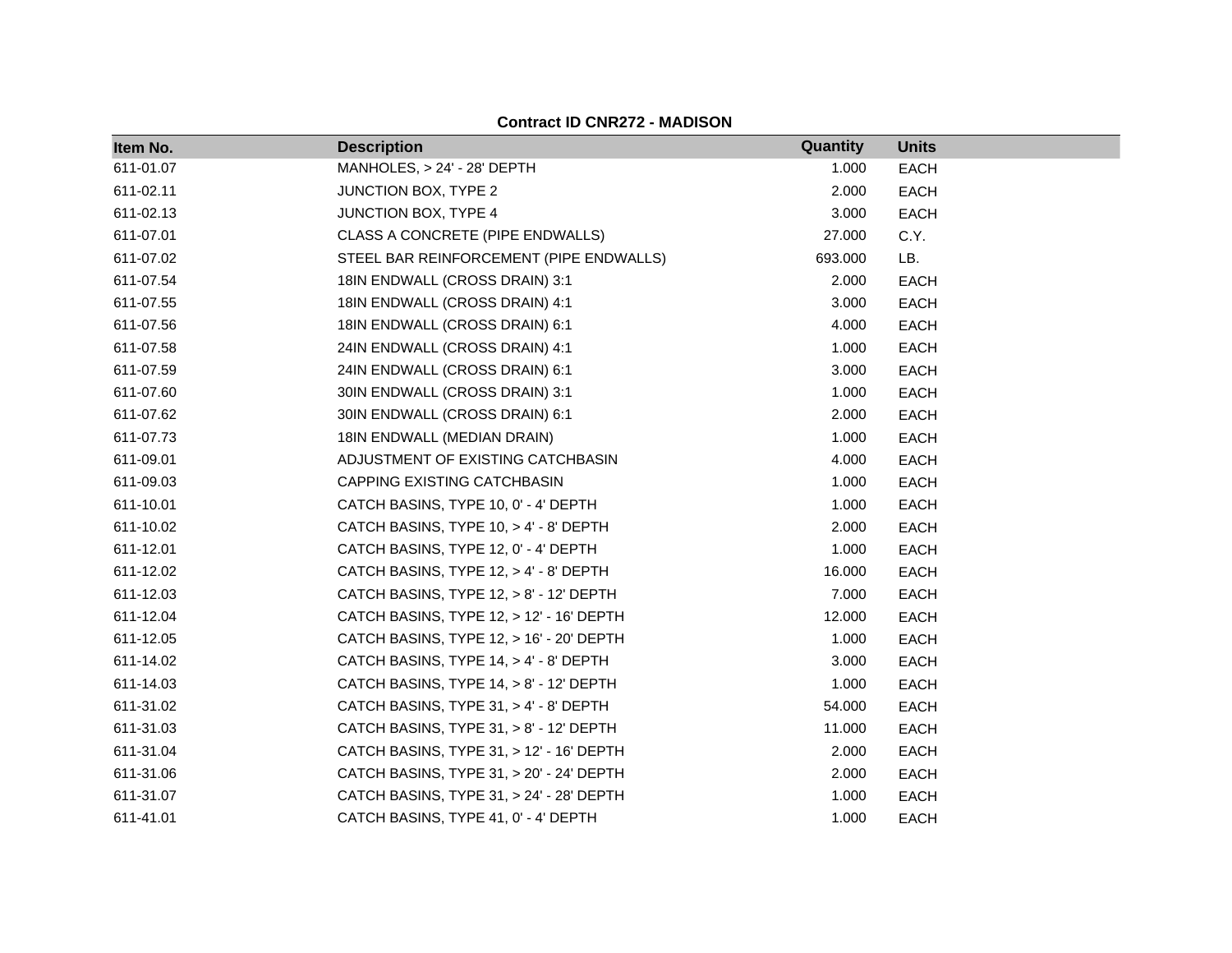| Item No.  | <b>Description</b>                         | Quantity   | <b>Units</b> |
|-----------|--------------------------------------------|------------|--------------|
| 611-41.02 | CATCH BASINS, TYPE 41, > 4' - 8' DEPTH     | 1.000      | <b>EACH</b>  |
| 611-42.01 | CATCH BASINS, TYPE 42, 0' - 4' DEPTH       | 14.000     | <b>EACH</b>  |
| 611-42.02 | CATCH BASINS, TYPE 42, > 4' - 8' DEPTH     | 20.000     | <b>EACH</b>  |
| 611-42.03 | CATCH BASINS, TYPE 42, > 8' - 12' DEPTH    | 6.000      | <b>EACH</b>  |
| 611-42.04 | CATCH BASINS, TYPE 42, > 12' - 16' DEPTH   | 4.000      | <b>EACH</b>  |
| 620-05.01 | CONC PARAPET SINGLE SLOPE (STD-1-1SS)      | 369.000    | L.F.         |
| 621-03.02 | <b>18" TEMPORARY DRAINAGE PIPE</b>         | 598.000    | L.F.         |
| 621-03.03 | <b>24" TEMPORARY DRAINAGE PIPE</b>         | 160.000    | L.F.         |
| 621-03.04 | 30" TEMPORARY DRAINAGE PIPE                | 260.000    | L.F.         |
| 621-03.07 | 48" TEMPORARY DRAINAGE PIPE                | 625.000    | L.F.         |
| 701-01.01 | <b>CONCRETE SIDEWALK (4 ")</b>             | 25,114.000 | S.F.         |
| 701-02    | CONCRETE DRIVEWAY                          | 1,966.000  | S.F.         |
| 701-02.03 | <b>CONCRETE CURB RAMP</b>                  | 3,962.000  | S.F.         |
| 701-03    | CONCRETE MEDIAN PAVEMENT                   | 213.000    | C.Y.         |
| 702-01    | <b>CONCRETE CURB</b>                       | 110.000    | C.Y.         |
| 702-03    | CONCRETE COMBINED CURB & GUTTER            | 386.000    | C.Y.         |
| 703-01    | CEMENT CONCRETE DITCH PAVING               | 60.000     | C.Y.         |
| 703-02    | CEMENT CONCRETE DITCH PAVING (REINFORCED)  | 25.000     | C.Y.         |
| 705-01.01 | <b>GUARDRAIL AT BRIDGE ENDS</b>            | 295.854    | L.F.         |
| 705-06.01 | W BEAM GR (TYPE 2) MASH TL3                | 11,431.250 | L.F.         |
| 705-06.10 | GR TERMINALTRAILING END (TYPE 13) MASH TL3 | 23.000     | <b>EACH</b>  |
| 705-06.20 | TANGENT ENERGY ABSORBING TERM MASH TL-3    | 24.000     | <b>EACH</b>  |
| 705-08.51 | PORTABLE IMPACT ATTENUATOR NCHRP350 TL-3   | 54.000     | <b>EACH</b>  |
| 705-20.20 | LOW MAINT CRASH CUSHN NARROW (MASH TL-3)   | 4.000      | <b>EACH</b>  |
| 705-80.01 | LONGITUDINAL CABLE BARRIER                 | 440.000    | L.F.         |
| 705-80.18 | CABLE BARRIER TERMINAL                     | 2.000      | <b>EACH</b>  |
| 706-01    | <b>GUARDRAIL REMOVED</b>                   | 9,485.000  | L.F.         |
| 706-80.18 | CABLE BARRIER TERMINAL (REMOVAL)           | 4.000      | <b>EACH</b>  |
| 706-80.19 | CABLE BARRIER (REMOVAL)                    | 14,344.000 | L.F.         |
| 707-01.01 | CHAIN-LINK FENCE (4-FOOT)                  | 791.000    | L.F.         |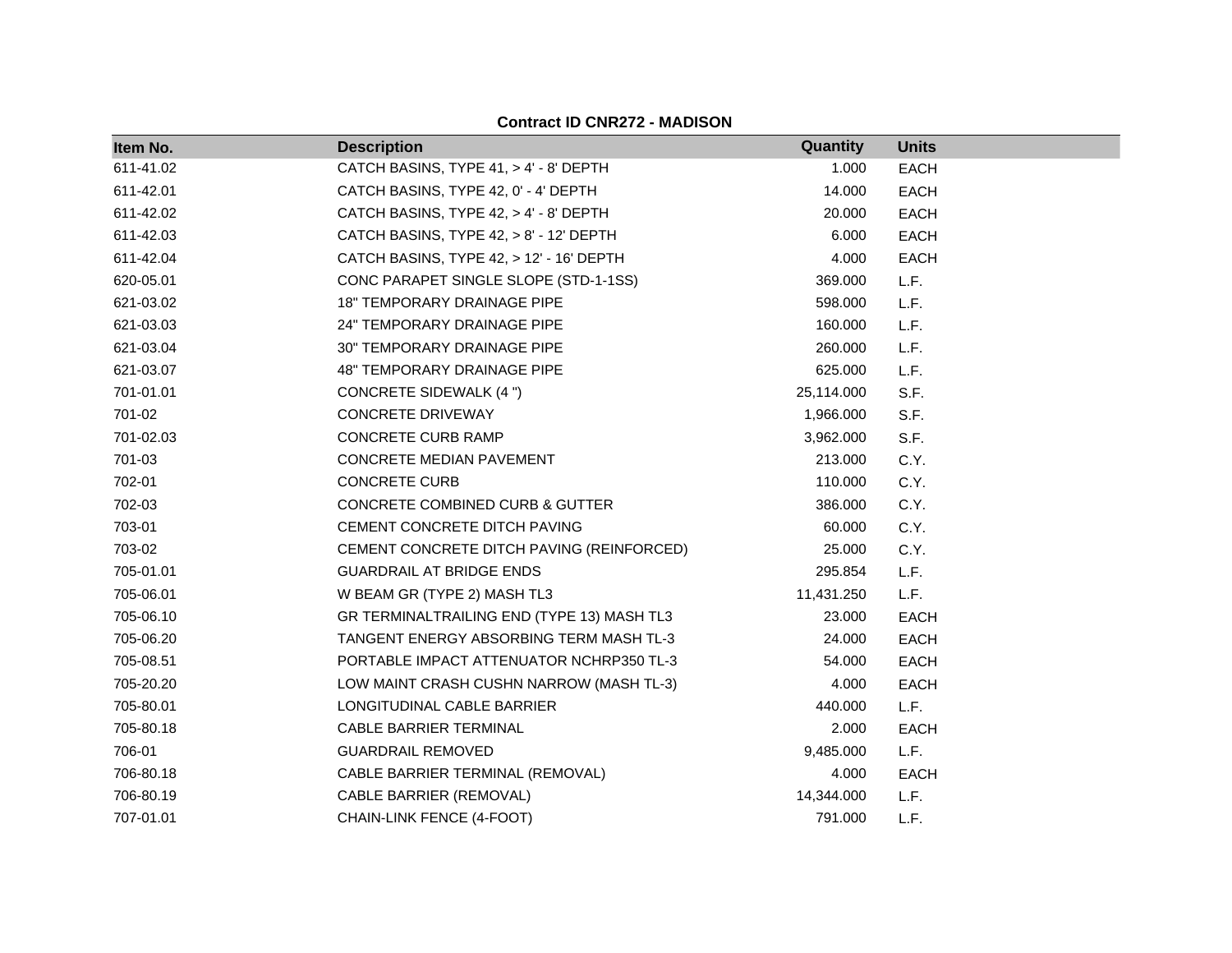| Item No.  | <b>Description</b>                                    | Quantity   | <b>Units</b> |
|-----------|-------------------------------------------------------|------------|--------------|
| 707-01.02 | END & CORNER POST ASSEMBLY(CHAIN-LINK                 | 5.000      | <b>EACH</b>  |
|           | FENCE 4')                                             |            |              |
| 707-01.11 | CHAIN LINK FENCE (6 FOOT)                             | 3,435.000  | L.F.         |
| 707-01.12 | END & CORNER POST ASSEMBLY (CHAIN-LINK<br>FENCE 6')   | 16.000     | <b>EACH</b>  |
| 707-01.13 | GATE - CHAIN-LINK FENCE-6 FOOT (DESCRIPTION)<br>(12') | 2.000      | <b>EACH</b>  |
| 707-06.01 | REMOVAL OF FENCE (DESCRIPTION) (SEE PLANS)            | 2,983.000  | L.F.         |
| 707-08.11 | HIGH-VISIBILITY CONSTRUCTION FENCE                    | 1,500.000  | L.F.         |
| 709-01.01 | RUBBLE STONE RIP-RAP                                  | 6.000      | C.Y.         |
| 709-05.05 | MACHINED RIP-RAP (CLASS A-3)                          | 2,324.000  | <b>TON</b>   |
| 709-05.06 | MACHINED RIP-RAP (CLASS A-1)                          | 3,276.000  | <b>TON</b>   |
| 709-05.08 | MACHINED RIP-RAP (CLASS B)                            | 63.824     | <b>TON</b>   |
| 709-05.09 | MACHINED RIP-RAP (CLASS C)                            | 899.000    | <b>TON</b>   |
| 710-02    | AGGREGATE UNDERDRAINS (WITH PIPE)                     | 53,905.000 | L.F.         |
| 710-05    | LATERAL UNDERDRAIN                                    | 6,356.000  | L.F.         |
| 710-06.12 | LATERAL UNDERDRAIN ENDWALL (3:1)                      | 29.000     | <b>EACH</b>  |
| 710-06.13 | LATERAL UNDERDRAIN ENDWALL (4:1)                      | 47.000     | <b>EACH</b>  |
| 710-06.15 | LATERAL UNDERDRAIN ENDWALL (6:1)                      | 181.000    | <b>EACH</b>  |
| 711-05.71 | 51IN SINGLE SLOPE CONCRETE BARRIER WALL               | 15,022.000 | L.F.         |
| 711-05.72 | SINGLE SLOPE HALF CONCRETE BARRIER WALL               | 1,055.000  | L.F.         |
| 711-05.77 | FLARED S/S CONCRETE MEDIAN BARRIER WALL               | 173.000    | L.F.         |
| 711-05.78 | GRADE SEPARATED SINGE SLOPE MEDIAN WALL               | 124.000    | L.F.         |
| 712-01    | TRAFFIC CONTROL                                       | (1)        | <b>LS</b>    |
| 712-02.02 | INTERCONNECTED PORTABLE BARRIER RAIL                  | 75,353.000 | L.F.         |
| 712-04.01 | FLEXIBLE DRUMS (CHANNELIZING)                         | 1,429.000  | <b>EACH</b>  |
| 712-04.50 | PORTABLE BARRIER RAIL DELINEATOR                      | 3,756.150  | <b>EACH</b>  |
| 712-05.01 | <b>WARNING LIGHTS (TYPE A)</b>                        | 112.000    | <b>EACH</b>  |
| 712-05.03 | <b>WARNING LIGHTS (TYPE C)</b>                        | 66.000     | <b>EACH</b>  |
| 712-06    | SIGNS (CONSTRUCTION)                                  | 4,087.000  | S.F.         |
| 712-06.01 | <b>VERTICAL PANELS</b>                                | 32.000     | S.F.         |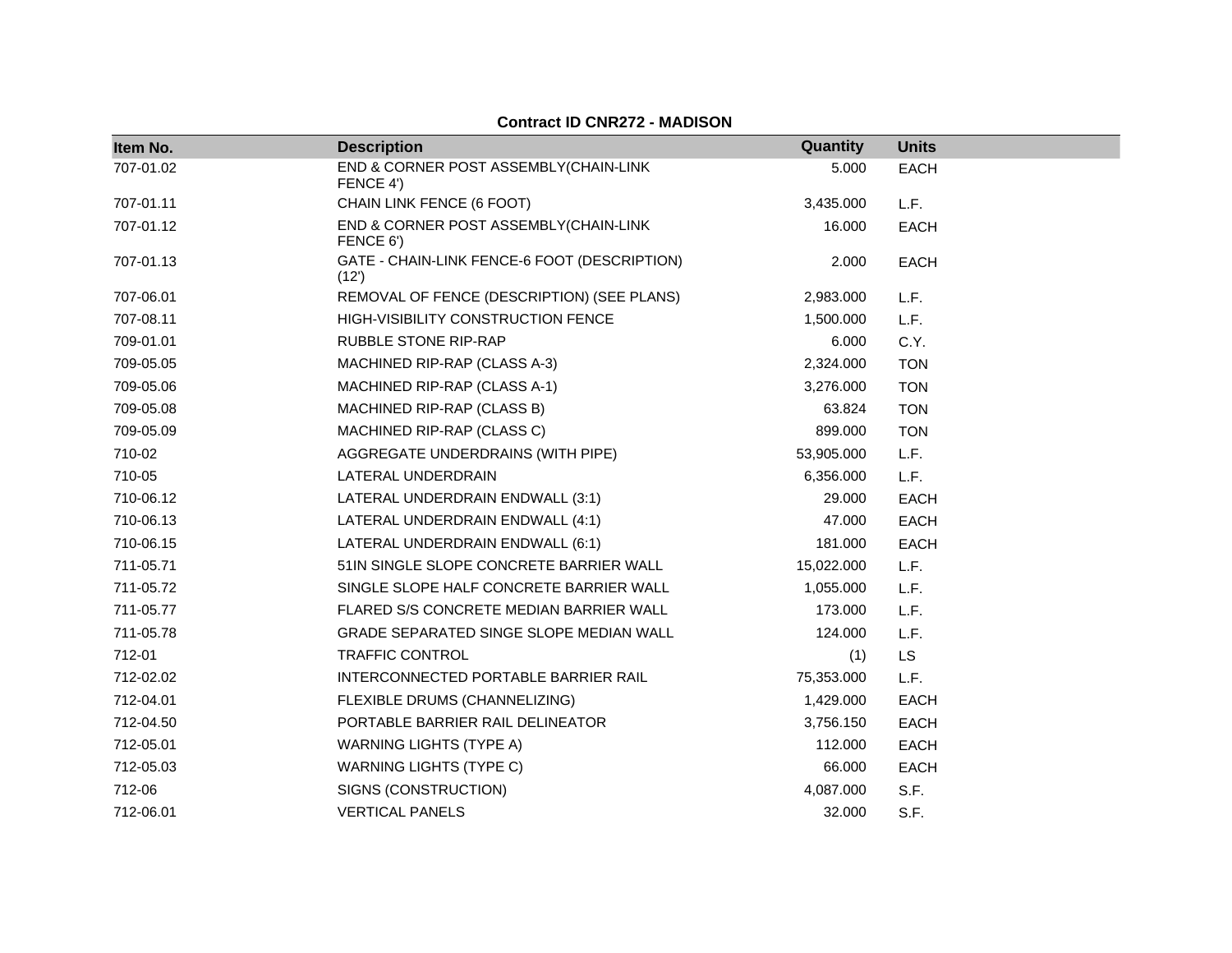| Item No.  | <b>Description</b>                                         | Quantity   | <b>Units</b> |
|-----------|------------------------------------------------------------|------------|--------------|
| 712-07.03 | TEMPORARY BARRICADES (TYPE III)                            | 224.000    | L.F.         |
|           |                                                            |            |              |
| 712-08.03 | ARROW BOARD (TYPE C)                                       | 14.000     | <b>EACH</b>  |
| 712-08.10 | MOBILE MESSAGE SIGN UNIT W/ATTENUATOR                      | 1,250.000  | <b>HOUR</b>  |
| 712-09.01 | REMOVABLE PAVEMENT MARKING LINE                            | 3,100.000  | L.F.         |
| 712-09.04 | REMOVABLE PAVEMENT MARKING (STOP LINE)                     | 301.000    | L.F.         |
| 712-09.05 | REMOVABLE PAVEMENT MARKING (ARROW)                         | 6.000      | <b>EACH</b>  |
| 713-01.01 | CLASS A CONCRETE (FOUNDATION FOR SIGN<br>SUPPORTS)         | 19.200     | C.Y.         |
| 713-01.02 | STEEL BAR REINFORCEMENT(FOUNDATION FOR<br>SIGN SUPPORTS)   | 5,253.000  | LB.          |
| 713-02.04 | DELINEATOR (MILE MARKER) & STEEL POST                      | 28.000     | <b>EACH</b>  |
| 713-02.14 | FLEXIBLE DELINEATOR (WHITE)                                | 55.000     | <b>EACH</b>  |
| 713-02.15 | FLEXIBLE DELINEATOR (YELLOW)                               | 30.640     | <b>EACH</b>  |
| 713-02.21 | SIGN POST DELINEATION ENHANCEMENT                          | 1,226.000  | L.F.         |
| 713-06    | STEEL I-BEAMS & WF-BEAMS(BREAKAWAY) SIGN<br><b>SUPPORT</b> | 26,073.400 | LB.          |
| 713-09.01 | STEEL OVERHEAD SIGN STRUCTURE (SPAN___)<br>(SPAN 96.5')    | 1.000      | <b>EACH</b>  |
| 713-09.02 | STEEL OVERHEAD SIGN STRUCTURE (SPAN___)<br>(SPAN 177.50')  | 1.000      | <b>EACH</b>  |
| 713-09.03 | STEEL OVERHEAD SIGN STRUCTURE (SPAN___)<br>(SPAN 109')     | 1.000      | <b>EACH</b>  |
| 713-09.04 | STEEL OVERHEAD SIGN STRUCTURE (SPAN___)<br>(SPAN 115')     | 1.000      | <b>EACH</b>  |
| 713-09.05 | STEEL OVERHEAD SIGN STRUCTURE (SPAN<br>(SPAN 79')          | 1.000      | <b>EACH</b>  |
| 713-09.06 | STEEL OVERHEAD SIGN STRUCTURE (SPAN___)<br>(SPAN 81')      | 1.000      | <b>EACH</b>  |
| 713-09.07 | STEEL OVERHEAD SIGN STRUCTURE (SPAN___)<br>(SPAN 97')      | 1.000      | <b>EACH</b>  |
| 713-09.08 | STEEL OVERHEAD SIGN STRUCTURE (SPAN___)<br>(SPAN 99.5')    | 1.000      | <b>EACH</b>  |
| 713-09.09 | STEEL OVERHEAD SIGN STRUCTURE (SPAN___)<br>(SPAN 92.50')   | 1.000      | <b>EACH</b>  |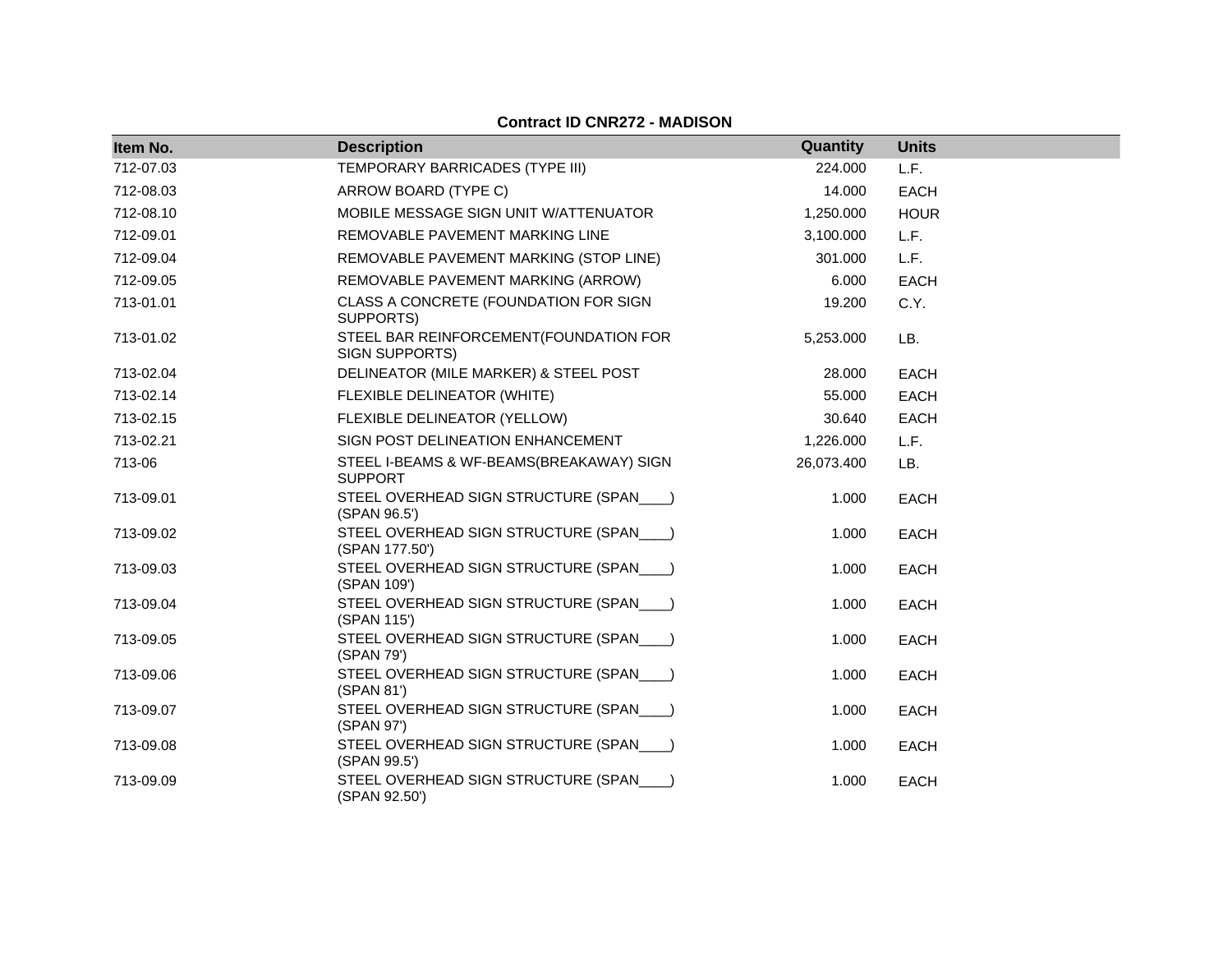| Item No.  | <b>Description</b>                                                     | Quantity   | <b>Units</b> |
|-----------|------------------------------------------------------------------------|------------|--------------|
| 713-09.10 | STEEL OVERHEAD SIGN STRUCTURE (SPAN___)<br>(SPAN 92.50')               | 1.000      | <b>EACH</b>  |
| 713-09.11 | STEEL OVERHEAD SIGN STRUCTURE (SPAN___)<br>(SPAN 165.50')              | 1.000      | <b>EACH</b>  |
| 713-09.12 | STEEL OVERHEAD SIGN STRUCTURE (SPAN___)<br>(SPAN 80.50')               | 1.000      | <b>EACH</b>  |
| 713-09.13 | STEEL OVERHEAD SIGN STRUCTURE (SPAN___)<br>(SPAN 187')                 | 1.000      | <b>EACH</b>  |
| 713-09.14 | STEEL OVERHEAD SIGN STRUCTURE (SPAN___)<br>(SPAN 175')                 | 1.000      | <b>EACH</b>  |
| 713-11.01 | "U" SECTION STEEL POSTS                                                | 901.500    | LB.          |
| 713-11.02 | PERFORATED/KNOCKOUT SQUARE TUBE POST                                   | 9,023.067  | LB.          |
| 713-11.05 | SQUARE TUBE SIGN SUPPORT                                               | 1,071.615  | LB.          |
| 713-13.02 | FLAT SHEET ALUMINUM SIGNS (0.080" THICK)                               | 813.618    | S.F.         |
| 713-13.03 | FLAT SHEET ALUMINUM SIGNS (0.100" THICK)                               | 1,576.750  | S.F.         |
| 713-14    | EXTRUDED ALUMINUM PANEL SIGNS                                          | 9,922.830  | S.F.         |
| 713-14.21 | STREET NAME SIGN (RIGID 0.100IN THICK)                                 | 107.000    | S.F.         |
| 713-15    | REMOVAL OF SIGNS, POSTS AND FOOTINGS                                   | (1)        | <b>LS</b>    |
| 713-16.01 | CHANGEABLE MESSAGE SIGN UNIT                                           | 16.000     | <b>EACH</b>  |
| 713-16.06 | DEAD END SIGN AND SUPPORT                                              | 2.000      | <b>EACH</b>  |
| 713-16.07 | END OF ROADWAY SIGN AND SUPPORT                                        | 4.000      | EACH         |
| 713-16.20 | SIGNS (DESCRIPTION) (SEE PLANS)                                        | 5.000      | <b>EACH</b>  |
| 713-16.21 | SIGNS (DESCRIPTION) (INTERNALLY ILLUMINATED<br>STREET NAME SIGN MOUNT) | 6.000      | <b>EACH</b>  |
| 713-17.02 | INSTALL AUXILIARY SUPPORT FOR EXIT NUMBER<br><b>PANEL</b>              | 15.000     | <b>EACH</b>  |
| 713-17.50 | SIGN MOUNTED ON BRIDGE PARAPET                                         | 6.000      | <b>EACH</b>  |
| 713-20.30 | <b>SIGN ADJUSTMENTS</b>                                                | 38.000     | EACH         |
| 714-02.04 | ENCASED CONDUIT (DESCRIPTION) (CONDUIT IN<br><b>MEDIAN BARRIER)</b>    | 26,200.000 | L.F.         |
| 714-03    | JACKED OR BORED CONDUIT                                                | 2,630.000  | L.F.         |
| 714-03.02 | DIRECT BURIAL CONDUIT (3" PVC, SCHEDULE 40)                            | 10,350.000 | L.F.         |
| 714-04.03 | CONDUIT (DESCRIPTION) (SEE PLANS)                                      | 365.000    | L.F.         |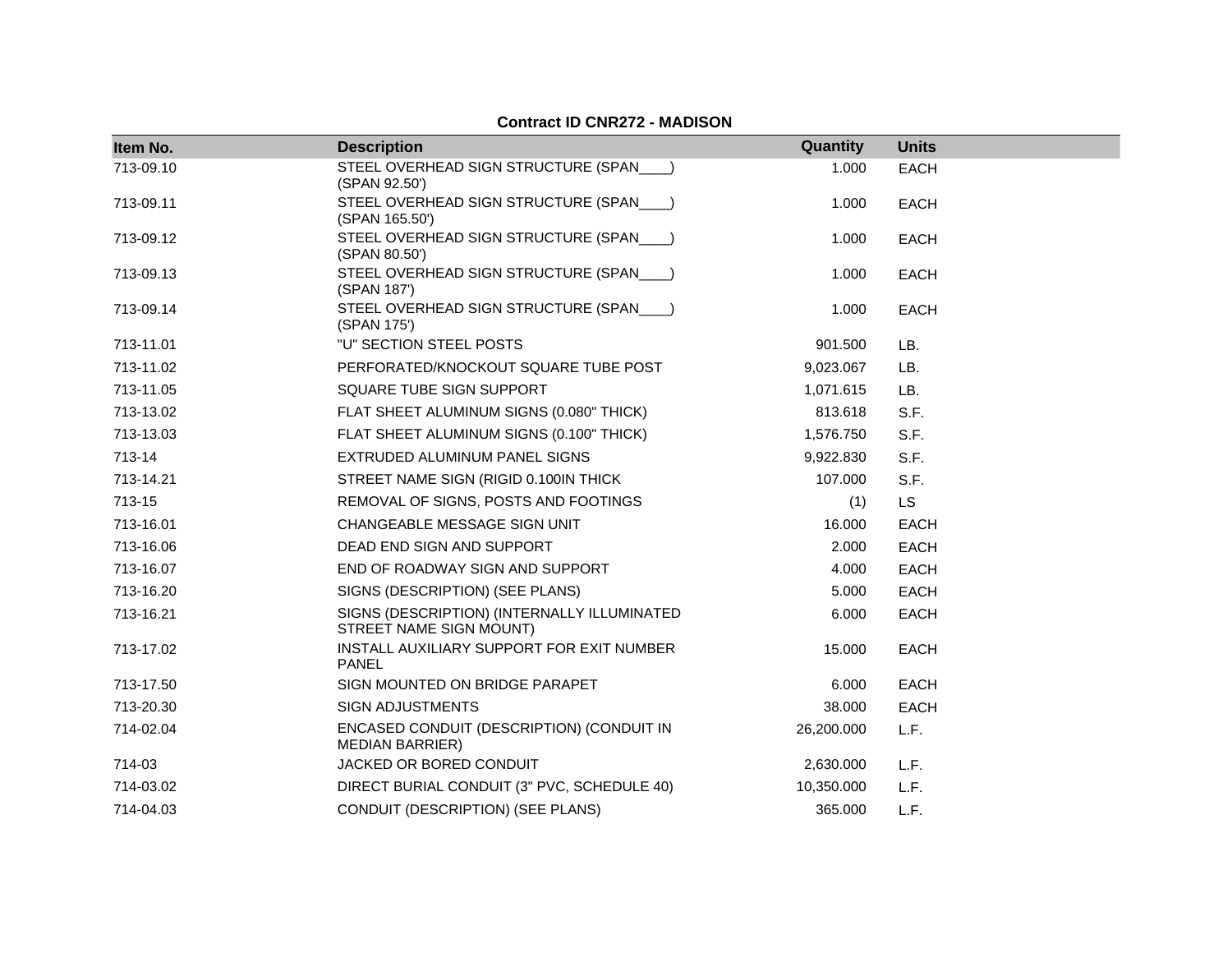| Item No.  | <b>Description</b>                                                      | Quantity   | <b>Units</b> |
|-----------|-------------------------------------------------------------------------|------------|--------------|
| 714-05.03 | PULL BOXES (TYPE B)                                                     | 33.000     | <b>EACH</b>  |
| 714-06.03 | CABLE (1/C # 10 AWG)                                                    | 12,600.000 | L.F.         |
| 714-06.07 | CABLE (1/C # 2 AWG)                                                     | 60,980.000 | L.F.         |
| 714-06.08 | CABLE (DESCRIPTION) (1/C # 1/0 AWG)                                     | 44,550.000 | L.F.         |
| 714-08.08 | LIGHT STANDARDS (NEW MEDIAN BARRIER<br>MOUNTED)                         | 53.000     | <b>EACH</b>  |
| 714-08.09 | LIGHT STANDARDS (DESCRIPTION) (100 FOOT<br><b>HIGH MAST)</b>            | 16.000     | <b>EACH</b>  |
| 714-08.11 | LIGHT STANDARDS (DESCRIPTION) (35' POLE<br>W/TENON)                     | 6.000      | <b>EACH</b>  |
| 714-08.26 | FOUNDATION FOR LIGHT STANDARDS(MEDIAN<br>BARRIER)                       | 53.000     | <b>EACH</b>  |
| 714-08.27 | FOUNDATION FOR LIGHT STANDARDS - HIGH<br>MAST (DESCRIPTION) (SEE PLANS) | 16.000     | <b>EACH</b>  |
| 714-08.32 | REMOVAL OF LIGHT STANDARD & FOUNDATION                                  | 75.000     | <b>EACH</b>  |
| 714-09.09 | LUMINAIRES (DESCRIPTION) (NEW MEDIAN<br><b>BARRIER MOUNTED)</b>         | 112.000    | <b>EACH</b>  |
| 714-09.10 | LUMINAIRES (DESCRIPTION) (376 WATT - LED HIGH<br>MAST)                  | 80.000     | <b>EACH</b>  |
| 714-09.11 | LUMINAIRES (DESCRIPTION) (LED WALL MOUNTED)                             | 8.000      | EACH         |
| 714-12.01 | CONTROL CENTER (NO. 1)                                                  | (1)        | LS           |
| 714-12.02 | CONTROL CENTER (NO. 2)                                                  | (1)        | <b>LS</b>    |
| 714-25    | ELECTRICAL CONNECTION                                                   | 1.000      | <b>EACH</b>  |
| 716-01.05 | TEMPORARY RAISED PAVEMENT MARKER                                        | 360.000    | EACH         |
| 716-01.14 | RAISED PAVEMENT MARKER REMOVAL                                          | 360,000    | <b>EACH</b>  |
| 716-01.21 | Snwplwble Pvmt Mrkrs (Bi-Dir)(1 Color)                                  | 134.000    | <b>EACH</b>  |
| 716-01.22 | Snwplwble Pvmt Mrkrs (Mono-Dir)(1 Color)                                | 282.000    | <b>EACH</b>  |
| 716-01.23 | Snwplwble Pvmt Mrkrs (Bi-Dir)(2 Color)                                  | 1,865.000  | <b>EACH</b>  |
| 716-01.30 | REMOVAL OF SNOWPLOWABLE REFLECTIVE<br><b>MARKER</b>                     | 553.000    | <b>EACH</b>  |
| 716-02.04 | PLASTIC PAVEMENT MARKING(CHANNELIZATION<br>STRIPING)                    | 125.778    | S.Y.         |
| 716-02.05 | PLASTIC PAVEMENT MARKING (STOP LINE)                                    | 1,034.220  | L.F.         |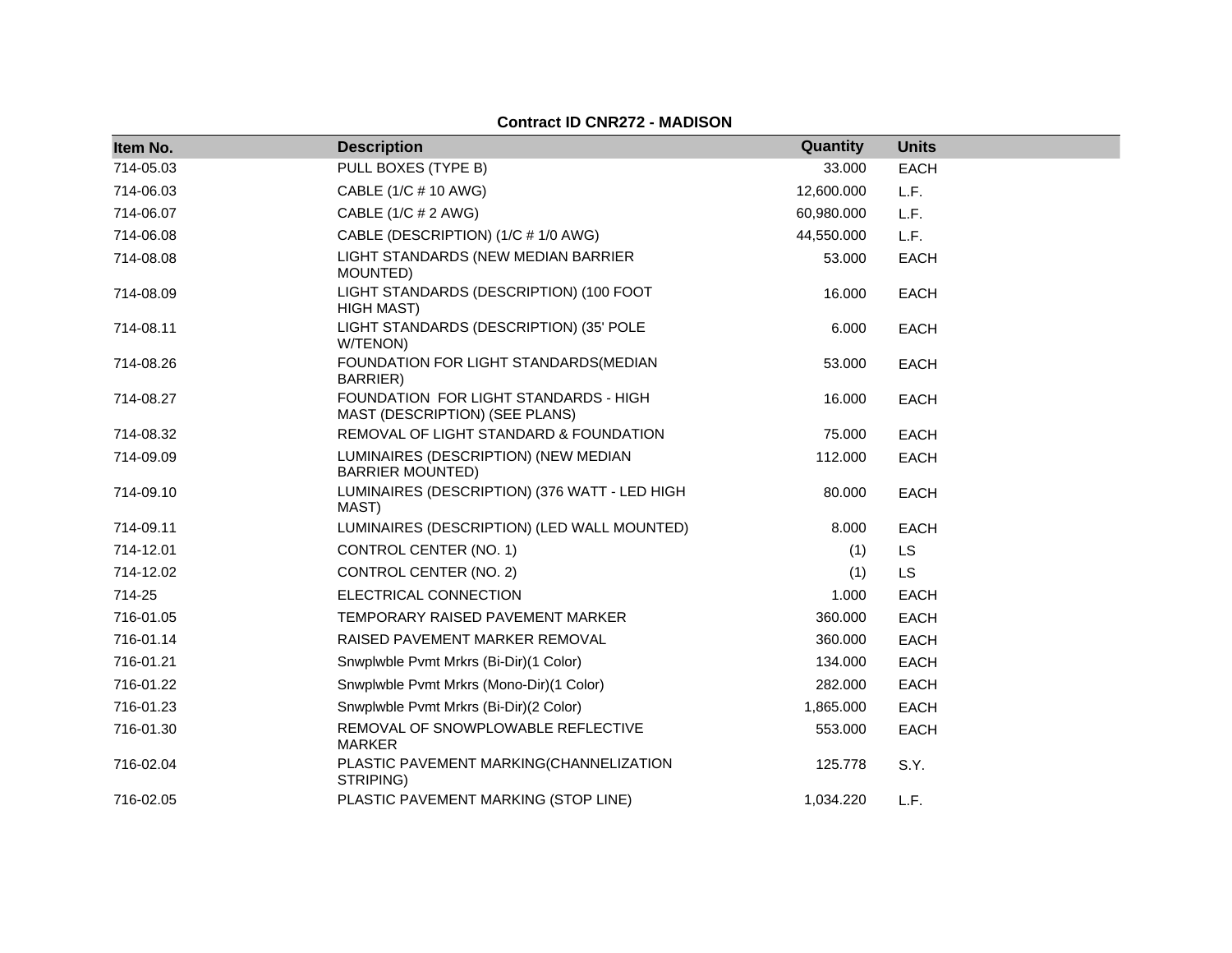| Item No.  | <b>Description</b>                                    | Quantity   | <b>Units</b> |
|-----------|-------------------------------------------------------|------------|--------------|
| 716-02.06 | PLASTIC PAVEMENT MARKING (TURN LANE<br>ARROW)         | 77.000     | <b>EACH</b>  |
| 716-02.07 | PLASTIC PAVEMENT MARKING (24" BARRIER LINE)           | 1,195.530  | L.F.         |
| 716-02.08 | PLASTIC PAVEMENT MARKING (8" DOTTED LINE)             | 1,823.640  | L.F.         |
| 716-02.09 | PLASTIC PAVEMENT MARKING (LONGITUDINAL<br>CROSS-WALK) | 2,636.000  | L.F.         |
| 716-02.11 | PLASTIC PAVEMENT MARKING (6" DOTTED LINE)             | 682.325    | L.F.         |
| 716-03.01 | PLASTIC WORD PAVEMENT MARKING (ONLY)                  | 8.000      | <b>EACH</b>  |
| 716-03.06 | PLASTIC WORD PAVEMENT MARKING (SIGNAL<br>AHEAD)       | 6.000      | <b>EACH</b>  |
| 716-04.04 | PLASTIC PAVEMENT MARKING (TRANSVERSE<br>SHOULDER)     | 530.000    | L.F.         |
| 716-04.05 | PLASTIC PAVEMENT MARKING (STRAIGHT ARROW)             | 2.000      | <b>EACH</b>  |
| 716-04.07 | PLASTIC PAVEMENT MARKING (EXIT ONLY ARROW)            | 12.000     | <b>EACH</b>  |
| 716-04.08 | PLASTIC PAVEMENT MARKING (OPTION LANE<br>ARROW)       | 3.000      | <b>EACH</b>  |
| 716-04.12 | PLASTIC PAVEMENT MARKING (YIELD LINE)                 | 53.333     | S.F.         |
| 716-04.14 | PLASTIC PAVEMENT MARKING (LANE REDUCTION<br>ARROW)    | 23,000     | <b>EACH</b>  |
| 716-04.15 | PLASTIC PAVEMENT MARKING-BIKE<br>SYMBOL/ARROW SHARED  | 9.000      | <b>EACH</b>  |
| 716-05.01 | PAINTED PAVEMENT MARKING (4" LINE)                    | 1.100      | L.M.         |
| 716-05.02 | PAINTED PAVEMENT MARKING (8" BARRIER LINE)            | 109.916    | L.F.         |
| 716-05.05 | PAINTED PAVEMENT MARKING (STOP LINE)                  | 1,125.000  | L.F.         |
| 716-05.06 | PAINTED PAVEMENT MARKING (TURN LANE<br>ARROW)         | 52.000     | <b>EACH</b>  |
| 716-05.20 | PAINTED PAVEMENT MARKING (6" LINE)                    | 34.900     | L.M.         |
| 716-06.01 | PAINTED WORD PVMT MARK (                              | 23.000     | <b>EACH</b>  |
| 716-08.01 | REMOVAL OF PAVEMENT MARKING (LINE)                    | 95,932.000 | L.F.         |
| 716-08.05 | REMOVAL OF PAVEMENT MARKING (STOP LINE)               | 872.000    | L.F.         |
| 716-08.06 | REMOVAL OF PAVEMENT MARKING (TURN LANE<br>ARROW)      | 52.000     | <b>EACH</b>  |
| 716-12.02 | ENHANCED FLATLINE THERMO PVMT MRKNG (6IN<br>LINE)     | 27.983     | L.M.         |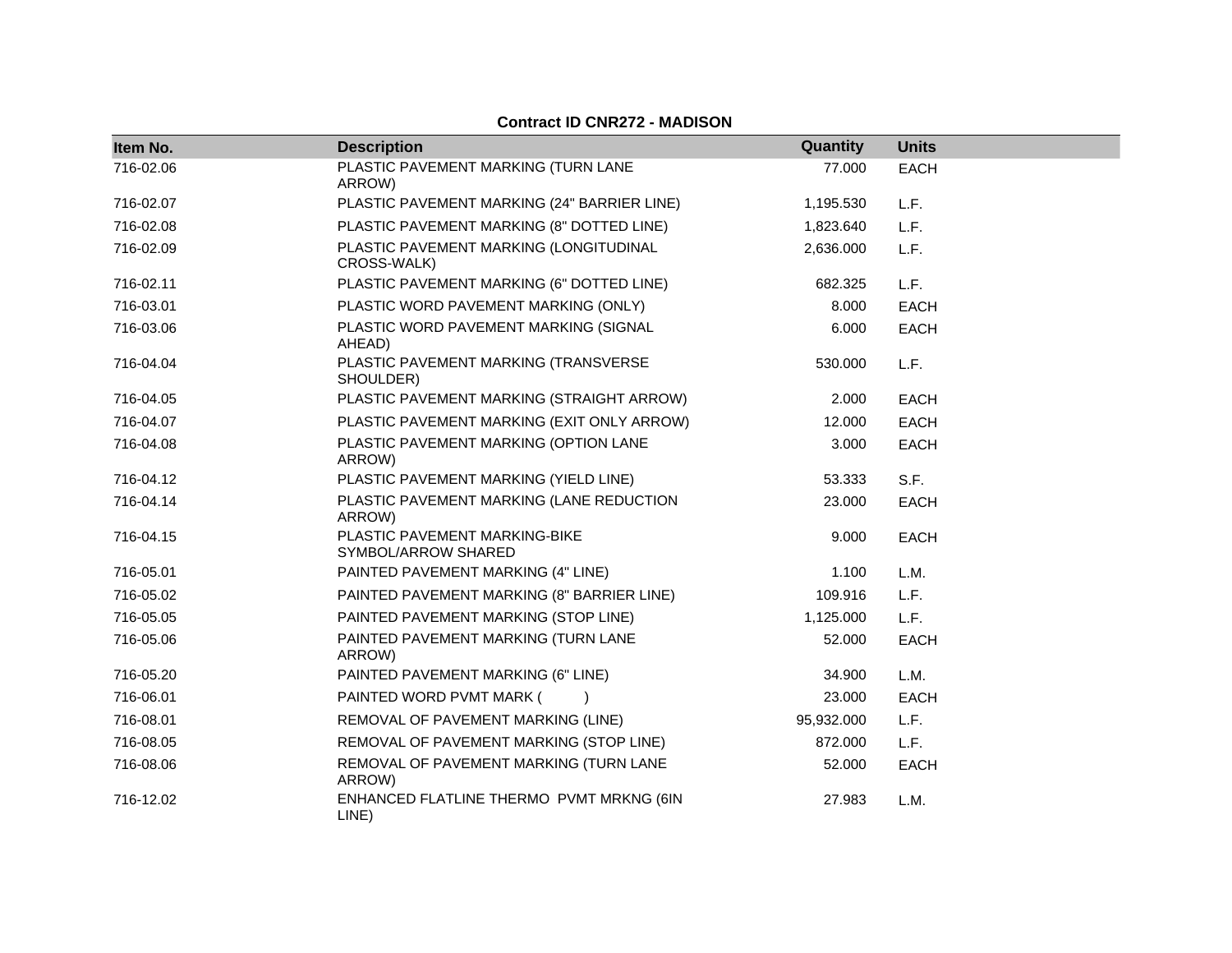| Item No.  | <b>Description</b>                                                   | Quantity   | <b>Units</b> |
|-----------|----------------------------------------------------------------------|------------|--------------|
| 716-12.03 | ENHANCED FLATLINE THERMO PVMT MRKNG (8IN<br><b>BARRIER LINE</b> )    | 11,632.910 | L.F.         |
| 716-12.05 | ENHANCED FLATLINE THERMO PVMT MRKNG (6IN<br>DOTTED LINE)             | 1,117.291  | L.F.         |
| 716-12.09 | ENHANCED FLAT LINE THERMO (12IN LINE)                                | 1,928.400  | L.F.         |
| 716-12.10 | ENHANCED FLAT LINE THERMO (12IN DOTTED)                              | 2,837.370  | L.F.         |
| 716-13.01 | SPRAY THERMO PVMT MRKNG (60 mil) (4IN LINE)                          | 0.602      | L.M.         |
| 717-01    | <b>MOBILIZATION</b>                                                  | (1)        | <b>LS</b>    |
| 725-20.43 | PULL BOX (TYPE C)                                                    | 42.000     | EACH         |
| 725-20.44 | PULL BOX (TYPE D)                                                    | 19.000     | EACH         |
| 725-20.45 | PULL BOX (TYPE E)                                                    | 7.000      | <b>EACH</b>  |
| 725-21.11 | NETWORK SWITCH (TYPE A)                                              | 6.000      | EACH         |
| 725-22.24 | <b>CONDUIT BANK (TYPE 4)</b>                                         | 14,740.000 | L.F.         |
| 725-22.34 | <b>CONDUIT BANK BORED (TYPE 4)</b>                                   | 2,360.000  | L.F.         |
| 725-22.74 | 2IN CONDUIT W/BANK                                                   | 14,740.000 | L.F.         |
| 725-22.75 | 2IN CONDUIT BORED W/BANK                                             | 2,360.000  | L.F.         |
| 725-23.01 | <b>ITS CABLE MARKER</b>                                              | 64.000     | EACH         |
| 730-01.02 | REMOVAL OF SIGNAL EQUIPMENT                                          | 16.000     | <b>EACH</b>  |
| 730-02.09 | SIGNAL HEAD ASSEMBLY (130 WITH BACKPLATE)                            | 33.000     | EACH         |
| 730-02.17 | SIGNAL HEAD ASSEMBLY (150 A2H WITH<br><b>BACKPLATE)</b>              | 8.000      | <b>EACH</b>  |
| 730-02.30 | SIGNAL HEAD ASSEMBLY (DESCRIPTION) (130 A3<br><b>WITH BACKPLATE)</b> | 26.000     | EACH         |
| 730-03.11 | INSTALL SPLICE BOX (DESCRIPTION) (FIBER OPTIC<br>CLOSURE)            | 6.000      | <b>EACH</b>  |
| 730-03.21 | INSTALL PULL BOX (TYPE B)                                            | 19.000     | <b>EACH</b>  |
| 730-03.23 | INSTALL PULL BOX (FIBER OPTIC-TYPE A)                                | 5.000      | EACH         |
| 730-03.24 | INSTALL PULL BOX (FIBER OPTIC-TYPE B)                                | 6.000      | EACH         |
| 730-03.33 | FIBER OFPTIC SPLICE FUSION                                           | 24.000     | EACH         |
| 730-05.01 | ELECTRICAL SERVICE CONNECTION                                        | 4.000      | <b>EACH</b>  |
| 730-05.02 | SERVICE CABLE (2 CONDUCTOR, #8 AWG)                                  | 350.000    | L.F.         |
| 730-08.01 | SIGNAL CABLE - 3 CONDUCTOR                                           | 3,875.000  | L.F.         |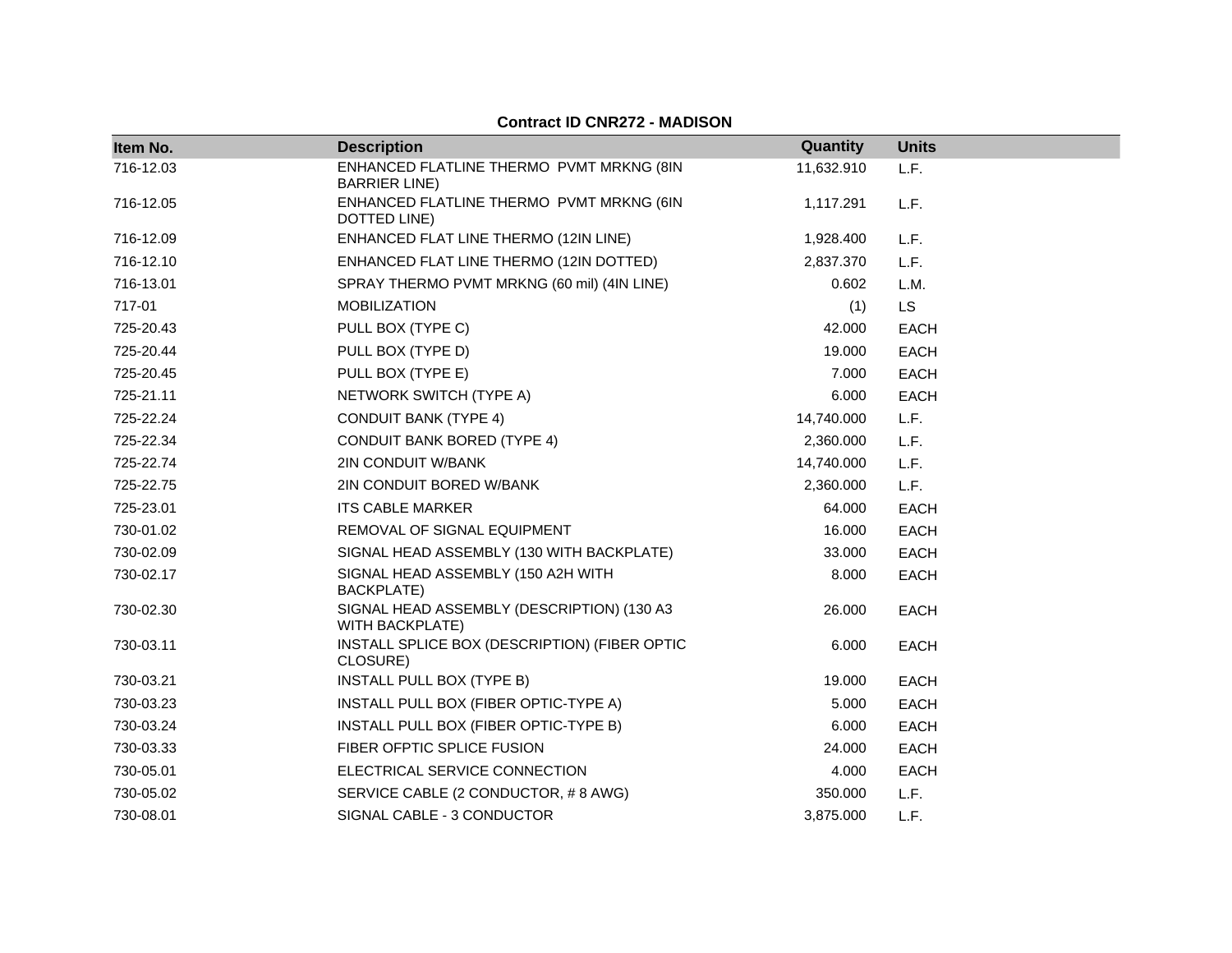| Item No.  | <b>Description</b>                                                         | Quantity  | <b>Units</b> |
|-----------|----------------------------------------------------------------------------|-----------|--------------|
| 730-08.02 | SIGNAL CABLE - 5 CONDUCTOR                                                 | 4,795.000 | L.F.         |
| 730-08.03 | SIGNAL CABLE - 7 CONDUCTOR                                                 | 8,210.000 | L.F.         |
| 730-08.40 | INTERCONNECT CABLE - FIBER OPTIC<br>(DESCRIPTION) (48F SMFO OUTSIDE PLANT) | 4,670.000 | L.F.         |
| 730-08.41 | INTERCONNECT CABLE - FIBER OPTIC<br>(DESCRIPTION) (4F SMFO DROP CABLE)     | 650.000   | L.F.         |
| 730-09.01 | SPAN WIRE ASSEMBLY( LBS.MIN.BRK<br>STRENGTH) (11500 LBS.MIN.BRK STRENGTH)  | 850.000   | L.F.         |
| 730-12.02 | CONDUIT 2" DIAMETER (PVC)                                                  | 85.000    | L.F.         |
| 730-12.03 | CONDUIT 3" DIAMETER (PVC)                                                  | 4,565.000 | L.F.         |
| 730-12.09 | <b>CONDUIT 3" DIAMETER (RGS)</b>                                           | 730.000   | L.F.         |
| 730-12.14 | CONDUIT 3" DIAMETER (JACK AND BORE)                                        | 2,190.000 | L.F.         |
| 730-13.01 | VEHICLE LOOP DETECTOR (SHELF MOUNT)                                        | 1.000     | EACH         |
| 730-13.02 | <b>VEHICLE DETECTOR (VIDEO)</b>                                            | 8.000     | <b>EACH</b>  |
| 730-13.07 | VEHICLE DETECTOR (SIREN ACTIVATED PRIORITY<br>CONTROL)                     | 15.000    | <b>EACH</b>  |
| 730-13.08 | VEHICLE DETECTOR (DESCRIPTION) (HYBRID<br><b>VIDEO RADAR UNIT)</b>         | 13.000    | <b>EACH</b>  |
| 730-14.01 | SHIELDED DETECTOR CABLE                                                    | 120.000   | L.F.         |
| 730-14.02 | <b>SAW SLOT</b>                                                            | 280.000   | L.F.         |
| 730-14.03 | <b>LOOP WIRE</b>                                                           | 560,000   | L.F.         |
| 730-15.32 | CABINET (EIGHT PHASE BASE MOUNTED)                                         | 4.000     | <b>EACH</b>  |
| 730-16.02 | EIGHT PHASE ACTUATED CONTROLLER                                            | 4.000     | <b>EACH</b>  |
| 730-18.01 | <b>MASTER CONTROLLER</b>                                                   | 2.000     | EACH         |
| 730-23.01 | STEEL STRAIN POLE (SIGNAL SUPPORT)                                         | 8.000     | <b>EACH</b>  |
| 730-23.02 | STEEL STRAIN POLE (DESCRIPTION) (30' SIGNAL<br>SUPPORT)                    | 2.000     | <b>EACH</b>  |
| 730-23.30 | PEDESTAL POLE (DESCRIPTION) (SEE PLANS)                                    | 13.000    | <b>EACH</b>  |
| 730-23.36 | CANTILEVER SIGNAL SUPPORT (DESCRIPTION) (1<br>ARM @ 55')                   | 2.000     | <b>EACH</b>  |
| 730-23.96 | CANTILEVER SIGNAL SUPPORT (DESCRIPTION) (1<br>ARM @ 70')                   | 1.000     | <b>EACH</b>  |
| 730-23.97 | CANTILEVER SIGNAL SUPPORT (DESCRIPTION) (2<br>@ 60' & 75')                 | 1.000     | <b>EACH</b>  |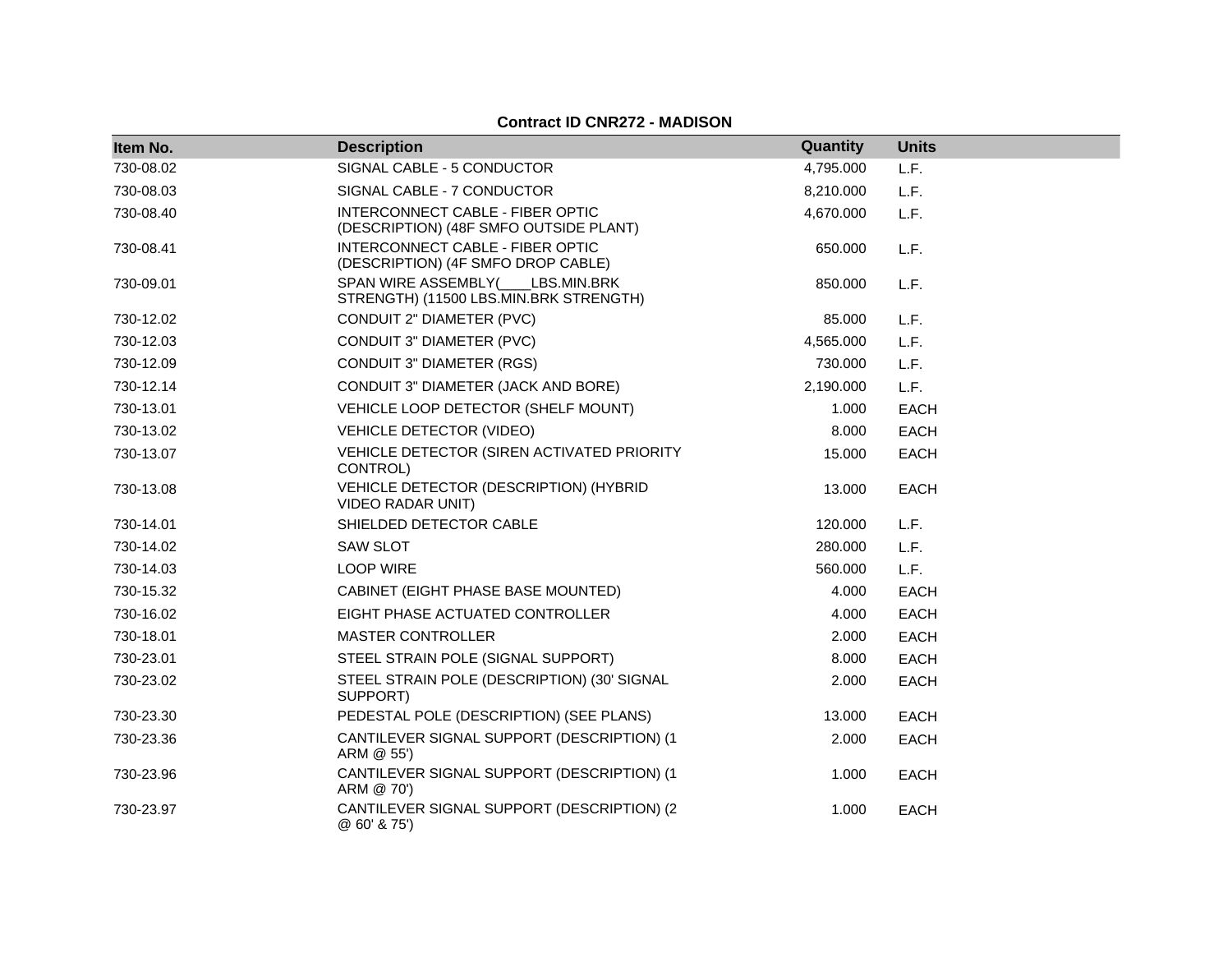| Item No.  | <b>Description</b>                                                                | Quantity    | <b>Units</b> |
|-----------|-----------------------------------------------------------------------------------|-------------|--------------|
| 730-23.98 | CANTILEVER SIGNAL SUPPORT (DESCRIPTION) (1<br>ARM @ 85')                          | 1.000       | <b>EACH</b>  |
| 730-26.06 | PEDESTRIAN PUSHBUTTON POST                                                        | 4.000       | <b>EACH</b>  |
| 730-26.11 | COUNTDOWN PED SGNL HEAD W/AUDIBLE PUSH<br><b>BUTTON &amp; 15IN SIGN</b>           | 28.000      | EACH         |
| 730-35.01 | RF DATA SYSTEM (DESCRIPTION) (SEE PLANS)                                          | 1.000       | <b>EACH</b>  |
| 730-35.06 | BATTERY BACK-UP AND POWER CONDITIONER                                             | 6.000       | <b>EACH</b>  |
| 730-40    | TEMPORARY TRAFFIC SIGNAL SYSTEM                                                   | 3.000       | <b>EACH</b>  |
| 740-10.03 | GEOTEXTILE (TYPE III) (EROSION CONTROL)                                           | 3,006.000   | S.Y.         |
| 740-10.04 | GEOTEXTILE (TYPE IV)(STABILIZATION)                                               | 25,451.800  | S.Y.         |
| 740-11.02 | TEMPORARY SEDIMENT TUBE 12IN                                                      | 26,257.000  | L.F.         |
| 801-01    | SEEDING (WITH MULCH)                                                              | 669.509     | <b>UNIT</b>  |
| 801-01.02 | CROWN VETCH MIXTURE (WITH MULCH)                                                  | 100.759     | <b>UNIT</b>  |
| 801-01.07 | TEMPORARY SEEDING (WITH MULCH)                                                    | 1,411.000   | <b>UNIT</b>  |
| 801-02    | SEEDING (WITHOUT MULCH)                                                           | 84.715      | <b>UNIT</b>  |
| 801-02.01 | CROWN VETCH MIXTURE (WITHOUT MULCH)                                               | 26.000      | <b>UNIT</b>  |
| 801-02.08 | TEMPORARY SEEDING (WITHOUT MULCH)                                                 | 84.715      | <b>UNIT</b>  |
| 801-02.15 | <b>FERTILIZER</b>                                                                 | 15.000      | <b>TON</b>   |
| 801-03    | WATER (SEEDING & SODDING)                                                         | 2,379.000   | M.G.         |
| 801-07    | SEED (SUPPLEMENTAL APPLICATION)                                                   | 151.000     | LB.          |
| 801-08    | FERTILIZER (SUPPLEMENTAL APPLICATION)                                             | 2.000       | <b>TON</b>   |
| 803-01    | SODDING (NEW SOD)                                                                 | 221,226.889 | S.Y.         |
| 805-12.01 | EROSION CONTROL BLANKET (TYPE I)                                                  | 9,916.556   | S.Y.         |
| 805-12.02 | EROSION CONTROL BLANKET (TYPE II)                                                 | 2,329.222   | S.Y.         |
| 806-02.03 | PROJECT MOWING                                                                    | 12.000      | <b>CYCL</b>  |
| 202-04.01 | REMOVAL OF STRUCTURES (DESCRIPTION, STA.)<br>(EXIST. BR. NO. 57-SR186-03.30)      | (1)         | <b>LS</b>    |
| 202-04.02 | REMOVAL OF STRUCTURES (DESCRIPTION, STA.)<br>(EXIST. BR. NO. 57-10040-14.73L & R) | (1)         | LS           |
| 204-02.01 | DRY EXCAVATION (BRIDGES)                                                          | 1,740.000   | C.Y.         |
| 303-01.02 | <b>GRANULAR BACKFILL (BRIDGES)</b>                                                | 168.000     | <b>TON</b>   |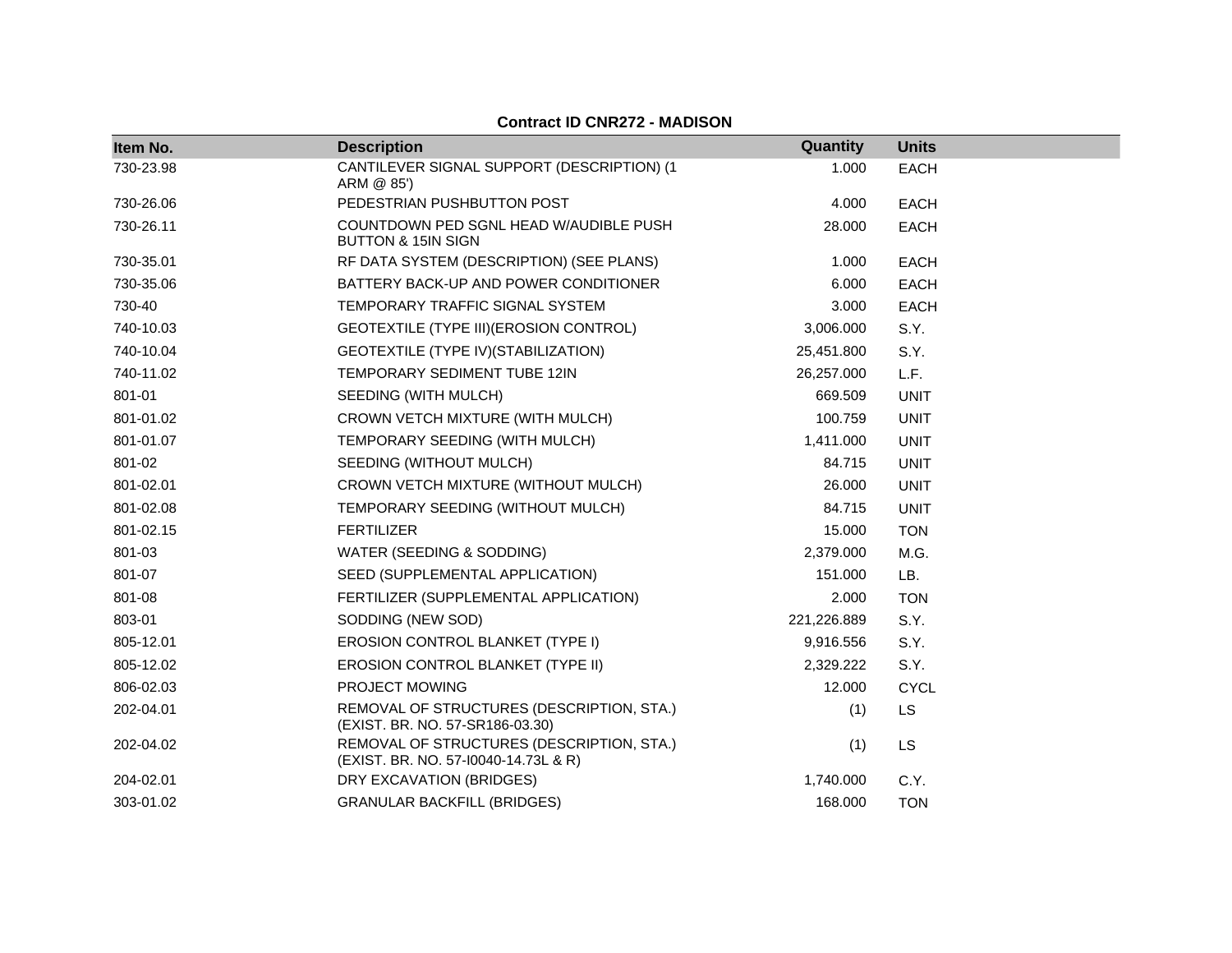| Item No.  | <b>Description</b>                                                             | Quantity    | <b>Units</b> |
|-----------|--------------------------------------------------------------------------------|-------------|--------------|
| 602-04.01 | STEEL STRUCTURES (LOCATION & DESCRIPTION)<br>(BRIDGE NO. 3)                    | (1)         | <b>LS</b>    |
| 602-04.02 | STEEL STRUCTURES (LOCATION & DESCRIPTION)<br>(BRIDGE NO. 4)                    | (1)         | <b>LS</b>    |
| 602-10.60 | BEARING DEVICE (DESCRIPTION) (LR SEISMIC<br>ISOLATION BEARING, BENT NO. 1)     | 20.000      | <b>EACH</b>  |
| 602-10.61 | BEARING DEVICE (DESCRIPTION) (LR SEISMIC<br>ISOLATION BEARING, BENT NO. 1 & 2) | 30.000      | <b>EACH</b>  |
| 604-02.03 | EPOXY COATED REINFORCING STEEL                                                 | 652,928.000 | LB.          |
| 604-03.01 | <b>CLASS A CONCRETE (BRIDGES)</b>                                              | 1,658.000   | C.Y.         |
| 604-03.02 | STEEL BAR REINFORCEMENT (BRIDGES)                                              | 185,436.000 | LB.          |
| 604-03.04 | PAVEMENT @ BRIDGE ENDS                                                         | 1,601.000   | S.Y.         |
| 604-03.32 | <b>CLASS DS CONCRETE</b>                                                       | 2,287.000   | C.Y.         |
| 604-04.01 | APPLIED TEXTURE FINISH (NEW STRUCTURES)                                        | 2,737.000   | S.Y.         |
| 604-04.41 | THREE STAR STATE EMBLEM                                                        | 6.000       | <b>EACH</b>  |
| 604-05.31 | BRIDGE DECK GROOVING (MECHANICAL)                                              | 11,033.000  | S.Y.         |
| 606-09.01 | TEST PILES (PRECAST CONCRETE, SIZE 1)                                          | 155.000     | L.F.         |
| 606-09.02 | LOADING TEST (PRECAST CONCRETE, SIZE 1)                                        | 2.000       | <b>EACH</b>  |
| 606-09.03 | PRECAST CONCRETE PILES (SIZE 1)                                                | 8,515.000   | L.F.         |
| 606-12.01 | PILE ANCHORAGE SYSTEM (SEISMIC)                                                | 200.000     | <b>EACH</b>  |
| 606-22.01 | STEEL PIPE PILES (20 IN)                                                       | 6,460.000   | L.F.         |
| 606-22.03 | TEST PILES (STEEL PIPE PILES 20 IN)                                            | 295.000     | L.F.         |
| 606-22.04 | LOAD TESTING (STEEL PIPE PILES 20 IN)                                          | 2.000       | <b>EACH</b>  |
| 617-02    | <b>BRIDGE DECK CRACK SEALING</b>                                               | 2,558.000   | L.F.         |
| 617-05    | SEALANT (DESCRIPTION) (HMWM)                                                   | 11.000      | GAL.         |
| 620-05.01 | CONC PARAPET SINGLE SLOPE (STD-1-1SS)                                          | 1,299.000   | L.F.         |
| 709-04    | REINFORCED CONCRETE SLOPE PAVEMENT                                             | 146.000     | C.Y.         |
| 710-09.01 | 6" PERFORATED PIPE WITH VERTICAL DRAIN<br><b>SYSTEM</b>                        | 714.000     | L.F.         |
| 710-09.02 | 6" PIPE UNDERDRAIN                                                             | 67.000      | L.F.         |
| 711-05.74 | CONC MEDIAN BARR SING SLOPE (STD-1-3SS)                                        | 688.000     | L.F.         |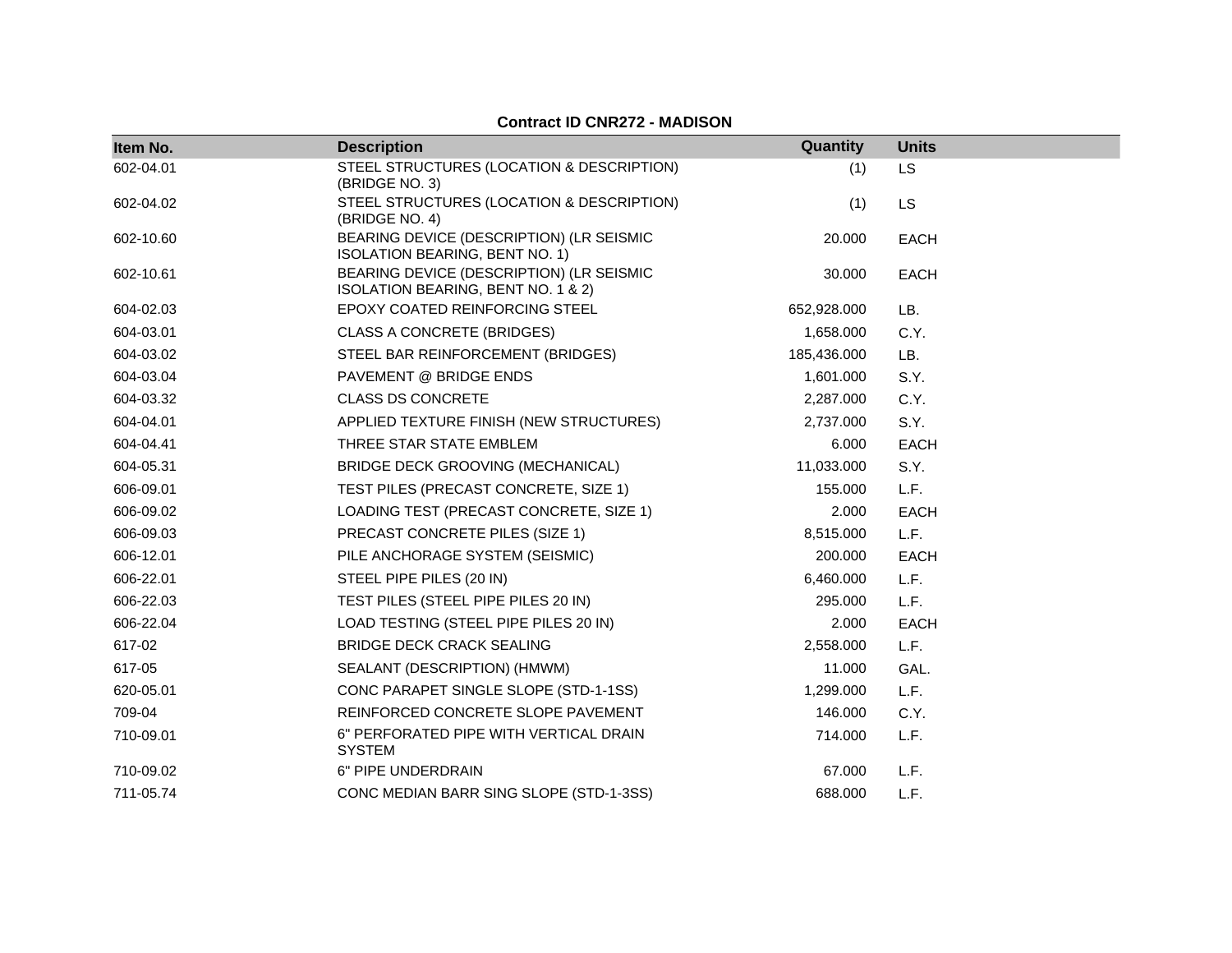| Item No.  | <b>Description</b>                                            | Quantity  | <b>Units</b> |
|-----------|---------------------------------------------------------------|-----------|--------------|
| 712-02.47 | BRIDGE MOUNTED INTERCONNECTED PORTABLE<br><b>BARRIER RAIL</b> | 1,082.000 | L.F.         |
| 714-01.01 | STRUCTURAL LIGHTING (BRIDGE NO.) (BRIDGE NO.<br>3)            | (1)       | <b>LS</b>    |
| 714-01.02 | STRUCTURAL LIGHTING (BRIDGE NO.) (BRIDGE NO.<br>4)            | (1)       | LS           |
| 730-41.50 | <b>BRIDGE SUSPENDED SIGNALS</b>                               | (1)       | <b>LS</b>    |
| 204-06.01 | FLOWABLE FILL (GENERAL)                                       | 20.000    | C.Y.         |
| 790-02.03 | POLE 35FT CLASS 4 WOOD                                        | 1.000     | <b>EACH</b>  |
| 790-04.04 | POLE 45FT CLASS 4 WOOD                                        | 2.000     | <b>EACH</b>  |
| 790-09.01 | POLE 70FT CLASS 1 WOOD                                        | 1.000     | EACH         |
| 790-25.01 | 3PH CROSSARM SGL 15KV                                         | 1.000     | EACH         |
| 790-25.23 | 3PH CROSSARM DDE 15KV                                         | 1.000     | <b>EACH</b>  |
| 790-32.01 | DOWN GUY - THROUGH BOLT TYPE                                  | 1.000     | EACH         |
| 790-32.02 | DOWN GUY - THROUGH BOLT TYPE HEAVY DUTY                       | 7.000     | <b>EACH</b>  |
| 790-32.07 | OH GUY - THROUGH BOLT TYPE                                    | 1.000     | <b>EACH</b>  |
| 790-32.08 | OH GUY - THROUGH BOLT TYPE HEAVY DUTY                         | 1.000     | <b>EACH</b>  |
| 790-33.04 | SCREW TYPE ANCHOR 10,000LB-12,000LB                           | 1.000     | EACH         |
| 790-33.22 | SWAMP ANCHOR 10IN                                             | 3.000     | EACH         |
| 790-41.64 | UG SEC COND SGL COND ___ _ _ (WS004IC-ST)                     | 740.000   | L.F.         |
| 790-43.48 | SEC PULLBOX SMALL (REPLACE ONLY)                              | 1.000     | EACH         |
| 790-46.01 | <b>1PH TRANSFORMER</b>                                        | 2.000     | <b>EACH</b>  |
| 790-49.01 | 3PH XFMR BNK POLE MTD NO FUSE/ARRESTERS                       | 1.000     | <b>EACH</b>  |
| 790-68.01 | POLE GROUND ROD TYPE                                          | 3.000     | <b>EACH</b>  |
| 790-68.10 | MISCELLANEOUS ASSEMBLIES                                      | 17.000    | <b>EACH</b>  |
| 790-69.04 | FIBERGLASS CROSSARM ASSEMBLY                                  | 1.000     | <b>EACH</b>  |
| 790-70.01 | STREET LIGHT ON WOOD POLE                                     | 1.000     | <b>EACH</b>  |
| 790-70.04 | STREET LIGHT W/ FRNG ANC BASE & MTL POLE                      | 2.000     | EACH         |
| 790-70.06 | STREET LIGHT BASE, POWER INSTALLED                            | 2.000     | <b>EACH</b>  |
| 790-70.10 | FLOOD LIGHT                                                   | 1.000     | <b>EACH</b>  |
| 790-70.11 | STREET LIGHT - HPS (DESCRIPTION) (LH2, LH2-SC)                | 1.000     | <b>EACH</b>  |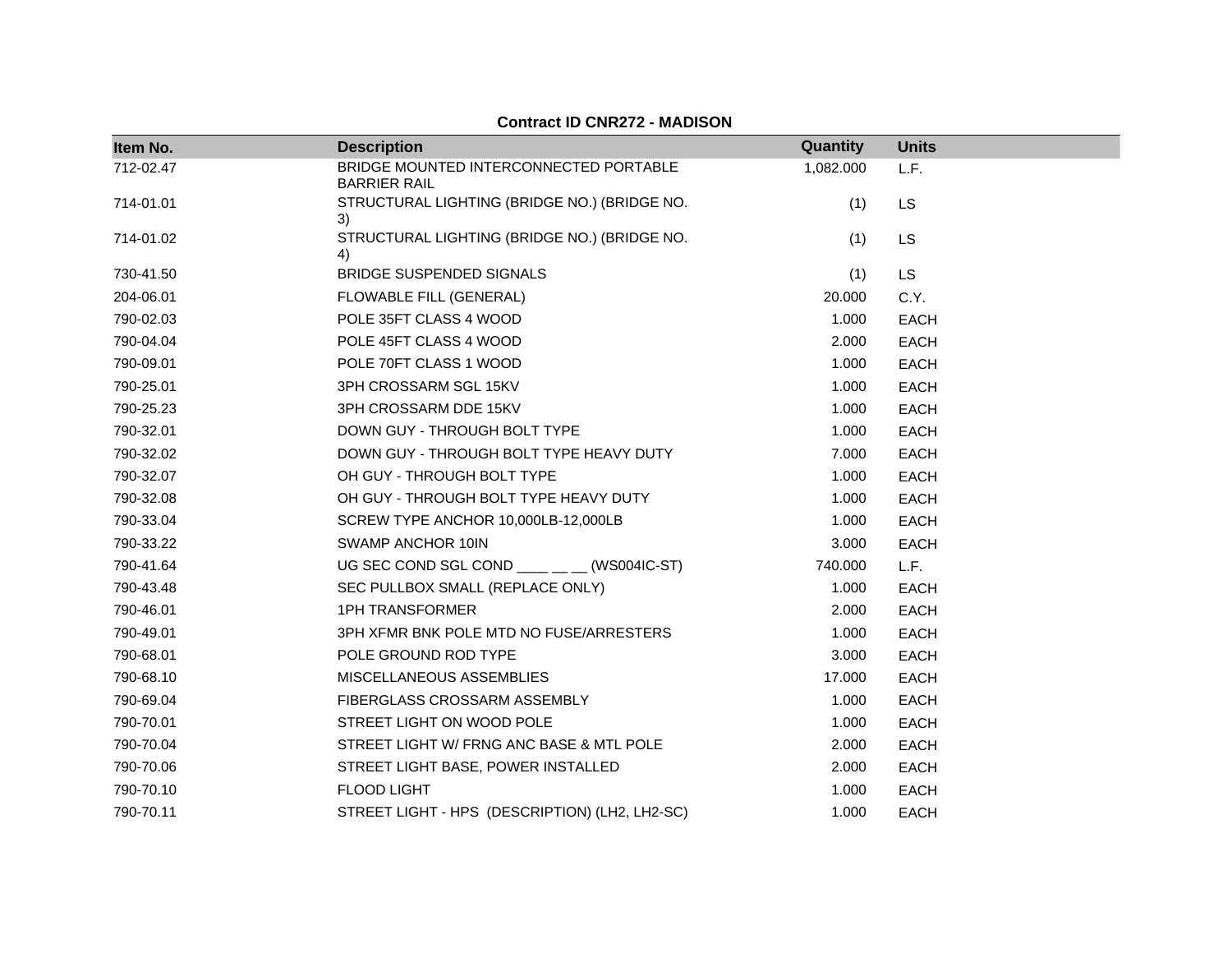| Item No.  | <b>Description</b>                                      | Quantity | <b>Units</b> |
|-----------|---------------------------------------------------------|----------|--------------|
| 790-70.12 | STREET LIGHT - HPS (DESCRIPTION) (LH4, LH4-<br>IMT)     | 4.000    | <b>EACH</b>  |
| 790-70.22 | STREET LIGHT (DESCRIPTION) (SEE PLANS)                  | 3.000    | <b>EACH</b>  |
| 790-70.23 | STREET LIGHT (DESCRIPTION) (LA6A, LA6A-2C)              | 2.000    | <b>EACH</b>  |
| 790-71.21 | SML ANGLE HOR LINE POSTS 69KV MAX                       | 1.000    | <b>EACH</b>  |
| 790-74.20 | 108-144 FIBER(INSTALLATION ONLY)                        | 4.000    | L.F.         |
| 790-98.02 | REMOVE POLES                                            | 7.000    | <b>EACH</b>  |
| 790-98.03 | REMOVE FRAMING/ASSOCIATED APPARATUS                     | 7.000    | <b>EACH</b>  |
| 790-98.04 | REMOVE FIBER OPTIC CABLE                                | 4.000    | L.F.         |
| 791-01.03 | <b>3IN STEEL GAS MAIN</b>                               | 200.000  | L.F.         |
| 791-01.04 | <b>4IN STEEL GAS MAIN</b>                               | 775.000  | L.F.         |
| 791-01.08 | 12IN STEEL GAS MAIN                                     | 890.000  | L.F.         |
| 791-04.22 | HDD 4IN STEEL PIPE - UNCONSOLIDATED                     | 65.000   | L.F.         |
| 791-04.25 | HDD 12IN STEEL PIPE - UNCONSOLIDATED                    | 100.000  | L.F.         |
| 791-06.32 | CONNECT TO 4IN EX. STL MAIN W/ STOPPLE                  | 3.000    | <b>EACH</b>  |
| 791-06.35 | CONNECT TO 12IN EX. STL MAIN W/ STOPPLE                 | 2.000    | <b>EACH</b>  |
| 791-06.38 | CONNECT TO __ IN EX. STL MAIN W/ STOPPLE (SEE<br>PLANS) | 1.000    | <b>EACH</b>  |
| 791-07.10 | 4IN STEEL GAS VALVE ASSEMBLY                            | 2.000    | <b>EACH</b>  |
| 791-07.16 | _IN STEEL GAS VALVE ASSEMBLY (SEE PLANS)                | 1.000    | <b>EACH</b>  |
| 791-08.02 | 3/4IN SERVICE ASSEMBLY                                  | 4.000    | <b>EACH</b>  |
| 791-08.07 | 3/4IN PE SERVICE PIPE                                   | 20.000   | L.F.         |
| 791-08.12 | 3/4IN STEEL SERVICE PIPE                                | 90.000   | L.F.         |
| 791-08.50 | 1-1/2IN STEEL SERVICE PIPE                              | 10.000   | L.F.         |
| 791-08.51 | 1-1/2IN STEEL SERVICE ASSEMBLY                          | 1.000    | <b>EACH</b>  |
| 791-10.01 | RETIRE IN PLACE 3/4IN SERV CUT & PLUG                   | 3.000    | <b>EACH</b>  |
| 791-10.03 | RET. IN PLACE 1-1/4IN SERV CUT & PLUG                   | 1.000    | <b>EACH</b>  |
| 791-10.05 | RETIRE IN PLACE 4IN SERV CUT & PLUG                     | 1.000    | <b>EACH</b>  |
| 791-10.08 | RETIRE IN PLACE 12IN SERV CUT & PLUG                    | 1.000    | <b>EACH</b>  |
| 791-10.11 | RETIRE IN PLACE 3IN SERV CUT & PLUG                     | 1.000    | <b>EACH</b>  |
| 795-01.04 | <b>6IN DIP SLIP JOINT WATER LINE</b>                    | 20.000   | L.F.         |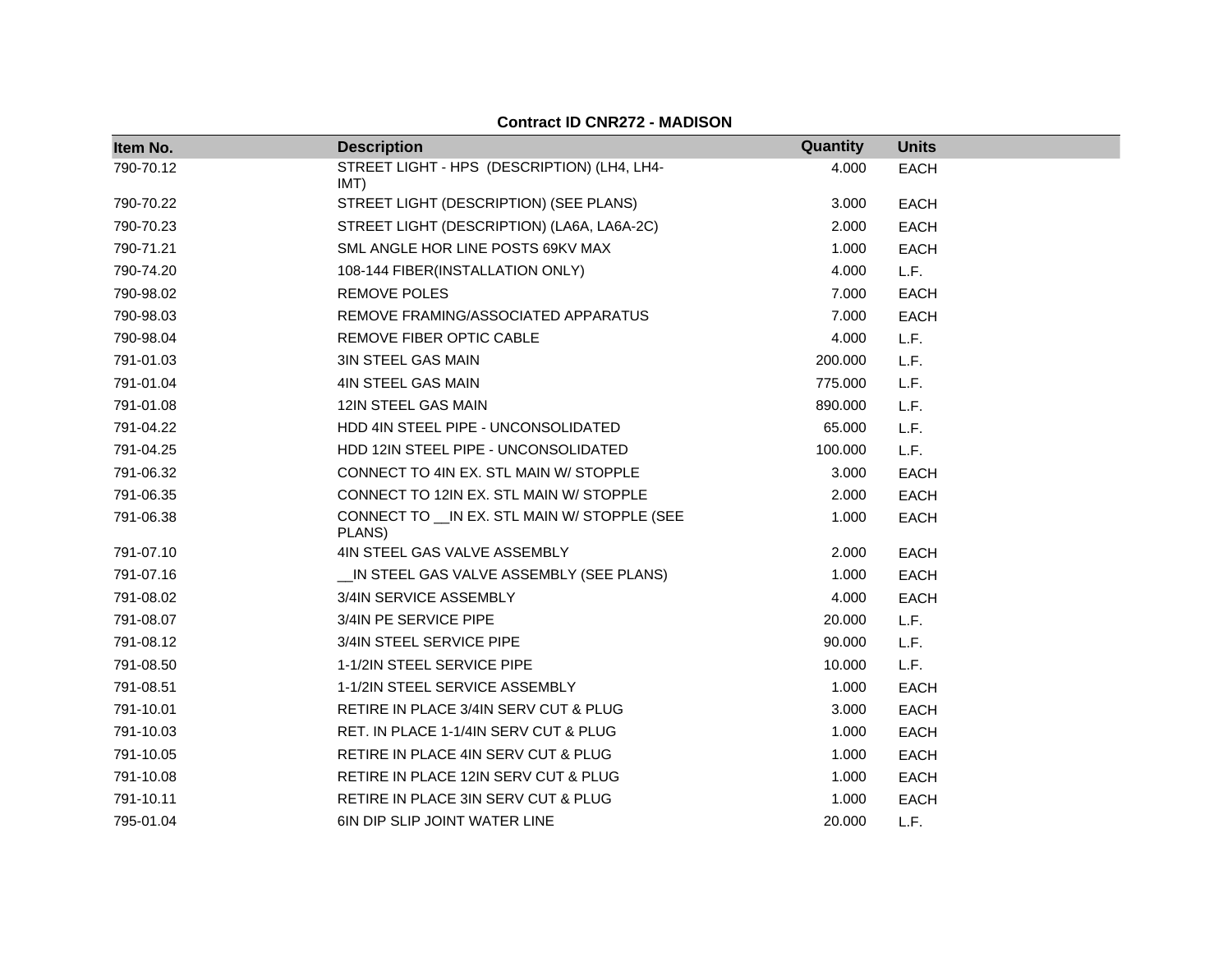| Item No.  | <b>Description</b>                        | <b>Quantity</b> | <b>Units</b> |
|-----------|-------------------------------------------|-----------------|--------------|
| 795-01.06 | <b>8IN DIP SLIP JOINT WATER LINE</b>      | 1,100.000       | L.F.         |
| 795-06.34 | CUT AND CAP 8IN WATERLINE                 | 2.000           | <b>EACH</b>  |
| 795-07.06 | <b>8IN X 8IN TAPPING SLEEVE AND VALVE</b> | 2.000           | <b>EACH</b>  |
| 795-08.05 | <b>8IN GATE VALVE ASSEMBLY</b>            | 4.000           | <b>EACH</b>  |
| 795-09.09 | RELOCATE/RECONNECT SERVICE ASSEMBLY       | 3.000           | <b>EACH</b>  |
| 795-09.12 | 2IN COPPER SERVICE PIPE                   | 3.000           | L.F.         |
| 795-11.02 | FIRE HYDRANT ASSEMBLY                     | 3.000           | <b>EACH</b>  |
| 795-12.01 | <b>REMOVE FIRE HYDRANT</b>                | 3.000           | <b>EACH</b>  |
| 795-13.01 | DI FITTINGS                               | 400.000         | LB.          |
| 797-05.01 | 8IN DIP GRAVITY SEWER 0FT-6FT DEPTH       | 25,000          | L.F.         |
| 797-05.02 | 8IN DIP GRAVITY SEWER 6FT-12FT DEPTH      | 262,000         | L.F.         |
| 797-05.03 | 8IN DIP GRAVITY SEWER 12FT-18FT DEPTH     | 52.000          | L.F.         |
| 797-05.07 | 10IN DIP GRAVITY SEWER 12FT-18FT DEPTH    | 545.000         | L.F.         |
| 797-05.08 | 10IN DIP GRAVITY SEWER >18FT DEPTH        | 115,000         | L.F.         |
| 797-06.66 | BORE/JACK 20IN STEEL CASING PIPE-UNCON.   | 200.000         | L.F.         |
| 797-07.02 | 48IN MANHOLE 4FT-6FT DEPTH                | 1.000           | <b>EACH</b>  |
| 797-07.04 | 48IN MANHOLE 8FT-10FT DEPTH               | 1.000           | <b>EACH</b>  |
| 797-07.06 | 48IN MANHOLE 12FT-14FT DEPTH              | 1.000           | <b>EACH</b>  |
| 797-07.08 | 48IN MANHOLE 16FT-20FT DEPTH              | 3.000           | <b>EACH</b>  |
| 797-07.56 | MANHOLE DROP CONNECTION ASSEMBLY          | 1.000           | <b>EACH</b>  |
| 797-07.80 | REMOVE SEWER MANHOLE                      | 4.000           | <b>EACH</b>  |
| 797-11.38 | <b>BY-PASS PUMPING</b>                    | (1)             | LS.          |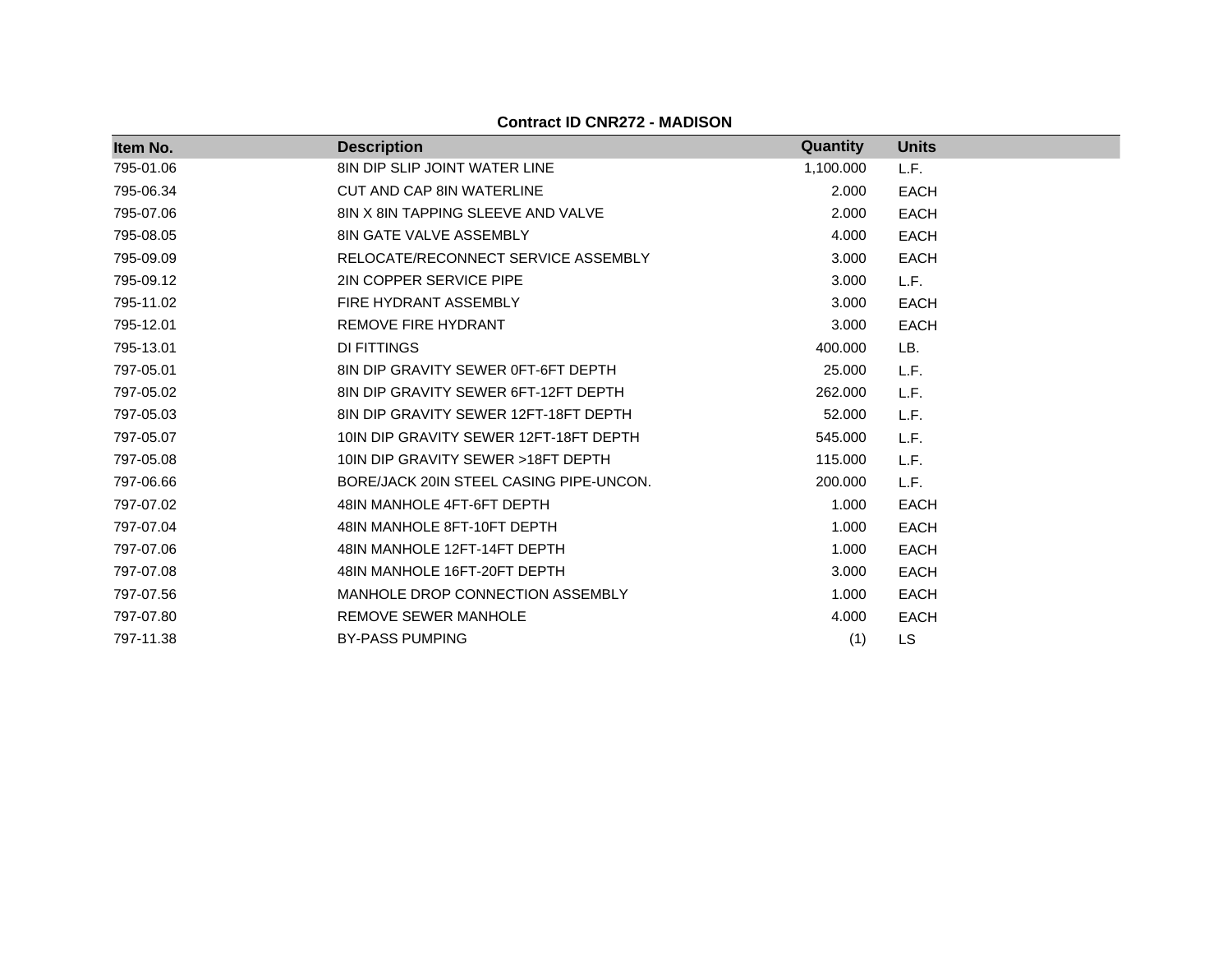| Item No.  | <b>Description</b>                                  | Quantity    | <b>Units</b> |
|-----------|-----------------------------------------------------|-------------|--------------|
| 105-01    | CONSTRUCTION STAKES, LINES AND GRADES               | (1)         | <b>LS</b>    |
| 109-10.01 | <b>TRAINEE</b>                                      | 4,550.000   | <b>HOUR</b>  |
| 201-01    | <b>CLEARING AND GRUBBING</b>                        | (1)         | <b>LS</b>    |
| 202-06.01 | REMOVAL OF BUILDINGS (TRACT NO.) (TRACT NO.<br>12)  | (1)         | LS           |
| 202-06.03 | REMOVAL OF BUILDINGS (TRACT NO.) (TRACT NO.<br>31)  | (1)         | <b>LS</b>    |
| 202-06.04 | REMOVAL OF BUILDINGS (TRACT NO.) (TRACT NO.<br>34)  | (1)         | LS           |
| 202-06.05 | REMOVAL OF BUILDINGS (TRACT NO.) (TRACT NO.<br>112) | (1)         | LS           |
| 203-01    | ROAD & DRAINAGE EXCAVATION (UNCLASSIFIED)           | 100,580.000 | C.Y.         |
| 203-02.01 | BORROW EXCAVATION (GRADED SOLID ROCK)               | 1,200.000   | <b>TON</b>   |
| 203-03    | BORROW EXCAVATION (UNCLASSIFIED)                    | 18,893.000  | C.Y.         |
| 203-04    | PLACING AND SPREADING TOPSOIL                       | 17,217.000  | C.Y.         |
| 203-05    | <b>UNDERCUTTING</b>                                 | 150.000     | C.Y.         |
| 203-06    | <b>WATER</b>                                        | 928,000     | M.G.         |
| 203-08    | CHANNEL EXCAVATION (UNCLASSIFIED)                   | 100.000     | C.Y.         |
| 203-15.03 | <b>COMPACTED CLAY</b>                               | 150.000     | C.Y.         |
| 204-08    | FOUNDATION FILL MATERIAL                            | 1,245.000   | C.Y.         |
| 209-02.05 | 12" TEMPORARY SLOPE DRAIN                           | 2,099.000   | L.F.         |
| 209-02.06 | 15" TEMPORARY SLOPE DRAIN                           | 260.000     | L.F.         |
| 209-02.07 | <b>18" TEMPORARY SLOPE DRAIN</b>                    | 200.000     | L.F.         |
| 209-03.34 | STREAM MITIGATION-LOG VANES                         | 30.000      | L.F.         |
| 209-03.36 | STREAM MITIGATION-STEP POOL                         | 1.000       | EACH         |
| 209-03.38 | STREAM MITIGATION -J-HOOK                           | 2.000       | EACH         |
| 209-03.57 | STREAM MITIGATION (DESCRIPTION)                     | 180.000     | L.F.         |
| 209-03.58 | STREAM MITIGATION (DESCRIPTION)                     | 46.000      | L.F.         |
| 209-05    | SEDIMENT REMOVAL                                    | 821.000     | C.Y.         |
| 209-08.02 | TEMPORARY SILT FENCE (WITH BACKING)                 | 10,197.000  | L.F.         |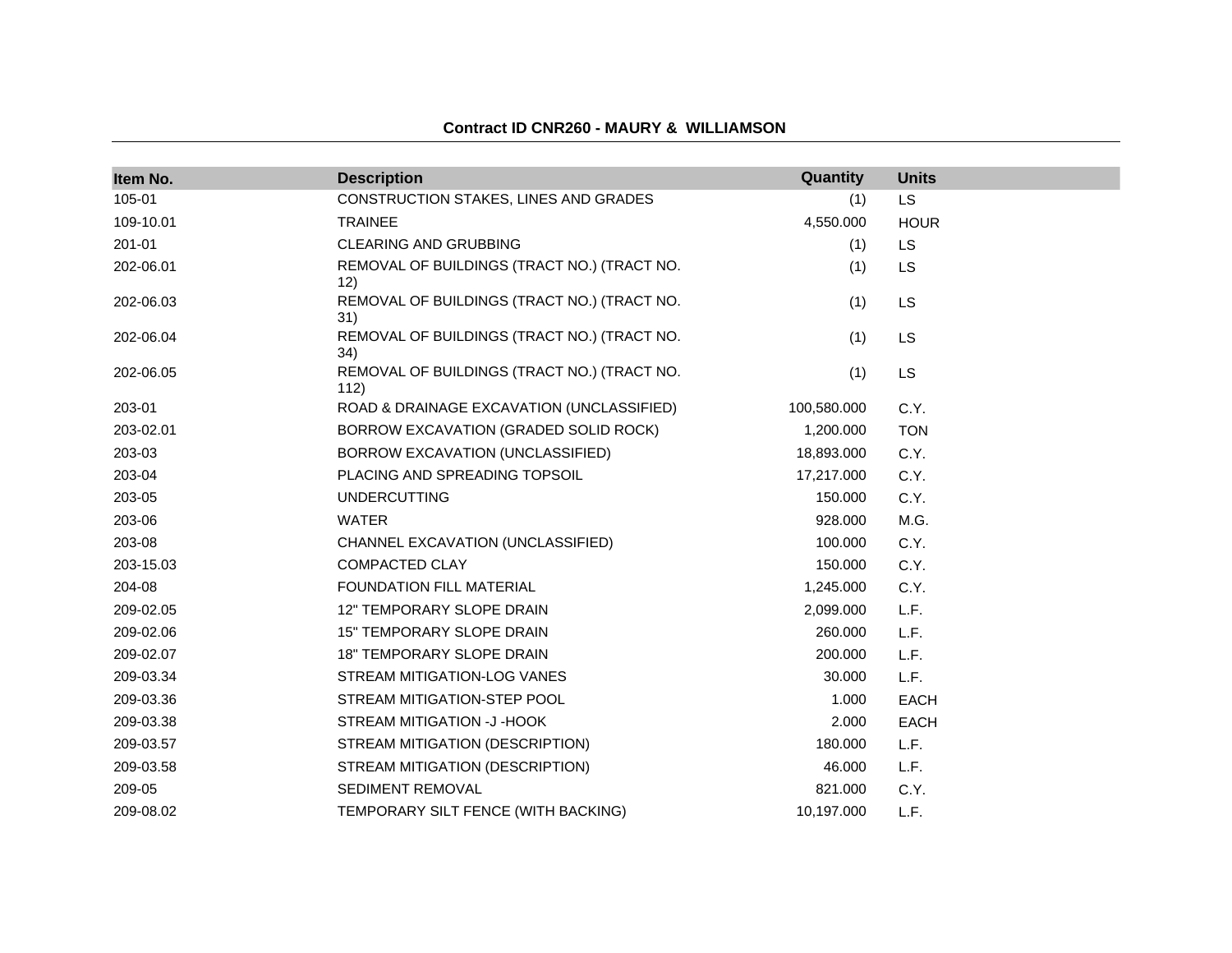| Item No.  | <b>Description</b>                                              | <b>Quantity</b> | <b>Units</b> |
|-----------|-----------------------------------------------------------------|-----------------|--------------|
| 209-08.03 | TEMPORARY SILT FENCE (WITHOUT BACKING)                          | 7,212.000       | L.F.         |
| 209-08.07 | ROCK CHECK DAM PER                                              | 199.000         | <b>EACH</b>  |
| 209-08.08 | ENHANCED ROCK CHECK DAM                                         | 126.000         | <b>EACH</b>  |
| 209-08.09 | FILTER SOCK CHECK DAM                                           | 199.000         | <b>EACH</b>  |
| 209-09.03 | SEDIMENT FILTER BAG (15' X 15')                                 | 8.000           | <b>EACH</b>  |
| 209-09.41 | <b>CURB INLET PROTECTION (TYPE 2)</b>                           | 48.000          | <b>EACH</b>  |
| 209-09.43 | <b>CURB INLET PROTECTION (TYPE 4)</b>                           | 117.000         | <b>EACH</b>  |
| 209-20.03 | POLYETHYLENE SHEETING (6 MIL. MINIMUM)                          | 33.000          | S.Y.         |
| 209-40.33 | CATCH BASIN PROTECTION (TYPE D)                                 | 17.000          | <b>EACH</b>  |
| 209-40.41 | CATCH BASIN FILTER ASSEMBLY(TYPE 1)                             | 15.000          | <b>EACH</b>  |
| 209-40.42 | CATCH BASIN FILTER ASSEMBLY(TYPE 2)                             | 122.000         | <b>EACH</b>  |
| 209-40.43 | CATCH BASIN FILTER ASSEMBLY(TYPE 3)                             | 64.000          | <b>EACH</b>  |
| 209-40.44 | CATCH BASIN FILTER ASSEMBLY(TYPE 4)                             | 17.000          | <b>EACH</b>  |
| 209-40.45 | CATCH BASIN FILTER ASSEMBLY(TYPE 5)                             | 29.000          | <b>EACH</b>  |
| 209-40.46 | CATCH BASIN FILTER ASSEMBLY(TYPE 6)                             | 5.000           | <b>EACH</b>  |
| 209-40.47 | CATCH BASIN FILTER ASSEMBLY(TYPE 7)                             | 2.000           | <b>EACH</b>  |
| 209-65.01 | TEMPORARY STREAM DIVERSION (DESCRIPTION)                        | (1)             | <b>LS</b>    |
| 209-65.03 | TEMPORARY DIVERSION CHANNEL                                     | 30.000          | L.F.         |
| 209-65.04 | TEMPORARY IN STREAM DIVERSION                                   | 920.000         | L.F.         |
| 303-01    | MINERAL AGGREGATE, TYPE A BASE, GRADING D                       | 91,246.000      | <b>TON</b>   |
| 303-01.01 | <b>GRANULAR BACKFILL (ROADWAY)</b>                              | 5,078.000       | <b>TON</b>   |
| 303-10.01 | MINERAL AGGREGATE (SIZE 57)                                     | 4,329.800       | <b>TON</b>   |
| 307-01.01 | ASPHALT CONCRETE MIX (PG64-22) (BPMB-HM)<br><b>GRADING A</b>    | 3,654.000       | <b>TON</b>   |
| 307-01.08 | ASPHALT CONCRETE MIX (PG64-22) (BPMB-HM)<br><b>GRADING B-M2</b> | 6,749.000       | <b>TON</b>   |
| 307-01.21 | ASP. CONC. MIX(PG70-22) (BPMB-HM) GR. A-S                       | 9,908.000       | <b>TON</b>   |
| 307-02.01 | ASPHALT CONCRETE MIX (PG70-22) (BPMB-HM)<br><b>GRADING A</b>    | 13,038.000      | <b>TON</b>   |
| 307-02.08 | ASPHALT CONCRETE MIX (PG70-22) (BPMB-HM)<br><b>GRADING B-M2</b> | 9,901.000       | <b>TON</b>   |
| 402-01    | BITUMINOUS MATERIAL FOR PRIME COAT (PC)                         | 311.000         | <b>TON</b>   |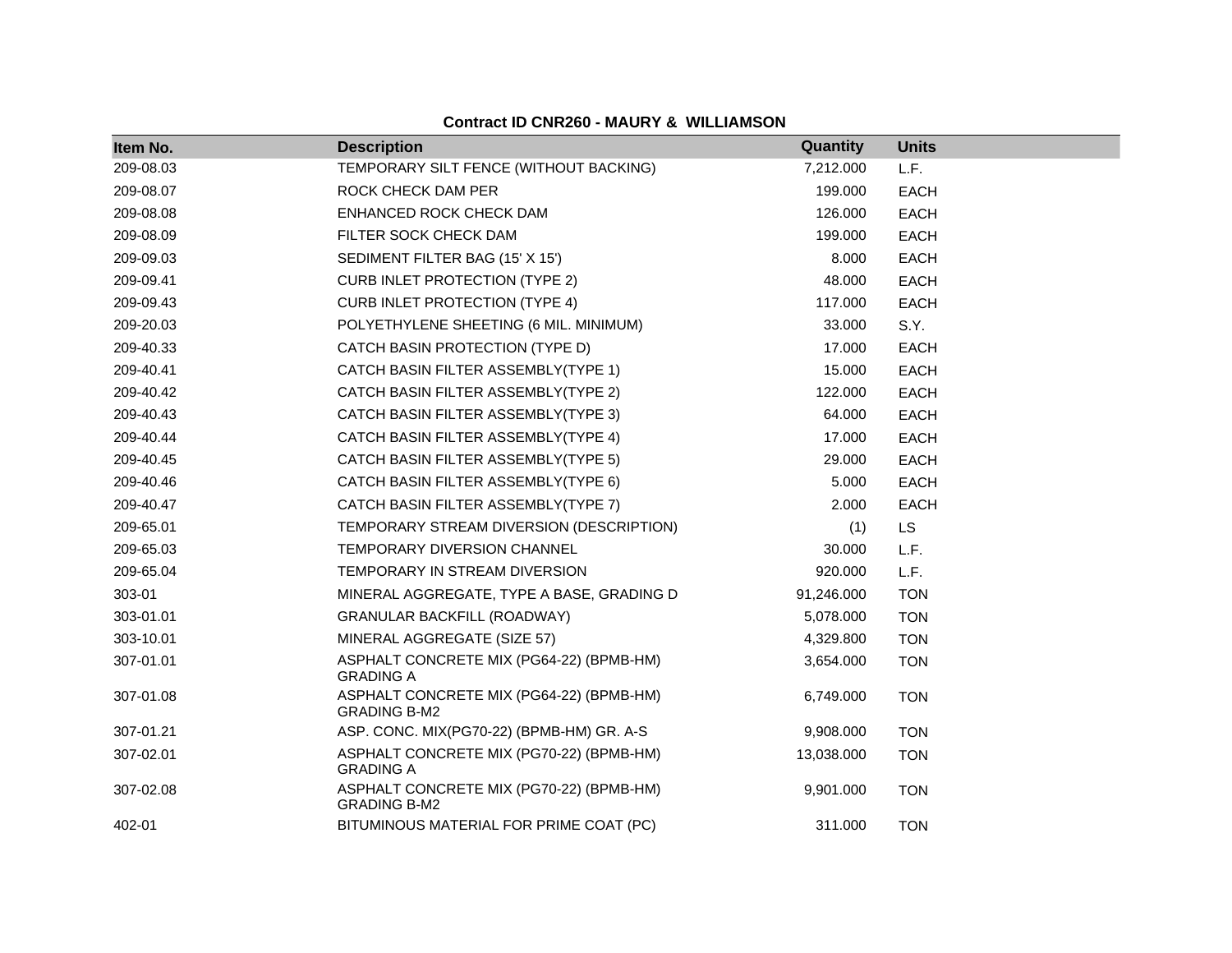| Item No.  | <b>Description</b>                                           | Quantity    | <b>Units</b> |
|-----------|--------------------------------------------------------------|-------------|--------------|
| 402-02    | AGGREGATE FOR COVER MATERIAL (PC)                            | 549.000     | <b>TON</b>   |
| 403-01    | BITUMINOUS MATERIAL FOR TACK COAT (TC)                       | 60.000      | <b>TON</b>   |
| 411-01.07 | ACS MIX (PG64-22) GRADING E SHOULDER                         | 1,290.000   | <b>TON</b>   |
| 411-01.10 | ACS MIX(PG64-22) GRADING D                                   | 1,443.000   | <b>TON</b>   |
| 411-02.10 | ACS MIX(PG70-22) GRADING D                                   | 4,964.000   | <b>TON</b>   |
| 415-01.02 | COLD PLANING BITUMINOUS PAVEMENT                             | 1,533.000   | S.Y.         |
| 604-01.01 | CLASS A CONCRETE (ROADWAY)                                   | 1,164.000   | C.Y.         |
| 604-01.02 | STEEL BAR REINFORCEMENT (ROADWAY)                            | 235,765.000 | LB.          |
| 604-01.20 | <b>BOX TUBE SAFETY RAIL</b>                                  | 611.000     | L.F.         |
| 604-03.07 | CLASS A CONCRETE (DESCRIPTION) (FOOTING<br>FOR BARRIER WALL) | 5.000       | C.Y.         |
| 604-04.01 | APPLIED TEXTURE FINISH (NEW STRUCTURES)                      | 1,541.000   | S.Y.         |
| 607-03.30 | 18" PIPE CULVERT                                             | 11,027.000  | L.F.         |
| 607-05.30 | 24" PIPE CULVERT                                             | 5,668.000   | L.F.         |
| 607-06.30 | 30" PIPE CULVERT                                             | 1,411.000   | L.F.         |
| 607-07.30 | 36" PIPE CULVERT                                             | 1,324.000   | L.F.         |
| 607-08.30 | 42" PIPE CULVERT                                             | 338.000     | L.F.         |
| 607-09.30 | <b>48" PIPE CULVERT</b>                                      | 61.500      | L.F.         |
| 607-16.02 | 30"X 19" HORIZONTAL OVAL CONCRETE PIPE<br><b>CULVERT</b>     | 79.000      | L.F.         |
| 607-16.04 | 38"X 24" HORIZONTAL OVAL CONCRETE PIPE<br><b>CULVERT</b>     | 191.000     | L.F.         |
| 607-16.07 | 49"X 32" HORIZONTAL OVAL CONCRETE PIPE<br><b>CULVERT</b>     | 293.000     | L.F.         |
| 607-16.08 | 53"X 34" HORIZONTAL OVAL CONCRETE PIPE<br><b>CULVERT</b>     | 54.000      | L.F.         |
| 607-37.02 | 18" CORRUGATED METAL PIPE CULVERT                            | 16.000      | L.F.         |
| 607-39.02 | 18" PIPE CULVERT (SIDE DRAIN)                                | 127.000     | L.F.         |
| 607-45.02 | 18" SLOTTED DRAIN PIPE                                       | 40.000      | L.F.         |
| 607-50.09 | PRECAST CONCRETE BOX CULVERT (6' X 4')                       | 1,036.000   | L.F.         |
| 611-01.01 | MANHOLES, 0' - 4' DEPTH                                      | 2.000       | <b>EACH</b>  |
| 611-01.02 | MANHOLES, > 4' - 8' DEPTH                                    | 4.000       | <b>EACH</b>  |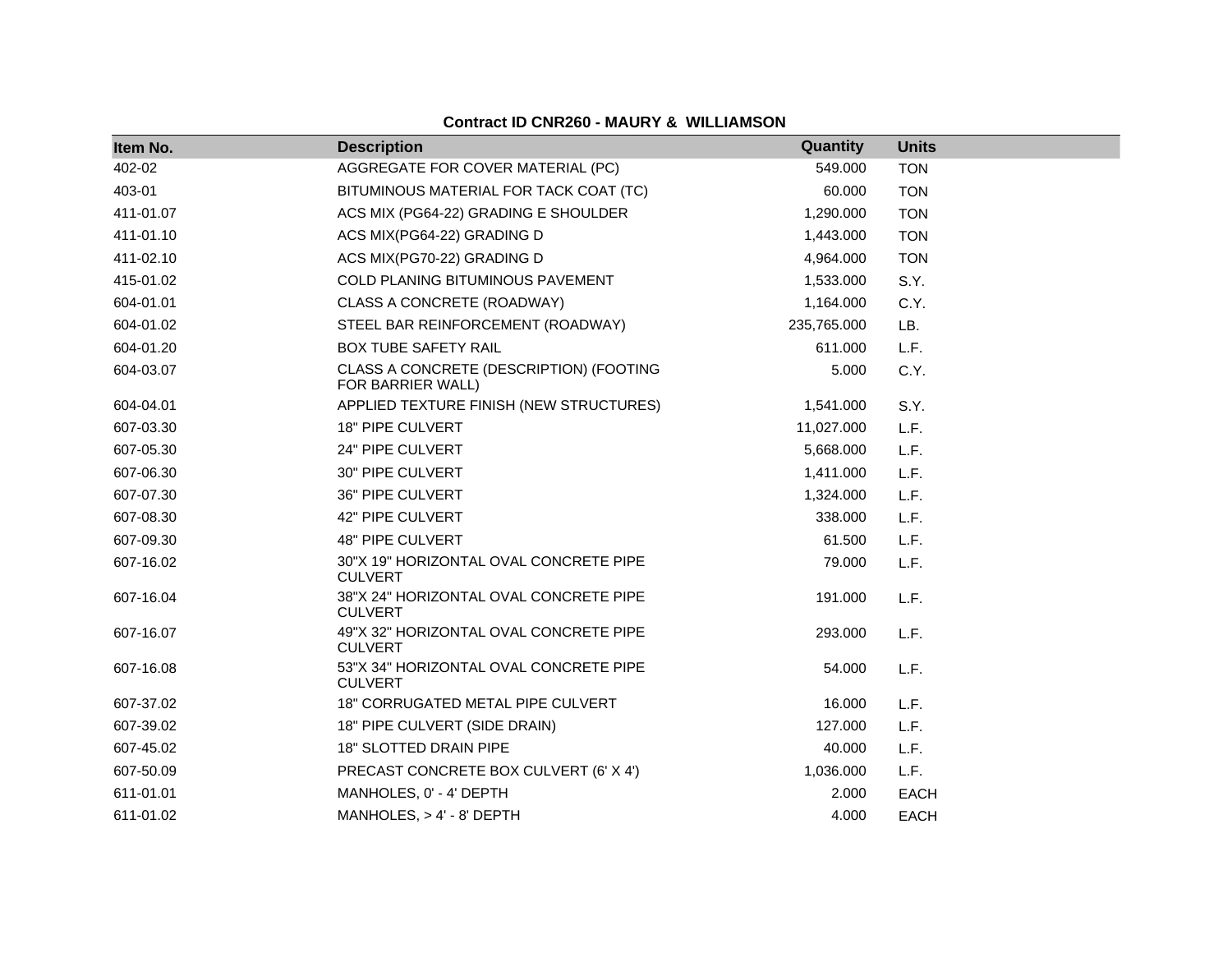| Item No.  | <b>Description</b>                                                                                   | Quantity  | <b>Units</b> |
|-----------|------------------------------------------------------------------------------------------------------|-----------|--------------|
| 611-01.03 | MANHOLES, $> 8'$ - 12' DEPTH                                                                         | 2.000     | <b>EACH</b>  |
| 611-07.01 | CLASS A CONCRETE (PIPE ENDWALLS)                                                                     | 33.000    | C.Y.         |
| 611-07.02 | STEEL BAR REINFORCEMENT (PIPE ENDWALLS)                                                              | 1,120.000 | LB.          |
| 611-07.54 | 18IN ENDWALL (CROSS DRAIN) 3:1                                                                       | 2.000     | <b>EACH</b>  |
| 611-07.55 | 18IN ENDWALL (CROSS DRAIN) 4:1                                                                       | 1.000     | <b>EACH</b>  |
| 611-07.57 | 24IN ENDWALL (CROSS DRAIN) 3:1                                                                       | 1.000     | <b>EACH</b>  |
| 611-07.60 | 30IN ENDWALL (CROSS DRAIN) 3:1                                                                       | 3.000     | EACH         |
| 611-07.65 | 36IN ENDWALL (CROSS DRAIN) 6:1                                                                       | 1.000     | <b>EACH</b>  |
| 611-09.01 | ADJUSTMENT OF EXISTING CATCHBASIN                                                                    | 5.000     | <b>EACH</b>  |
| 611-10.01 | CATCH BASINS, TYPE 10, 0' - 4' DEPTH                                                                 | 2.000     | <b>EACH</b>  |
| 611-10.02 | CATCH BASINS, TYPE 10, > 4' - 8' DEPTH                                                               | 4.000     | <b>EACH</b>  |
| 611-12.01 | CATCH BASINS, TYPE 12, 0' - 4' DEPTH                                                                 | 67.000    | <b>EACH</b>  |
| 611-12.02 | CATCH BASINS, TYPE 12, > 4' - 8' DEPTH                                                               | 184.000   | <b>EACH</b>  |
| 611-12.03 | CATCH BASINS, TYPE 12, > 8' - 12' DEPTH                                                              | 5.000     | <b>EACH</b>  |
| 611-12.04 | CATCH BASINS, TYPE 12, > 12' - 16' DEPTH                                                             | 4.000     | <b>EACH</b>  |
| 611-14.01 | CATCH BASINS, TYPE 14, 0' - 4' DEPTH                                                                 | 1.000     | <b>EACH</b>  |
| 611-14.02 | CATCH BASINS, TYPE 14, > 4' - 8' DEPTH                                                               | 40.000    | EACH         |
| 611-14.03 | CATCH BASINS, TYPE 14, > 8' - 12' DEPTH                                                              | 1.000     | <b>EACH</b>  |
| 611-42.01 | CATCH BASINS, TYPE 42, 0' - 4' DEPTH                                                                 | 12.000    | <b>EACH</b>  |
| 611-42.02 | CATCH BASINS, TYPE 42, > 4' - 8' DEPTH                                                               | 12.000    | <b>EACH</b>  |
| 611-43.02 | CATCH BASINS, TYPE 43, > 4' - 8' DEPTH                                                               | 1.000     | <b>EACH</b>  |
| 620-05    | CONCRETE PARAPET WITH STRUCTURAL TUBING                                                              | 500.000   | L.F.         |
| 621-01.01 | TEMPORARY STRUCTURE (DESCRIPTION -<br>STATION) (TEMPORARY SHORING, STA. 89+20± TO<br>STA. 93+45±)    | (1)       | <b>LS</b>    |
| 621-01.02 | TEMPORARY STRUCTURE (DESCRIPTION -<br>STATION) (TEMPORARY SHORING, STA. 103+50± TO<br>STA. $104+50+$ | (1)       | <b>LS</b>    |
| 621-01.03 | TEMPORARY STRUCTURE (DESCRIPTION -<br>STATION) (TEMPORARY SHORING, STA. 108+75± TO<br>STA. 109+15±)  | (1)       | <b>LS</b>    |
| 621-03.02 | 18" TEMPORARY DRAINAGE PIPE                                                                          | 293.000   | L.F.         |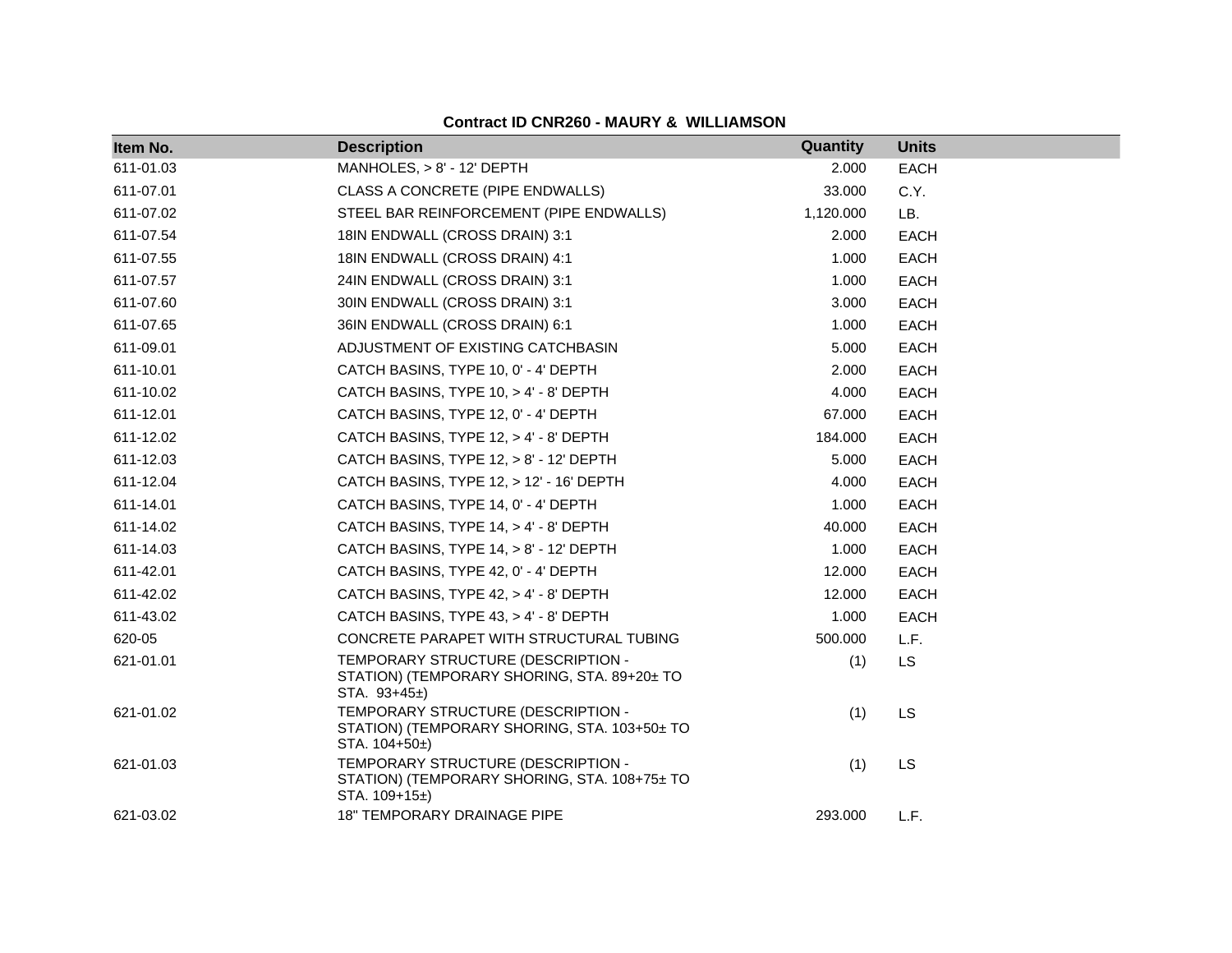| Item No.  | <b>Description</b>                         | Quantity   | <b>Units</b> |
|-----------|--------------------------------------------|------------|--------------|
| 621-03.08 | 54" TEMPORARY DRAINAGE PIPE                | 75.000     | L.F.         |
| 621-03.11 | 72" TEMPORARY DRAINAGE PIPE                | 144.000    | L.F.         |
| 701-01.01 | <b>CONCRETE SIDEWALK (4 ")</b>             | 91,047.000 | S.F.         |
| 701-02    | <b>CONCRETE DRIVEWAY</b>                   | 26,121.000 | S.F.         |
| 701-02.03 | <b>CONCRETE CURB RAMP</b>                  | 18,221.000 | S.F.         |
| 702-01    | <b>CONCRETE CURB</b>                       | 320.000    | C.Y.         |
| 702-03    | <b>CONCRETE COMBINED CURB &amp; GUTTER</b> | 2,301.000  | C.Y.         |
| 705-01.01 | <b>GUARDRAIL AT BRIDGE ENDS</b>            | 162.000    | L.F.         |
| 705-04.03 | <b>GUARDRAIL TERMINAL (TYPE 13)</b>        | 2.000      | EACH         |
| 705-06.01 | W BEAM GR (TYPE 2) MASH TL3                | 2,987.000  | L.F.         |
| 705-06.20 | TANGENT ENERGY ABSORBING TERM MASH TL-3    | 23.000     | <b>EACH</b>  |
| 705-06.30 | GR TERMINAL (TYPE 21) MASH TL2             | 8.000      | <b>EACH</b>  |
| 705-08.10 | PORTABLE IMPACT ATTENUATOR NCHRP350 TL-2   | 16.000     | <b>EACH</b>  |
| 707-08.11 | HIGH-VISIBILITY CONSTRUCTION FENCE         | 5,013.000  | L.F.         |
| 708-02.01 | MARKERS (CONCRETE R.O.W. POSTS)            | 151.000    | <b>EACH</b>  |
| 709-05.05 | MACHINED RIP-RAP (CLASS A-3)               | 1,171.000  | <b>TON</b>   |
| 709-05.06 | MACHINED RIP-RAP (CLASS A-1)               | 3,161.000  | <b>TON</b>   |
| 709-05.08 | MACHINED RIP-RAP (CLASS B)                 | 1,158.000  | <b>TON</b>   |
| 709-05.09 | MACHINED RIP-RAP (CLASS C)                 | 574.000    | <b>TON</b>   |
| 710-02    | AGGREGATE UNDERDRAINS (WITH PIPE)          | 34,908.000 | L.F.         |
| 711-05.70 | 32IN SINGLE SLOPE CONCRETE BARRIER WALL    | 47.000     | L.F.         |
| 712-01    | TRAFFIC CONTROL                            | (1)        | <b>LS</b>    |
| 712-02.02 | INTERCONNECTED PORTABLE BARRIER RAIL       | 5,500.000  | L.F.         |
| 712-04.01 | FLEXIBLE DRUMS (CHANNELIZING)              | 2,416.000  | <b>EACH</b>  |
| 712-05.01 | <b>WARNING LIGHTS (TYPE A)</b>             | 48.000     | <b>EACH</b>  |
| 712-05.03 | <b>WARNING LIGHTS (TYPE C)</b>             | 30.000     | <b>EACH</b>  |
| 712-06    | SIGNS (CONSTRUCTION)                       | 2,209.000  | S.F.         |
| 712-06.01 | <b>VERTICAL PANELS</b>                     | 152.000    | S.F.         |
| 712-07.03 | TEMPORARY BARRICADES (TYPE III)            | 457.000    | L.F.         |
| 712-08.03 | ARROW BOARD (TYPE C)                       | 6.000      | <b>EACH</b>  |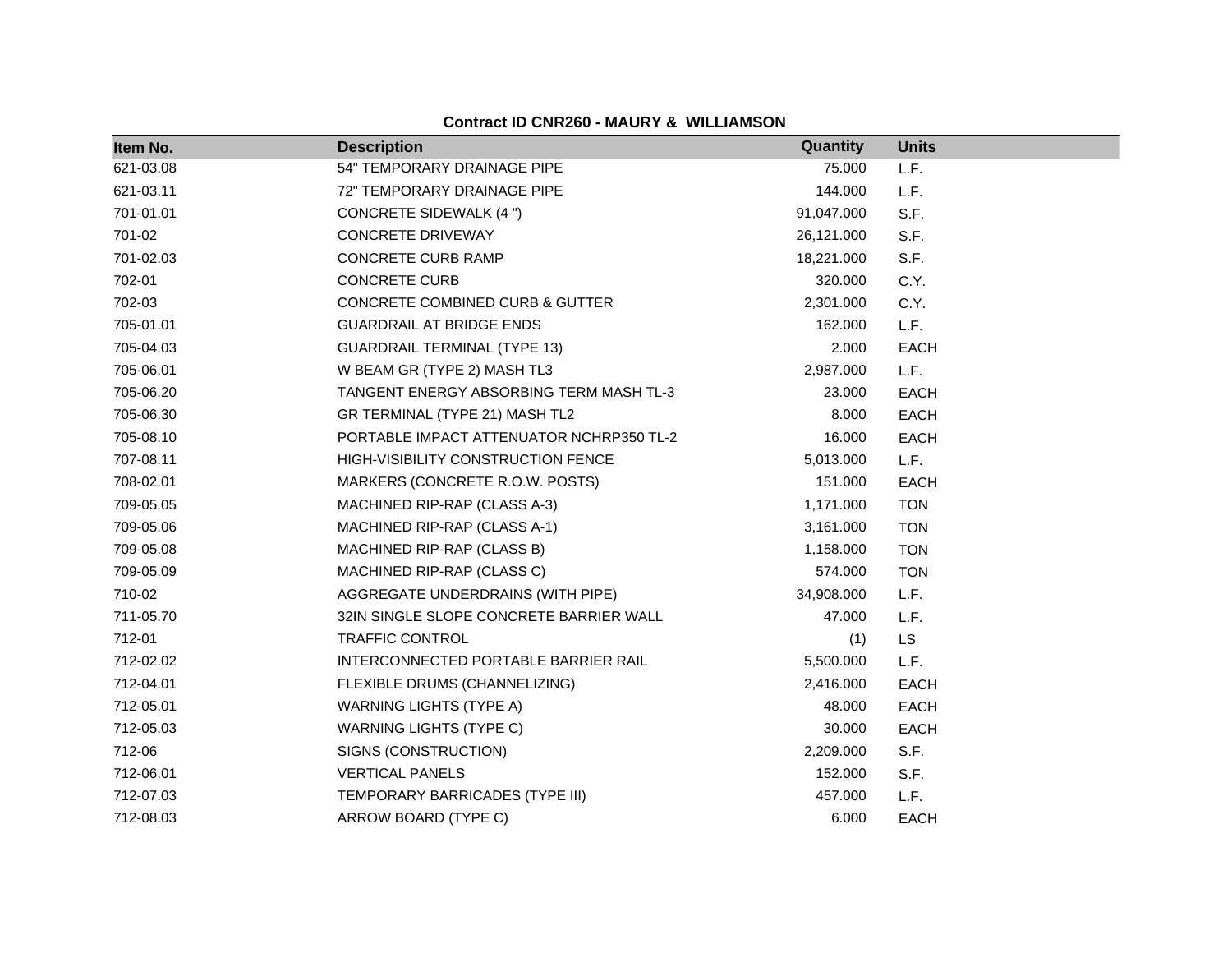| Item No.  | <b>Description</b>                                    | Quantity  | <b>Units</b> |
|-----------|-------------------------------------------------------|-----------|--------------|
| 713-02.04 | DELINEATOR (MILE MARKER) & STEEL POST                 | 4.000     | <b>EACH</b>  |
| 713-11.01 | "U" SECTION STEEL POSTS                               | 975.000   | LB.          |
| 713-11.02 | PERFORATED/KNOCKOUT SQUARE TUBE POST                  | 1,477.000 | LB.          |
| 713-13.02 | FLAT SHEET ALUMINUM SIGNS (0.080" THICK)              | 309.000   | S.F.         |
| 713-13.03 | FLAT SHEET ALUMINUM SIGNS (0.100" THICK)              | 111.000   | S.F.         |
| 713-15    | REMOVAL OF SIGNS, POSTS AND FOOTINGS                  | (1)       | <b>LS</b>    |
| 713-16.01 | CHANGEABLE MESSAGE SIGN UNIT                          | 4.000     | EACH         |
| 713-16.20 | SIGNS (DESCRIPTION) (PROTECTED AREA SIGN)             | 16.000    | <b>EACH</b>  |
| 716-01.21 | Snwplwble Pvmt Mrkrs (Bi-Dir)(1 Color)                | 581.000   | EACH         |
| 716-01.22 | Snwplwble Pvmt Mrkrs (Mono-Dir)(1 Color)              | 248.000   | <b>EACH</b>  |
| 716-02.04 | PLASTIC PAVEMENT MARKING(CHANNELIZATION<br>STRIPING)  | 121.000   | S.Y.         |
| 716-02.05 | PLASTIC PAVEMENT MARKING (STOP LINE)                  | 1,213.000 | L.F.         |
| 716-02.06 | PLASTIC PAVEMENT MARKING (TURN LANE<br>ARROW)         | 83.000    | <b>EACH</b>  |
| 716-02.09 | PLASTIC PAVEMENT MARKING (LONGITUDINAL<br>CROSS-WALK) | 1,370.000 | L.F.         |
| 716-04.01 | PLASTIC PAVEMENT MARKING (STRAIGHT-TURN<br>ARROW)     | 8.000     | <b>EACH</b>  |
| 716-04.05 | PLASTIC PAVEMENT MARKING (STRAIGHT ARROW)             | 15.000    | <b>EACH</b>  |
| 716-05.01 | PAINTED PAVEMENT MARKING (4" LINE)                    | 30.300    | L.M.         |
| 716-05.04 | PAINTED PAVEMENT MARKING (CHANNELIZATION<br>STRIPING) | 363.000   | S.Y.         |
| 716-05.05 | PAINTED PAVEMENT MARKING (STOP LINE)                  | 3,639.000 | L.F.         |
| 716-05.06 | PAINTED PAVEMENT MARKING (TURN LANE<br>ARROW)         | 249.000   | <b>EACH</b>  |
| 716-05.09 | PAINTED PAVEMENT MARKING(STRAIGHT-TURN<br>ARROW)      | 24.000    | EACH         |
| 716-05.11 | PAINTED PAVEMENT MARKING(STRAIGHT ARROW)              | 45.000    | <b>EACH</b>  |
| 716-05.21 | PAINTED PAVEMENT MARKING(4"DOTTED LINE)               | 134.000   | L.F.         |
| 716-05.22 | PAINTED PAVEMENT MARKING (LONGITUDINAL<br>CROSS-WALK) | 2,740.000 | L.F.         |
| 716-12.01 | ENHANCED FLATLINE THERMO PVMT MRKNG (4IN<br>LINE)     | 8.200     | L.M.         |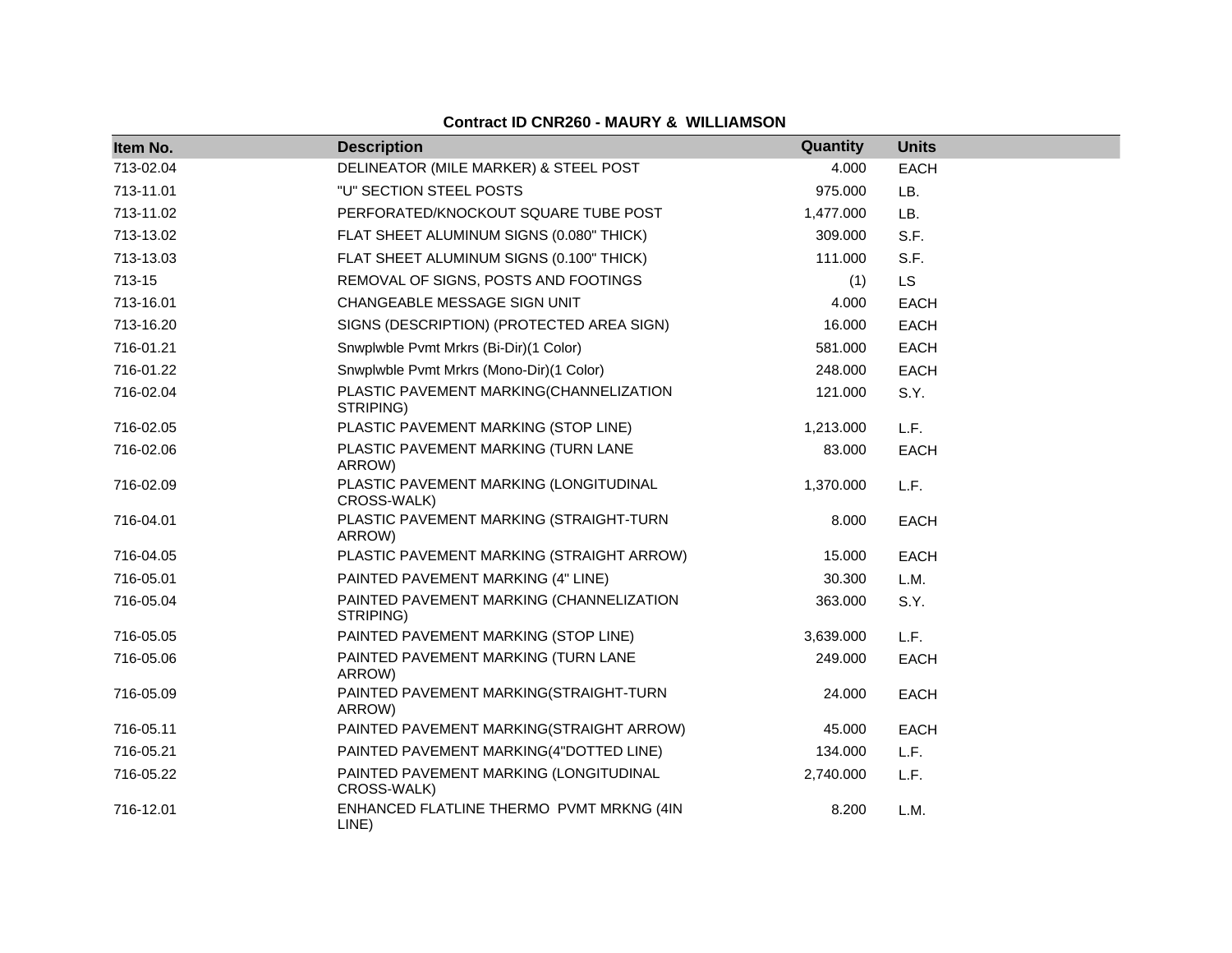| Item No.  | <b>Description</b>                                               | Quantity   | <b>Units</b> |
|-----------|------------------------------------------------------------------|------------|--------------|
| 716-12.04 | ENHANCED FLATLINE THERMO PVMT MRKNG (4IN<br>DOTTED LINE)         | 475.000    | L.F.         |
| 716-13.01 | SPRAY THERMO PVMT MRKNG (60 mil) (4IN LINE)                      | 1.000      | L.M.         |
| 716-13.04 | SPRAY THERMO PVMT MRKNG (60 mil) (4IN DOTTED<br>LINE)            | 137.000    | L.F.         |
| 717-01    | <b>MOBILIZATION</b>                                              | (1)        | <b>LS</b>    |
| 730-01.02 | REMOVAL OF SIGNAL EQUIPMENT                                      | 3.000      | <b>EACH</b>  |
| 730-01.08 | SCHOOL SPEED LIMIT FLASHING SIGNAL<br><b>INSTALLED</b>           | 1.000      | <b>EACH</b>  |
| 730-02.09 | SIGNAL HEAD ASSEMBLY (130 WITH BACKPLATE)                        | 30.000     | <b>EACH</b>  |
| 730-02.17 | SIGNAL HEAD ASSEMBLY (150 A2H WITH<br><b>BACKPLATE)</b>          | 10.000     | <b>EACH</b>  |
| 730-03.21 | INSTALL PULL BOX (TYPE B)                                        | 25.000     | <b>EACH</b>  |
| 730-03.23 | INSTALL PULL BOX (FIBER OPTIC-TYPE A)                            | 22,000     | <b>EACH</b>  |
| 730-03.24 | INSTALL PULL BOX (FIBER OPTIC-TYPE B)                            | 5.000      | <b>EACH</b>  |
| 730-05.01 | ELECTRICAL SERVICE CONNECTION                                    | 5.000      | <b>EACH</b>  |
| 730-08.01 | SIGNAL CABLE - 3 CONDUCTOR                                       | 795.000    | L.F.         |
| 730-08.02 | SIGNAL CABLE - 5 CONDUCTOR                                       | 4,785.000  | L.F.         |
| 730-08.03 | SIGNAL CABLE - 7 CONDUCTOR                                       | 7,160.000  | L.F.         |
| 730-08.40 | INTERCONNECT CABLE - FIBER OPTIC<br>(DESCRIPTION) (24 SM)        | 14,950.000 | L.F.         |
| 730-08.41 | INTERCONNECT CABLE - FIBER OPTIC<br>(DESCRIPTION) (6-Fiber Drop) | 500.000    | L.F.         |
| 730-12.01 | CONDUIT 1" DIAMETER (PVC)                                        | 1,120.000  | L.F.         |
| 730-12.02 | CONDUIT 2" DIAMETER (PVC)                                        | 1,645.000  | L.F.         |
| 730-12.08 | <b>CONDUIT 2" DIAMETER (RGS)</b>                                 | 3,355.000  | L.F.         |
| 730-12.16 | CONDUIT (DESCRIPTION) (2" Sch. 80 PVC)                           | 33,360.000 | L.F.         |
| 730-13.01 | VEHICLE LOOP DETECTOR (SHELF MOUNT)                              | 37.000     | <b>EACH</b>  |
| 730-14.01 | SHIELDED DETECTOR CABLE                                          | 5,780.000  | L.F.         |
| 730-14.02 | <b>SAW SLOT</b>                                                  | 6,930.000  | L.F.         |
| 730-14.03 | <b>LOOP WIRE</b>                                                 | 17,100.000 | L.F.         |
| 730-15.32 | CABINET (EIGHT PHASE BASE MOUNTED)                               | 5.000      | <b>EACH</b>  |
| 730-16.02 | EIGHT PHASE ACTUATED CONTROLLER                                  | 5.000      | <b>EACH</b>  |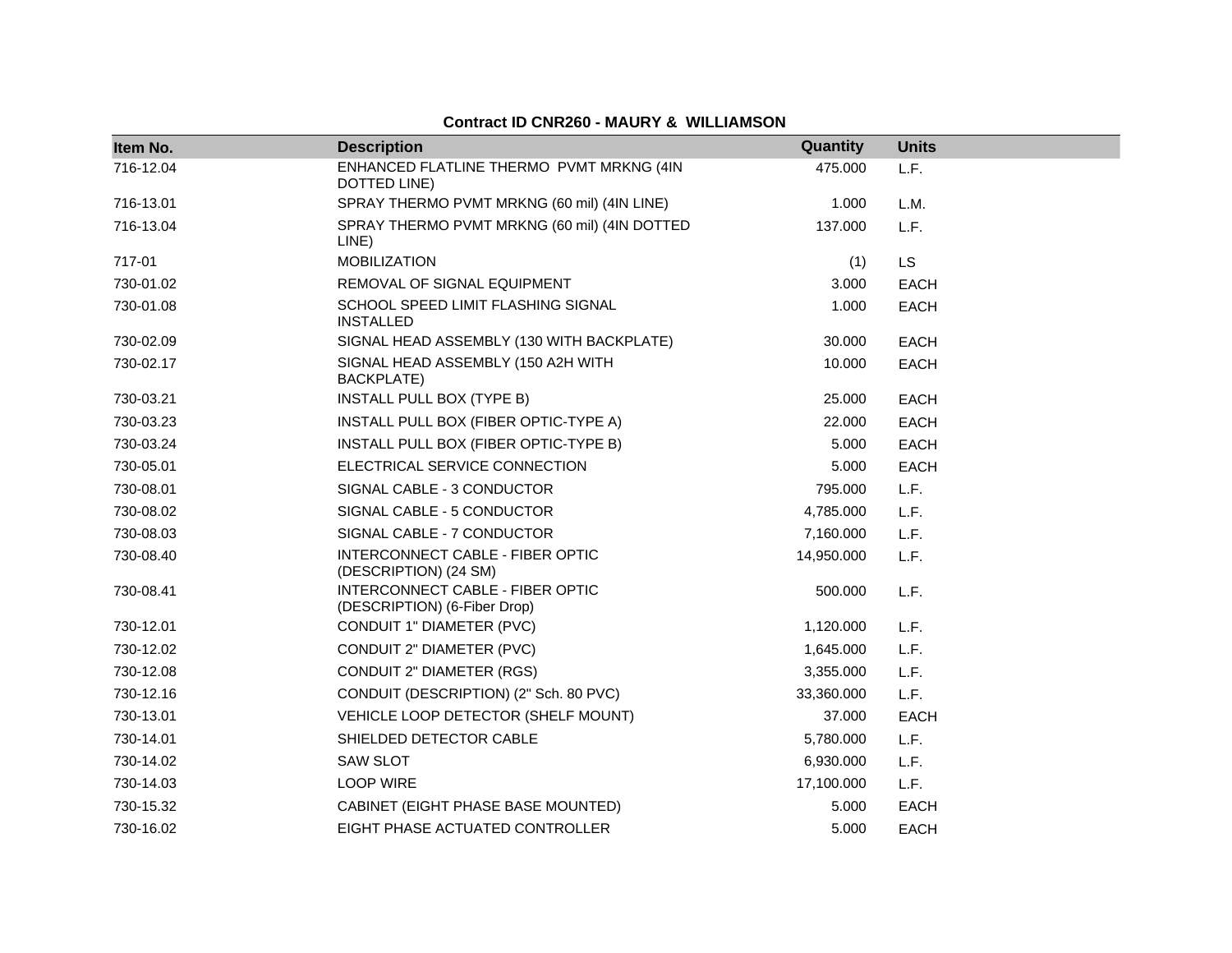| Item No.  | <b>Description</b>                                      | Quantity   | <b>Units</b> |
|-----------|---------------------------------------------------------|------------|--------------|
| 730-16.25 | INSTALLATION OF CABINET AND CONTROLLER                  | 5.000      | <b>EACH</b>  |
| 730-23.64 | CANTILEVER SIGNAL SUPPORT (1 ARM @ 30')                 | 2.000      | <b>EACH</b>  |
| 730-23.96 | CANTILEVER SIGNAL SUPPORT (DESCRIPTION) (1<br>@65'      | 4.000      | <b>EACH</b>  |
| 730-23.97 | CANTILEVER SIGNAL SUPPORT (DESCRIPTION) (1<br>@50'      | 4.000      | EACH         |
| 730-23.98 | CANTILEVER SIGNAL SUPPORT (DESCRIPTION) (1<br>@60'      | 5.000      | <b>EACH</b>  |
| 730-23.99 | CANTILEVER SIGNAL SUPPORT (DESCRIPTION) (1<br>@55'      | 5.000      | <b>EACH</b>  |
| 730-24.02 | FOUNDATION (TRAFFIC SIGNAL CONTROLLER)                  | 5.000      | <b>EACH</b>  |
| 730-24.03 | FOUNDATION - CANTILEVER SIGNAL SUPPORT,                 | 20.000     | <b>EACH</b>  |
| 730-26.03 | PEDESTRIAN SIGNAL HEAD, PUSHBUTTON & 12"<br><b>SIGN</b> | 36.000     | <b>EACH</b>  |
| 730-26.06 | PEDESTRIAN PUSHBUTTON POST                              | 36.000     | <b>EACH</b>  |
| 730-35.06 | BATTERY BACK-UP AND POWER CONDITIONER                   | 5.000      | <b>EACH</b>  |
| 740-10.03 | GEOTEXTILE (TYPE III) (EROSION CONTROL)                 | 10,576.000 | S.Y.         |
| 740-10.04 | GEOTEXTILE (TYPE IV) (STABILIZATION)                    | 400.000    | S.Y.         |
| 740-11.02 | TEMPORARY SEDIMENT TUBE 12IN                            | 30,725.000 | L.F.         |
| 740-11.03 | TEMPORARY SEDIMENT TUBE 18IN                            | 37,540.000 | L.F.         |
| 801-01.04 | SEEDING (WILDFLOWER MIXTURE)                            | 0.200      | <b>UNIT</b>  |
| 801-01.07 | TEMPORARY SEEDING (WITH MULCH)                          | 1,285.000  | <b>UNIT</b>  |
| 801-01.30 | COVER CROP SEED MIX (RIPZN/FLPL) W/MULCH                | 0.200      | <b>UNIT</b>  |
| 801-01.65 | <b>TEMPORARY MULCH</b>                                  | 1,285.000  | <b>UNIT</b>  |
| 801-02    | SEEDING (WITHOUT MULCH)                                 | 1,285.000  | <b>UNIT</b>  |
| 801-03    | WATER (SEEDING & SODDING)                               | 103.000    | M.G.         |
| 802-02.30 | CUTTINGS: SALIX NIGRA (18IN-24IN LENGTH)                | 49.000     | <b>EACH</b>  |
| 802-02.32 | CUTTINGS: CORNUS AMOMUM (18IN-24IN)                     | 49.000     | <b>EACH</b>  |
| 802-02.33 | CUTTINGS: SAMBUCUS CANADENSIS (18IN-24IN)               | 49.000     | <b>EACH</b>  |
| 802-02.36 | CUTTINGS: CORNUS SERICEA (18IN-24IN)                    | 49.000     | EACH         |
| 802-03.01 | SHRUBS (DESCRIPTION) (BLACKHAW SEEDLING<br>B.R.         | 7.000      | <b>EACH</b>  |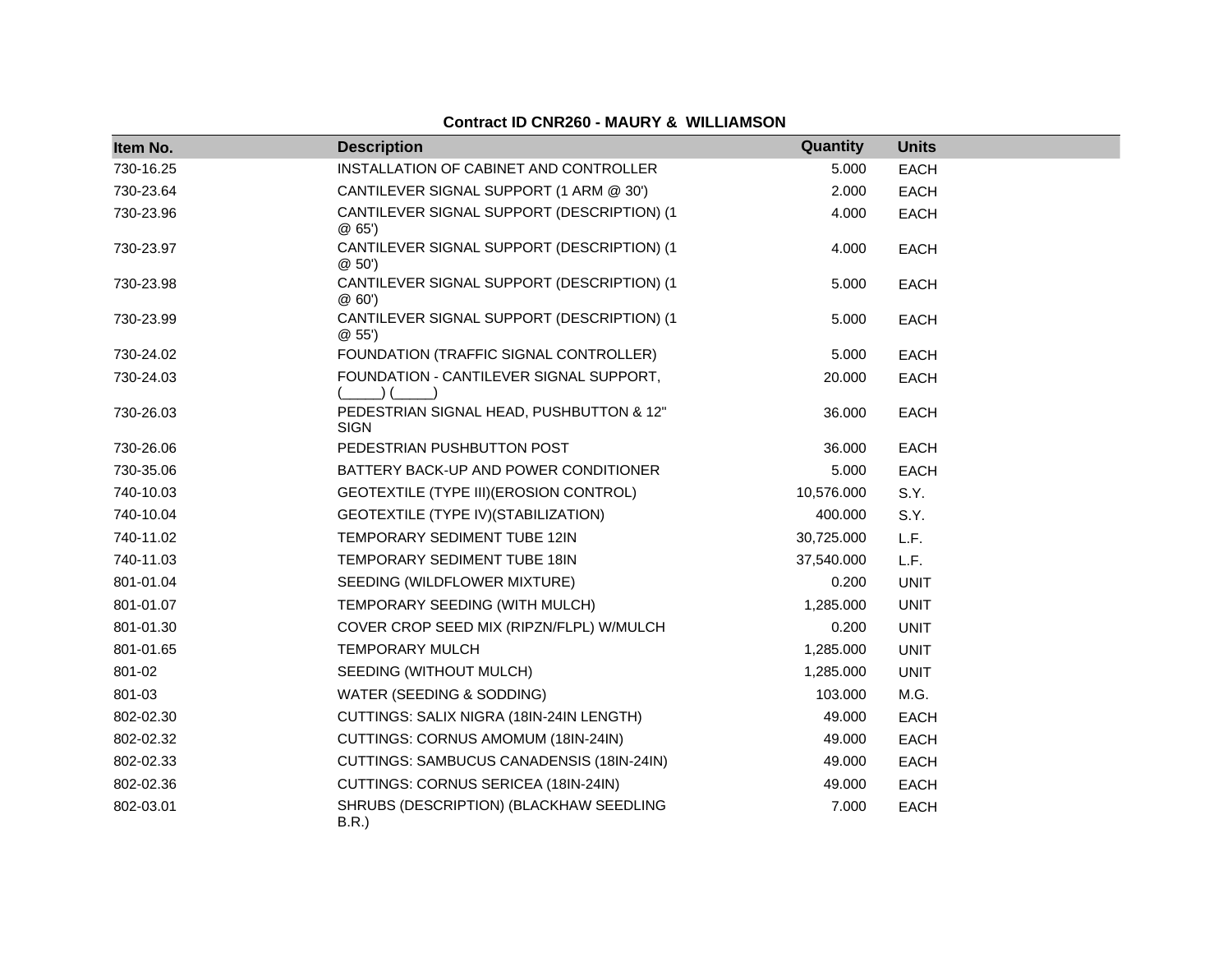| Item No.  | <b>Description</b>                                         | Quantity   | <b>Units</b> |
|-----------|------------------------------------------------------------|------------|--------------|
| 802-03.02 | SHRUBS (DESCRIPTION) (CAROLINA BUCKTHORN<br>SEEDLING B.R.) | 7.000      | <b>EACH</b>  |
| 802-03.03 | SHRUBS (DESCRIPTION) (BLADDERNUT SEEDLING<br><b>B.R.</b> ) | 7.000      | <b>EACH</b>  |
| 802-12.02 | ACER RUBRUM (RED MAPLE SEEDLNG B.R.)                       | 5.000      | <b>EACH</b>  |
| 802-12.17 | JUGLANS NIGRA (BLACK WALNUT SEEDLNG B.R.)                  | 8.000      | <b>EACH</b>  |
| 802-12.18 | LIQUIDAMBER STYRACIFLUA (SWEETGUM<br>SEEDLNG B.R.)         | 5.000      | <b>EACH</b>  |
| 802-12.26 | PLATANUS OCCIDENTALIS (SYCAMORE SEEDLNG<br><b>B.R.</b> )   | 8.000      | <b>EACH</b>  |
| 802-12.44 | ULMUS AMERICANA (AMERICAN ELM SEEDLNG<br>B.R.)             | 5.000      | <b>EACH</b>  |
| 802-12.45 | CARPINUS CAROLINIANA (AMERICAN HORNBEAM<br>SEEDLING B.R.)  | 7.000      | <b>EACH</b>  |
| 802-12.46 | QUERCUS SHUMARDII (SHUMARD OAK SEEDLING<br>B.R.)           | 10.000     | <b>EACH</b>  |
| 802-12.55 | CARYA LACINIOSA (SHELLBARK HICKORY<br>SEEDLING B.R.)       | 10.000     | <b>EACH</b>  |
| 802-13.66 | CORNUS DRUMMONDII (ROUGH LEAF DOGWOOD<br>SDLING B.R.)      | 7.000      | <b>EACH</b>  |
| 803-01    | SODDING (NEW SOD)                                          | 60,530.000 | S.Y.         |
| 805-01.01 | TURF REINFORCEMENT MAT (CLASS I)                           | 4,401.000  | S.Y.         |
| 805-01.02 | TURF REINFORCEMENT MAT (CLASS II)                          | 7.000      | S.Y.         |
| 805-12.01 | EROSION CONTROL BLANKET (TYPE I)                           | 57,105.000 | S.Y.         |
| 806-02.03 | PROJECT MOWING                                             | 6.000      | <b>CYCL</b>  |
| 202-04.01 | REMOVAL OF STRUCTURES (DESCRIPTION, STA.)<br>(SEE PLANS)   | (1)        | <b>LS</b>    |
| 204-11    | BRIDGE EXCAVATION (UNCLASSIFIED)                           | 50.000     | C.Y.         |
| 204-14    | CORE DRILLING FOR PILES(ROCK)                              | 102.000    | L.F.         |
| 204-15    | CORE DRILLING FOR PILES(SOIL)                              | 84.000     | L.F.         |
| 303-01.02 | <b>GRANULAR BACKFILL (BRIDGES)</b>                         | 33.000     | <b>TON</b>   |
| 604-02.03 | <b>EPOXY COATED REINFORCING STEEL</b>                      | 30,307.000 | LB.          |
| 604-03.01 | <b>CLASS A CONCRETE (BRIDGES)</b>                          | 125.000    | C.Y.         |
| 604-03.02 | STEEL BAR REINFORCEMENT (BRIDGES)                          | 9,220.000  | LB.          |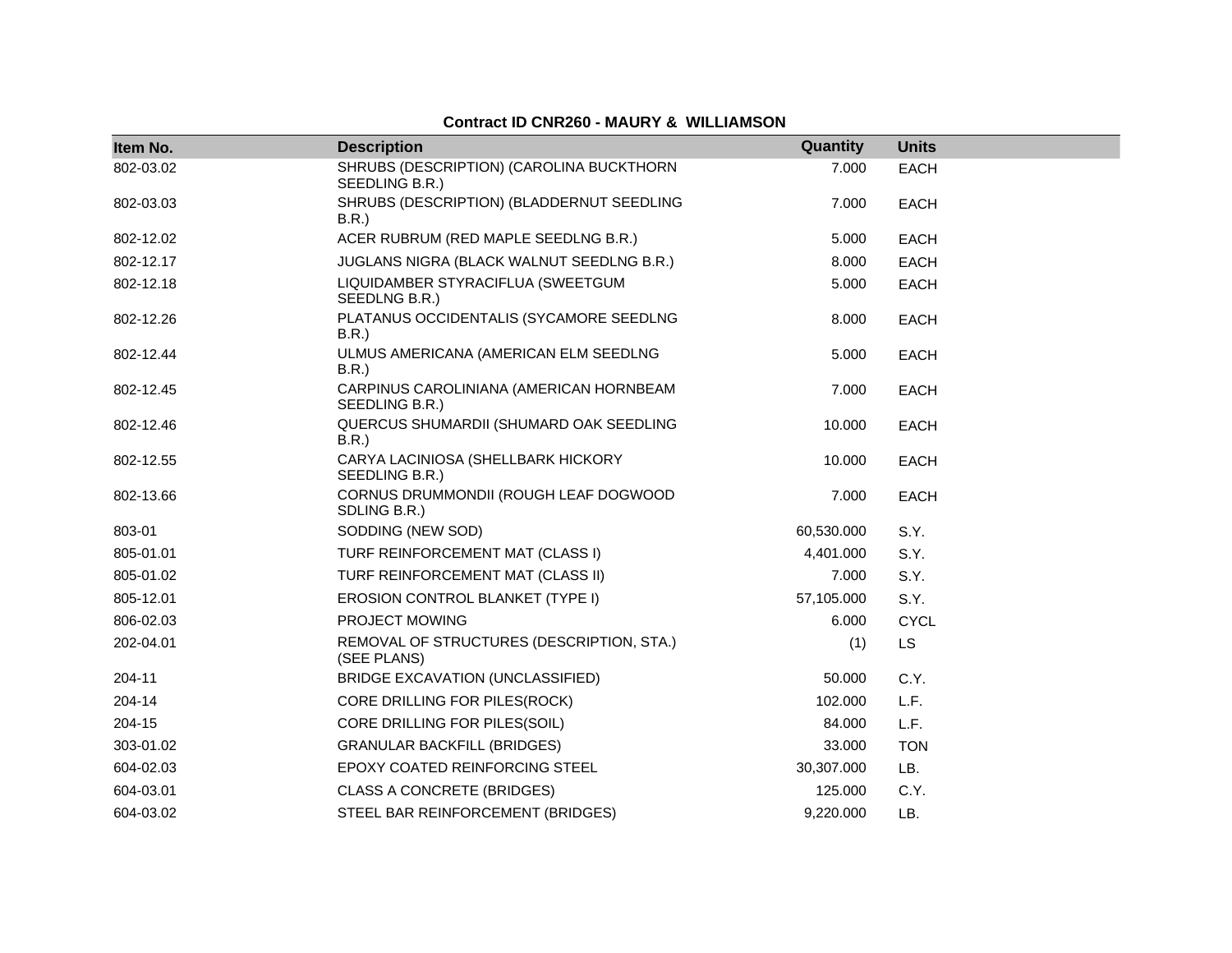| Item No.  | <b>Description</b>                                                   | Quantity   | <b>Units</b> |
|-----------|----------------------------------------------------------------------|------------|--------------|
| 604-03.09 | CLASS D CONCRETE (BRIDGE DECK)                                       | 113.000    | C.Y.         |
| 604-04.01 | APPLIED TEXTURE FINISH (NEW STRUCTURES)                              | 1,933.000  | S.Y.         |
| 604-05.31 | BRIDGE DECK GROOVING (MECHANICAL)                                    | 499.000    | S.Y.         |
| 604-07.01 | RETAINING WALL (DESCRIPTION) (BRIDGE<br>RETAINING WALL NO. 1)        | 626.000    | S.F.         |
| 604-07.02 | RETAINING WALL (DESCRIPTION) (BRIDGE<br><b>RETAINING WALL NO. 2)</b> | 811.000    | S.F.         |
| 604-07.03 | RETAINING WALL (DESCRIPTION) (RETAINING<br>WALL NO. 1)               | 388,000    | S.F.         |
| 604-07.04 | RETAINING WALL (DESCRIPTION) (RETAINING<br>WALL NO.2)                | 3,610.000  | S.F.         |
| 604-07.05 | RETAINING WALL (DESCRIPTION) (RETAINING<br>WALL NO.3)                | 2,497.000  | S.F.         |
| 604-07.06 | RETAINING WALL (DESCRIPTION) (RETAINING<br>WALL NO.4)                | 5,823.000  | S.F.         |
| 606-02.03 | STEEL PILES (10 INCH)                                                | 187.000    | L.F.         |
| 606-02.06 | PILE TIPS (STEEL PILES, 10 INCH)                                     | 17.000     | <b>EACH</b>  |
| 615-02.04 | PRESTRESSED CONCRETE BOX BEAM (27" X 36")                            | 395.000    | L.F.         |
| 620-05    | CONCRETE PARAPET WITH STRUCTURAL TUBING                              | 182.000    | L.F.         |
| 710-09.01 | 6" PERFORATED PIPE WITH VERTICAL DRAIN<br><b>SYSTEM</b>              | 168.000    | L.F.         |
| 710-09.02 | 6" PIPE UNDERDRAIN                                                   | 20.000     | L.F.         |
| 791-03.02 | 2IN HDPE GAS MAIN                                                    | 862.000    | L.F.         |
| 791-03.04 | 4IN HDPE GAS MAIN                                                    | 513.000    | L.F.         |
| 791-03.05 | <b>6IN HDPE GAS MAIN</b>                                             | 17,110.000 | L.F.         |
| 791-04.02 | HDD 2IN PE PIPE - UNCONSOLIDATED                                     | 2.000      | L.F.         |
| 791-04.04 | HDD 4IN PE PIPE - UNCONSOLIDATED                                     | 2.000      | L.F.         |
| 791-04.05 | HDD 6IN PE PIPE - UNCONSOLIDATED                                     | 2.000      | L.F.         |
| 791-04.11 | HDD 2IN PE PIPE - ROCK                                               | 2.000      | L.F.         |
| 791-04.13 | HDD 4IN PE PIPE - ROCK                                               | 2.000      | L.F.         |
| 791-04.14 | HDD 6IN PE PIPE - ROCK                                               | 1,050.000  | L.F.         |
| 791-06.02 | CONNECT TO 2IN EX. PE MAIN                                           | 16.000     | <b>EACH</b>  |
| 791-06.03 | CONNECT TO 4IN EX. PE MAIN                                           | 9.000      | <b>EACH</b>  |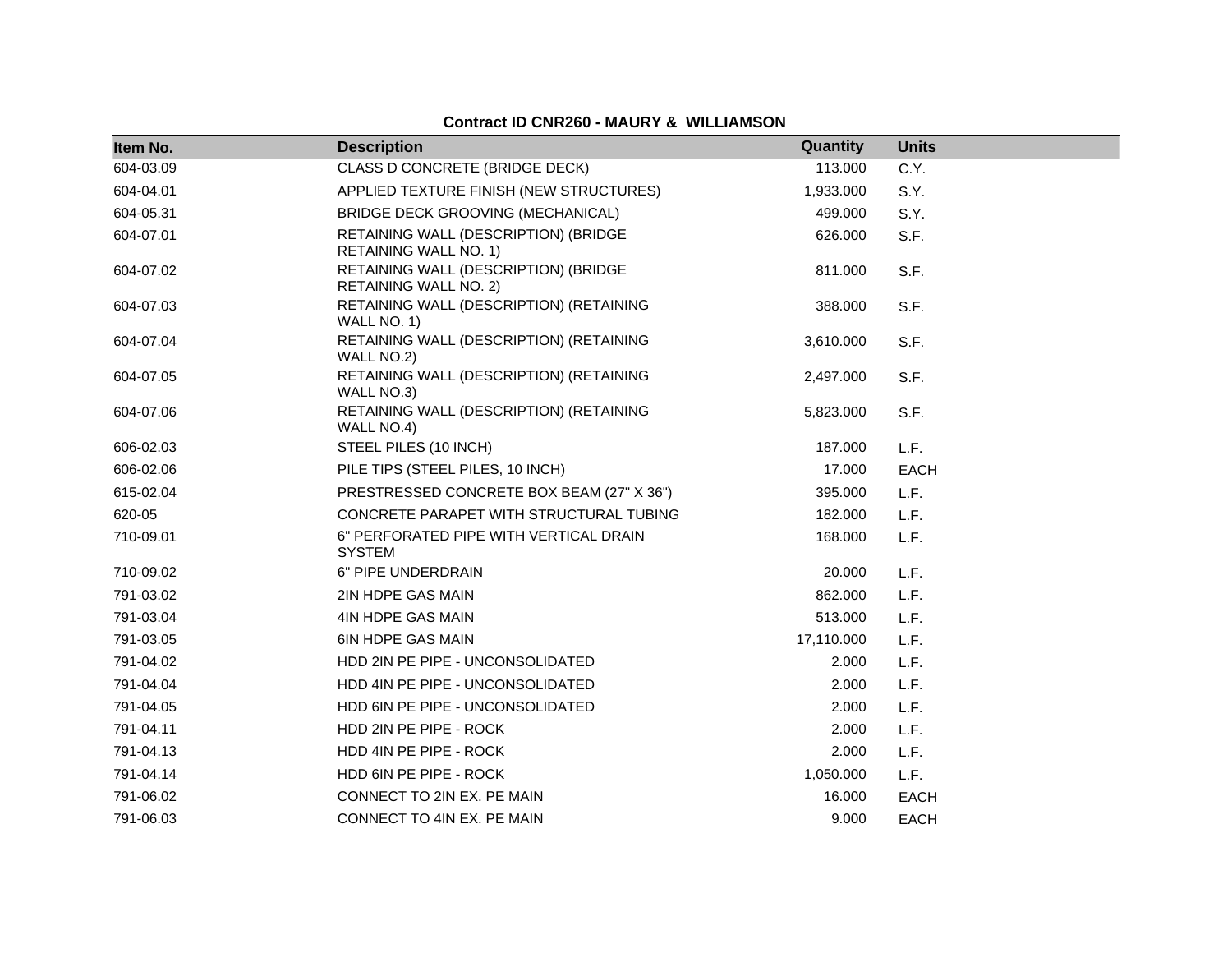| Item No.  | <b>Description</b>                             | Quantity  | <b>Units</b> |
|-----------|------------------------------------------------|-----------|--------------|
| 791-06.04 | CONNECT TO 6IN EX. PE MAIN                     | 3.000     | <b>EACH</b>  |
| 791-07.01 | 2IN PE GAS VALVE ASSEMBLY                      | 6.000     | <b>EACH</b>  |
| 791-07.02 | 4IN PE GAS VALVE ASSEMBLY                      | 6.000     | EACH         |
| 791-07.03 | 6IN PE GAS VALVE ASSEMBLY                      | 9.000     | <b>EACH</b>  |
| 791-08.02 | 3/4IN SERVICE ASSEMBLY                         | 8.000     | EACH         |
| 791-08.07 | 3/4IN PE SERVICE PIPE                          | 725.000   | L.F.         |
| 791-08.17 | HDD 3/4IN PE SERVICE PIPE                      | 1.000     | L.F.         |
| 791-09.05 | <b>RESTORE ASPHALT</b>                         | 50.000    | S.Y.         |
| 791-09.06 | <b>RESTORE CONCRETE</b>                        | 50.000    | S.Y.         |
| 791-09.07 | <b>RESTORE GRAVEL</b>                          | 50.000    | S.Y.         |
| 791-10.01 | RETIRE IN PLACE 3/4IN SERV CUT & PLUG          | 8.000     | <b>EACH</b>  |
| 791-10.04 | RETIRE IN PLACE 2IN SERV CUT & PLUG            | 13.000    | <b>EACH</b>  |
| 791-10.05 | RETIRE IN PLACE 4IN SERV CUT & PLUG            | 9.000     | <b>EACH</b>  |
| 791-10.06 | RETIRE IN PLACE 6IN SERV CUT & PLUG            | 2.000     | <b>EACH</b>  |
| 795-01.08 | 10IN DIP SLIP JOINT WATER LINE                 | 267.000   | L.F.         |
| 795-01.10 | 12IN DIP SLIP JOINT WATER LINE                 | 120.000   | L.F.         |
| 795-03.05 | <b>6IN PVC WATER LINE</b>                      | 3,255.000 | L.F.         |
| 795-03.06 | 8IN PVC WATER LINE                             | 2,492.000 | L.F.         |
| 795-03.07 | 10IN PVC WATER LINE                            | 6,450.000 | L.F.         |
| 795-03.08 | 12IN PVC WATER LINE                            | 7,258.000 | L.F.         |
| 795-03.11 | <b>18IN PVC WATER LINE</b>                     | 48.000    | L.F.         |
| 795-05.01 | HDD 2IN HDPE CARRIER PIPE-UNCON                | 1,500.000 | L.F.         |
| 795-05.63 | BORE/JACK 12IN STEEL CASING PIPE-UNCON.        | 240.000   | L.F.         |
| 795-05.65 | BORE/JACK 16IN STEEL CASING PIPE-UNCON.        | 148.000   | L.F.         |
| 795-05.67 | BORE/JACK 20IN STEEL CASING PIPE-UNCON.        | 201.000   | L.F.         |
| 795-05.71 | BORE/JACK __ IN STEEL CASING PIPE-UNCON (22IN) | 222.000   | L.F.         |
| 795-06.01 | CONNECT TO 2IN WATER LINE                      | 2.000     | EACH         |
| 795-06.04 | CONNECT TO 6IN WATER LINE                      | 12.000    | <b>EACH</b>  |
| 795-06.05 | CONNECT TO 8IN WATER LINE                      | 17.000    | <b>EACH</b>  |
| 795-06.06 | CONNECT TO 10IN WATER LINE                     | 19.000    | <b>EACH</b>  |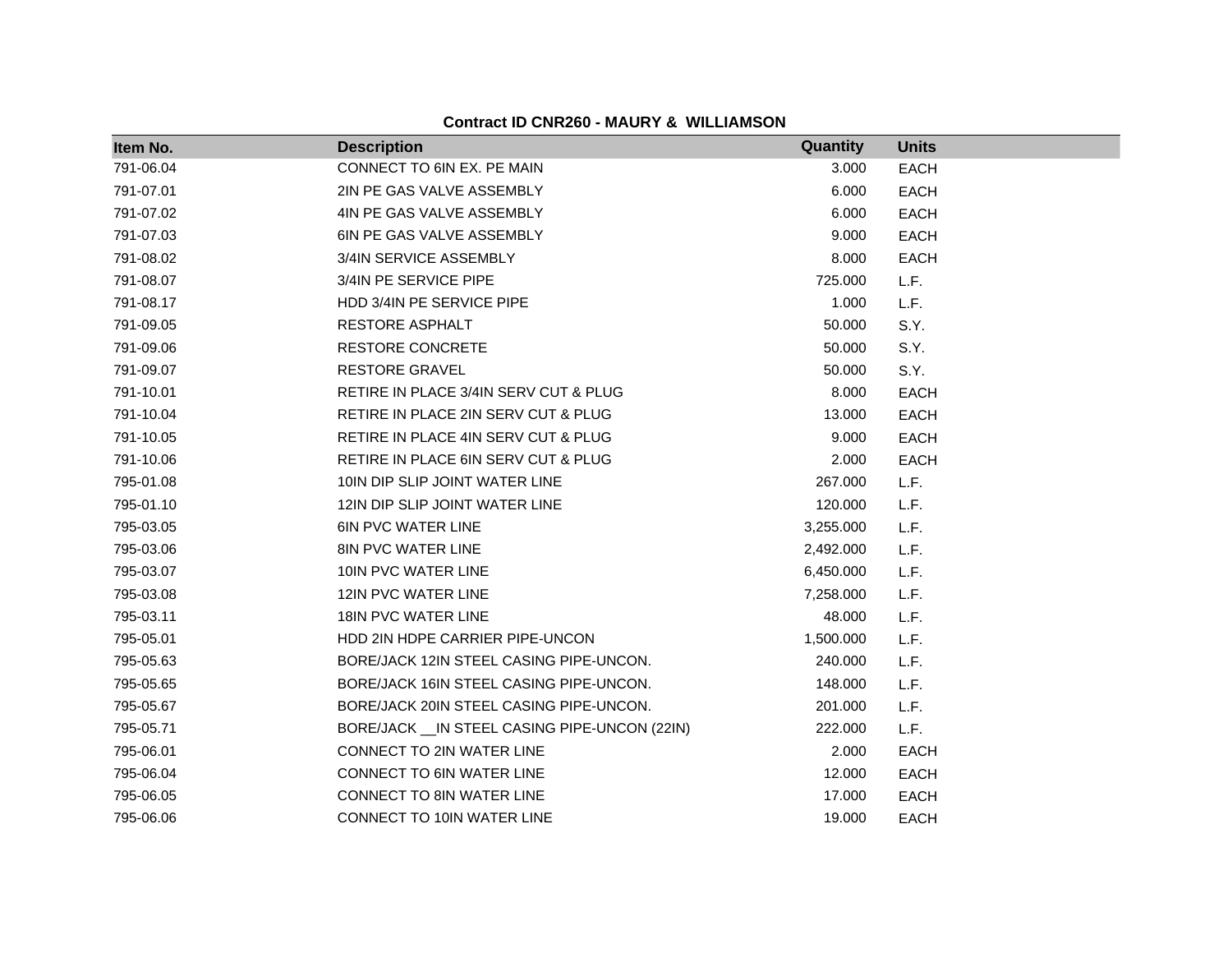| Item No.  | <b>Description</b>                     | Quantity   | <b>Units</b> |
|-----------|----------------------------------------|------------|--------------|
| 795-06.07 | <b>CONNECT TO 12IN WATER LINE</b>      | 3.000      | <b>EACH</b>  |
| 795-06.10 | <b>CONNECT TO 18IN WATER LINE</b>      | 1.000      | <b>EACH</b>  |
| 795-08.01 | 2IN GATE VALVE ASSEMBLY                | 2.000      | <b>EACH</b>  |
| 795-08.04 | <b>6IN GATE VALVE ASSEMBLY</b>         | 17.000     | <b>EACH</b>  |
| 795-08.05 | <b>8IN GATE VALVE ASSEMBLY</b>         | 19.000     | <b>EACH</b>  |
| 795-08.06 | 10IN GATE VALVE ASSEMBLY               | 16.000     | <b>EACH</b>  |
| 795-08.08 | 12IN BUTTERFLY VALVE ASSEMBLY          | 27,000     | <b>EACH</b>  |
| 795-08.15 | 18IN BUTTERFLY VALVE ASSEMBLY          | 1.000      | <b>EACH</b>  |
| 795-09.01 | 3/4IN WATER SERVICE METER ASSEMBLY     | 39.000     | <b>EACH</b>  |
| 795-09.14 | 3/4IN HDPE SERVICE PIPE                | 1,500.000  | L.F.         |
| 795-09.51 | RECONNECT SERVICE ASSEMBLY             | 7.000      | <b>EACH</b>  |
| 795-11.01 | <b>BLOW-OFF ASSEMBLY</b>               | 2.000      | <b>EACH</b>  |
| 795-11.02 | FIRE HYDRANT ASSEMBLY                  | 11.000     | <b>EACH</b>  |
| 795-12.01 | <b>REMOVE FIRE HYDRANT</b>             | 12.000     | <b>EACH</b>  |
| 795-12.03 | PIPE GROUTING                          | (1)        | <b>LS</b>    |
| 795-12.04 | REMOVE EX BACKFLOW APPARATUS           | (1)        | LS           |
| 795-12.05 | REMOVE BLOW-OFF ASSEMBLY               | 1.000      | EACH         |
| 795-12.20 | ADJUST EXISTING VALVE BOXES            | 2.000      | EACH         |
| 795-13.01 | DI FITTINGS                            | 73,000.000 | LB.          |
| 795-13.04 | <b>BRIDGE HANGER SYSTEM</b>            | (1)        | LS           |
| 795-14.05 | <b>CONCRETE ENCASEMENT</b>             | 230.000    | L.F.         |
| 795-14.08 | RESTORE ASPHALT                        | 61.000     | S.Y.         |
| 795-15.02 | 12IN STEEL CASING PIPE OPEN CUT METHOD | 118.000    | L.F.         |
| 795-15.05 | 20IN STEEL CASING PIPE OPEN CUT METHOD | 204.000    | L.F.         |
| 795-15.06 | 22IN STEEL CASING PIPE OPEN CUT METHOD | 265.000    | L.F.         |
| 795-15.25 | 16IN STEEL CASING PIPE OPEN CUT METHOD | 56.000     | L.F.         |
| 797-05.01 | 8IN DIP GRAVITY SEWER 0FT-6FT DEPTH    | 67.000     | L.F.         |
| 797-05.02 | 8IN DIP GRAVITY SEWER 6FT-12FT DEPTH   | 151.000    | L.F.         |
| 797-05.03 | 8IN DIP GRAVITY SEWER 12FT-18FT DEPTH  | 30.000     | L.F.         |
| 797-05.52 | 8IN PVC GRAVITY SEWER 6FT-12FT DEPTH   | 2,812.000  | L.F.         |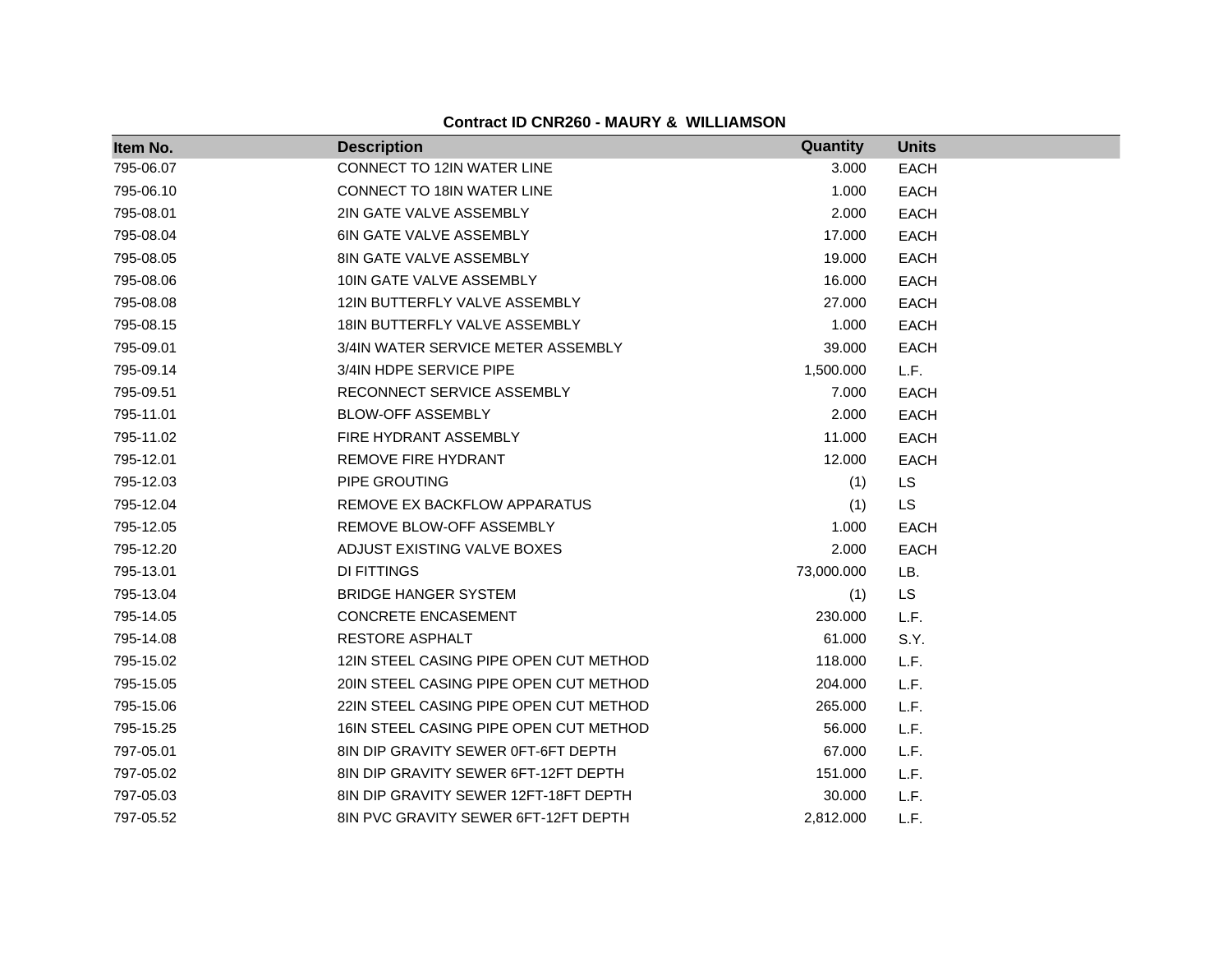| Item No.  | <b>Description</b>                            | <b>Quantity</b> | <b>Units</b> |  |
|-----------|-----------------------------------------------|-----------------|--------------|--|
| 797-05.53 | 8IN PVC GRAVITY SEWER 12FT-18FT DEPTH         | 102.000         | L.F.         |  |
| 797-07.01 | 48IN MANHOLE 0FT-4FT DEPTH                    | 1.000           | <b>EACH</b>  |  |
| 797-07.02 | 48IN MANHOLE 4FT-6FT DEPTH                    | 1.000           | <b>EACH</b>  |  |
| 797-07.03 | 48IN MANHOLE 6FT-8FT DEPTH                    | 3.000           | <b>EACH</b>  |  |
| 797-07.04 | 48IN MANHOLE 8FT-10FT DEPTH                   | 12.000          | <b>EACH</b>  |  |
| 797-07.05 | 48IN MANHOLE 10FT-12FT DEPTH                  | 7.000           | <b>EACH</b>  |  |
| 797-07.06 | 48IN MANHOLE 12FT-14FT DEPTH                  | 1.000           | <b>EACH</b>  |  |
| 797-07.08 | 48IN MANHOLE 16FT-20FT DEPTH                  | 2.000           | <b>EACH</b>  |  |
| 797-07.80 | REMOVE SEWER MANHOLE                          | 11.000          | <b>EACH</b>  |  |
| 797-08.05 | <b>6IN PVC PIPE FOR SERVICE LATERAL</b>       | 1,210.000       | L.F.         |  |
| 797-08.08 | <b>6IN CLEAN OUT ASSEMBLY</b>                 | 36.000          | <b>EACH</b>  |  |
| 797-10.02 | CONNECT 8IN SEWER TO EXIST. MANHOLE           | 2.000           | <b>EACH</b>  |  |
| 797-10.06 | CONNECT 6IN LATERAL TO SEWER LINE             | 6.000           | <b>EACH</b>  |  |
| 797-10.09 | CONNECT EX. 8IN SEWER TO NEW MANHOLE          | 8.000           | <b>EACH</b>  |  |
| 797-11.15 | 48IN MH ADJUSTMENT INCREASE HEIGHT            | 25.000          | V.F.         |  |
| 797-11.16 | 60IN MH ADJUSTMENT INCREASE HEIGHT            | 9.000           | V.F.         |  |
| 797-11.20 | 48IN MH ADJUSTMENT DECREASE HEIGHT            | 3.000           | V.F.         |  |
| 797-11.25 | <b>RETIREIN PLACE 48IN MANHOLE</b>            | 4.000           | <b>EACH</b>  |  |
| 797-11.31 | <b>RETIREIN PLACE EXISTING SEWER 8IN-14IN</b> | 2,927.000       | L.F.         |  |
| 797-11.39 | <b>TV INSPECTION</b>                          | 3,162.000       | L.F.         |  |
| 797-40.01 | <b>Concrete Encasement</b>                    | 575.000         | L.F.         |  |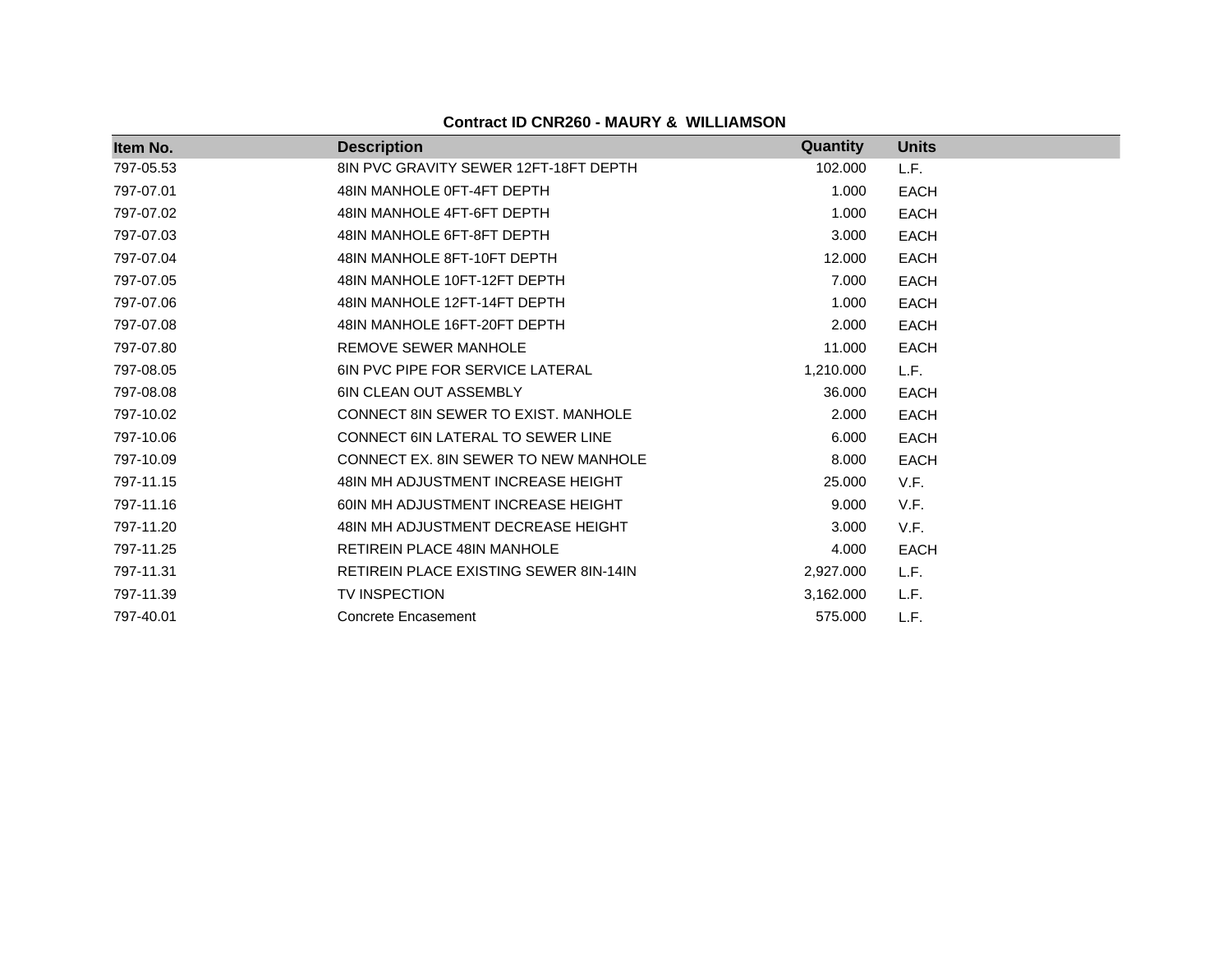| Item No.  | <b>Description</b>                                              | Quantity  | <b>Units</b> |
|-----------|-----------------------------------------------------------------|-----------|--------------|
| 209-08.02 | TEMPORARY SILT FENCE (WITH BACKING)                             | 500.000   | L.F.         |
| 307-01.08 | ASPHALT CONCRETE MIX (PG64-22) (BPMB-HM)<br><b>GRADING B-M2</b> | 10.000    | <b>TON</b>   |
| 403-01    | BITUMINOUS MATERIAL FOR TACK COAT (TC)                          | 1.000     | <b>TON</b>   |
| 411-01.10 | ACS MIX(PG64-22) GRADING D                                      | 11.000    | <b>TON</b>   |
| 415-01.02 | <b>COLD PLANING BITUMINOUS PAVEMENT</b>                         | 150.000   | S.Y.         |
| 502-01.02 | <b>CLEANING JOINTS</b>                                          | 66,000    | L.F.         |
| 604-10.30 | BRIDGE DECK REPAIRS (FULL DEPTH OF SLAB)                        | 7.000     | S.Y.         |
| 604-10.32 | EXPANSION JOINT REPAIRS (TYPE A)                                | 139.000   | L.F.         |
| 604-10.35 | <b>EXPANSION JOINT REPAIRS (TYPE C)</b>                         | 162.000   | L.F.         |
| 604-10.50 | BRIDGE DECK REPAIRS (PARTIAL DEPTH OF SLAB)                     | 5.000     | S.Y.         |
| 617-04.01 | TYPE 1 THIN EPOXY OVERLAY (EPOXY-URETHANE)                      | 1,350.000 | S.Y.         |
| 705-04.50 | PORTABLE BARRIER RAIL DELINEATOR                                | 136.000   | <b>EACH</b>  |
| 705-08.51 | PORTABLE IMPACT ATTENUATOR NCHRP350 TL-3                        | 4.000     | <b>EACH</b>  |
| 712-01    | <b>TRAFFIC CONTROL</b>                                          | (1)       | <b>LS</b>    |
| 712-02.02 | INTERCONNECTED PORTABLE BARRIER RAIL                            | 2,220.000 | L.F.         |
| 712-04.01 | FLEXIBLE DRUMS (CHANNELIZING)                                   | 294.000   | <b>EACH</b>  |
| 712-06    | SIGNS (CONSTRUCTION)                                            | 1,605.000 | S.F.         |
| 712-07.03 | TEMPORARY BARRICADES (TYPE III)                                 | 620.000   | L.F.         |
| 712-08.03 | ARROW BOARD (TYPE C)                                            | 6.000     | <b>EACH</b>  |
| 712-08.10 | MOBILE MESSAGE SIGN UNIT W/ATTENUATOR                           | 500.000   | <b>HOUR</b>  |
| 712-09.01 | REMOVABLE PAVEMENT MARKING LINE                                 | 8,550.000 | L.F.         |
| 713-16.01 | CHANGEABLE MESSAGE SIGN UNIT                                    | 11.000    | <b>EACH</b>  |
| 716-12.02 | ENHANCED FLATLINE THERMO PVMT MRKNG (6IN<br>LINE)               | 0.200     | L.M.         |
| 717-01    | <b>MOBILIZATION</b>                                             | (1)       | <b>LS</b>    |

#### **Contract ID CNR270 - SHELBY**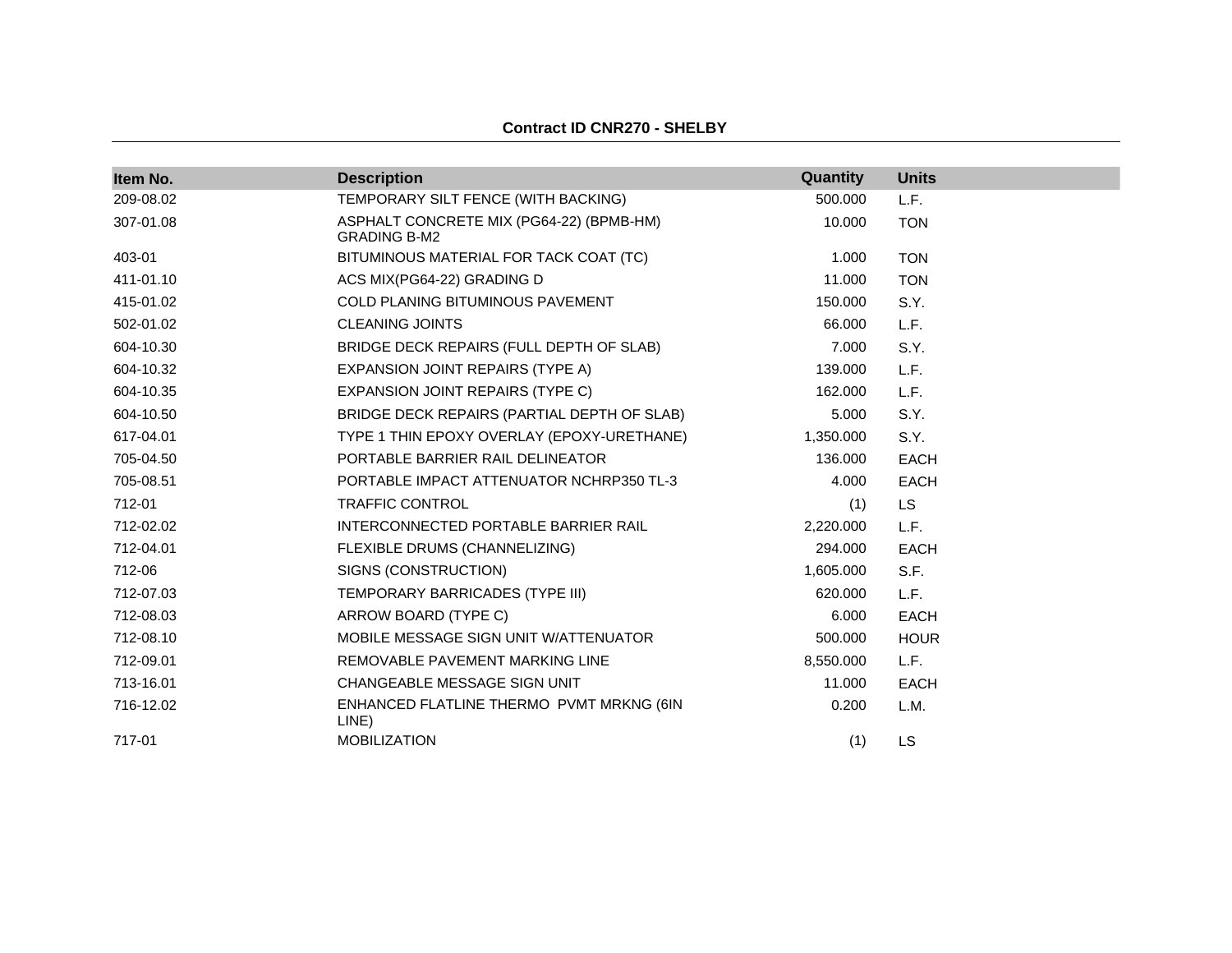| Item No.  | <b>Description</b>                                                                                  | Quantity   | <b>Units</b> |
|-----------|-----------------------------------------------------------------------------------------------------|------------|--------------|
| 105-01    | CONSTRUCTION STAKES, LINES AND GRADES                                                               | (1)        | <b>LS</b>    |
| 109-10.01 | <b>TRAINEE</b>                                                                                      | 1,180.000  | <b>HOUR</b>  |
| 202-04.02 | REMOVAL OF STRUCTURES (DESCRIPTION, STA.)<br>(10 EXISTING CATCH BASINS AND 54' EXISTING 15"<br>RCP) | (1)        | <b>LS</b>    |
| 203-01    | ROAD & DRAINAGE EXCAVATION (UNCLASSIFIED)                                                           | 30,396.000 | C.Y.         |
| 203-04    | PLACING AND SPREADING TOPSOIL                                                                       | 6,017.000  | C.Y.         |
| 203-06    | <b>WATER</b>                                                                                        | 243.000    | M.G.         |
| 204-08.01 | BACKFILL MATERIAL (FLOWABLE FILL)                                                                   | 9.000      | C.Y.         |
| 209-05    | <b>SEDIMENT REMOVAL</b>                                                                             | 194.000    | C.Y.         |
| 209-08.08 | ENHANCED ROCK CHECK DAM                                                                             | 10.000     | <b>EACH</b>  |
| 209-08.09 | FILTER SOCK CHECK DAM                                                                               | 211.000    | <b>EACH</b>  |
| 209-40.41 | CATCH BASIN FILTER ASSEMBLY(TYPE 1)                                                                 | 12.000     | <b>EACH</b>  |
| 209-40.48 | CATCH BASIN FILTER ASSEMBLY(TYPE 8)                                                                 | 12.000     | <b>EACH</b>  |
| 303-01    | MINERAL AGGREGATE, TYPE A BASE, GRADING D                                                           | 34,947.000 | <b>TON</b>   |
| 303-10.01 | MINERAL AGGREGATE (SIZE 57)                                                                         | 86.000     | <b>TON</b>   |
| 307-01.22 | ASP. CONC. MIX(PG76-22) (BPMB-HM) GR. A-S                                                           | 790.000    | <b>TON</b>   |
| 307-03.01 | ASPHALT CONCRETE MIX (PG76-22) (BPMB-HM)<br><b>GRADING A</b>                                        | 12,744.000 | <b>TON</b>   |
| 307-03.08 | ASPHALT CONCRETE MIX (PG76-22) (BPMB-HM)<br><b>GRADING B-M2</b>                                     | 3,653.000  | <b>TON</b>   |
| 307-03.10 | ASPHALT CONC MIX (PG76-22)(BPMB-HM) GR CS                                                           | 2,319.000  | <b>TON</b>   |
| 402-01    | BITUMINOUS MATERIAL FOR PRIME COAT (PC)                                                             | 57.000     | <b>TON</b>   |
| 402-02    | AGGREGATE FOR COVER MATERIAL (PC)                                                                   | 222.000    | <b>TON</b>   |
| 403-01    | BITUMINOUS MATERIAL FOR TACK COAT (TC)                                                              | 59.000     | <b>TON</b>   |
| 411-01.10 | ACS MIX(PG64-22) GRADING D                                                                          | 10.000     | <b>TON</b>   |
| 411-03.23 | ACS MIX (PG76-22) OGFC                                                                              | 3,924.000  | <b>TON</b>   |
| 411-12.01 | SCORING SHOULDERS (CONTINUOUS) (16IN<br>WIDTH)                                                      | 5.000      | L.M.         |
| 415-01.01 | <b>COLD PLANING BITUMINOUS PAVEMENT</b>                                                             | 3,871.000  | <b>TON</b>   |
| 607-02.02 | 15" CONCRETE PIPE CULVERT(CLASS III)                                                                | 28.000     | L.F.         |

#### **Contract ID CNR253 - SMITH**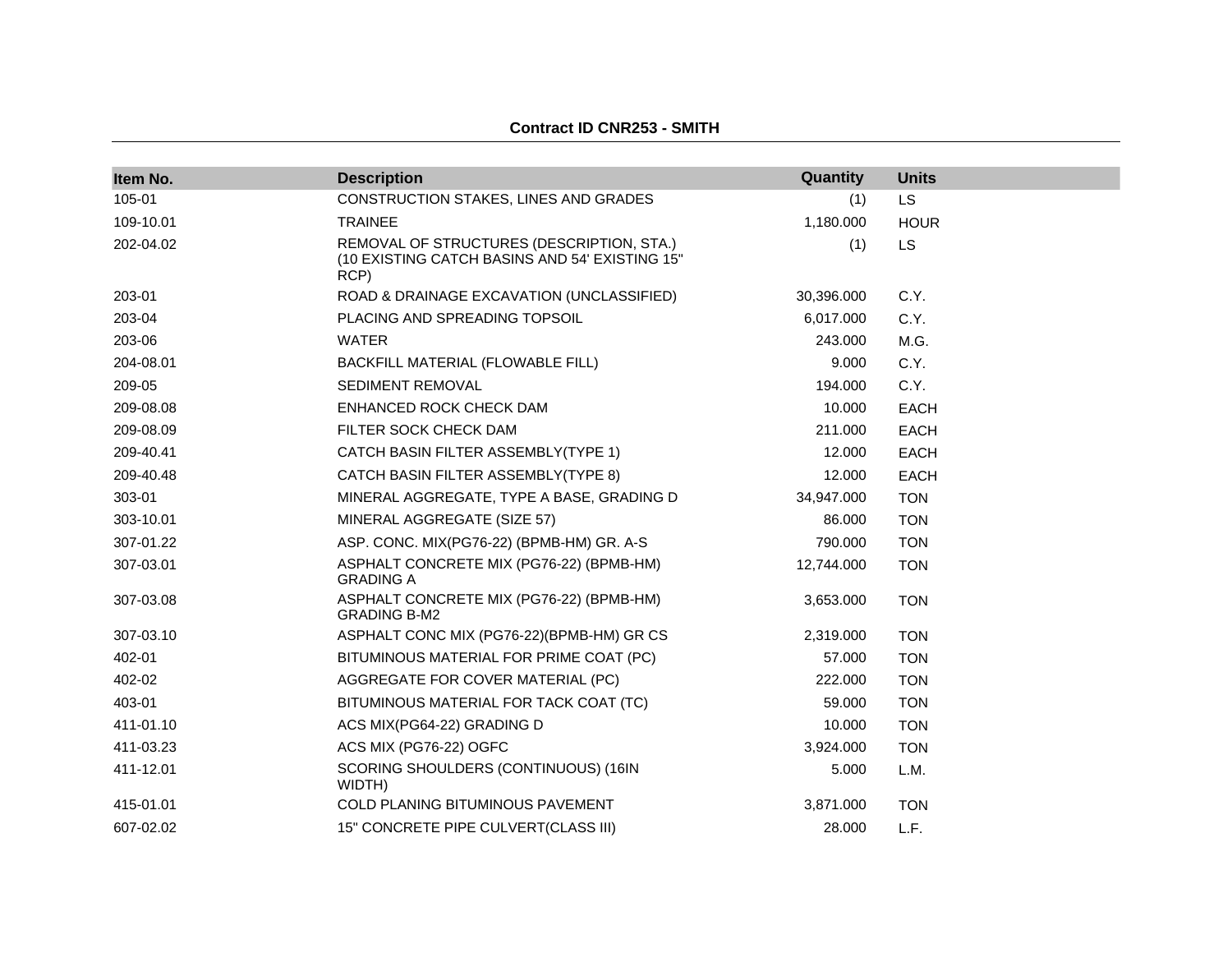| Item No.  | <b>Description</b>                                            | Quantity   | <b>Units</b> |
|-----------|---------------------------------------------------------------|------------|--------------|
| 607-03.02 | 18" CONCRETE PIPE CULVERT (CLASS III)                         | 972.000    | L.F.         |
| 607-05.05 | 24" CONCRETE PIPE CULVERT(CLASS IV)JACKED-<br><b>IN-PLACE</b> | 86.000     | L.F.         |
| 607-06.05 | 30" CONCRETE PIPE CULVERT(CLASS IV)JACKED-<br><b>IN-PLACE</b> | 87.000     | L.F.         |
| 607-09.02 | 48" CONCRETE PIPE CULVERT (CLASS III)                         | 8.000      | L.F.         |
| 611-02.11 | JUNCTION BOX, TYPE 2                                          | 8.000      | <b>EACH</b>  |
| 611-07.01 | CLASS A CONCRETE (PIPE ENDWALLS)                              | 4.000      | C.Y.         |
| 611-07.02 | STEEL BAR REINFORCEMENT (PIPE ENDWALLS)                       | 183.000    | LB.          |
| 611-07.57 | 24IN ENDWALL (CROSS DRAIN) 3:1                                | 1.000      | <b>EACH</b>  |
| 611-09.03 | CAPPING EXISTING CATCHBASIN                                   | 1.000      | <b>EACH</b>  |
| 611-38.01 | CATCH BASINS, TYPE 38, 0' - 4' DEPTH                          | 1.000      | <b>EACH</b>  |
| 611-40.01 | CATCH BASINS, TYPE 40, 0' - 4' DEPTH                          | 5.000      | <b>EACH</b>  |
| 611-40.02 | CATCH BASINS, TYPE 40, > 4' - 8' DEPTH                        | 5.000      | <b>EACH</b>  |
| 621-03.02 | 18" TEMPORARY DRAINAGE PIPE                                   | 50.000     | L.F.         |
| 703-01    | CEMENT CONCRETE DITCH PAVING                                  | 3.000      | C.Y.         |
| 705-01.01 | <b>GUARDRAIL AT BRIDGE ENDS</b>                               | 54.000     | L.F.         |
| 705-06.01 | W BEAM GR (TYPE 2) MASH TL3                                   | 3,307.000  | L.F.         |
| 705-06.10 | GR TERMINALTRAILING END (TYPE 13) MASH TL3                    | 1.000      | <b>EACH</b>  |
| 705-06.20 | <b>TANGENT ENERGY ABSORBING TERM MASH TL-3</b>                | 3.000      | <b>EACH</b>  |
| 705-08.51 | PORTABLE IMPACT ATTENUATOR NCHRP350 TL-3                      | 5.000      | <b>EACH</b>  |
| 705-80.01 | LONGITUDINAL CABLE BARRIER                                    | 20,562.000 | L.F.         |
| 705-80.03 | LONGITUDINAL CABLE BARRIER (END TERMINAL)<br>TL-3             | 9.000      | <b>EACH</b>  |
| 706-01    | <b>GUARDRAIL REMOVED</b>                                      | 470.000    | L.F.         |
| 706-80.18 | CABLE BARRIER TERMINAL (REMOVAL)                              | 4.000      | <b>EACH</b>  |
| 706-80.19 | <b>CABLE BARRIER (REMOVAL)</b>                                | 12,625.000 | L.F.         |
| 707-08.11 | HIGH-VISIBILITY CONSTRUCTION FENCE                            | 500.000    | L.F.         |
| 709-05.05 | MACHINED RIP-RAP (CLASS A-3)                                  | 300.000    | <b>TON</b>   |
| 709-05.08 | MACHINED RIP-RAP (CLASS B)                                    | 112.000    | <b>TON</b>   |
| 710-02    | AGGREGATE UNDERDRAINS (WITH PIPE)                             | 3,007.000  | L.F.         |

## **Contract ID CNR253 - SMITH**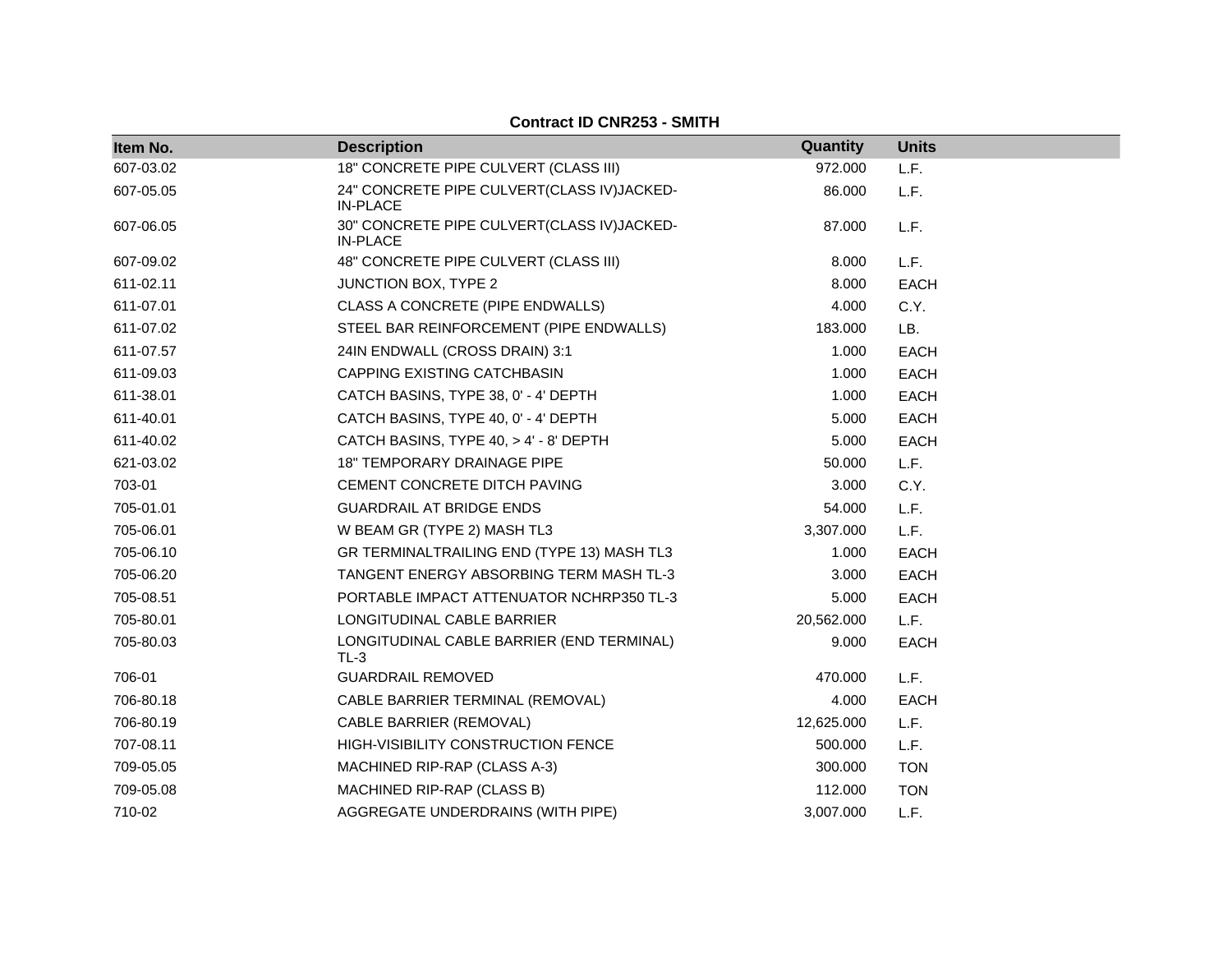| Item No.  | <b>Description</b>                                       | Quantity   | <b>Units</b> |
|-----------|----------------------------------------------------------|------------|--------------|
| 710-05    | LATERAL UNDERDRAIN                                       | 215.000    | L.F.         |
| 710-06.13 | LATERAL UNDERDRAIN ENDWALL (4:1)                         | 17.000     | <b>EACH</b>  |
| 712-01    | <b>TRAFFIC CONTROL</b>                                   | (1)        | <b>LS</b>    |
| 712-02.02 | INTERCONNECTED PORTABLE BARRIER RAIL                     | 26,300.000 | L.F.         |
| 712-04.01 | FLEXIBLE DRUMS (CHANNELIZING)                            | 186.000    | <b>EACH</b>  |
| 712-04.50 | PORTABLE BARRIER RAIL DELINEATOR                         | 1,315.000  | EACH         |
| 712-06    | SIGNS (CONSTRUCTION)                                     | 689.000    | S.F.         |
| 712-08.03 | ARROW BOARD (TYPE C)                                     | 3.000      | <b>EACH</b>  |
| 712-08.10 | MOBILE MESSAGE SIGN UNIT W/ATTENUATOR                    | 500.000    | <b>HOUR</b>  |
| 712-09.01 | REMOVABLE PAVEMENT MARKING LINE                          | 2,000.000  | L.F.         |
| 713-01.01 | CLASS A CONCRETE (FOUNDATION FOR SIGN<br>SUPPORTS)       | 3.000      | C.Y.         |
| 713-01.02 | STEEL BAR REINFORCEMENT(FOUNDATION FOR<br>SIGN SUPPORTS) | 701.000    | LB.          |
| 713-02.04 | DELINEATOR (MILE MARKER) & STEEL POST                    | 13.000     | <b>EACH</b>  |
| 713-02.14 | FLEXIBLE DELINEATOR (WHITE)                              | 45.000     | <b>EACH</b>  |
| 713-13.03 | FLAT SHEET ALUMINUM SIGNS (0.100" THICK)                 | 350.000    | S.F.         |
| 713-15.02 | REMOVAL & RELOCATION OF SIGN & SUPPORT                   | 13.000     | <b>EACH</b>  |
| 713-16.01 | CHANGEABLE MESSAGE SIGN UNIT                             | 4.000      | <b>EACH</b>  |
| 716-01.06 | TEMPORARY RAISED PAVEMENT MARKER, WHITE                  | 975.000    | <b>EACH</b>  |
| 716-01.07 | TEMPORARY RAISED PAVEMENT MARKER, YELLOW                 | 650.000    | <b>EACH</b>  |
| 716-01.23 | Snwplwble Pvmt Mrkrs (Bi-Dir)(2 Color)                   | 325.000    | <b>EACH</b>  |
| 716-01.30 | REMOVAL OF SNOWPLOWABLE REFLECTIVE<br><b>MARKER</b>      | 175.000    | <b>EACH</b>  |
| 716-04.14 | PLASTIC PAVEMENT MARKING (LANE REDUCTION<br>ARROW)       | 2.000      | <b>EACH</b>  |
| 716-05.02 | PAINTED PAVEMENT MARKING (8" BARRIER LINE)               | 37,650.000 | L.F.         |
| 716-05.49 | PAINTED PAVEMENT MARKINGS(8" LINE)                       | 10.000     | L.M.         |
| 716-08.20 | REMOVAL OF PAVEMENT MARKING (LINE)                       | 3.000      | L.M.         |
| 716-12.02 | ENHANCED FLATLINE THERMO PVMT MRKNG (6IN<br>LINE)        | 6.000      | L.M.         |

**Contract ID CNR253 - SMITH**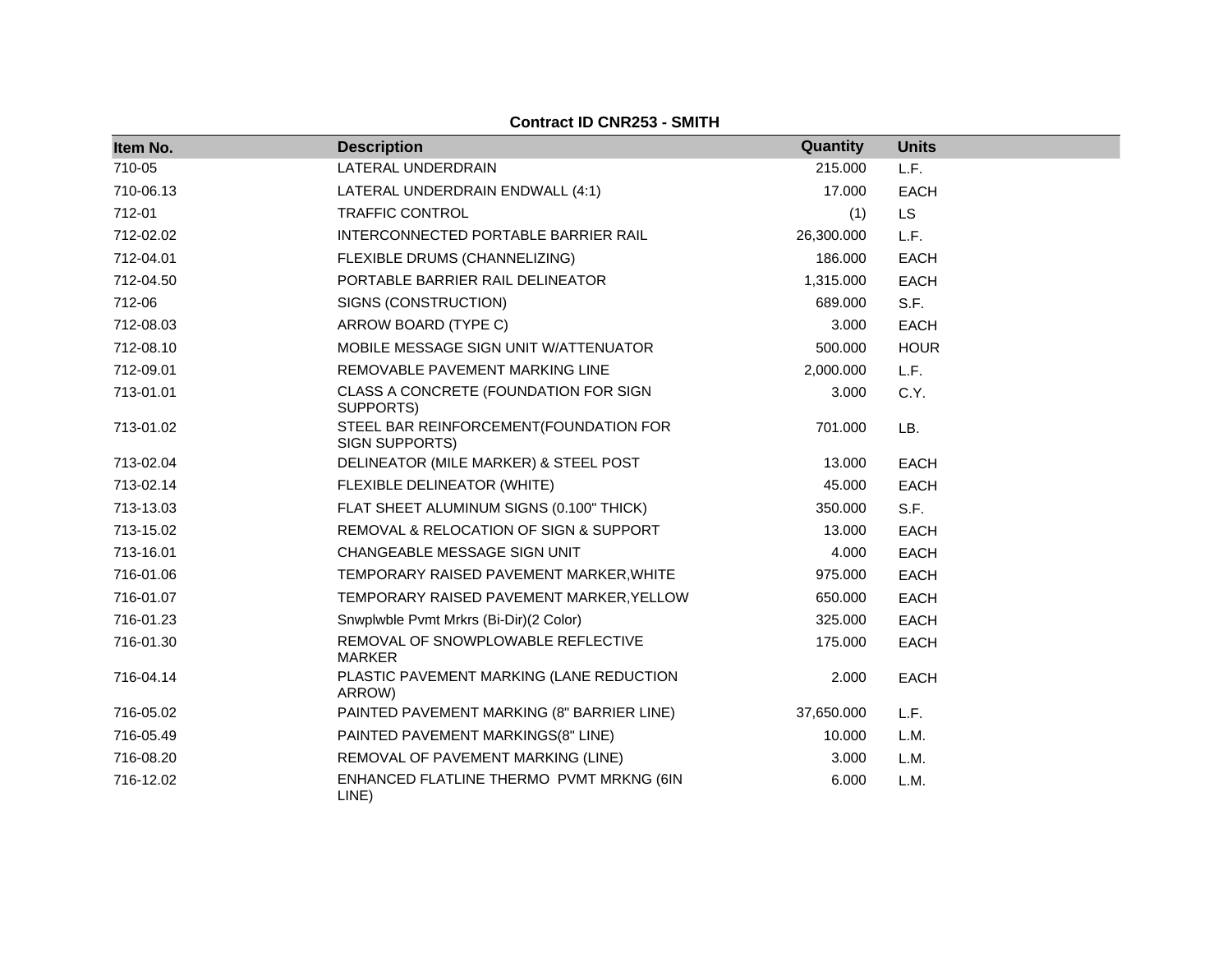| Item No.  | <b>Description</b>                                                          | Quantity   | <b>Units</b> |
|-----------|-----------------------------------------------------------------------------|------------|--------------|
| 716-12.05 | ENHANCED FLATLINE THERMO PVMT MRKNG (6IN<br>DOTTED LINE)                    | 1,690.000  | L.F.         |
| 717-01    | <b>MOBILIZATION</b>                                                         | (1)        | <b>LS</b>    |
| 740-10.03 | GEOTEXTILE (TYPE III) (EROSION CONTROL)                                     | 515.000    | S.Y.         |
| 801-01    | SEEDING (WITH MULCH)                                                        | 375.000    | <b>UNIT</b>  |
| 801-01.07 | TEMPORARY SEEDING (WITH MULCH)                                              | 300.000    | <b>UNIT</b>  |
| 801-03    | WATER (SEEDING & SODDING)                                                   | 68.000     | M.G.         |
| 805-12.01 | EROSION CONTROL BLANKET (TYPE I)                                            | 2,000.000  | S.Y.         |
| 202-04.01 | REMOVAL OF STRUCTURES (DESCRIPTION, STA.)<br>(EXIST. BR. NO. 80-I-40-1.06R) | (1)        | LS           |
| 204-02.01 | DRY EXCAVATION (BRIDGES)                                                    | 74.000     | C.Y.         |
| 204-04.01 | ROCK EXCAVATION (BRIDGES)                                                   | 4.000      | C.Y.         |
| 204-05    | <b>ROCK DRILLING (BRIDGES)</b>                                              | 12.000     | L.F.         |
| 303-01.02 | <b>GRANULAR BACKFILL (BRIDGES)</b>                                          | 6.000      | <b>TON</b>   |
| 602-03    | <b>STEEL STRUCTURES</b>                                                     | (1)        | <b>LS</b>    |
| 603-02.20 | SPOT PAINTING EXISTING STEEL STRUCTURES                                     | 4,200.000  | S.F.         |
| 604-02.03 | EPOXY COATED REINFORCING STEEL                                              | 15,685.000 | LB.          |
| 604-03.01 | <b>CLASS A CONCRETE (BRIDGES)</b>                                           | 57.000     | C.Y.         |
| 604-03.02 | STEEL BAR REINFORCEMENT (BRIDGES)                                           | 7,569.000  | LB.          |
| 604-03.04 | PAVEMENT @ BRIDGE ENDS                                                      | 78.000     | S.Y.         |
| 604-03.09 | CLASS D CONCRETE (BRIDGE DECK)                                              | 50.000     | C.Y.         |
| 604-04.01 | APPLIED TEXTURE FINISH (NEW STRUCTURES)                                     | 139.000    | S.Y.         |
| 604-10.34 | CONCRETE OVERLAYED BRIDGE DECK REPAIR<br>(FULL DEPTH)                       | 30.000     | S.Y.         |
| 604-10.56 | CONCRETE OVERLAYED BRIDGE DECK REPAIR<br>(PARTIAL DEPTH)                    | 50.000     | S.Y.         |
| 606-02.03 | STEEL PILES (10 INCH)                                                       | 126.000    | L.F.         |
| 606-02.06 | PILE TIPS (STEEL PILES, 10 INCH)                                            | 6.000      | <b>EACH</b>  |
| 617-01    | <b>BRIDGE DECK SEALANT</b>                                                  | 702.000    | S.Y.         |
| 617-02    | <b>BRIDGE DECK CRACK SEALING</b>                                            | 120.000    | L.F.         |
| 617-05    | SEALANT (DESCRIPTION) (HMWM)                                                | 1.000      | GAL.         |
| 620-05.01 | CONC PARAPET SINGLE SLOPE (STD-1-1SS)                                       | 138,000    | L.F.         |

## **Contract ID CNR253 - SMITH**